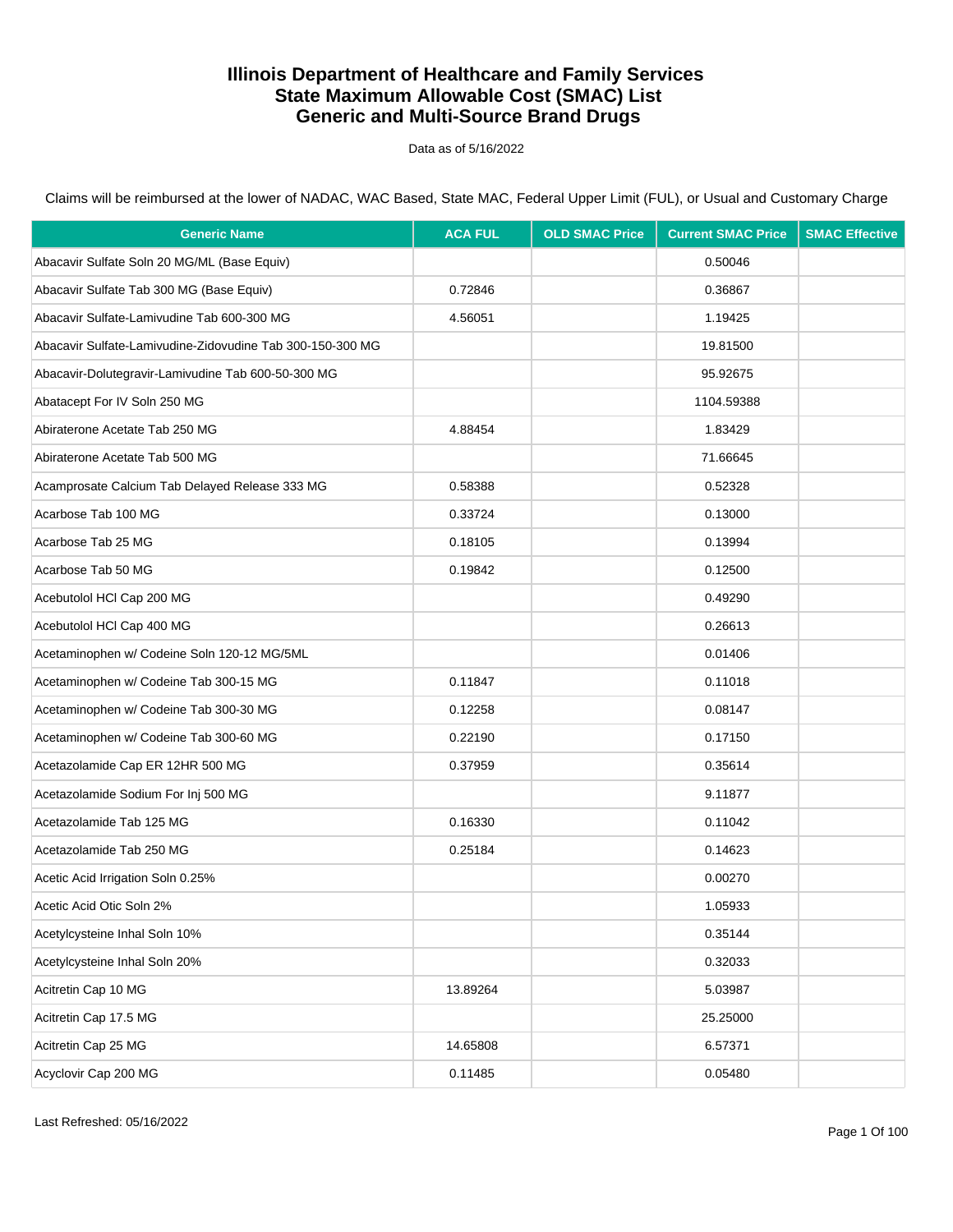Data as of 5/16/2022

| <b>Generic Name</b>                                         | <b>ACA FUL</b> | <b>OLD SMAC Price</b> | <b>Current SMAC Price</b> | <b>SMAC Effective</b> |
|-------------------------------------------------------------|----------------|-----------------------|---------------------------|-----------------------|
| Acyclovir Cream 5%                                          | 38.06500       |                       | 90.38892                  |                       |
| Acyclovir Oint 5%                                           |                |                       | 0.97167                   |                       |
| Acyclovir Susp 200 MG/5ML                                   | 0.27024        |                       | 0.37206                   |                       |
| Acyclovir Tab 400 MG                                        | 0.09996        |                       | 0.05732                   |                       |
| Acyclovir Tab 800 MG                                        | 0.19299        |                       | 0.13520                   |                       |
| Adalimumab Pen-injector Kit 80 MG/0.8ML                     |                |                       | 5762.18413                |                       |
| Adalimumab Pen-injector Kit 80 MG/0.8ML & 40 MG/0.4ML       |                |                       | 3442.50120                |                       |
| Adalimumab Prefilled Syringe Kit 10 MG/0.1ML                |                |                       | 2581.87091                |                       |
| Adalimumab Prefilled Syringe Kit 10 MG/0.2ML                |                |                       | 2581.87091                |                       |
| Adalimumab Prefilled Syringe Kit 20 MG/0.2ML                |                |                       | 2581.87091                |                       |
| Adalimumab Prefilled Syringe Kit 20 MG/0.4ML                |                |                       | 2581.87091                |                       |
| Adalimumab Prefilled Syringe Kit 40 MG/0.4ML                |                |                       | 2539.63722                |                       |
| Adalimumab Prefilled Syringe Kit 40 MG/0.8ML                |                |                       | 2520.56115                |                       |
| Adalimumab Prefilled Syringe Kit 80 MG/0.8ML                |                |                       | 5163.75846                |                       |
| Adalimumab Prefilled Syringe Kit 80 MG/0.8ML & 40 MG/0.4ML  |                |                       | 3872.81884                |                       |
| Adapalene Cream 0.1%                                        |                |                       | 2.88667                   |                       |
| Adapalene Gel 0.1%                                          |                |                       | 1.51887                   |                       |
| Adapalene Gel 0.3%                                          | 0.86796        |                       | 1.28511                   |                       |
| Adapalene-Benzoyl Peroxide Gel 0.1-2.5%                     | 0.78814        |                       | 1.08104                   |                       |
| Adefovir Dipivoxil Tab 10 MG                                |                |                       | 22.87983                  |                       |
| Albendazole Tab 200 MG                                      | 16.99706       |                       | 28.82360                  |                       |
| Albumin, Human Inj 25%                                      |                |                       | 1.39750                   |                       |
| Albuterol Sulfate Inhal Aero 108 MCG/ACT (90MCG Base Equiv) |                |                       | 3.38934                   |                       |
| Albuterol Sulfate Soln Nebu 0.083% (2.5 MG/3ML)             |                |                       | 0.03173                   |                       |
| Albuterol Sulfate Soln Nebu 0.5% (5 MG/ML)                  |                |                       | 0.34743                   |                       |
| Albuterol Sulfate Soln Nebu 0.63 MG/3ML (Base Equiv)        |                |                       | 0.19507                   |                       |
| Albuterol Sulfate Soln Nebu 1.25 MG/3ML (Base Equiv)        |                |                       | 0.15240                   |                       |
| Albuterol Sulfate Syrup 2 MG/5ML                            | 0.03798        |                       | 0.01017                   |                       |
| Albuterol Sulfate Tab 2 MG                                  | 0.67057        |                       | 0.08000                   |                       |
| Albuterol Sulfate Tab 4 MG                                  | 0.39840        |                       | 0.51642                   |                       |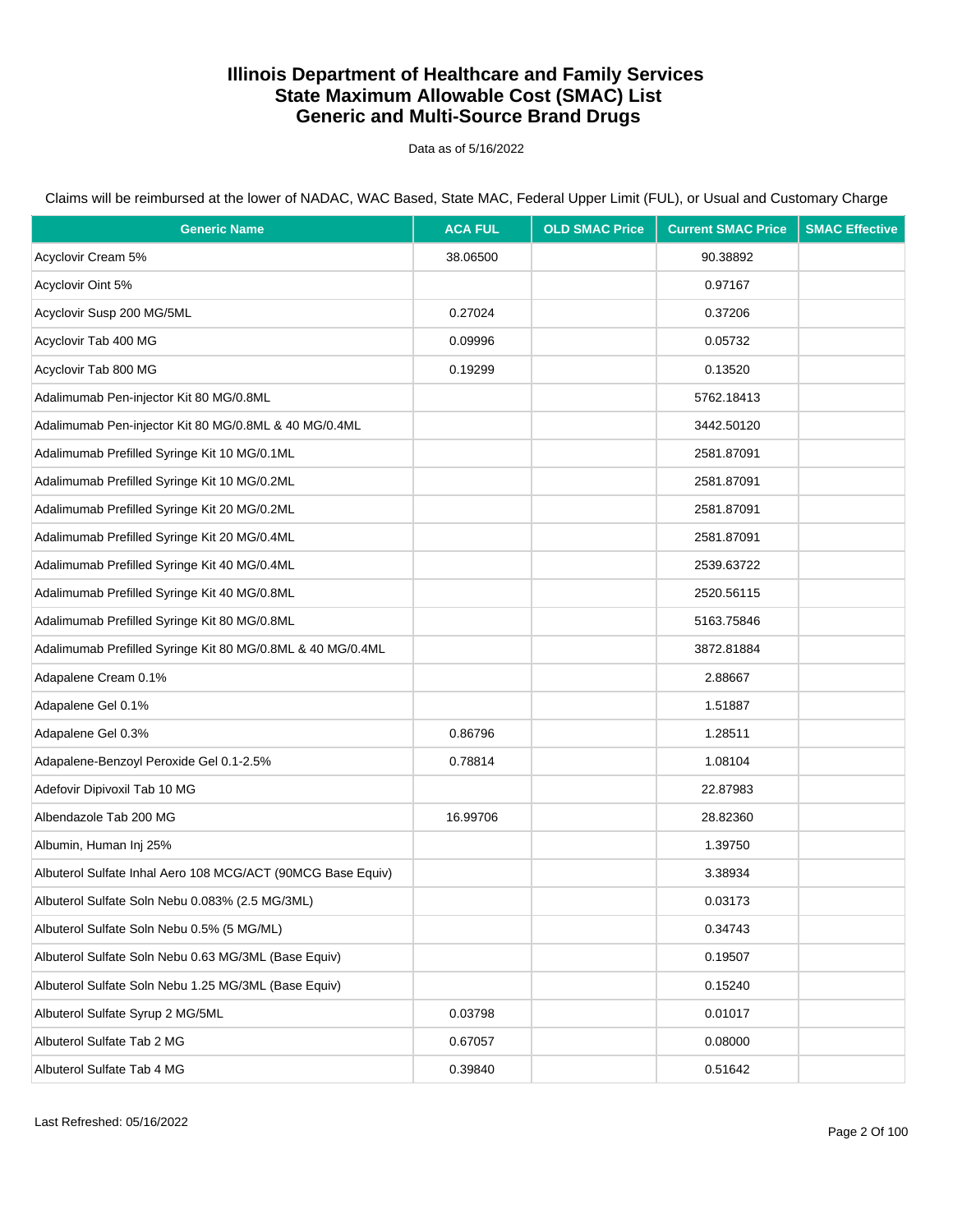Data as of 5/16/2022

| <b>Generic Name</b>                             | <b>ACA FUL</b> | <b>OLD SMAC Price</b> | <b>Current SMAC Price</b> | <b>SMAC Effective</b> |
|-------------------------------------------------|----------------|-----------------------|---------------------------|-----------------------|
| Albuterol Sulfate Tab ER 12HR 4 MG              |                |                       | 0.83750                   |                       |
| Alclometasone Dipropionate Cream 0.05%          |                |                       | 0.62717                   |                       |
| Alclometasone Dipropionate Oint 0.05%           | 1.00567        |                       | 0.62411                   |                       |
| Alcohol Swabs***                                |                |                       | 0.01500                   |                       |
| Alendronate Sodium Oral Soln 70 MG/75ML         |                |                       | 0.48500                   |                       |
| Alendronate Sodium Tab 10 MG                    |                |                       | 0.13200                   |                       |
| Alendronate Sodium Tab 35 MG                    | 0.39770        |                       | 0.23750                   |                       |
| Alendronate Sodium Tab 5 MG                     |                |                       | 0.14633                   |                       |
| Alendronate Sodium Tab 70 MG                    | 0.28972        |                       | 0.23250                   |                       |
| Alfuzosin HCI Tab ER 24HR 10 MG                 | 0.13044        |                       | 0.05870                   |                       |
| Aliskiren Fumarate Tab 150 MG (Base Equivalent) |                |                       | 5.54267                   |                       |
| Aliskiren Fumarate Tab 300 MG (Base Equivalent) |                |                       | 7.46570                   |                       |
| Allopurinol Tab 100 MG                          | 0.05372        |                       | 0.04100                   |                       |
| Allopurinol Tab 300 MG                          | 0.12458        |                       | 0.05230                   |                       |
| Almotriptan Malate Tab 12.5 MG                  |                |                       | 16.05429                  |                       |
| Alosetron HCl Tab 0.5 MG (Base Equiv)           | 3.98973        |                       | 10.07880                  |                       |
| Alosetron HCl Tab 1 MG (Base Equiv)             | 8.58181        |                       | 9.57338                   |                       |
| Alprazolam Orally Disintegrating Tab 0.5 MG     |                |                       | 1.28974                   |                       |
| Alprazolam Tab 0.25 MG                          | 0.03984        |                       | 0.01612                   |                       |
| Alprazolam Tab 0.5 MG                           | 0.05035        |                       | 0.01385                   |                       |
| Alprazolam Tab 1 MG                             | 0.05294        |                       | 0.01660                   |                       |
| Alprazolam Tab 2 MG                             | 0.11498        |                       | 0.03917                   |                       |
| Alprazolam Tab ER 24HR 0.5 MG                   | 0.29427        |                       | 0.18083                   |                       |
| Alprazolam Tab ER 24HR 1 MG                     | 0.19452        |                       | 0.17943                   |                       |
| Alprazolam Tab ER 24HR 2 MG                     | 0.28185        |                       | 0.18687                   |                       |
| Alprazolam Tab ER 24HR 3 MG                     |                |                       | 0.25192                   |                       |
| Amantadine HCl Cap 100 MG                       | 0.34537        |                       | 0.17195                   |                       |
| Amantadine HCl Soln 50 MG/5ML                   |                |                       | 0.01839                   |                       |
| Amantadine HCl Syrup 50 MG/5ML                  |                |                       | 0.01886                   |                       |
| Amantadine HCl Tab 100 MG                       | 0.64869        |                       | 0.59535                   |                       |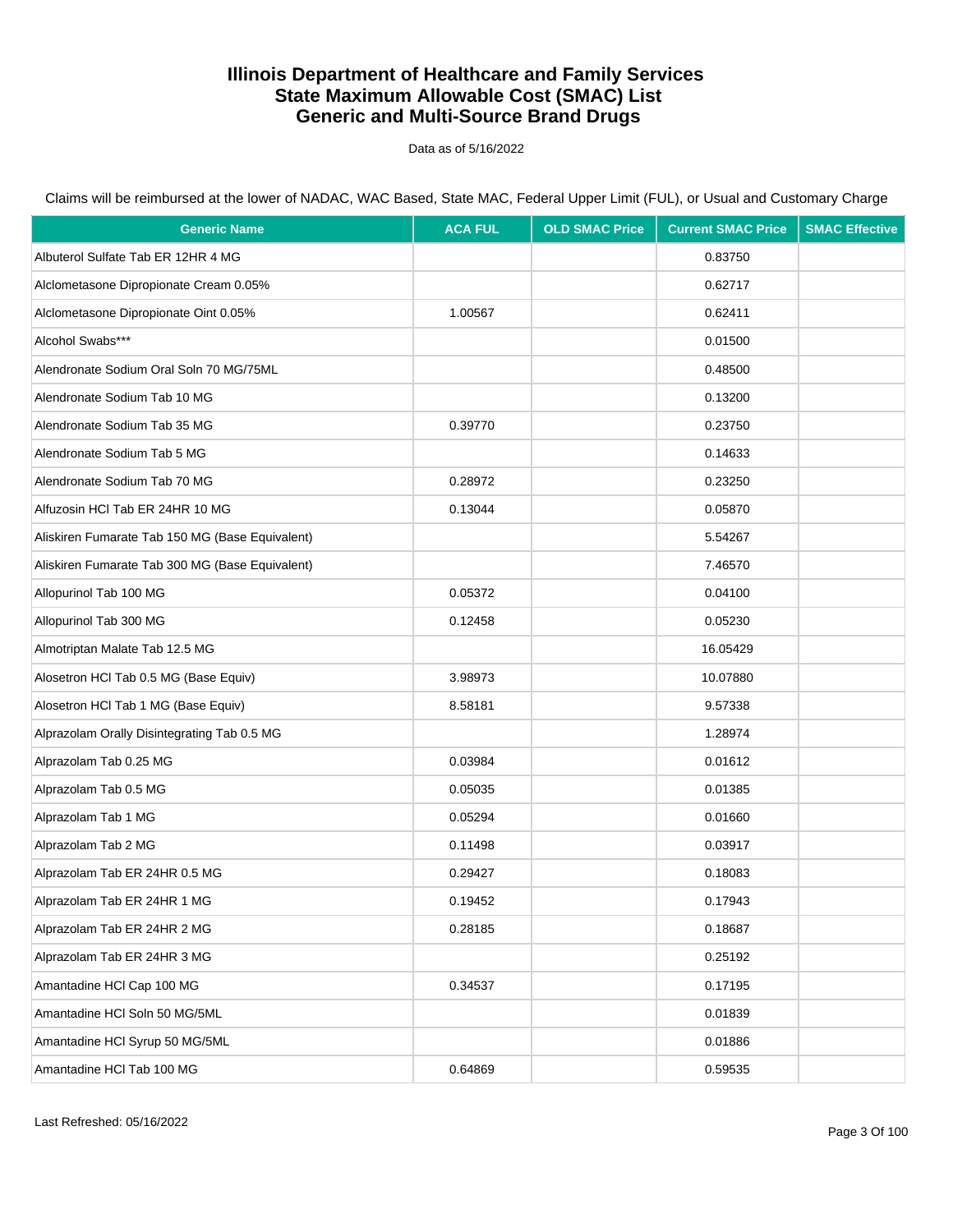Data as of 5/16/2022

Claims will be reimbursed at the lower of NADAC, WAC Based, State MAC, Federal Upper Limit (FUL), or Usual and Customary Charge

| <b>Generic Name</b>                                    | <b>ACA FUL</b> | <b>OLD SMAC Price</b> | <b>Current SMAC Price</b> | <b>SMAC Effective</b> |
|--------------------------------------------------------|----------------|-----------------------|---------------------------|-----------------------|
| Ambrisentan Tab 10 MG                                  |                |                       | 38.40133                  |                       |
| Ambrisentan Tab 5 MG                                   |                |                       | 38.40133                  |                       |
| Amiloride & Hydrochlorothiazide Tab 5-50 MG            |                |                       | 0.28000                   |                       |
| Amiloride HCl Tab 5 MG                                 | 0.22388        |                       | 0.13230                   |                       |
| Aminocaproic Acid Tab 500 MG                           |                |                       | 1.80000                   |                       |
| Amiodarone HCI Tab 100 MG                              | 1.41294        |                       | 1.24662                   |                       |
| Amiodarone HCI Tab 200 MG                              | 0.13279        |                       | 0.09890                   |                       |
| Amiodarone HCI Tab 400 MG                              | 1.92567        |                       | 2.20300                   |                       |
| Amitriptyline HCI Tab 10 MG                            | 0.04464        |                       | 0.02220                   |                       |
| Amitriptyline HCI Tab 100 MG                           | 0.29377        |                       | 0.23970                   |                       |
| Amitriptyline HCI Tab 150 MG                           | 0.50422        |                       | 0.29900                   |                       |
| Amitriptyline HCI Tab 25 MG                            | 0.08569        |                       | 0.04890                   |                       |
| Amitriptyline HCI Tab 50 MG                            | 0.13661        |                       | 0.04370                   |                       |
| Amitriptyline HCl Tab 75 MG                            | 0.23923        |                       | 0.12500                   |                       |
| Amlodipine Besylate Tab 10 MG (Base Equivalent)        | 0.03085        |                       | 0.01026                   |                       |
| Amlodipine Besylate Tab 2.5 MG (Base Equivalent)       | 0.01959        |                       | 0.00974                   |                       |
| Amlodipine Besylate Tab 5 MG (Base Equivalent)         | 0.02263        |                       | 0.01139                   |                       |
| Amlodipine Besylate-Atorvastatin Calcium Tab 10-10 MG  | 2.34525        |                       | 1.46667                   |                       |
| Amlodipine Besylate-Atorvastatin Calcium Tab 10-20 MG  | 1.70393        |                       | 1.99467                   |                       |
| Amlodipine Besylate-Atorvastatin Calcium Tab 10-40 MG  | 2.35956        |                       | 1.94133                   |                       |
| Amlodipine Besylate-Atorvastatin Calcium Tab 10-80 MG  | 4.02680        |                       | 3.25327                   |                       |
| Amlodipine Besylate-Atorvastatin Calcium Tab 2.5-20 MG |                |                       | 4.82300                   |                       |
| Amlodipine Besylate-Atorvastatin Calcium Tab 5-10 MG   | 2.71178        |                       | 2.66894                   |                       |
| Amlodipine Besylate-Atorvastatin Calcium Tab 5-20 MG   | 2.66820        |                       | 2.74000                   |                       |
| Amlodipine Besylate-Atorvastatin Calcium Tab 5-40 MG   | 3.58200        |                       | 3.09133                   |                       |
| Amlodipine Besylate-Benazepril HCl Cap 10-20 MG        | 0.13856        |                       | 0.09755                   |                       |
| Amlodipine Besylate-Benazepril HCl Cap 10-40 MG        | 0.15892        |                       | 0.12650                   |                       |
| Amlodipine Besylate-Benazepril HCl Cap 2.5-10 MG       | 0.14845        |                       | 0.08560                   |                       |
| Amlodipine Besylate-Benazepril HCl Cap 5-10 MG         | 0.15018        |                       | 0.07450                   |                       |
| Amlodipine Besylate-Benazepril HCl Cap 5-20 MG         | 0.25212        |                       | 0.09650                   |                       |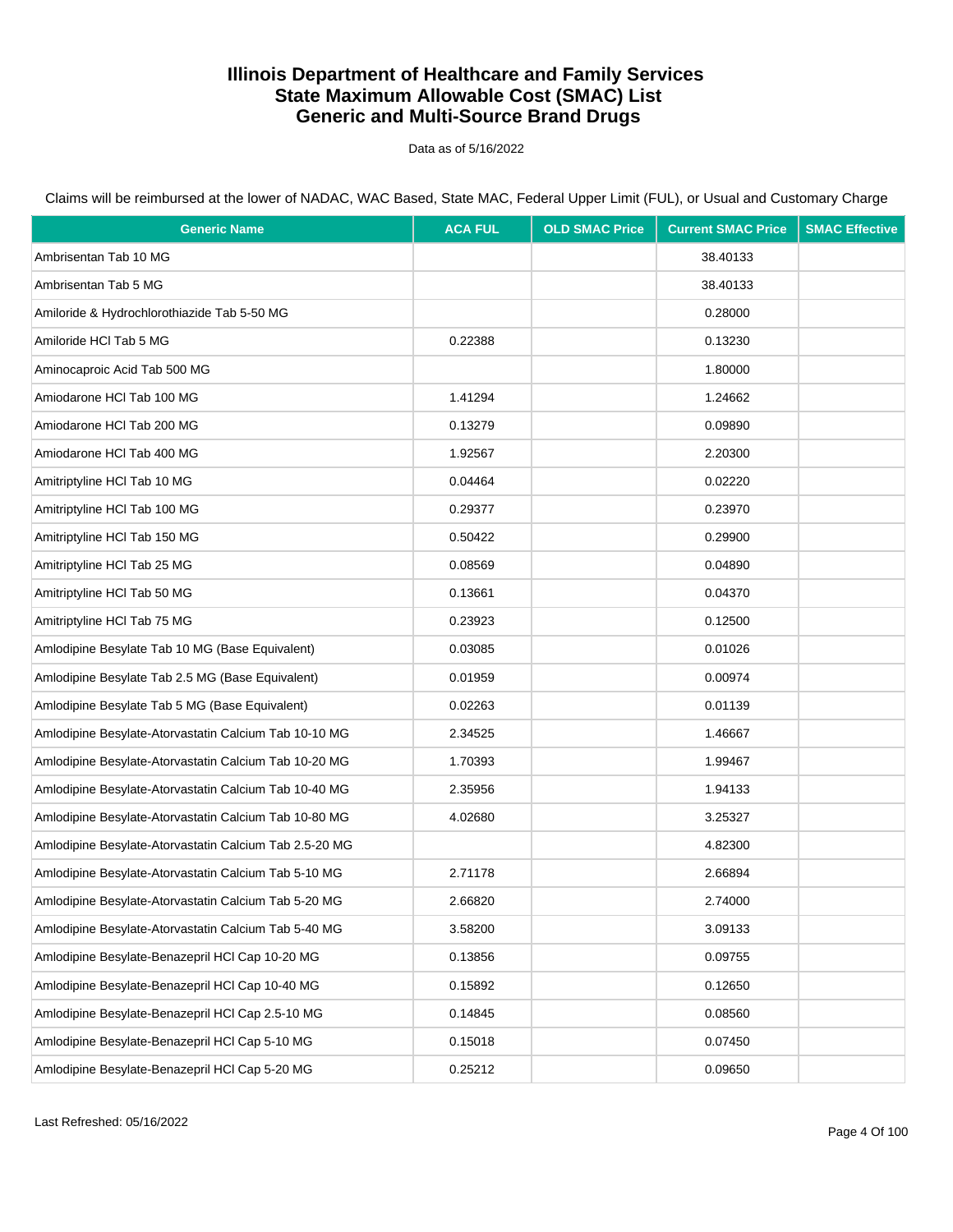Data as of 5/16/2022

Claims will be reimbursed at the lower of NADAC, WAC Based, State MAC, Federal Upper Limit (FUL), or Usual and Customary Charge

| <b>Generic Name</b>                                         | <b>ACA FUL</b> | <b>OLD SMAC Price</b> | <b>Current SMAC Price</b> | <b>SMAC Effective</b> |
|-------------------------------------------------------------|----------------|-----------------------|---------------------------|-----------------------|
| Amlodipine Besylate-Benazepril HCl Cap 5-40 MG              | 0.15248        |                       | 0.08980                   |                       |
| Amlodipine Besylate-Olmesartan Medoxomil Tab 10-20 MG       | 0.42129        |                       | 0.31333                   |                       |
| Amlodipine Besylate-Olmesartan Medoxomil Tab 10-40 MG       | 0.57161        |                       | 0.49867                   |                       |
| Amlodipine Besylate-Olmesartan Medoxomil Tab 5-20 MG        | 0.48912        |                       | 0.44433                   |                       |
| Amlodipine Besylate-Olmesartan Medoxomil Tab 5-40 MG        | 0.41137        |                       | 0.72308                   |                       |
| Amlodipine Besylate-Valsartan Tab 10-160 MG                 | 0.74555        |                       | 0.34522                   |                       |
| Amlodipine Besylate-Valsartan Tab 10-320 MG                 | 0.88398        |                       | 0.43333                   |                       |
| Amlodipine Besylate-Valsartan Tab 5-160 MG                  | 0.73721        |                       | 0.33484                   |                       |
| Amlodipine Besylate-Valsartan Tab 5-320 MG                  | 0.78172        |                       | 0.37667                   |                       |
| Amlodipine-Valsartan-Hydrochlorothiazide Tab 10-160-12.5 MG |                |                       | 1.15467                   |                       |
| Amlodipine-Valsartan-Hydrochlorothiazide Tab 10-160-25 MG   |                |                       | 0.91533                   |                       |
| Amlodipine-Valsartan-Hydrochlorothiazide Tab 10-320-25 MG   |                |                       | 0.94400                   |                       |
| Amlodipine-Valsartan-Hydrochlorothiazide Tab 5-160-12.5 MG  |                |                       | 0.82914                   |                       |
| Amlodipine-Valsartan-Hydrochlorothiazide Tab 5-160-25 MG    |                |                       | 1.04403                   |                       |
| Amoxapine Tab 100 MG                                        |                |                       | 0.80600                   |                       |
| Amoxapine Tab 50 MG                                         |                |                       | 0.47021                   |                       |
| Amoxicillin & K Clavulanate Chew Tab 400-57 MG              |                |                       | 2.33412                   |                       |
| Amoxicillin & K Clavulanate For Susp 200-28.5 MG/5ML        | 0.08148        |                       | 0.04850                   |                       |
| Amoxicillin & K Clavulanate For Susp 250-62.5 MG/5ML        |                |                       | 0.30000                   |                       |
| Amoxicillin & K Clavulanate For Susp 400-57 MG/5ML          |                |                       | 0.05520                   |                       |
| Amoxicillin & K Clavulanate For Susp 600-42.9 MG/5ML        |                |                       | 0.06147                   |                       |
| Amoxicillin & K Clavulanate Tab 250-125 MG                  | 1.89917        |                       | 2.00000                   |                       |
| Amoxicillin & K Clavulanate Tab 500-125 MG                  | 0.33134        |                       | 0.21250                   |                       |
| Amoxicillin & K Clavulanate Tab 875-125 MG                  | 0.30643        |                       | 0.24000                   |                       |
| Amoxicillin & K Clavulanate Tab ER 12HR 1000-62.5 MG        |                |                       | 4.70250                   |                       |
| Amoxicillin (Trihydrate) Cap 250 MG                         | 0.05374        |                       | 0.04196                   |                       |
| Amoxicillin (Trihydrate) Cap 500 MG                         | 0.08007        |                       | 0.05190                   |                       |
| Amoxicillin (Trihydrate) Chew Tab 125 MG                    |                |                       | 0.17329                   |                       |
| Amoxicillin (Trihydrate) Chew Tab 250 MG                    |                |                       | 0.29980                   |                       |
| Amoxicillin (Trihydrate) Chew Tab 400 MG                    |                |                       | 0.34880                   |                       |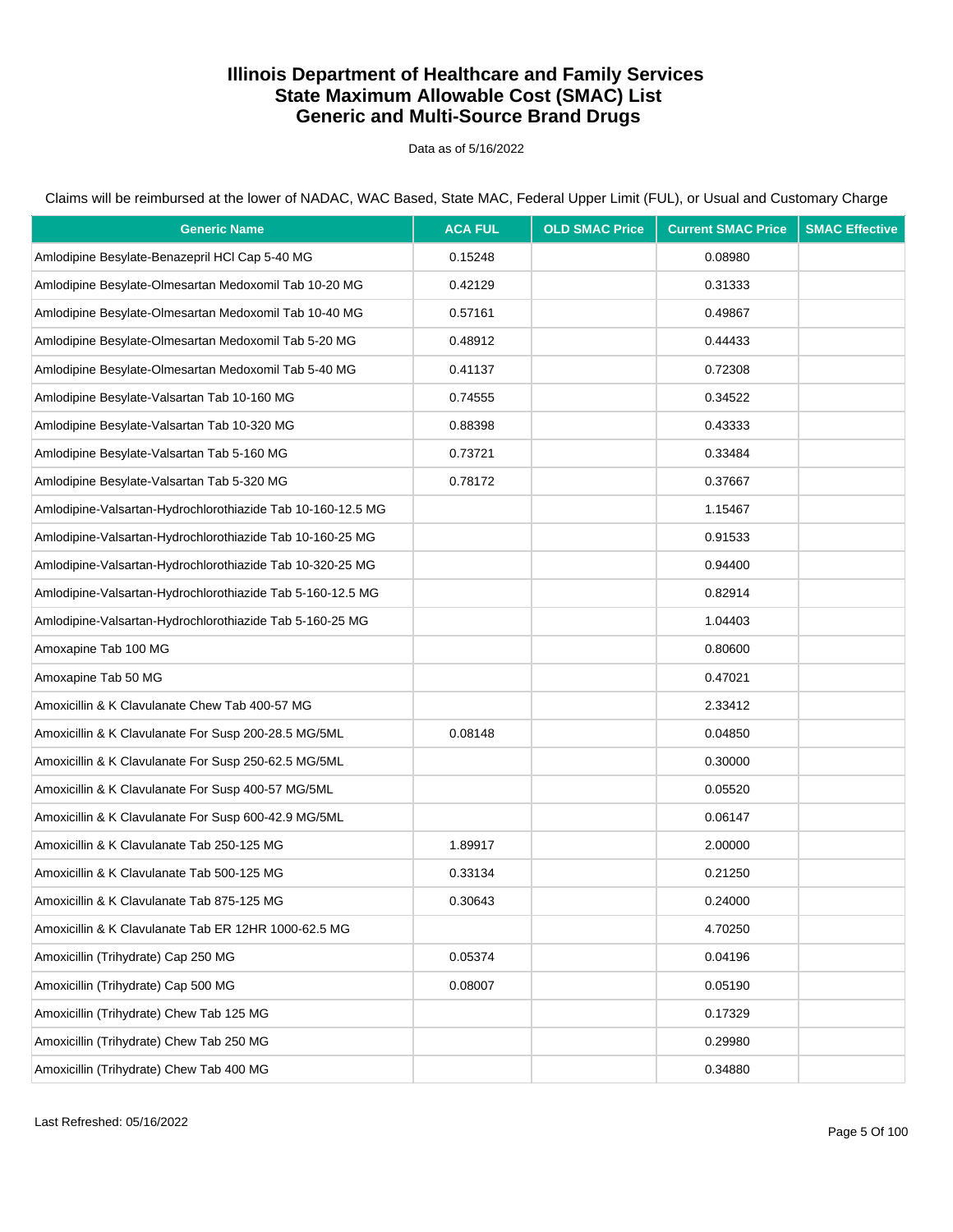Data as of 5/16/2022

Claims will be reimbursed at the lower of NADAC, WAC Based, State MAC, Federal Upper Limit (FUL), or Usual and Customary Charge

| <b>Generic Name</b>                                         | <b>ACA FUL</b> | <b>OLD SMAC Price</b> | <b>Current SMAC Price</b> | <b>SMAC Effective</b> |
|-------------------------------------------------------------|----------------|-----------------------|---------------------------|-----------------------|
| Amoxicillin (Trihydrate) For Susp 125 MG/5ML                |                |                       | 0.02037                   |                       |
| Amoxicillin (Trihydrate) For Susp 200 MG/5ML                |                |                       | 0.01700                   |                       |
| Amoxicillin (Trihydrate) For Susp 250 MG/5ML                |                |                       | 0.01628                   |                       |
| Amoxicillin (Trihydrate) For Susp 400 MG/5ML                |                |                       | 0.01956                   |                       |
| Amoxicillin (Trihydrate) Tab 500 MG                         | 0.20867        |                       | 0.13125                   |                       |
| Amoxicillin (Trihydrate) Tab 875 MG                         | 0.14155        |                       | 0.08600                   |                       |
| Amoxicillin Cap-Clarithro Tab-Lansopraz Cap DR Therapy Pack |                |                       | 2.57209                   |                       |
| Amphetamine Sulfate Tab 10 MG                               | 1.15310        |                       | 0.67830                   |                       |
| Amphetamine-Dextroamphetamine 3-Bead Cap ER 24HR 12.5 MG    |                |                       | 8.97643                   |                       |
| Amphetamine-Dextroamphetamine 3-Bead Cap ER 24HR 25 MG      |                |                       | 8.94741                   |                       |
| Amphetamine-Dextroamphetamine 3-Bead Cap ER 24HR 37.5 MG    |                |                       | 8.93356                   |                       |
| Amphetamine-Dextroamphetamine 3-Bead Cap ER 24HR 50 MG      |                |                       | 8.91497                   |                       |
| Amphetamine-Dextroamphetamine Cap ER 24HR 10 MG             | 4.05252        |                       | 0.54748                   |                       |
| Amphetamine-Dextroamphetamine Cap ER 24HR 15 MG             | 4.09330        |                       | 0.53692                   |                       |
| Amphetamine-Dextroamphetamine Cap ER 24HR 20 MG             | 3.66524        |                       | 0.93570                   |                       |
| Amphetamine-Dextroamphetamine Cap ER 24HR 25 MG             | 4.01766        |                       | 0.54315                   |                       |
| Amphetamine-Dextroamphetamine Cap ER 24HR 30 MG             | 3.74329        |                       | 0.50000                   |                       |
| Amphetamine-Dextroamphetamine Cap ER 24HR 5 MG              | 4.25466        |                       | 0.81560                   |                       |
| Amphetamine-Dextroamphetamine Tab 10 MG                     | 0.29065        |                       | 0.21760                   |                       |
| Amphetamine-Dextroamphetamine Tab 12.5 MG                   | 0.69110        |                       | 0.52640                   |                       |
| Amphetamine-Dextroamphetamine Tab 15 MG                     | 0.26591        |                       | 0.22335                   |                       |
| Amphetamine-Dextroamphetamine Tab 20 MG                     | 0.31506        |                       | 0.28790                   |                       |
| Amphetamine-Dextroamphetamine Tab 30 MG                     | 0.29644        |                       | 0.32948                   |                       |
| Amphetamine-Dextroamphetamine Tab 5 MG                      | 0.32090        |                       | 0.19617                   |                       |
| Amphetamine-Dextroamphetamine Tab 7.5 MG                    | 0.33749        |                       | 0.51550                   |                       |
| Ampicillin & Sulbactam Sodium For Inj 1.5 (1-0.5) GM        |                |                       | 3.41900                   |                       |
| Ampicillin & Sulbactam Sodium For Inj 10-5 GM               |                |                       | 41.79500                  |                       |
| Ampicillin & Sulbactam Sodium For Inj 3 (2-1) GM            |                |                       | 6.43500                   |                       |
| Ampicillin & Sulbactam Sodium For IV Soln 1.5 (1-0.5) GM    |                |                       | 4.75800                   |                       |
| Ampicillin & Sulbactam Sodium For IV Soln 15 (10-5) GM      |                |                       | 33.00000                  |                       |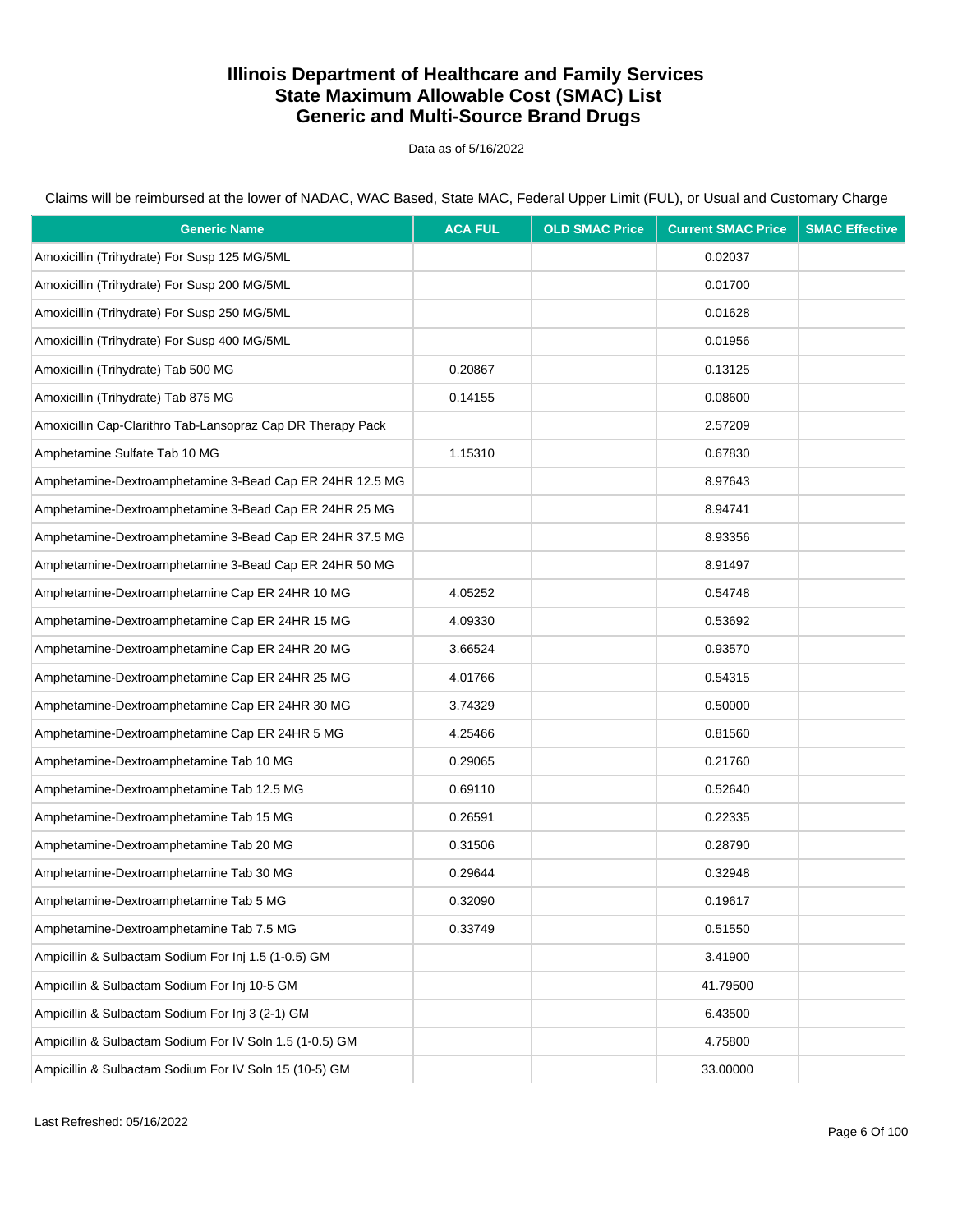Data as of 5/16/2022

Claims will be reimbursed at the lower of NADAC, WAC Based, State MAC, Federal Upper Limit (FUL), or Usual and Customary Charge

| <b>Generic Name</b>                                           | <b>ACA FUL</b> | <b>OLD SMAC Price</b> | <b>Current SMAC Price</b> | <b>SMAC Effective</b> |
|---------------------------------------------------------------|----------------|-----------------------|---------------------------|-----------------------|
| Ampicillin & Sulbactam Sodium For IV Soln 3 (2-1) GM          |                |                       | 7.86500                   |                       |
| Ampicillin Cap 250 MG                                         |                |                       | 0.08700                   |                       |
| Ampicillin Cap 500 MG                                         |                |                       | 0.25110                   |                       |
| Ampicillin Sodium For Inj 1 GM                                |                |                       | 5.46000                   |                       |
| Ampicillin Sodium For Inj 2 GM                                |                |                       | 4.68125                   |                       |
| Ampicillin Sodium For Inj 500 MG                              |                |                       | 2.73000                   |                       |
| Ampicillin Sodium For IV Soln 2 GM                            |                |                       | 4.68125                   |                       |
| Anagrelide HCI Cap 0.5 MG                                     | 1.13746        |                       | 0.13560                   |                       |
| Anagrelide HCl Cap 1 MG                                       |                |                       | 0.76180                   |                       |
| Anastrozole Tab 1 MG                                          | 0.22397        |                       | 0.04100                   |                       |
| Antihemophil Fact Rcmb (BDD-rFVIII, mor) For Inj Kit 250 Unit |                |                       | 0.93000                   |                       |
| Antihemophil Fact Rcmb (BDD-rFVIII, mor) For Inj Kit 500 Unit |                |                       | 0.93000                   |                       |
| Antihemophil Fact Rcmb(BDD-rFVIII, mor) For Inj Kit 1000 Unit |                |                       | 0.93000                   |                       |
| Antihemophil Fact Rcmb(BDD-rFVIII, mor) For Inj Kit 2000 Unit |                |                       | 0.93000                   |                       |
| Antihemophil Fact Rcmb(BDD-rFVIII, sim) For Inj Kit 2500 Unit |                |                       | 1.19000                   |                       |
| Antihemophil Fact Rcmb(BDD-rFVIII, sim) For Inj Kit 3000 Unit |                |                       | 1.19000                   |                       |
| Antihemophil Fact Rcmb(BDD-rFVIII, sim) For Inj Kit 4000 Unit |                |                       | 1.19000                   |                       |
| Antihemophilic Fact Rcmb (BDD-rFVIII, sim) For Inj 2500 Unit  |                |                       | 1.19000                   |                       |
| Antihemophilic Fact Rcmb (BDD-rFVIII, sim) For Inj 3000 Unit  |                |                       | 1.19000                   |                       |
| Antihemophilic Fact Rcmb (BDD-rFVIII, sim) For Inj 4000 Unit  |                |                       | 1.19000                   |                       |
| Antihemophilic Fact Rcmb Single Chain For Inj Kit 1500 Unit   |                |                       | 1.19000                   |                       |
| Antihemophilic Fact Rcmb Single Chain For Inj Kit 2500 Unit   |                |                       | 1.19000                   |                       |
| Antihemophilic Factor Rcmb (BDD-rFVIIIFc) For Inj 1000 Unit   |                |                       | 1.48000                   |                       |
| Antihemophilic Factor Rcmb (BDD-rFVIIIFc) For Inj 1500 Unit   |                |                       | 1.48000                   |                       |
| Antihemophilic Factor Rcmb (BDD-rFVIIIFc) For Inj 2000 Unit   |                |                       | 1.48000                   |                       |
| Antihemophilic Factor Rcmb (BDD-rFVIIIFc) For Inj 250 Unit    |                |                       | 1.48000                   |                       |
| Antihemophilic Factor Rcmb (BDD-rFVIIIFc) For Inj 3000 Unit   |                |                       | 1.48000                   |                       |
| Antihemophilic Factor Rcmb (BDD-rFVIIIFc) For Inj 4000 Unit   |                |                       | 1.48000                   |                       |
| Antihemophilic Factor Rcmb (BDD-rFVIIIFc) For Inj 500 Unit    |                |                       | 1.48000                   |                       |
| Antihemophilic Factor Rcmb (BDD-rFVIIIFc) For Inj 5000 Unit   |                |                       | 1.48000                   |                       |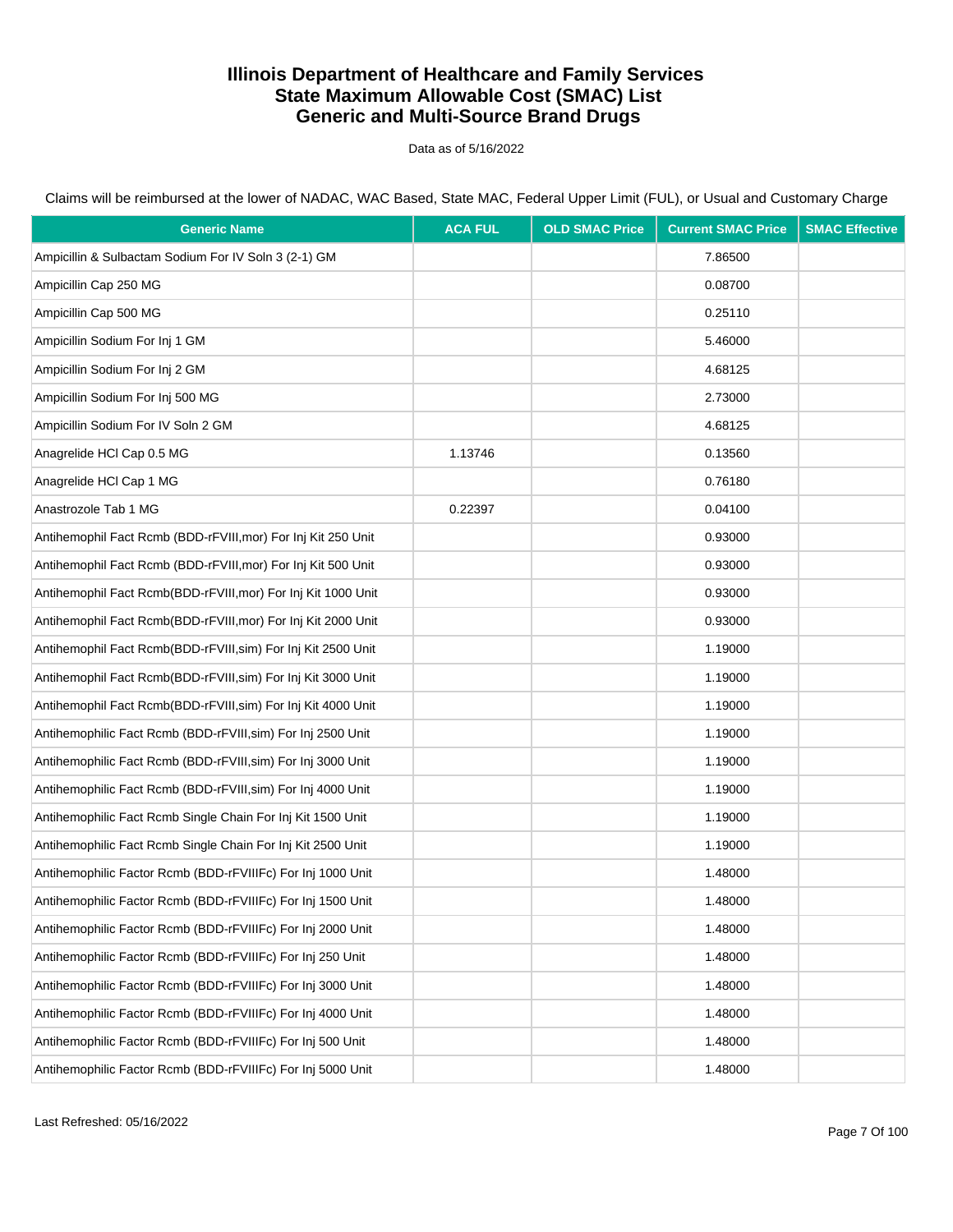Data as of 5/16/2022

Claims will be reimbursed at the lower of NADAC, WAC Based, State MAC, Federal Upper Limit (FUL), or Usual and Customary Charge

| <b>Generic Name</b>                                         | <b>ACA FUL</b> | <b>OLD SMAC Price</b> | <b>Current SMAC Price</b> | <b>SMAC Effective</b> |
|-------------------------------------------------------------|----------------|-----------------------|---------------------------|-----------------------|
| Antihemophilic Factor Rcmb (BDD-rFVIIIFc) For Inj 6000 Unit |                |                       | 1.48000                   |                       |
| Antihemophilic Factor Rcmb (BDD-rFVIIIFc) For Inj 750 Unit  |                |                       | 1.48000                   |                       |
| Antihemophilic Factor Recomb (rAHF-PFM) For Inj 1000 Unit   |                |                       | 0.87000                   |                       |
| Antihemophilic Factor Recomb (rAHF-PFM) For Inj 1500 Unit   |                |                       | 1.00000                   |                       |
| Antihemophilic Factor Recomb (rAHF-PFM) For Inj 2000 Unit   |                |                       | 0.87000                   |                       |
| Antihemophilic Factor Recomb (rAHF-PFM) For Inj 250 Unit    |                |                       | 0.87000                   |                       |
| Antihemophilic Factor Recomb (rAHF-PFM) For Inj 3000 Unit   |                |                       | 0.87000                   |                       |
| Antihemophilic Factor Recomb (rAHF-PFM) For Inj 500 Unit    |                |                       | 0.87000                   |                       |
| Antihemophilic Factor Recomb Pegylated For Inj 1000 Unit    |                |                       | 1.36000                   |                       |
| Antihemophilic Factor Recomb Pegylated For Inj 1500 Unit    |                |                       | 1.36000                   |                       |
| Antihemophilic Factor Recomb Pegylated For Inj 2000 Unit    |                |                       | 1.36000                   |                       |
| Antihemophilic Factor Recomb Peqylated For Inj 250 Unit     |                |                       | 1.36000                   |                       |
| Antihemophilic Factor Recomb Pegylated For Inj 3000 Unit    |                |                       | 1.36000                   |                       |
| Antihemophilic Factor Recomb Pegylated For Inj 500 Unit     |                |                       | 1.36000                   |                       |
| Antihemophilic Factor Recomb Pegylated For Inj 750 Unit     |                |                       | 1.36000                   |                       |
| Antihemophilic Factor/VWF (Human) For Inj 1000 Unit         |                |                       | 0.72000                   |                       |
| Antihemophilic Factor/VWF (Human) For Inj 1000-2400 Unit    |                |                       | 0.74000                   |                       |
| Antihemophilic Factor/VWF (Human) For Inj 1500 Unit         |                |                       | 0.72000                   |                       |
| Antihemophilic Factor/VWF (Human) For Inj 2000 Unit         |                |                       | 0.72000                   |                       |
| Antihemophilic Factor/VWF (Human) For Inj 250 Unit          |                |                       | 0.72000                   |                       |
| Antihemophilic Factor/VWF (Human) For Inj 250-600 Unit      |                |                       | 0.74000                   |                       |
| Antihemophilic Factor/VWF (Human) For Inj 500 Unit          |                |                       | 0.72000                   |                       |
| Antihemophilic Factor/VWF (Human) For Inj 500-1200 Unit     |                |                       | 0.74000                   |                       |
| Antiinhibitor Coagulant Complex For IV Soln 1000 Unit       |                |                       | 1.47000                   |                       |
| Antiinhibitor Coaqulant Complex For IV Soln 2500 Unit       |                |                       | 1.47000                   |                       |
| Antiinhibitor Coagulant Complex For IV Soln 500 Unit        |                |                       | 1.47000                   |                       |
| Antiseptic Products Misc - Pads**                           |                |                       | 0.01500                   |                       |
| Antithrombin III (Human) For Inj 500 Unit                   |                |                       | 1.69000                   |                       |
| Apraclonidine HCl Ophth Soln 0.5% (Base Equivalent)         |                |                       | 11.88400                  |                       |
| Apremilast Tab 30 MG                                        |                |                       | 56.40680                  |                       |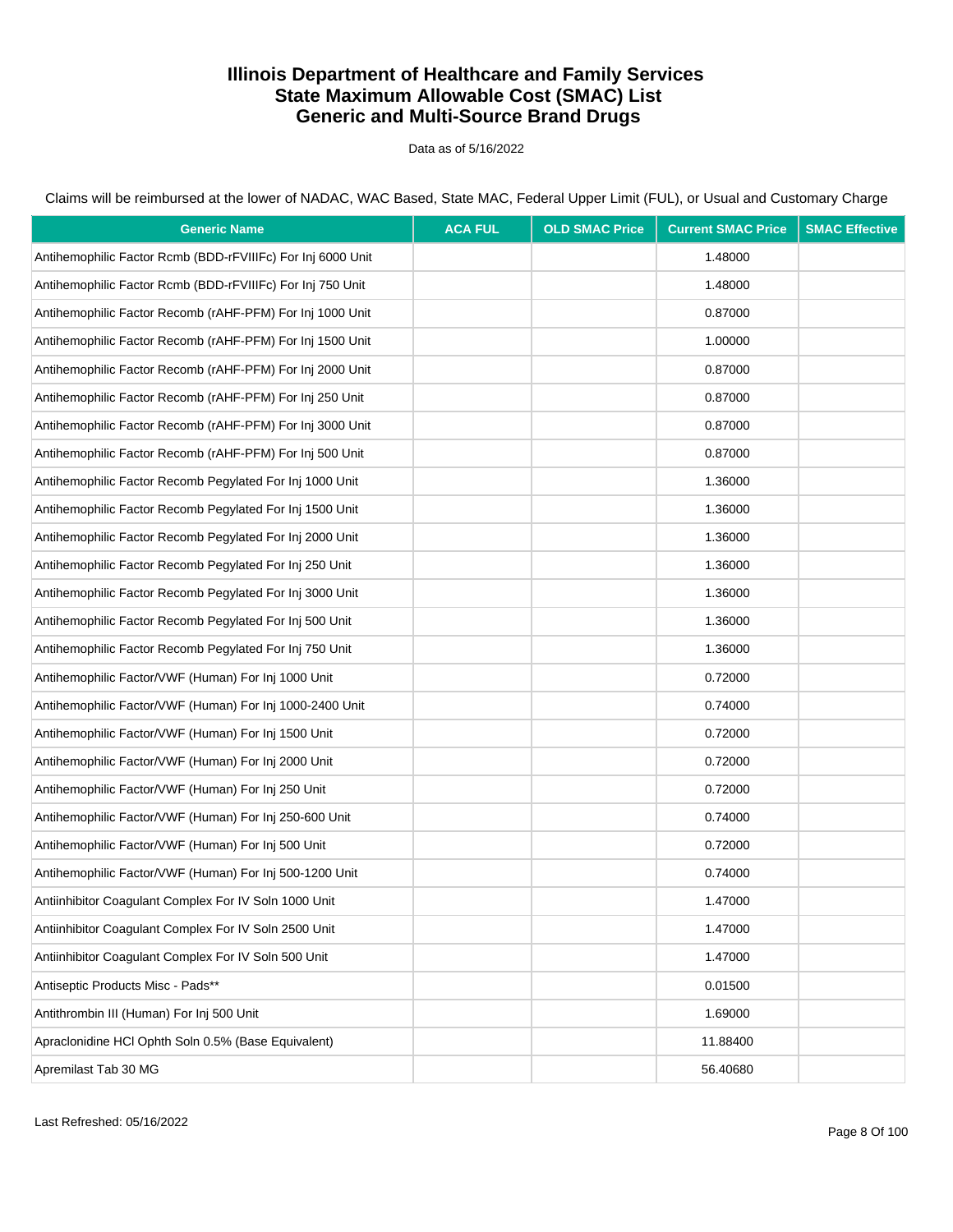Data as of 5/16/2022

| <b>Generic Name</b>                                       | <b>ACA FUL</b> | <b>OLD SMAC Price</b> | <b>Current SMAC Price</b> | <b>SMAC Effective</b> |
|-----------------------------------------------------------|----------------|-----------------------|---------------------------|-----------------------|
| Apremilast Tab Starter Therapy Pack 10 MG & 20 MG & 30 MG |                |                       | 61.53469                  |                       |
| Aprepitant Capsule 40 MG                                  | 60.95057       |                       | 41.82856                  |                       |
| Aripiprazole Oral Solution 1 MG/ML                        | 1.13510        |                       | 1.15040                   |                       |
| Aripiprazole Tab 10 MG                                    | 0.21770        |                       | 0.13115                   |                       |
| Aripiprazole Tab 15 MG                                    | 0.26554        |                       | 0.15039                   |                       |
| Aripiprazole Tab 2 MG                                     | 0.16390        |                       | 0.08355                   |                       |
| Aripiprazole Tab 20 MG                                    | 0.40432        |                       | 0.20576                   |                       |
| Aripiprazole Tab 30 MG                                    | 0.50969        |                       | 0.16745                   |                       |
| Aripiprazole Tab 5 MG                                     | 0.18565        |                       | 0.10533                   |                       |
| Armodafinil Tab 150 MG                                    | 1.30467        |                       | 1.09107                   |                       |
| Armodafinil Tab 200 MG                                    | 0.84732        |                       | 0.83889                   |                       |
| Armodafinil Tab 250 MG                                    | 4.46797        |                       | 1.08200                   |                       |
| Armodafinil Tab 50 MG                                     | 0.61445        |                       | 0.33919                   |                       |
| Asenapine Maleate SL Tab 10 MG (Base Equiv)               | 7.34201        |                       | 3.43853                   |                       |
| Asenapine Maleate SL Tab 2.5 MG (Base Equiv)              |                |                       | 4.18014                   |                       |
| Asenapine Maleate SL Tab 5 MG (Base Equiv)                | 7.78429        |                       | 2.97048                   |                       |
| Aspirin-Caff-Butalbital w/ Codeine Cap 200-40-50-30 MG    |                |                       | 1.65624                   |                       |
| Aspirin-Dipyridamole Cap ER 12HR 25-200 MG                | 0.88835        |                       | 0.74217                   |                       |
| Atazanavir Sulfate Cap 150 MG (Base Equiv)                |                |                       | 6.80917                   |                       |
| Atazanavir Sulfate Cap 200 MG (Base Equiv)                |                |                       | 2.49167                   |                       |
| Atazanavir Sulfate Cap 300 MG (Base Equiv)                | 7.89079        |                       | 5.41367                   |                       |
| Atenolol & Chlorthalidone Tab 100-25 MG                   | 0.51664        |                       | 0.36700                   |                       |
| Atenolol & Chlorthalidone Tab 50-25 MG                    | 0.40880        |                       | 0.32543                   |                       |
| Atenolol Tab 100 MG                                       | 0.04621        |                       | 0.02990                   |                       |
| Atenolol Tab 25 MG                                        | 0.02655        |                       | 0.01620                   |                       |
| Atenolol Tab 50 MG                                        | 0.02829        |                       | 0.02811                   |                       |
| Atomoxetine HCI Cap 10 MG (Base Equiv)                    | 0.97614        |                       | 1.83300                   |                       |
| Atomoxetine HCI Cap 100 MG (Base Equiv)                   | 1.32971        |                       | 1.66900                   |                       |
| Atomoxetine HCI Cap 18 MG (Base Equiv)                    | 0.91603        |                       | 0.82333                   |                       |
| Atomoxetine HCI Cap 25 MG (Base Equiv)                    | 1.07565        |                       | 1.01728                   |                       |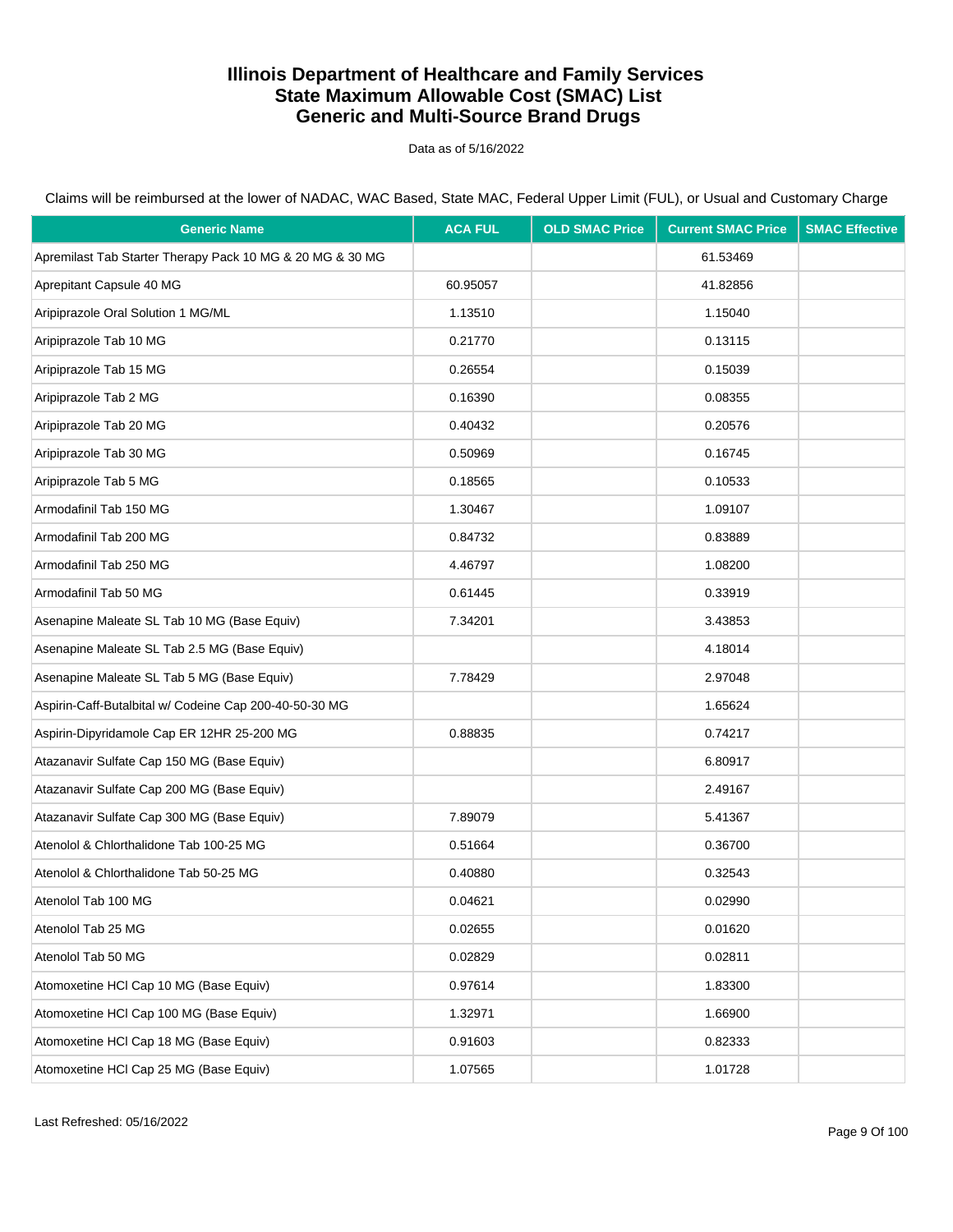Data as of 5/16/2022

| <b>Generic Name</b>                                        | <b>ACA FUL</b> | <b>OLD SMAC Price</b> | <b>Current SMAC Price</b> | <b>SMAC Effective</b> |
|------------------------------------------------------------|----------------|-----------------------|---------------------------|-----------------------|
| Atomoxetine HCl Cap 40 MG (Base Equiv)                     | 1.03241        |                       | 1.18329                   |                       |
| Atomoxetine HCI Cap 60 MG (Base Equiv)                     | 1.26818        |                       | 1.92717                   |                       |
| Atomoxetine HCI Cap 80 MG (Base Equiv)                     | 1.06264        |                       | 1.43228                   |                       |
| Atorvastatin Calcium Tab 10 MG (Base Equivalent)           | 0.04761        |                       | 0.02891                   |                       |
| Atorvastatin Calcium Tab 20 MG (Base Equivalent)           | 0.05786        |                       | 0.04133                   |                       |
| Atorvastatin Calcium Tab 40 MG (Base Equivalent)           | 0.06986        |                       | 0.04889                   |                       |
| Atorvastatin Calcium Tab 80 MG (Base Equivalent)           | 0.09851        |                       | 0.08612                   |                       |
| Atovaquone Susp 750 MG/5ML                                 | 1.24063        |                       | 1.42857                   |                       |
| Atovaquone-Proguanil HCl Tab 250-100 MG                    | 2.23962        |                       | 2.19550                   |                       |
| Atovaquone-Proguanil HCI Tab 62.5-25 MG                    |                |                       | 1.25680                   |                       |
| Atropine Sulfate Ophth Soln 1%                             |                |                       | 9.21410                   |                       |
| Azathioprine Tab 50 MG                                     | 0.22243        |                       | 0.18135                   |                       |
| Azelaic Acid Gel 15%                                       | 1.04983        |                       | 1.97380                   |                       |
| Azelastine HCl Nasal Spray 0.1% (137 MCG/SPRAY)            |                |                       | 0.27350                   |                       |
| Azelastine HCl Nasal Spray 0.15% (205.5 MCG/SPRAY)         |                |                       | 0.60033                   |                       |
| Azelastine HCI Ophth Soln 0.05%                            | 1.18449        |                       | 1.03791                   |                       |
| Azelastine HCI-Fluticasone Prop Nasal Spray 137-50 MCG/ACT | 4.36450        |                       | 4.41696                   |                       |
| Azithromycin For Susp 100 MG/5ML                           | 0.57225        |                       | 0.42933                   |                       |
| Azithromycin For Susp 200 MG/5ML                           |                |                       | 0.29600                   |                       |
| Azithromycin IV For Soln 500 MG                            |                |                       | 6.80550                   |                       |
| Azithromycin Tab 250 MG                                    | 0.45018        |                       | 0.22000                   |                       |
| Azithromycin Tab 500 MG                                    | 1.18303        |                       | 0.56111                   |                       |
| Azithromycin Tab 600 MG                                    | 1.28783        |                       | 1.25500                   |                       |
| B-Complex w/ C & Folic Acid Cap 1 MG***                    |                |                       | 0.09660                   |                       |
| B-Complex w/ C & Folic Acid Tab 1 MG***                    |                |                       | 0.10190                   |                       |
| Bacitracin Intramuscular For Soln 50000 Unit               |                |                       | 6.50000                   |                       |
| Bacitracin Zinc Oint 500 Unit/GM                           |                |                       | 0.18693                   |                       |
| Bacitracin-Polymyxin B Ophth Oint                          |                |                       | 2.05714                   |                       |
| Bacitracin-Polymyxin-Neomycin-HC Ophth Oint 1%             |                |                       | 6.88857                   |                       |
| Baclofen Tab 10 MG                                         | 0.06090        |                       | 0.05341                   |                       |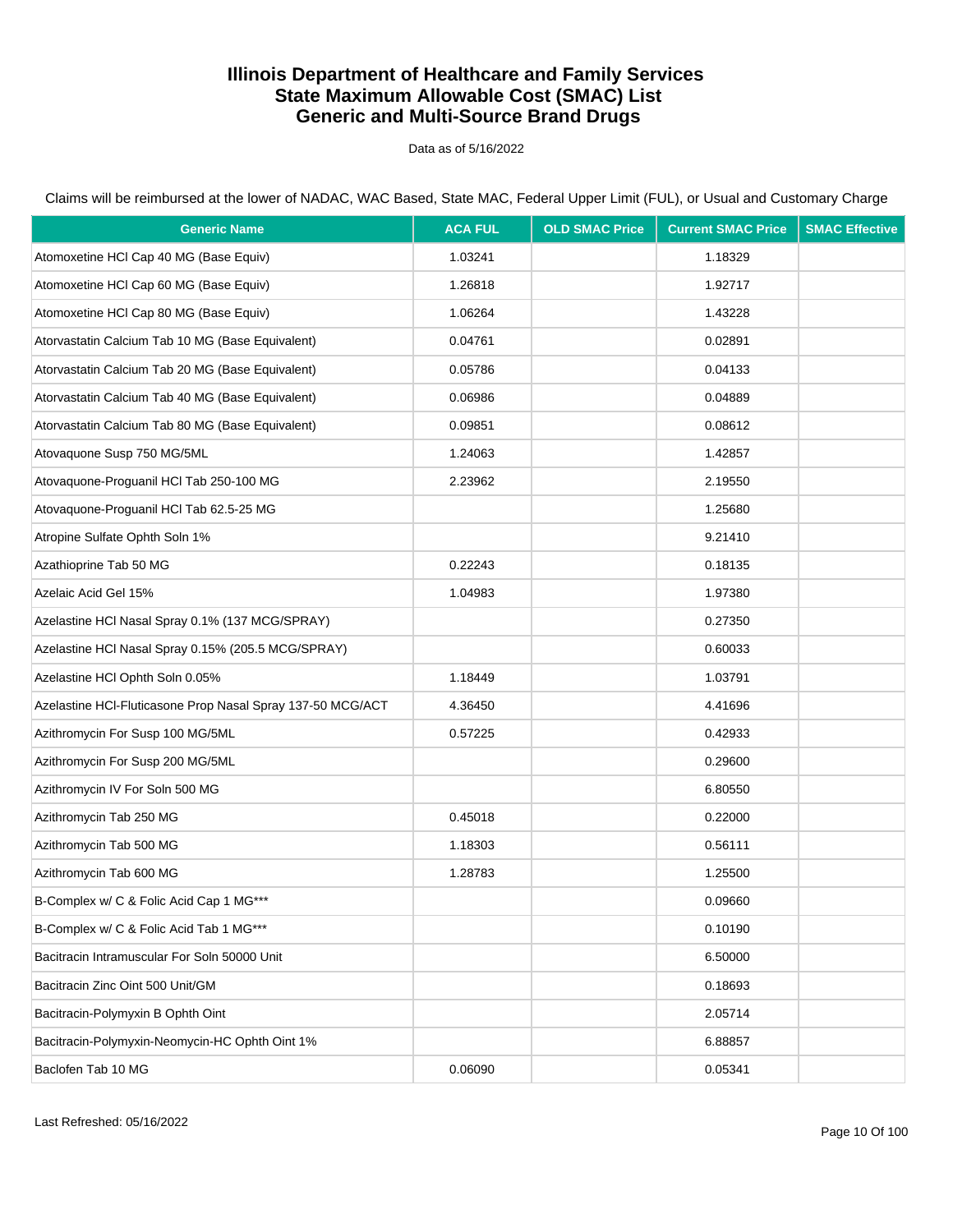Data as of 5/16/2022

Claims will be reimbursed at the lower of NADAC, WAC Based, State MAC, Federal Upper Limit (FUL), or Usual and Customary Charge

| <b>Generic Name</b>                               | <b>ACA FUL</b> | <b>OLD SMAC Price</b> | <b>Current SMAC Price</b> | <b>SMAC Effective</b> |
|---------------------------------------------------|----------------|-----------------------|---------------------------|-----------------------|
| Baclofen Tab 20 MG                                |                |                       | 0.10450                   |                       |
| Baclofen Tab 5 MG                                 | 0.50210        |                       | 0.58245                   |                       |
| Bacteriostatic Sodium Chloride Inj Soln 0.9%***   |                |                       | 0.03033                   |                       |
| Balsalazide Disodium Cap 750 MG                   | 0.44779        |                       | 0.36714                   |                       |
| Benazepril & Hydrochlorothiazide Tab 10-12.5 MG   |                |                       | 0.49990                   |                       |
| Benazepril & Hydrochlorothiazide Tab 20-12.5 MG   |                |                       | 0.19990                   |                       |
| Benazepril & Hydrochlorothiazide Tab 20-25 MG     | 0.49840        |                       | 0.25423                   |                       |
| Benazepril & Hydrochlorothiazide Tab 5-6.25 MG    |                |                       | 0.89470                   |                       |
| Benazepril HCl Tab 10 MG                          | 0.07081        |                       | 0.01900                   |                       |
| Benazepril HCl Tab 20 MG                          | 0.08638        |                       | 0.04278                   |                       |
| Benazepril HCl Tab 40 MG                          | 0.11556        |                       | 0.05240                   |                       |
| Benazepril HCl Tab 5 MG                           | 0.06030        |                       | 0.04180                   |                       |
| Benzonatate Cap 100 MG                            | 0.08974        |                       | 0.08170                   |                       |
| Benzonatate Cap 200 MG                            | 0.12773        |                       | 0.08920                   |                       |
| Benzoyl Peroxide Gel 10%                          |                |                       | 0.13362                   |                       |
| Benzoyl Peroxide Gel 5%                           |                |                       | 0.25312                   |                       |
| Benzoyl Peroxide Liq 10%                          |                |                       | 0.06582                   |                       |
| Benzoyl Peroxide Liq 2.5%                         |                |                       | 0.10652                   |                       |
| Benzoyl Peroxide Liq 5%                           |                |                       | 0.06483                   |                       |
| Benzoyl Peroxide-Erythromycin Gel 5-3%            |                |                       | 1.44505                   |                       |
| Benzphetamine HCl Tab 50 MG                       |                |                       | 0.35330                   |                       |
| Benztropine Mesylate Inj 1 MG/ML                  |                |                       | 18.50133                  |                       |
| Benztropine Mesylate Tab 0.5 MG                   | 0.08354        |                       | 0.05798                   |                       |
| Benztropine Mesylate Tab 1 MG                     | 0.08725        |                       | 0.06904                   |                       |
| Benztropine Mesylate Tab 2 MG                     |                |                       | 0.08160                   |                       |
| Bepotastine Besilate Ophth Soln 1.5%              |                |                       | 29.95494                  |                       |
| Betamethasone Dipropionate Augmented Cream 0.05%  |                |                       | 0.15427                   |                       |
| Betamethasone Dipropionate Augmented Gel 0.05%    |                |                       | 0.40432                   |                       |
| Betamethasone Dipropionate Augmented Lotion 0.05% |                |                       | 1.59583                   |                       |
| Betamethasone Dipropionate Augmented Oint 0.05%   |                |                       | 1.29440                   |                       |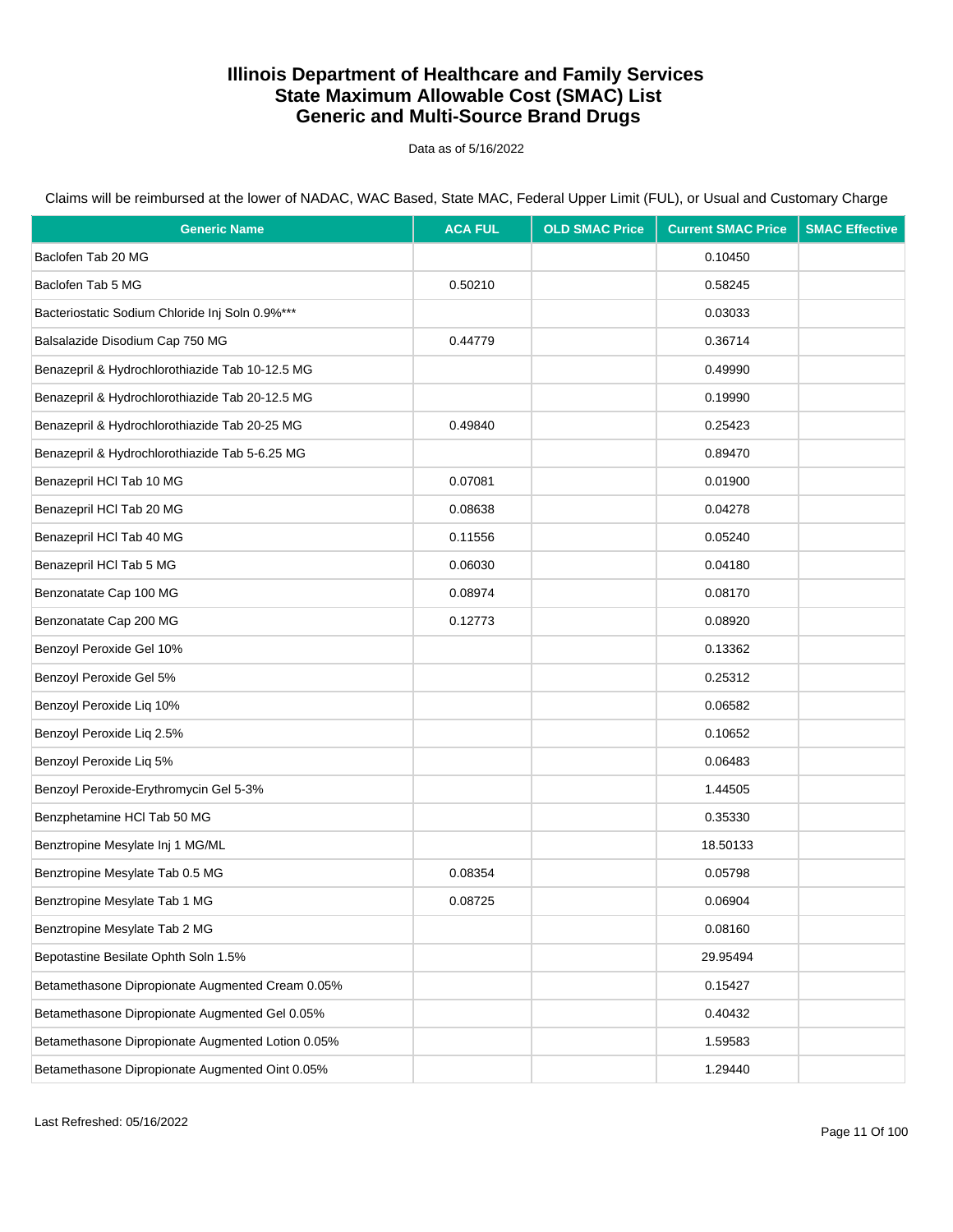Data as of 5/16/2022

Claims will be reimbursed at the lower of NADAC, WAC Based, State MAC, Federal Upper Limit (FUL), or Usual and Customary Charge

| <b>Generic Name</b>                                          | <b>ACA FUL</b> | <b>OLD SMAC Price</b> | <b>Current SMAC Price</b> | <b>SMAC Effective</b> |
|--------------------------------------------------------------|----------------|-----------------------|---------------------------|-----------------------|
| Betamethasone Dipropionate Cream 0.05%                       |                |                       | 0.64593                   |                       |
| Betamethasone Dipropionate Lotion 0.05%                      | 0.40698        |                       | 0.06980                   |                       |
| Betamethasone Dipropionate Oint 0.05%                        |                |                       | 1.83200                   |                       |
| Betamethasone Sod Phosphate & Acetate Inj Susp 6 (3-3) MG/ML |                |                       | 8.35933                   |                       |
| Betamethasone Valerate Aerosol Foam 0.12%                    |                |                       | 2.11408                   |                       |
| Betamethasone Valerate Cream 0.1% (Base Equivalent)          |                |                       | 0.16667                   |                       |
| Betamethasone Valerate Lotion 0.1% (Base Equivalent)         |                |                       | 0.26967                   |                       |
| Betamethasone Valerate Oint 0.1% (Base Equivalent)           |                |                       | 0.56667                   |                       |
| Betaxolol HCl Ophth Soln 0.5%                                |                |                       | 8.13900                   |                       |
| Betaxolol HCl Tab 10 MG                                      |                |                       | 0.56150                   |                       |
| Betaxolol HCl Tab 20 MG                                      |                |                       | 1.24790                   |                       |
| Bethanechol Chloride Tab 10 MG                               | 0.21328        |                       | 0.13610                   |                       |
| Bethanechol Chloride Tab 25 MG                               | 0.26624        |                       | 0.19520                   |                       |
| Bethanechol Chloride Tab 5 MG                                | 0.20616        |                       | 0.11570                   |                       |
| Bethanechol Chloride Tab 50 MG                               | 0.40526        |                       | 0.25990                   |                       |
| Bevacizumab IV Soln 100 MG/4ML (For Infusion)                |                |                       | 198.43806                 |                       |
| Bevacizumab IV Soln 400 MG/16ML (For Infusion)               |                |                       | 198.43806                 |                       |
| Bicalutamide Tab 50 MG                                       | 0.31812        |                       | 0.10180                   |                       |
| Bimatoprost Ophth Soln 0.03%                                 |                |                       | 31.18000                  |                       |
| Bimatoprost Soln 0.03%                                       |                |                       | 32.50000                  |                       |
| Bisoprolol & Hydrochlorothiazide Tab 10-6.25 MG              | 0.33214        |                       | 0.05313                   |                       |
| Bisoprolol & Hydrochlorothiazide Tab 2.5-6.25 MG             | 0.39007        |                       | 0.03462                   |                       |
| Bisoprolol & Hydrochlorothiazide Tab 5-6.25 MG               | 0.33897        |                       | 0.04470                   |                       |
| Bisoprolol Fumarate Tab 10 MG                                | 0.39339        |                       | 0.18530                   |                       |
| Bisoprolol Fumarate Tab 5 MG                                 | 0.38747        |                       | 0.15655                   |                       |
| Bleomycin Sulfate For Inj 15 Unit                            |                |                       | 35.41200                  |                       |
| Bleomycin Sulfate For Inj 30 Unit                            |                |                       | 72.96900                  |                       |
| Blood Glucose Monitoring Kit w/ Device***                    |                |                       | 7.50000                   |                       |
| Bosentan Tab 125 MG                                          |                |                       | 19.38600                  |                       |
| Bosentan Tab 62.5 MG                                         |                |                       | 19.38600                  |                       |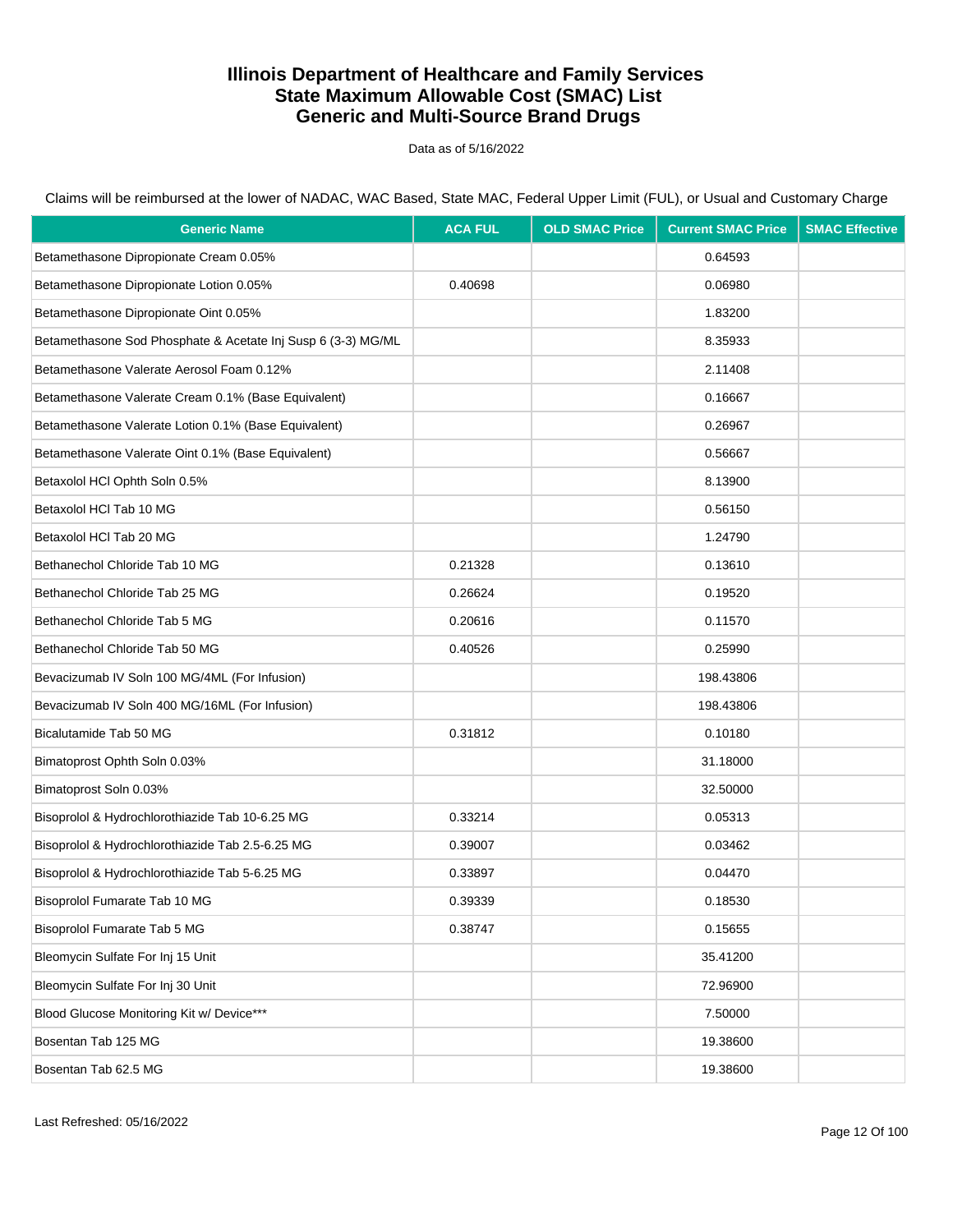Data as of 5/16/2022

Claims will be reimbursed at the lower of NADAC, WAC Based, State MAC, Federal Upper Limit (FUL), or Usual and Customary Charge

| <b>Generic Name</b>                                          | <b>ACA FUL</b> | <b>OLD SMAC Price</b> | <b>Current SMAC Price</b> | <b>SMAC Effective</b> |
|--------------------------------------------------------------|----------------|-----------------------|---------------------------|-----------------------|
| Brimonidine Tartrate Ophth Soln 0.15%                        |                |                       | 19.22480                  |                       |
| Brimonidine Tartrate Ophth Soln 0.2%                         |                |                       | 0.42067                   |                       |
| Brinzolamide Ophth Susp 1%                                   |                |                       | 19.15814                  |                       |
| Bromfenac Sodium Ophth Soln 0.09% (Base Equiv) (Once-Daily)  |                |                       | 38.95000                  |                       |
| Bromocriptine Mesylate Cap 5 MG (Base Equivalent)            |                |                       | 3.51900                   |                       |
| Bromocriptine Mesylate Tab 2.5 MG (Base Equivalent)          | 1.95728        |                       | 1.06633                   |                       |
| Budesonide Delayed Release Particles Cap 3 MG                | 0.75668        |                       | 0.48290                   |                       |
| Budesonide Inhalation Susp 0.25 MG/2ML                       |                |                       | 0.64421                   |                       |
| Budesonide Inhalation Susp 0.5 MG/2ML                        |                |                       | 0.53365                   |                       |
| Budesonide Inhalation Susp 1 MG/2ML                          |                |                       | 4.11367                   |                       |
| Budesonide Tab ER 24HR 9 MG                                  | 46.00783       |                       | 33.33300                  |                       |
| Budesonide-Formoterol Fumarate Dihyd Aerosol 160-4.5 MCG/ACT |                |                       | 37.69433                  |                       |
| Budesonide-Formoterol Fumarate Dihyd Aerosol 80-4.5 MCG/ACT  |                |                       | 28.59280                  |                       |
| Bumetanide Inj 0.25 MG/ML                                    |                |                       | 0.20540                   |                       |
| Bumetanide Tab 0.5 MG                                        | 0.23584        |                       | 0.15810                   |                       |
| Bumetanide Tab 1 MG                                          | 0.22016        |                       | 0.21370                   |                       |
| Bumetanide Tab 2 MG                                          | 0.37325        |                       | 0.40327                   |                       |
| Bupivacaine HCI Preservative Free (PF) Inj 0.5%              |                |                       | 0.11333                   |                       |
| Buprenorphine HCI SL Tab 2 MG (Base Equiv)                   | 0.41197        |                       | 0.30700                   |                       |
| Buprenorphine HCI SL Tab 8 MG (Base Equiv)                   | 0.77352        |                       | 0.58667                   |                       |
| Buprenorphine HCI-Naloxone HCI SL Film 12-3 MG (Base Equiv)  |                |                       | 6.66891                   |                       |
| Buprenorphine HCI-Naloxone HCI SL Film 2-0.5 MG (Base Equiv) |                |                       | 2.18683                   |                       |
| Buprenorphine HCI-Naloxone HCI SL Film 4-1 MG (Base Equiv)   |                |                       | 4.16633                   |                       |
| Buprenorphine HCI-Naloxone HCI SL Film 8-2 MG (Base Equiv)   |                |                       | 3.07758                   |                       |
| Buprenorphine HCI-Naloxone HCI SL Tab 0.7-0.18 MG (Base Eq)  |                |                       | 4.13273                   |                       |
| Buprenorphine HCl-Naloxone HCl SL Tab 1.4-0.36 MG (Base Eq)  |                |                       | 4.00373                   |                       |
| Buprenorphine HCI-Naloxone HCI SL Tab 11.4-2.9 MG (Base Eq)  |                |                       | 16.37400                  |                       |
| Buprenorphine HCI-Naloxone HCI SL Tab 2-0.5 MG (Base Equiv)  | 0.64539        |                       | 0.76859                   |                       |
| Buprenorphine HCI-Naloxone HCI SL Tab 2.9-0.71 MG (Base Eq)  |                |                       | 8.43200                   |                       |
| Buprenorphine HCl-Naloxone HCl SL Tab 8-2 MG (Base Equiv)    | 0.97776        |                       | 1.03049                   |                       |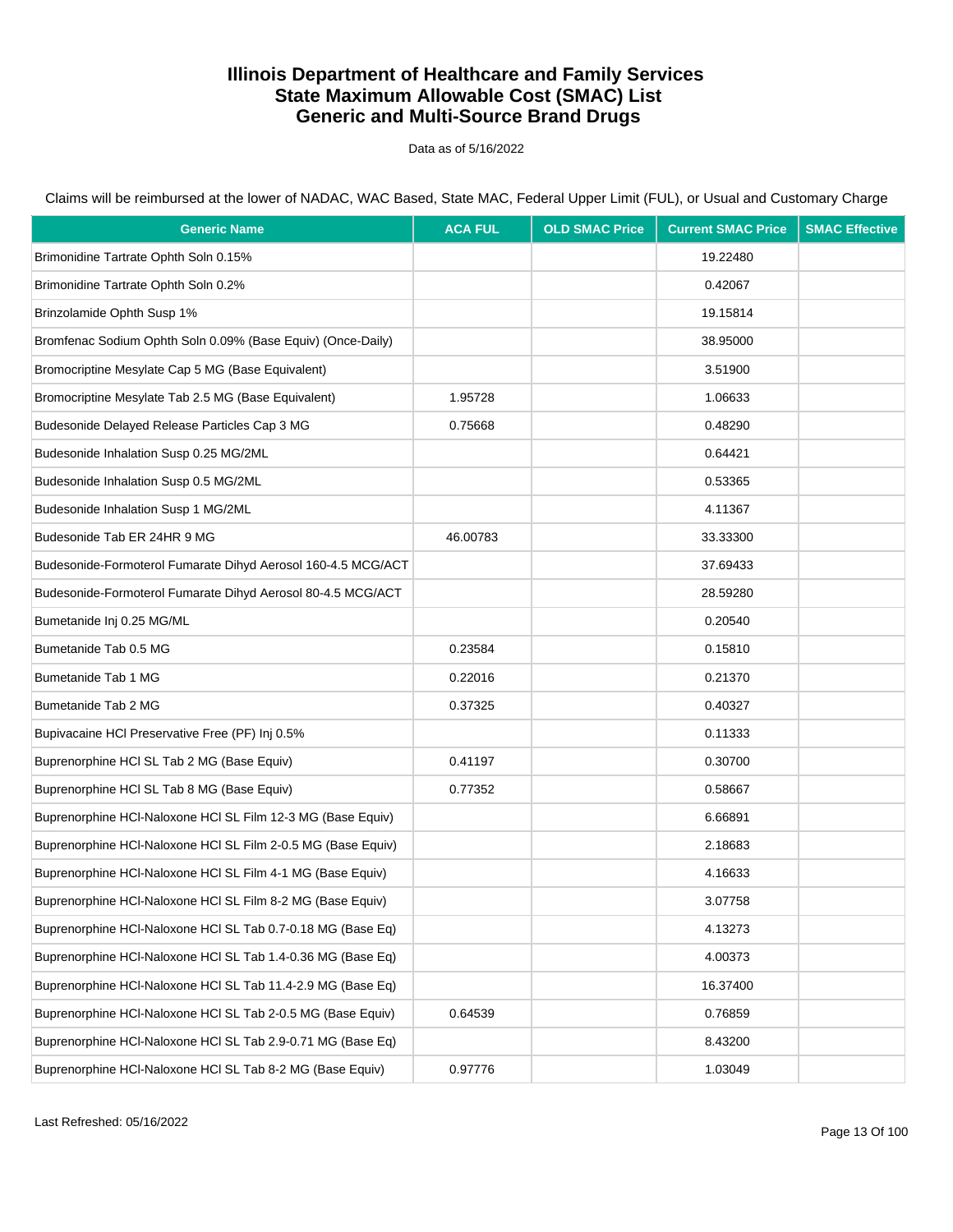Data as of 5/16/2022

Claims will be reimbursed at the lower of NADAC, WAC Based, State MAC, Federal Upper Limit (FUL), or Usual and Customary Charge

| <b>Generic Name</b>                                        | <b>ACA FUL</b> | <b>OLD SMAC Price</b> | <b>Current SMAC Price</b> | <b>SMAC Effective</b> |
|------------------------------------------------------------|----------------|-----------------------|---------------------------|-----------------------|
| Buprenorphine HCI-Naloxone HCI SL Tab 8.6-2.1 MG (Base Eq) |                |                       | 13.02833                  |                       |
| Buprenorphine TD Patch Weekly 10 MCG/HR                    | 76.75574       |                       | 55.26143                  |                       |
| Buprenorphine TD Patch Weekly 20 MCG/HR                    | 136.52084      |                       | 81.29188                  |                       |
| Buprenorphine TD Patch Weekly 5 MCG/HR                     | 52.69568       |                       | 41.86250                  |                       |
| Buprenorphine TD Patch Weekly 7.5 MCG/HR                   | 58.50242       |                       | 59.45286                  |                       |
| Buprenorphine-Naloxone Buccal Film 2.1-0.3 MG (Base Equiv) |                |                       | 8.18480                   |                       |
| Buprenorphine-Naloxone Buccal Film 4.2-0.7 MG (Base Equiv) |                |                       | 7.42820                   |                       |
| Buprenorphine-Naloxone Buccal Film 6.3-1 MG (Base Equiv)   |                |                       | 15.45792                  |                       |
| Bupropion HCI (Smoking Deterrent) Tab ER 12HR 150 MG       |                |                       | 0.20967                   |                       |
| Bupropion HCI Tab 100 MG                                   | 0.15108        |                       | 0.09950                   |                       |
| Bupropion HCI Tab 75 MG                                    | 0.12169        |                       | 0.06050                   |                       |
| Bupropion HCI Tab ER 12HR 100 MG                           | 0.10981        |                       | 0.07644                   |                       |
| Bupropion HCI Tab ER 12HR 150 MG                           | 0.10559        |                       | 0.05360                   |                       |
| Bupropion HCI Tab ER 12HR 200 MG                           | 0.16425        |                       | 0.08069                   |                       |
| Bupropion HCl Tab ER 24HR 150 MG                           | 0.13587        |                       | 0.11400                   |                       |
| Bupropion HCl Tab ER 24HR 300 MG                           | 0.17082        |                       | 0.13644                   |                       |
| Burrow's Solution w/ Acetic Acid Otic Soln 2%              |                |                       | 0.11450                   |                       |
| Buspirone HCI Tab 10 MG                                    | 0.03921        |                       | 0.03497                   |                       |
| Buspirone HCI Tab 15 MG                                    | 0.05139        |                       | 0.05239                   |                       |
| Buspirone HCI Tab 30 MG                                    | 0.17034        |                       | 0.11717                   |                       |
| Buspirone HCI Tab 5 MG                                     | 0.02782        |                       | 0.01998                   |                       |
| Buspirone HCl Tab 7.5 MG                                   | 0.20419        |                       | 0.24170                   |                       |
| Butalbital-Acetaminophen Tab 50-300 MG                     |                |                       | 1.60000                   |                       |
| Butalbital-Acetaminophen Tab 50-325 MG                     |                |                       | 1.04112                   |                       |
| Butalbital-Acetaminophen-Caff w/ COD Cap 50-300-40-30 MG   |                |                       | 5.87217                   |                       |
| Butalbital-Acetaminophen-Caff w/ COD Cap 50-325-40-30 MG   |                |                       | 0.86725                   |                       |
| Butalbital-Acetaminophen-Caffeine Cap 50-300-40 MG         | 0.64646        |                       | 0.68049                   |                       |
| Butalbital-Acetaminophen-Caffeine Cap 50-325-40 MG         | 3.44809        |                       | 0.60905                   |                       |
| Butalbital-Acetaminophen-Caffeine Tab 50-325-40 MG         | 0.18379        |                       | 0.15773                   |                       |
| Butalbital-Aspirin-Caff w/ Codeine Cap 50-325-40-30 MG     | 1.31515        |                       | 1.23660                   |                       |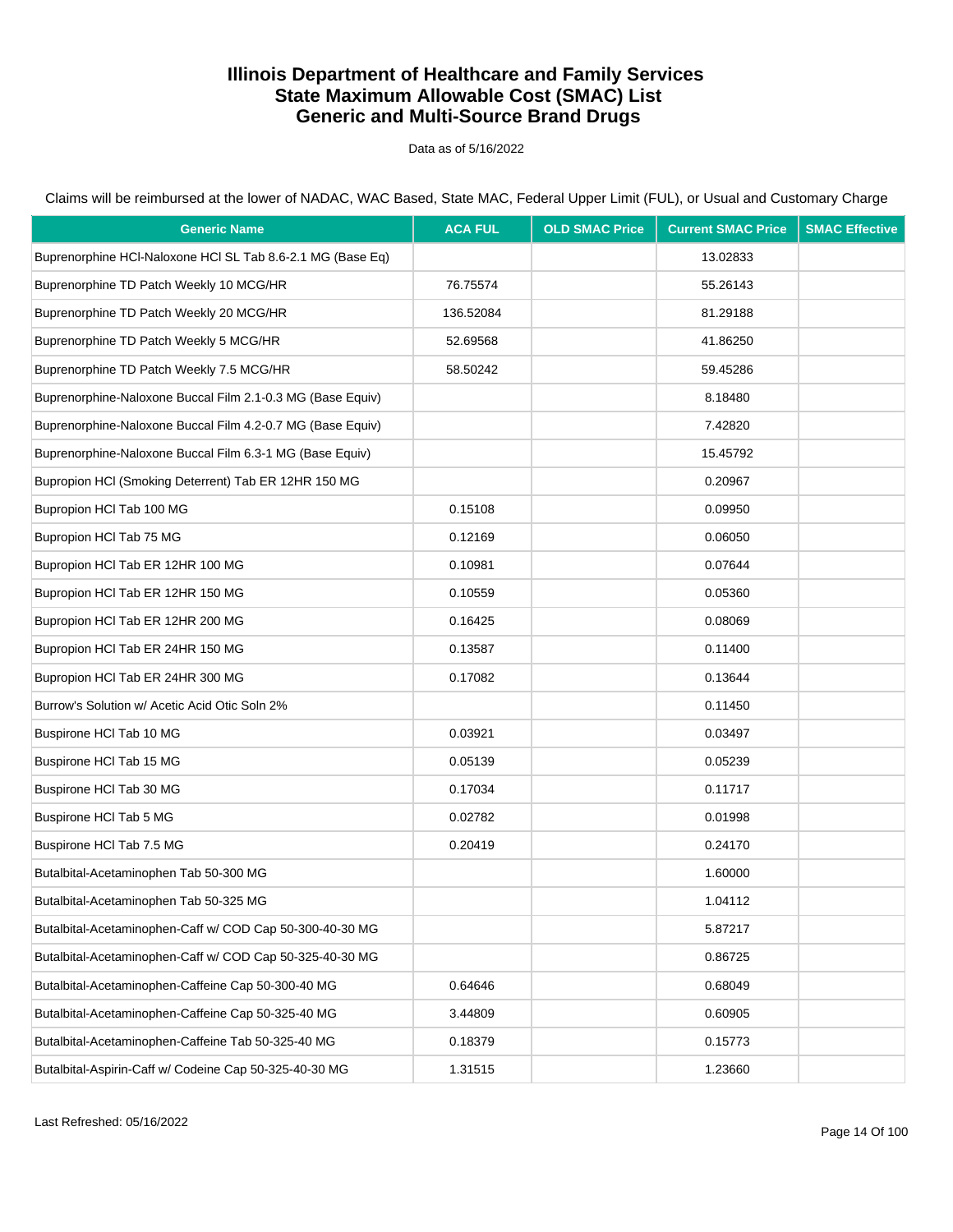Data as of 5/16/2022

Claims will be reimbursed at the lower of NADAC, WAC Based, State MAC, Federal Upper Limit (FUL), or Usual and Customary Charge

| <b>Generic Name</b>                                        | <b>ACA FUL</b> | <b>OLD SMAC Price</b> | <b>Current SMAC Price</b> | <b>SMAC Effective</b> |
|------------------------------------------------------------|----------------|-----------------------|---------------------------|-----------------------|
| Butalbital-Aspirin-Caffeine Cap 50-325-40 MG               |                |                       | 0.88420                   |                       |
| Butorphanol Tartrate Inj 2 MG/ML                           |                |                       | 1.75500                   |                       |
| Butorphanol Tartrate Nasal Soln 10 MG/ML                   |                |                       | 6.20530                   |                       |
| Cabergoline Tab 0.5 MG                                     | 2.31321        |                       | 1.99500                   |                       |
| Caffeine Citrate Inj 60 MG/3ML (10 MG/ML Base Equiv)       |                |                       | 3.87333                   |                       |
| Caffeine Citrate Oral Soln 60 MG/3ML (10 MG/ML Base Equiv) |                |                       | 2.80000                   |                       |
| Calcipotriene Cream 0.005%                                 |                |                       | 1.08283                   |                       |
| Calcipotriene Oint 0.005%                                  |                |                       | 2.48205                   |                       |
| Calcipotriene Soln 0.005% (50 MCG/ML)                      |                |                       | 0.94983                   |                       |
| Calcipotriene-Betamethasone Dipropionate Oint 0.005-0.064% |                |                       | 7.02000                   |                       |
| Calcitonin (Salmon) Nasal Soln 200 Unit/ACT                |                |                       | 6.33784                   |                       |
| Calcitriol Cap 0.25 MCG                                    | 0.19297        |                       | 0.12704                   |                       |
| Calcitriol Cap 0.5 MCG                                     | 0.32356        |                       | 0.23930                   |                       |
| Calcitriol Oral Soln 1 MCG/ML                              | 5.70179        |                       | 4.55033                   |                       |
| Calcium Acetate (Phosphate Binder) Cap 667 MG (169 MG Ca)  | 0.28226        |                       | 0.11590                   |                       |
| Calcium Acetate (Phosphate Binder) Tab 667 MG              |                |                       | 0.30825                   |                       |
| Calcium Gluconate Inj 10%                                  |                |                       | 0.17000                   |                       |
| Candesartan Cilexetil Tab 16 MG                            | 0.82239        |                       | 0.61200                   |                       |
| Candesartan Cilexetil Tab 32 MG                            | 1.17060        |                       | 1.06144                   |                       |
| Candesartan Cilexetil Tab 4 MG                             | 0.87249        |                       | 0.80284                   |                       |
| Candesartan Cilexetil Tab 8 MG                             | 0.68784        |                       | 0.61233                   |                       |
| Candesartan Cilexetil-Hydrochlorothiazide Tab 16-12.5 MG   | 1.54137        |                       | 1.36980                   |                       |
| Candesartan Cilexetil-Hydrochlorothiazide Tab 32-12.5 MG   | 1.51552        |                       | 2.02290                   |                       |
| Candesartan Cilexetil-Hydrochlorothiazide Tab 32-25 MG     | 1.84688        |                       | 1.50969                   |                       |
| Cannabidiol Soln 100 MG/ML                                 |                |                       | 14.12900                  |                       |
| Capecitabine Tab 150 MG                                    |                |                       | 0.34945                   |                       |
| Capecitabine Tab 500 MG                                    | 2.95138        |                       | 0.49958                   |                       |
| Capsaicin Cream 0.1%                                       |                |                       | 0.15563                   |                       |
| Captopril & Hydrochlorothiazide Tab 25-15 MG               |                |                       | 0.06265                   |                       |
| Captopril & Hydrochlorothiazide Tab 25-25 MG               |                |                       | 0.76521                   |                       |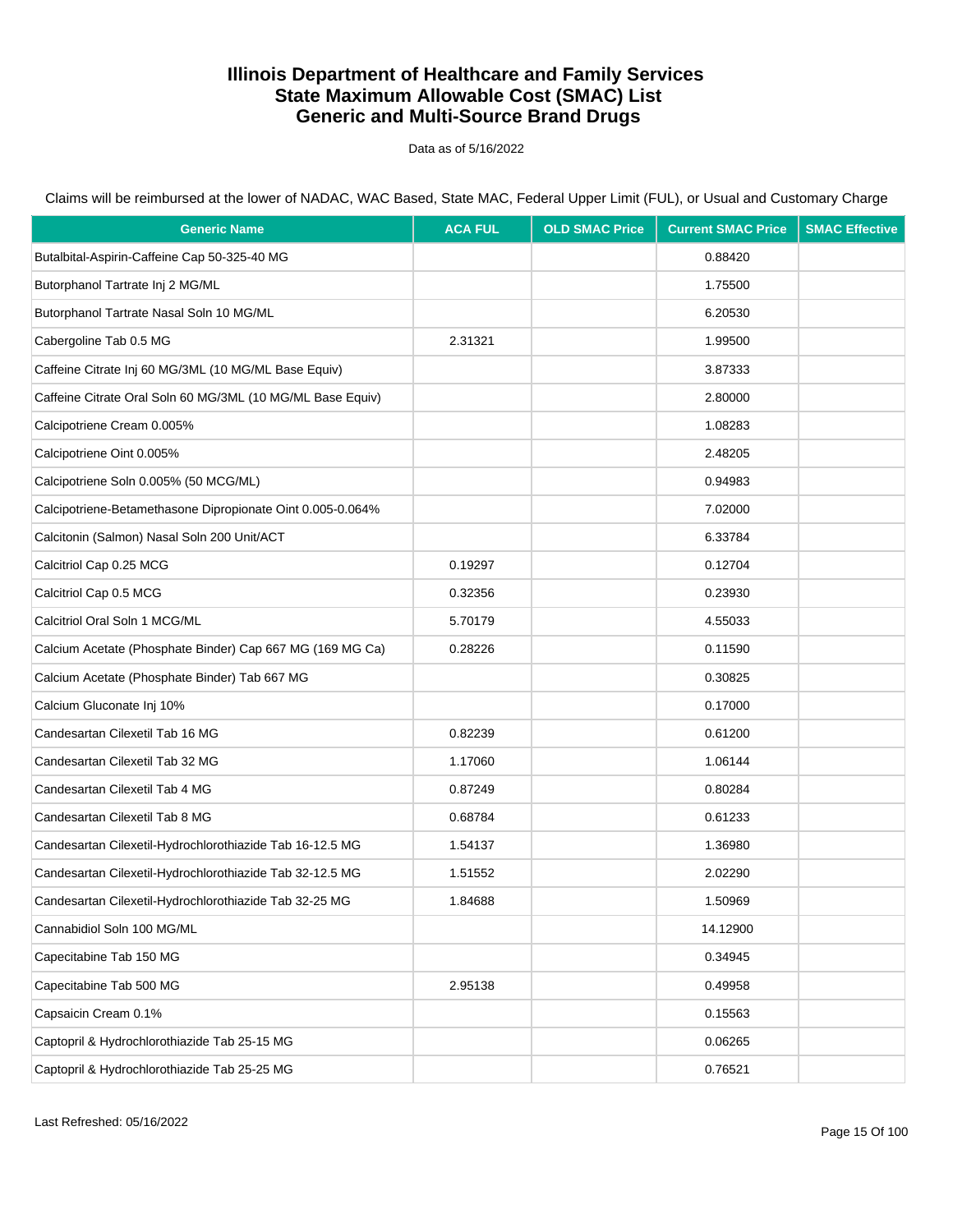Data as of 5/16/2022

Claims will be reimbursed at the lower of NADAC, WAC Based, State MAC, Federal Upper Limit (FUL), or Usual and Customary Charge

| <b>Generic Name</b>                                      | <b>ACA FUL</b> | <b>OLD SMAC Price</b> | <b>Current SMAC Price</b> | <b>SMAC Effective</b> |
|----------------------------------------------------------|----------------|-----------------------|---------------------------|-----------------------|
| Captopril & Hydrochlorothiazide Tab 50-15 MG             |                |                       | 0.14030                   |                       |
| Captopril & Hydrochlorothiazide Tab 50-25 MG             |                |                       | 0.15210                   |                       |
| Captopril Tab 100 MG                                     | 1.37792        |                       | 1.32038                   |                       |
| Captopril Tab 12.5 MG                                    | 0.41597        |                       | 0.52210                   |                       |
| Captopril Tab 25 MG                                      | 0.61941        |                       | 0.12075                   |                       |
| Captopril Tab 50 MG                                      | 0.86924        |                       | 0.77990                   |                       |
| Carbamazepine Cap ER 12HR 100 MG                         | 1.08696        |                       | 0.62433                   |                       |
| Carbamazepine Cap ER 12HR 200 MG                         | 1.13582        |                       | 1.20983                   |                       |
| Carbamazepine Cap ER 12HR 300 MG                         | 1.20367        |                       | 0.75498                   |                       |
| Carbamazepine Chew Tab 100 MG                            | 0.27512        |                       | 0.21800                   |                       |
| Carbamazepine Susp 100 MG/5ML                            |                |                       | 0.09749                   |                       |
| Carbamazepine Tab 200 MG                                 | 0.31925        |                       | 0.18497                   |                       |
| Carbamazepine Tab ER 12HR 100 MG                         | 0.58822        |                       | 0.39510                   |                       |
| Carbamazepine Tab ER 12HR 200 MG                         | 1.07437        |                       | 0.70610                   |                       |
| Carbamazepine Tab ER 12HR 400 MG                         | 2.19460        |                       | 1.48790                   |                       |
| Carbidopa & Levodopa Orally Disintegrating Tab 10-100 MG |                |                       | 0.51270                   |                       |
| Carbidopa & Levodopa Orally Disintegrating Tab 25-100 MG |                |                       | 0.67500                   |                       |
| Carbidopa & Levodopa Orally Disintegrating Tab 25-250 MG |                |                       | 0.85410                   |                       |
| Carbidopa & Levodopa Tab 10-100 MG                       | 0.14003        |                       | 0.09610                   |                       |
| Carbidopa & Levodopa Tab 25-100 MG                       | 0.13851        |                       | 0.06590                   |                       |
| Carbidopa & Levodopa Tab 25-250 MG                       | 0.15243        |                       | 0.09582                   |                       |
| Carbidopa & Levodopa Tab ER 25-100 MG                    | 0.19815        |                       | 0.11510                   |                       |
| Carbidopa & Levodopa Tab ER 50-200 MG                    | 0.29283        |                       | 0.18000                   |                       |
| Carbidopa Tab 25 MG                                      | 1.90050        |                       | 0.93340                   |                       |
| Carbidopa-Levodopa-Entacapone Tabs 25-100-200 MG         |                |                       | 2.67548                   |                       |
| Carbidopa-Levodopa-Entacapone Tabs 37.5-150-200 MG       | 1.80824        |                       | 3.06482                   |                       |
| Carbidopa-Levodopa-Entacapone Tabs 50-200-200 MG         |                |                       | 2.80555                   |                       |
| Carbinoxamine Maleate Soln 4 MG/5ML                      |                |                       | 0.09558                   |                       |
| Carbinoxamine Maleate Tab 4 MG                           |                |                       | 0.33018                   |                       |
| Carboplatin IV For Inj 150 MG                            |                |                       | 39.00000                  |                       |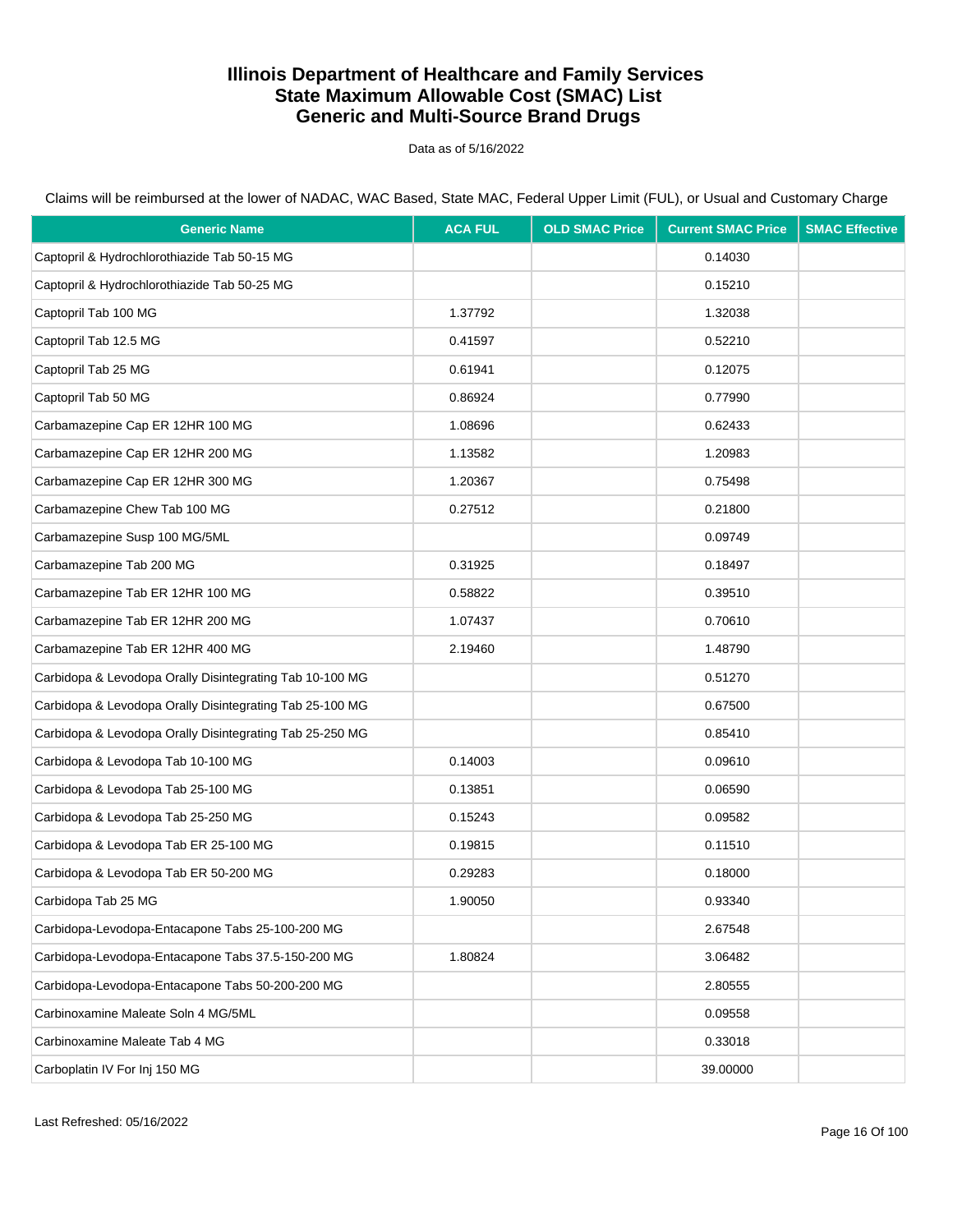Data as of 5/16/2022

| <b>Generic Name</b>                    | <b>ACA FUL</b> | <b>OLD SMAC Price</b> | <b>Current SMAC Price</b> | <b>SMAC Effective</b> |
|----------------------------------------|----------------|-----------------------|---------------------------|-----------------------|
| Carboplatin IV Soln 150 MG/15ML        |                |                       | 0.56753                   |                       |
| Carboplatin IV Soln 450 MG/45ML        |                |                       | 0.56753                   |                       |
| Carboplatin IV Soln 50 MG/5ML          |                |                       | 0.49016                   |                       |
| Carboplatin IV Soln 600 MG/60ML        |                |                       | 0.56753                   |                       |
| Carisoprodol Tab 250 MG                | 1.27726        |                       | 1.11400                   |                       |
| Carisoprodol Tab 350 MG                | 0.13379        |                       | 0.04670                   |                       |
| Carteolol HCl Ophth Soln 1%            |                |                       | 1.40920                   |                       |
| Carvedilol Phosphate Cap ER 24HR 10 MG | 6.71550        |                       | 5.85267                   |                       |
| Carvedilol Phosphate Cap ER 24HR 20 MG | 5.59957        |                       | 5.43233                   |                       |
| Carvedilol Phosphate Cap ER 24HR 40 MG | 6.33845        |                       | 4.72533                   |                       |
| Carvedilol Phosphate Cap ER 24HR 80 MG | 6.01728        |                       | 4.99833                   |                       |
| Carvedilol Tab 12.5 MG                 | 0.02596        |                       | 0.02125                   |                       |
| Carvedilol Tab 25 MG                   | 0.03334        |                       | 0.02294                   |                       |
| Carvedilol Tab 3.125 MG                | 0.01989        |                       | 0.01830                   |                       |
| Carvedilol Tab 6.25 MG                 | 0.02043        |                       | 0.01794                   |                       |
| Cefaclor Cap 250 MG                    |                |                       | 1.08959                   |                       |
| Cefaclor Cap 500 MG                    |                |                       | 1.27079                   |                       |
| Cefaclor For Susp 125 MG/5ML           |                |                       | 0.73655                   |                       |
| Cefaclor For Susp 250 MG/5ML           |                |                       | 1.16666                   |                       |
| Cefaclor For Susp 375 MG/5ML           |                |                       | 2.21067                   |                       |
| Cefadroxil Cap 500 MG                  | 0.19598        |                       | 0.12410                   |                       |
| Cefadroxil For Susp 250 MG/5ML         | 0.24630        |                       | 0.20100                   |                       |
| Cefadroxil For Susp 500 MG/5ML         | 0.25492        |                       | 0.24250                   |                       |
| Cefadroxil Tab 1 GM                    |                |                       | 3.15000                   |                       |
| Cefazolin Sodium For Inj 1 GM          |                |                       | 0.92300                   |                       |
| Cefazolin Sodium For Inj 10 GM         |                |                       | 6.05100                   |                       |
| Cefdinir Cap 300 MG                    | 0.44368        |                       | 0.38283                   |                       |
| Cefdinir For Susp 125 MG/5ML           |                |                       | 0.10693                   |                       |
| Cefdinir For Susp 250 MG/5ML           |                |                       | 0.08000                   |                       |
| Cefepime HCI For Inj 1 GM              |                |                       | 3.99900                   |                       |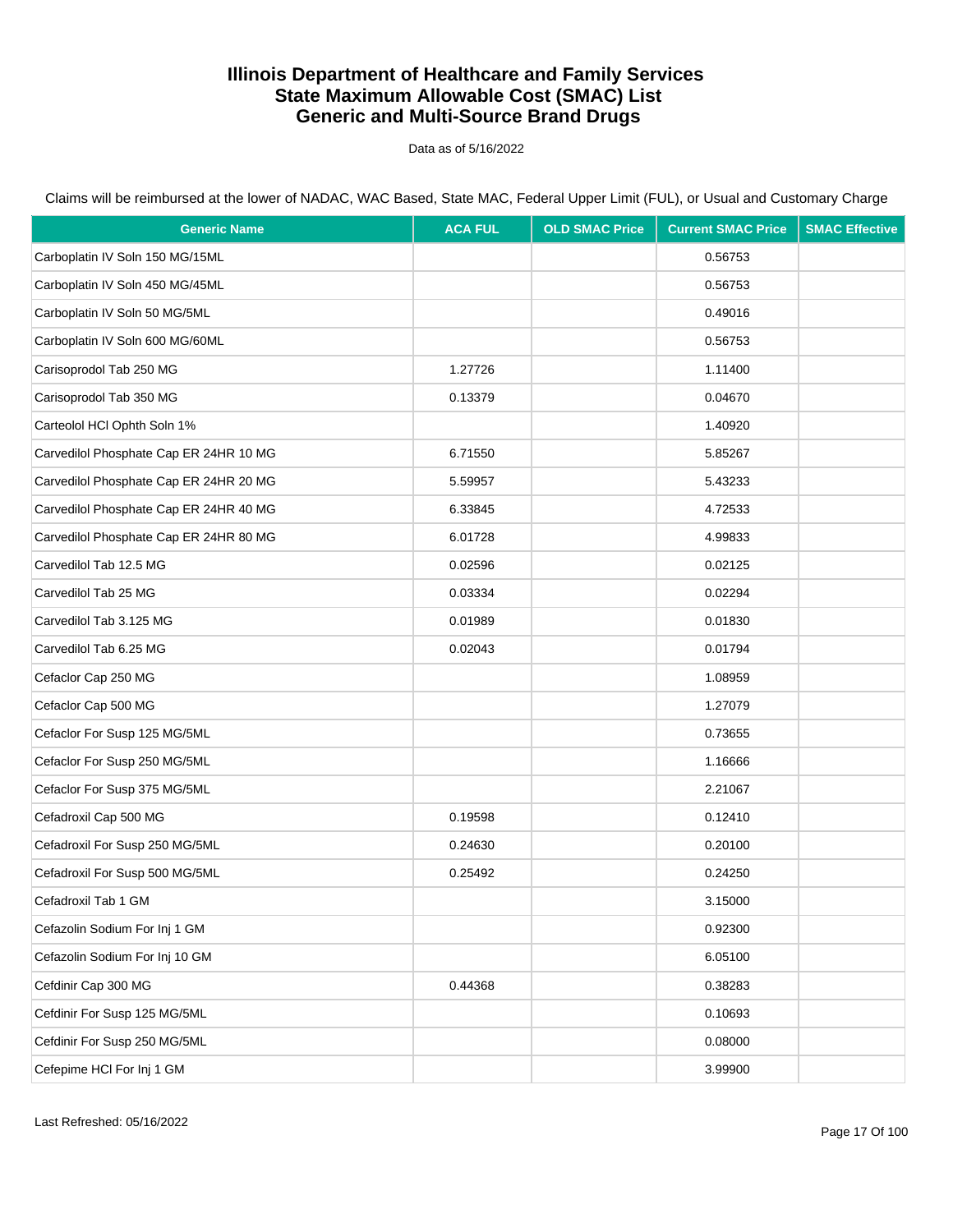Data as of 5/16/2022

| <b>Generic Name</b>                      | <b>ACA FUL</b> | <b>OLD SMAC Price</b> | <b>Current SMAC Price</b> | <b>SMAC Effective</b> |
|------------------------------------------|----------------|-----------------------|---------------------------|-----------------------|
| Cefepime HCI For Inj 2 GM                |                |                       | 8.52600                   |                       |
| Cefixime Cap 400 MG                      |                |                       | 9.94480                   |                       |
| Cefixime For Susp 100 MG/5ML             |                |                       | 2.87712                   |                       |
| Cefixime For Susp 200 MG/5ML             |                |                       | 5.63013                   |                       |
| Cefotaxime Sodium For Inj 1 GM           |                |                       | 2.86000                   |                       |
| Cefoxitin Sodium For IV Soln 1 GM        |                |                       | 6.28160                   |                       |
| Cefoxitin Sodium For IV Soln 2 GM        |                |                       | 11.74784                  |                       |
| Cefpodoxime Proxetil For Susp 100 MG/5ML |                |                       | 1.16000                   |                       |
| Cefpodoxime Proxetil For Susp 50 MG/5ML  |                |                       | 0.47995                   |                       |
| Cefpodoxime Proxetil Tab 100 MG          |                |                       | 1.77000                   |                       |
| Cefpodoxime Proxetil Tab 200 MG          | 2.69666        |                       | 2.20000                   |                       |
| Cefprozil For Susp 125 MG/5ML            |                |                       | 0.14400                   |                       |
| Cefprozil For Susp 250 MG/5ML            |                |                       | 0.21875                   |                       |
| Cefprozil Tab 250 MG                     | 0.51608        |                       | 0.77750                   |                       |
| Cefprozil Tab 500 MG                     | 0.99862        |                       | 1.07200                   |                       |
| Ceftazidime For Inj 1 GM                 |                |                       | 3.67263                   |                       |
| Ceftazidime For Inj 2 GM                 |                |                       | 11.54400                  |                       |
| Ceftazidime For Inj 6 GM                 |                |                       | 24.36200                  |                       |
| Ceftazidime For IV Soln 1 GM             |                |                       | 8.51500                   |                       |
| Ceftriaxone Sodium For Inj 1 GM          |                |                       | 1.31000                   |                       |
| Ceftriaxone Sodium For Inj 10 GM         |                |                       | 14.68750                  |                       |
| Ceftriaxone Sodium For Inj 2 GM          |                |                       | 2.30600                   |                       |
| Ceftriaxone Sodium For Inj 250 MG        |                |                       | 0.63100                   |                       |
| Ceftriaxone Sodium For Inj 500 MG        |                |                       | 0.95190                   |                       |
| Ceftriaxone Sodium For IV Soln 1 GM      |                |                       | 4.14500                   |                       |
| Ceftriaxone Sodium For IV Soln 2 GM      |                |                       | 10.98500                  |                       |
| Cefuroxime Axetil Tab 250 MG             | 0.39628        |                       | 0.26250                   |                       |
| Cefuroxime Axetil Tab 500 MG             | 0.63025        |                       | 0.38067                   |                       |
| Cefuroxime Sodium For Inj 1.5 GM         |                |                       | 5.72000                   |                       |
| Cefuroxime Sodium For Inj 750 MG         |                |                       | 2.92500                   |                       |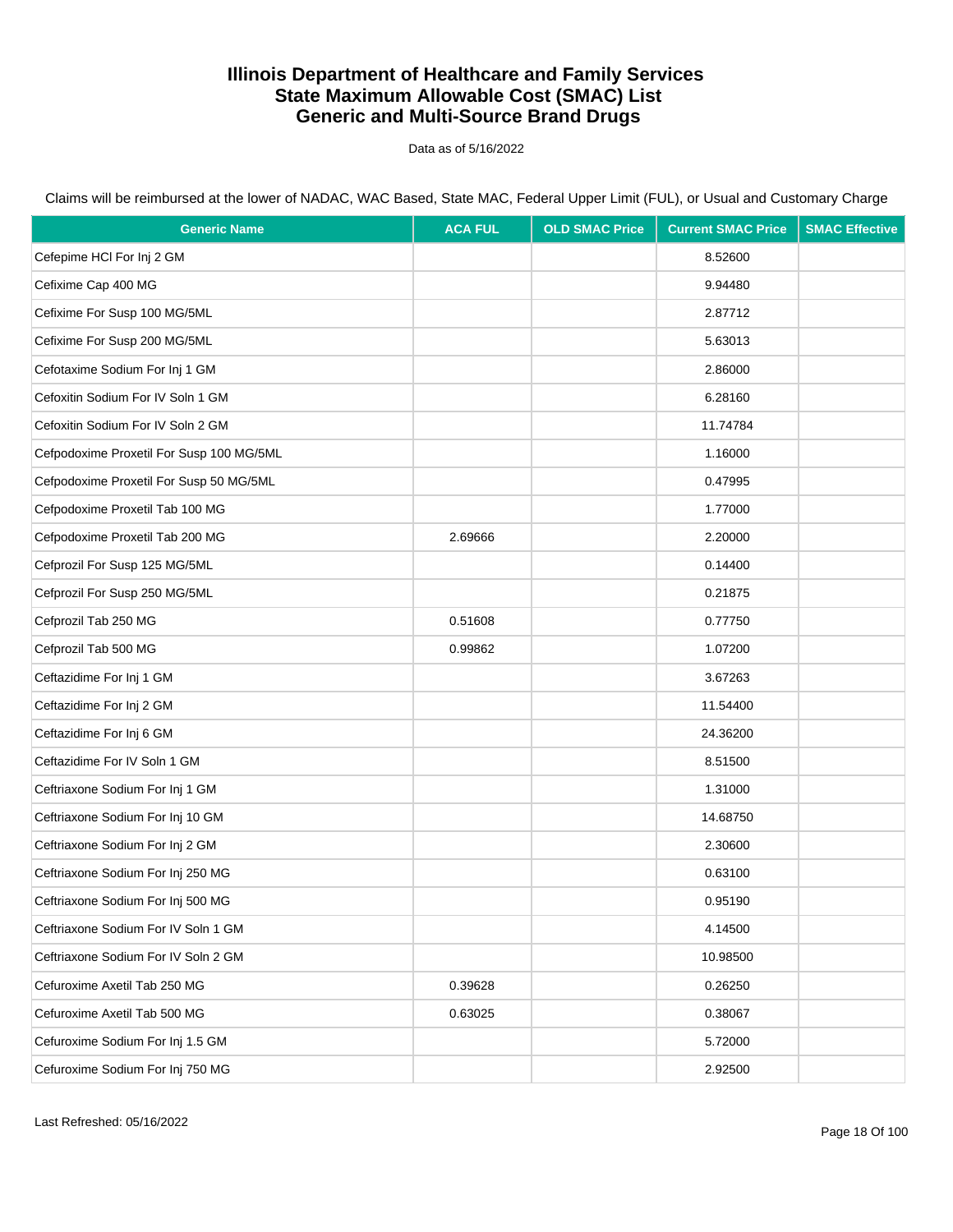Data as of 5/16/2022

| <b>Generic Name</b>                                 | <b>ACA FUL</b> | <b>OLD SMAC Price</b> | <b>Current SMAC Price</b> | <b>SMAC Effective</b> |
|-----------------------------------------------------|----------------|-----------------------|---------------------------|-----------------------|
| Cefuroxime Sodium For IV Soln 1.5 GM                |                |                       | 5.72000                   |                       |
| Celecoxib Cap 100 MG                                | 0.10666        |                       | 0.11230                   |                       |
| Celecoxib Cap 200 MG                                | 0.19684        |                       | 0.11246                   |                       |
| Celecoxib Cap 400 MG                                | 0.52214        |                       | 0.49205                   |                       |
| Celecoxib Cap 50 MG                                 | 0.10029        |                       | 0.12367                   |                       |
| Cephalexin Cap 250 MG                               | 0.09135        |                       | 0.05200                   |                       |
| Cephalexin Cap 500 MG                               | 0.11858        |                       | 0.07836                   |                       |
| Cephalexin Cap 750 MG                               |                |                       | 5.35800                   |                       |
| Cephalexin For Susp 125 MG/5ML                      |                |                       | 0.07000                   |                       |
| Cephalexin For Susp 250 MG/5ML                      |                |                       | 0.04245                   |                       |
| Cetirizine HCl Oral Soln 1 MG/ML (5 MG/5ML)         |                |                       | 0.01907                   |                       |
| Cevimeline HCl Cap 30 MG                            | 0.84014        |                       | 0.62670                   |                       |
| Chlordiazepoxide HCl Cap 10 MG                      |                |                       | 0.05930                   |                       |
| Chlordiazepoxide HCl Cap 25 MG                      |                | 0.06297               | 0.10033                   | 04/27/2022            |
| Chlordiazepoxide HCl Cap 5 MG                       |                |                       | 0.07574                   |                       |
| Chlordiazepoxide HCl-Clidinium Bromide Cap 5-2.5 MG |                |                       | 1.27283                   |                       |
| Chlordiazepoxide-Amitriptyline Tab 10-25 MG         |                |                       | 1.65270                   |                       |
| Chlordiazepoxide-Amitriptyline Tab 5-12.5 MG        |                |                       | 0.69002                   |                       |
| Chlorhexidine Gluconate Soln 0.12%                  |                |                       | 0.00571                   |                       |
| Chloroquine Phosphate Tab 250 MG                    |                |                       | 1.27760                   |                       |
| Chloroquine Phosphate Tab 500 MG                    |                |                       | 1.61582                   |                       |
| Chlorothiazide Tab 500 MG                           |                |                       | 0.15275                   |                       |
| Chlorpromazine HCl Inj 25 MG/ML                     |                |                       | 26.00000                  |                       |
| Chlorpromazine HCl Tab 10 MG                        | 1.29919        |                       | 1.55000                   |                       |
| Chlorpromazine HCl Tab 100 MG                       | 2.29913        |                       | 2.26210                   |                       |
| Chlorpromazine HCl Tab 200 MG                       | 3.13195        |                       | 4.60216                   |                       |
| Chlorpromazine HCl Tab 25 MG                        | 1.30823        |                       | 1.05040                   |                       |
| Chlorpromazine HCl Tab 50 MG                        | 1.58874        |                       | 1.96941                   |                       |
| Chlorpropamide Tab 100 MG                           |                |                       | 0.20075                   |                       |
| Chlorpropamide Tab 250 MG                           |                |                       | 0.34000                   |                       |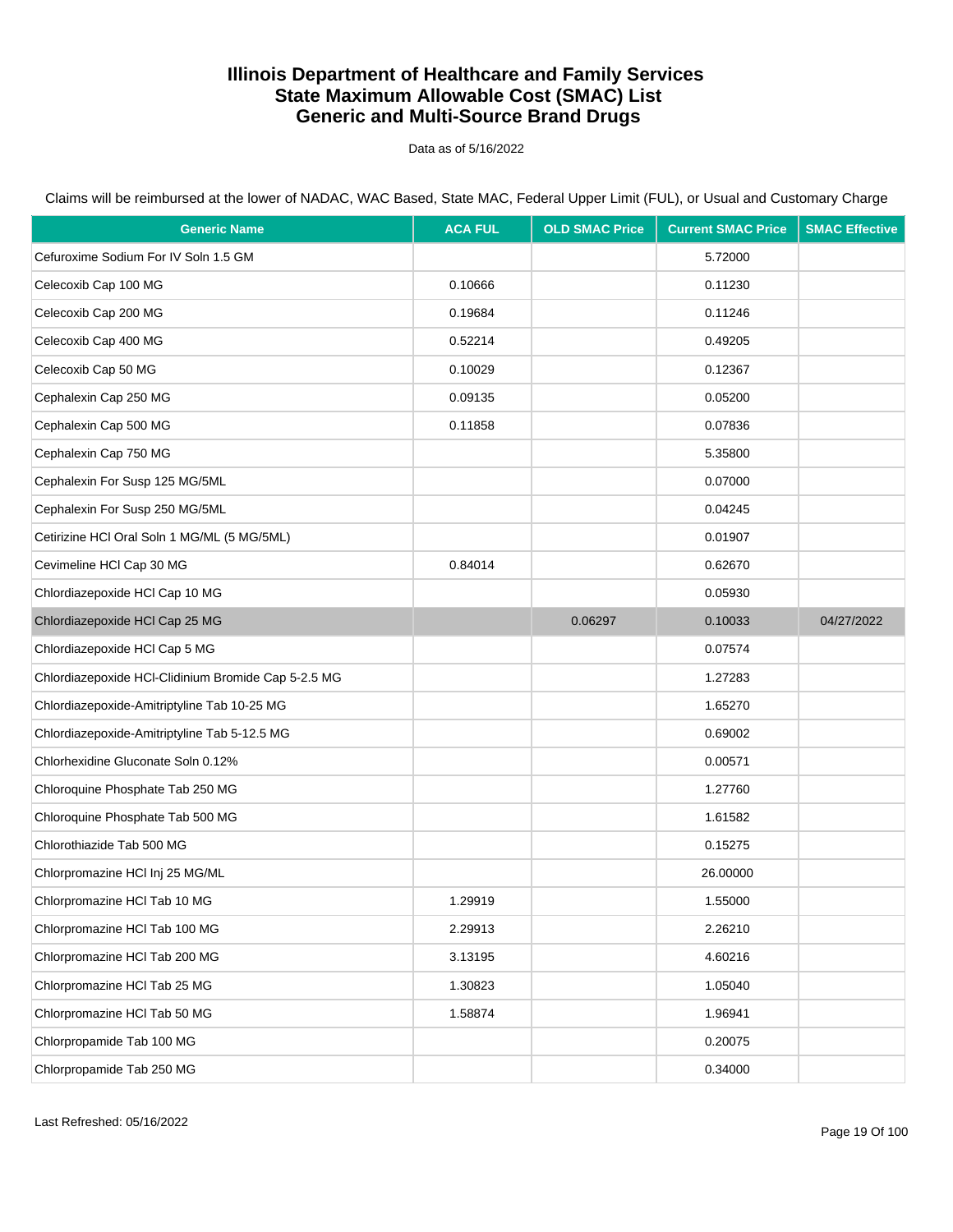Data as of 5/16/2022

| <b>Generic Name</b>                                        | <b>ACA FUL</b> | <b>OLD SMAC Price</b> | <b>Current SMAC Price</b> | <b>SMAC Effective</b> |
|------------------------------------------------------------|----------------|-----------------------|---------------------------|-----------------------|
| Chlorthalidone Tab 25 MG                                   | 0.15225        |                       | 0.10290                   |                       |
| Chlorthalidone Tab 50 MG                                   | 0.27975        |                       | 0.21990                   |                       |
| Chlorzoxazone Tab 500 MG                                   | 0.27069        |                       | 0.22652                   |                       |
| Cholestyramine Light Powder 4 GM/DOSE                      |                |                       | 0.16658                   |                       |
| Cholestyramine Light Powder Packets 4 GM                   |                |                       | 0.29672                   |                       |
| Cholestyramine Powder 4 GM/DOSE                            |                |                       | 0.14640                   |                       |
| Cholestyramine Powder Packets 4 GM                         |                |                       | 1.07534                   |                       |
| Choline Fenofibrate Cap DR 135 MG (Fenofibric Acid Equiv)  | 0.59617        |                       | 0.50700                   |                       |
| Choline Fenofibrate Cap DR 45 MG (Fenofibric Acid Equiv)   | 0.22526        |                       | 0.38065                   |                       |
| Ciclopirox Gel 0.77%                                       |                |                       | 0.89877                   |                       |
| Ciclopirox Olamine Cream 0.77% (Base Equiv)                |                |                       | 0.10611                   |                       |
| Ciclopirox Olamine Susp 0.77% (Base Equiv)                 |                |                       | 0.76780                   |                       |
| Ciclopirox Shampoo 1%                                      | 0.33077        |                       | 0.24845                   |                       |
| Ciclopirox Solution 8%                                     | 1.74161        |                       | 1.24242                   |                       |
| Cilostazol Tab 100 MG                                      | 0.14582        |                       | 0.05433                   |                       |
| Cilostazol Tab 50 MG                                       | 0.11694        |                       | 0.07320                   |                       |
| Cimetidine HCI Soln 300 MG/5ML                             |                |                       | 0.07052                   |                       |
| Cimetidine Tab 200 MG                                      |                |                       | 0.06613                   |                       |
| Cimetidine Tab 300 MG                                      |                |                       | 0.19250                   |                       |
| Cimetidine Tab 400 MG                                      |                |                       | 0.45283                   |                       |
| Cimetidine Tab 800 MG                                      |                |                       | 0.83477                   |                       |
| Cinacalcet HCl Tab 30 MG (Base Equiv)                      | 2.00946        |                       | 0.68699                   |                       |
| Cinacalcet HCl Tab 60 MG (Base Equiv)                      | 3.53104        |                       | 0.50000                   |                       |
| Cinacalcet HCl Tab 90 MG (Base Equiv)                      | 7.90750        |                       | 4.99967                   |                       |
| Ciprofloxacin 200 MG/100ML in D5W                          |                |                       | 0.02418                   |                       |
| Ciprofloxacin 400 MG/200ML in D5W                          |                |                       | 0.01495                   |                       |
| Ciprofloxacin For Oral Susp 500 MG/5ML (10%) (10 GM/100ML) |                |                       | 1.40410                   |                       |
| Ciprofloxacin HCl Ophth Soln 0.3% (Base Equivalent)        |                |                       | 0.56000                   |                       |
| Ciprofloxacin HCl Tab 100 MG (Base Equiv)                  |                |                       | 2.93583                   |                       |
| Ciprofloxacin HCl Tab 250 MG (Base Equiv)                  | 0.17503        |                       | 0.08880                   |                       |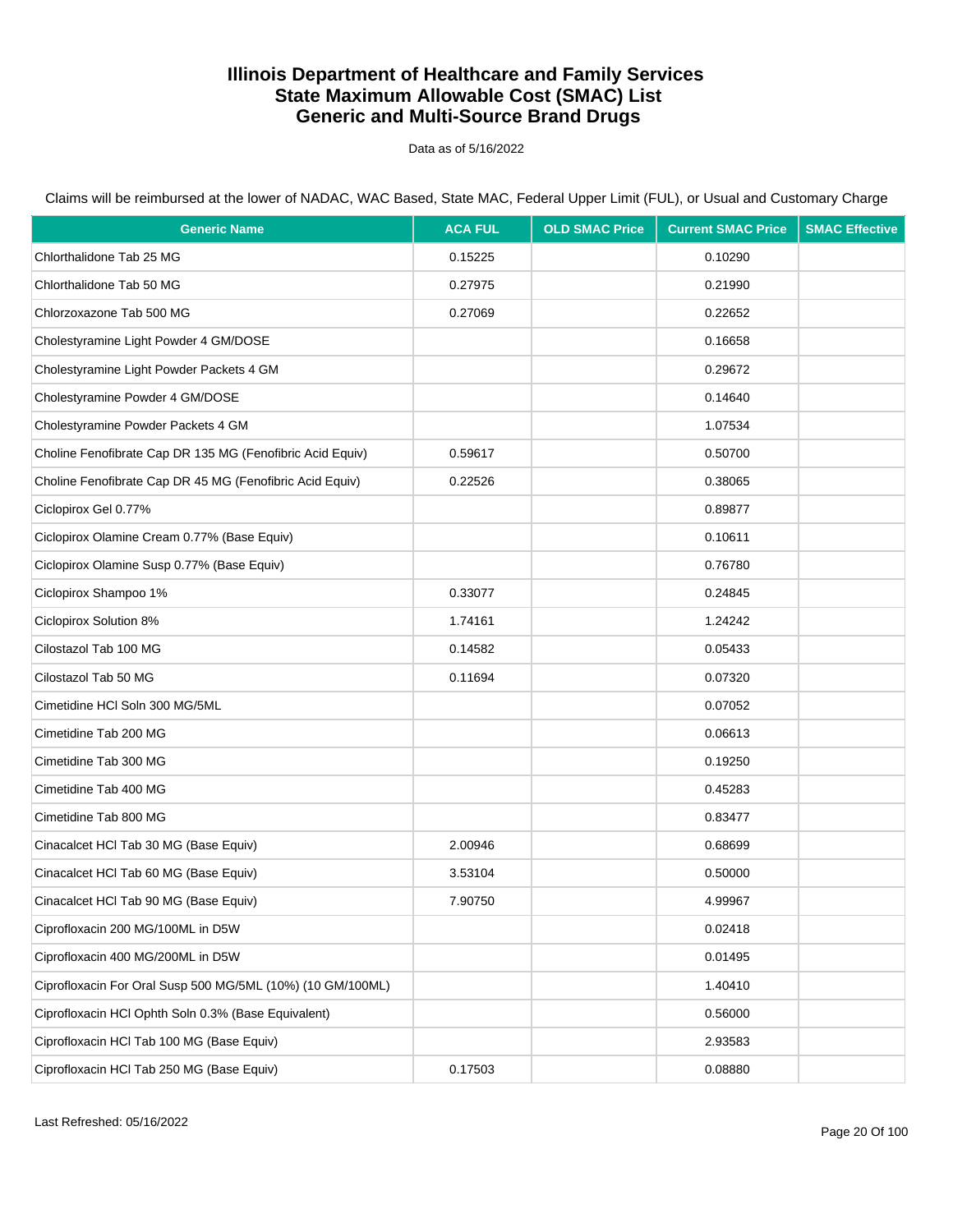Data as of 5/16/2022

Claims will be reimbursed at the lower of NADAC, WAC Based, State MAC, Federal Upper Limit (FUL), or Usual and Customary Charge

| <b>Generic Name</b>                                         | <b>ACA FUL</b> | <b>OLD SMAC Price</b> | <b>Current SMAC Price</b> | <b>SMAC Effective</b> |
|-------------------------------------------------------------|----------------|-----------------------|---------------------------|-----------------------|
| Ciprofloxacin HCI Tab 500 MG (Base Equiv)                   | 0.21439        |                       | 0.08439                   |                       |
| Ciprofloxacin HCl Tab 750 MG (Base Equiv)                   | 0.28557        |                       | 0.23220                   |                       |
| Ciprofloxacin IV Soln 400 MG/40ML (1%)                      |                |                       | 0.09230                   |                       |
| Ciprofloxacin-Dexamethasone Otic Susp 0.3-0.1%              | 19.64510       |                       | 17.51181                  |                       |
| Cisplatin Inj 100 MG/100ML (1 MG/ML)                        |                |                       | 0.31445                   |                       |
| Cisplatin Inj 50 MG/50ML (1 MG/ML)                          |                |                       | 0.31445                   |                       |
| Citalopram Hydrobromide Oral Soln 10 MG/5ML                 | 0.26239        |                       | 0.20829                   |                       |
| Citalopram Hydrobromide Tab 10 MG (Base Equiv)              | 0.03277        |                       | 0.01764                   |                       |
| Citalopram Hydrobromide Tab 20 MG (Base Equiv)              | 0.03730        |                       | 0.01978                   |                       |
| Citalopram Hydrobromide Tab 40 MG (Base Equiv)              | 0.04529        |                       | 0.02572                   |                       |
| Cladribine IV Soln 10 MG/10ML (1 MG/ML)                     |                |                       | 37.05000                  |                       |
| Clarithromycin For Susp 125 MG/5ML                          |                |                       | 0.28026                   |                       |
| Clarithromycin For Susp 250 MG/5ML                          |                |                       | 1.25000                   |                       |
| Clarithromycin Tab 250 MG                                   | 0.69796        |                       | 0.34333                   |                       |
| Clarithromycin Tab 500 MG                                   | 0.43312        |                       | 0.36436                   |                       |
| Clarithromycin Tab ER 24HR 500 MG                           |                |                       | 1.24967                   |                       |
| Clemastine Fumarate Tab 2.68 MG                             |                |                       | 0.19150                   |                       |
| Clindamycin HCl Cap 150 MG                                  | 0.13112        |                       | 0.07280                   |                       |
| Clindamycin HCl Cap 300 MG                                  | 0.26201        |                       | 0.17964                   |                       |
| Clindamycin HCl Cap 75 MG                                   |                |                       | 0.45743                   |                       |
| Clindamycin Palmitate HCI For Soln 75 MG/5ML (Base Equiv)   | 0.21121        |                       | 0.17000                   |                       |
| Clindamycin Phosph-Benzoyl Peroxide (Refrig) Gel 1.2 (1)-5% | 0.71849        |                       | 0.60222                   |                       |
| Clindamycin Phosphate Foam 1%                               |                |                       | 3.56290                   |                       |
| Clindamycin Phosphate Gel 1%                                |                |                       | 0.62129                   |                       |
| Clindamycin Phosphate Inj 300 MG/2ML                        |                |                       | 0.45500                   |                       |
| Clindamycin Phosphate Inj 600 MG/4ML                        |                |                       | 0.45500                   |                       |
| Clindamycin Phosphate Inj 9 GM/60ML                         |                |                       | 0.45500                   |                       |
| Clindamycin Phosphate Inj 900 MG/6ML                        |                |                       | 0.45500                   |                       |
| Clindamycin Phosphate IV Soln 600 MG/4ML                    |                |                       | 0.45500                   |                       |
| Clindamycin Phosphate Lotion 1%                             | 0.77305        |                       | 0.75017                   |                       |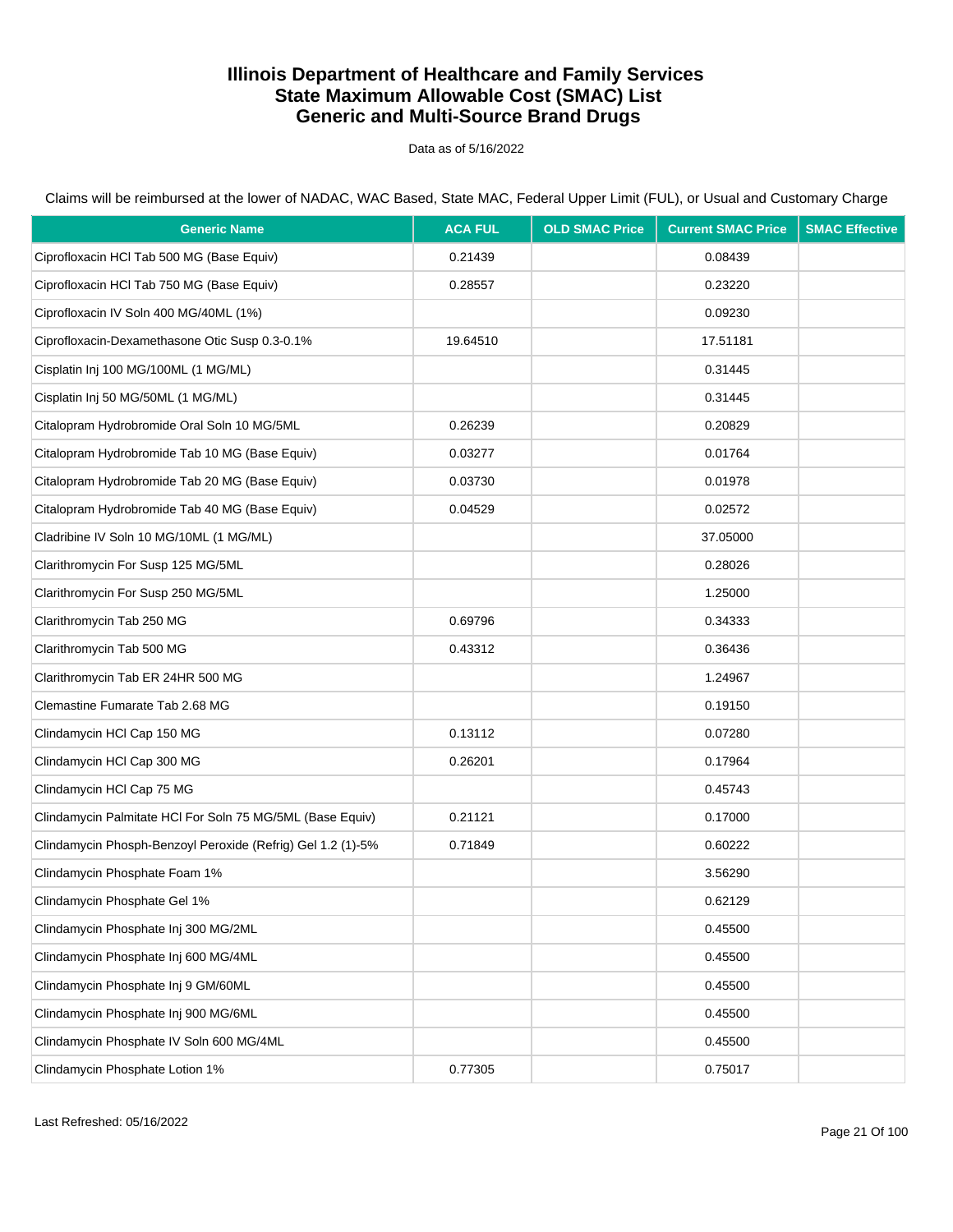Data as of 5/16/2022

Claims will be reimbursed at the lower of NADAC, WAC Based, State MAC, Federal Upper Limit (FUL), or Usual and Customary Charge

| <b>Generic Name</b>                                 | <b>ACA FUL</b> | <b>OLD SMAC Price</b> | <b>Current SMAC Price</b> | <b>SMAC Effective</b> |
|-----------------------------------------------------|----------------|-----------------------|---------------------------|-----------------------|
| Clindamycin Phosphate Soln 1%                       |                |                       | 0.23674                   |                       |
| Clindamycin Phosphate Swab 1%                       |                |                       | 0.30288                   |                       |
| Clindamycin Phosphate Vaginal Cream 2%              |                |                       | 1.54325                   |                       |
| Clindamycin Phosphate-Benzoyl Peroxide Gel 1-5%     |                |                       | 1.52390                   |                       |
| Clindamycin Phosphate-Benzoyl Peroxide Gel 1.2-2.5% | 1.69003        |                       | 1.24646                   |                       |
| Clindamycin Phosphate-Tretinoin Gel 1.2-0.025%      |                |                       | 9.25000                   |                       |
| Clobazam Oral Film 10 MG                            |                |                       | 25.94800                  |                       |
| Clobazam Oral Film 20 MG                            |                |                       | 51.89600                  |                       |
| Clobazam Oral Film 5 MG                             |                |                       | 12.97400                  |                       |
| Clobazam Suspension 2.5 MG/ML                       | 1.39575        |                       | 0.60358                   |                       |
| Clobazam Tab 10 MG                                  | 5.64792        |                       | 0.28460                   |                       |
| Clobazam Tab 20 MG                                  | 12.54822       |                       | 0.70656                   |                       |
| Clobetasol Propionate Cream 0.05%                   |                |                       | 0.37983                   |                       |
| Clobetasol Propionate Emollient Base Cream 0.05%    |                |                       | 0.66483                   |                       |
| Clobetasol Propionate Emulsion Foam 0.05%           |                |                       | 3.10000                   |                       |
| Clobetasol Propionate Foam 0.05%                    |                |                       | 1.24600                   |                       |
| Clobetasol Propionate Gel 0.05%                     |                |                       | 1.22050                   |                       |
| Clobetasol Propionate Lotion 0.05%                  |                |                       | 1.06534                   |                       |
| Clobetasol Propionate Oint 0.05%                    |                |                       | 0.25597                   |                       |
| Clobetasol Propionate Shampoo 0.05%                 | 0.60047        |                       | 0.73288                   |                       |
| Clobetasol Propionate Soln 0.05%                    |                |                       | 0.45980                   |                       |
| Clobetasol Propionate Spray 0.05%                   |                |                       | 0.42972                   |                       |
| Clomiphene Citrate Tab 50 MG                        |                |                       | 0.51333                   |                       |
| Clomipramine HCI Cap 25 MG                          | 1.27646        |                       | 1.59457                   |                       |
| Clomipramine HCl Cap 50 MG                          | 1.00044        |                       | 0.93129                   |                       |
| Clomipramine HCl Cap 75 MG                          | 1.07821        |                       | 0.87475                   |                       |
| Clonazepam Orally Disintegrating Tab 0.125 MG       | 0.73895        |                       | 0.61050                   |                       |
| Clonazepam Orally Disintegrating Tab 0.25 MG        | 0.80075        |                       | 0.45400                   |                       |
| Clonazepam Orally Disintegrating Tab 0.5 MG         | 0.66782        |                       | 0.51100                   |                       |
| Clonazepam Orally Disintegrating Tab 1 MG           | 0.74119        |                       | 0.58810                   |                       |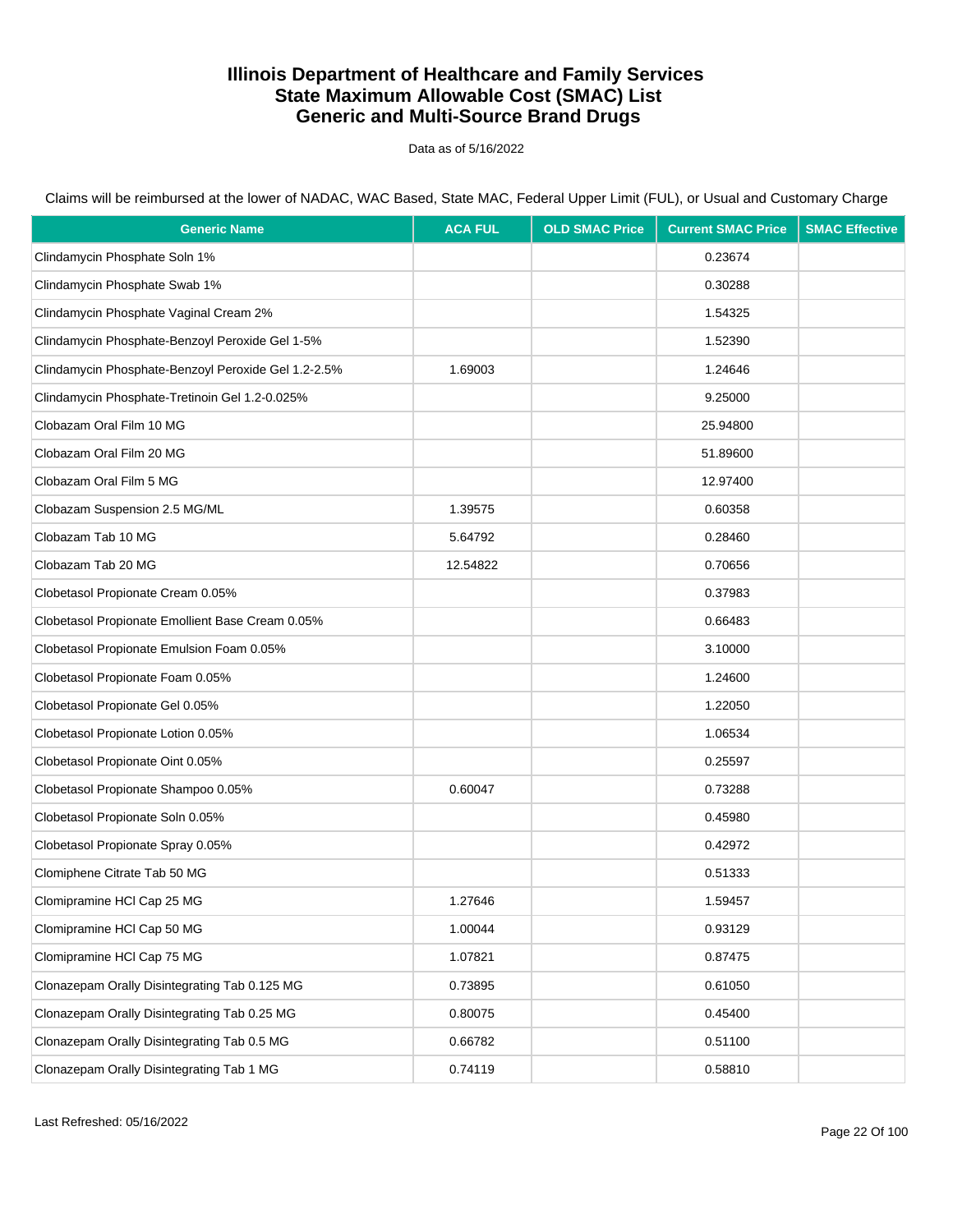Data as of 5/16/2022

| <b>Generic Name</b>                                  | <b>ACA FUL</b> | <b>OLD SMAC Price</b> | <b>Current SMAC Price</b> | <b>SMAC Effective</b> |
|------------------------------------------------------|----------------|-----------------------|---------------------------|-----------------------|
| Clonazepam Orally Disintegrating Tab 2 MG            | 1.00233        |                       | 1.01222                   |                       |
| Clonazepam Tab 0.5 MG                                | 0.04007        |                       | 0.01355                   |                       |
| Clonazepam Tab 1 MG                                  | 0.05819        |                       | 0.01922                   |                       |
| Clonazepam Tab 2 MG                                  | 0.12064        |                       | 0.03110                   |                       |
| Clonidine HCl Inj (For Epidural Infusion) 500 MCG/ML |                |                       | 9.80000                   |                       |
| Clonidine HCI Tab 0.1 MG                             | 0.02905        |                       | 0.02396                   |                       |
| Clonidine HCl Tab 0.2 MG                             | 0.03869        |                       | 0.03280                   |                       |
| Clonidine HCl Tab 0.3 MG                             | 0.05131        |                       | 0.02763                   |                       |
| Clonidine HCl Tab ER 12HR 0.1 MG                     | 0.41537        |                       | 0.42852                   |                       |
| Clonidine HCI TD Patch Weekly 0.1 MG/24HR            |                |                       | 11.20500                  |                       |
| Clonidine HCI TD Patch Weekly 0.2 MG/24HR            |                |                       | 20.60250                  |                       |
| Clonidine HCI TD Patch Weekly 0.3 MG/24HR            |                |                       | 18.99000                  |                       |
| Clonidine TD Patch Weekly 0.1 MG/24HR                | 10.49317       |                       | 5.49500                   |                       |
| Clonidine TD Patch Weekly 0.2 MG/24HR                | 17.30022       |                       | 9.36750                   |                       |
| Clonidine TD Patch Weekly 0.3 MG/24HR                | 26.79097       |                       | 11.95461                  |                       |
| Clopidogrel Bisulfate Tab 75 MG (Base Equiv)         | 0.08664        |                       | 0.05548                   |                       |
| Clorazepate Dipotassium Tab 15 MG                    |                |                       | 2.19764                   |                       |
| Clorazepate Dipotassium Tab 3.75 MG                  |                |                       | 0.87940                   |                       |
| Clorazepate Dipotassium Tab 7.5 MG                   |                |                       | 1.39350                   |                       |
| Clotrimazole Cream 1%                                |                |                       | 0.17030                   |                       |
| Clotrimazole Soln 1%                                 |                |                       | 1.32386                   |                       |
| Clotrimazole Troche 10 MG                            |                |                       | 0.29457                   |                       |
| Clotrimazole w/ Betamethasone Cream 1-0.05%          |                |                       | 0.12360                   |                       |
| Clotrimazole w/ Betamethasone Lotion 1-0.05%         |                |                       | 0.68260                   |                       |
| Clozapine Orally Disintegrating Tab 100 MG           |                |                       | 4.76825                   |                       |
| Clozapine Tab 100 MG                                 | 1.50168        |                       | 0.34440                   |                       |
| Clozapine Tab 200 MG                                 | 1.19577        |                       | 0.88370                   |                       |
| Clozapine Tab 25 MG                                  | 0.48721        |                       | 0.17340                   |                       |
| Clozapine Tab 50 MG                                  | 0.54856        |                       | 0.32500                   |                       |
| Coagulation Factor IX For Inj 1000 Unit              |                |                       | 0.68500                   |                       |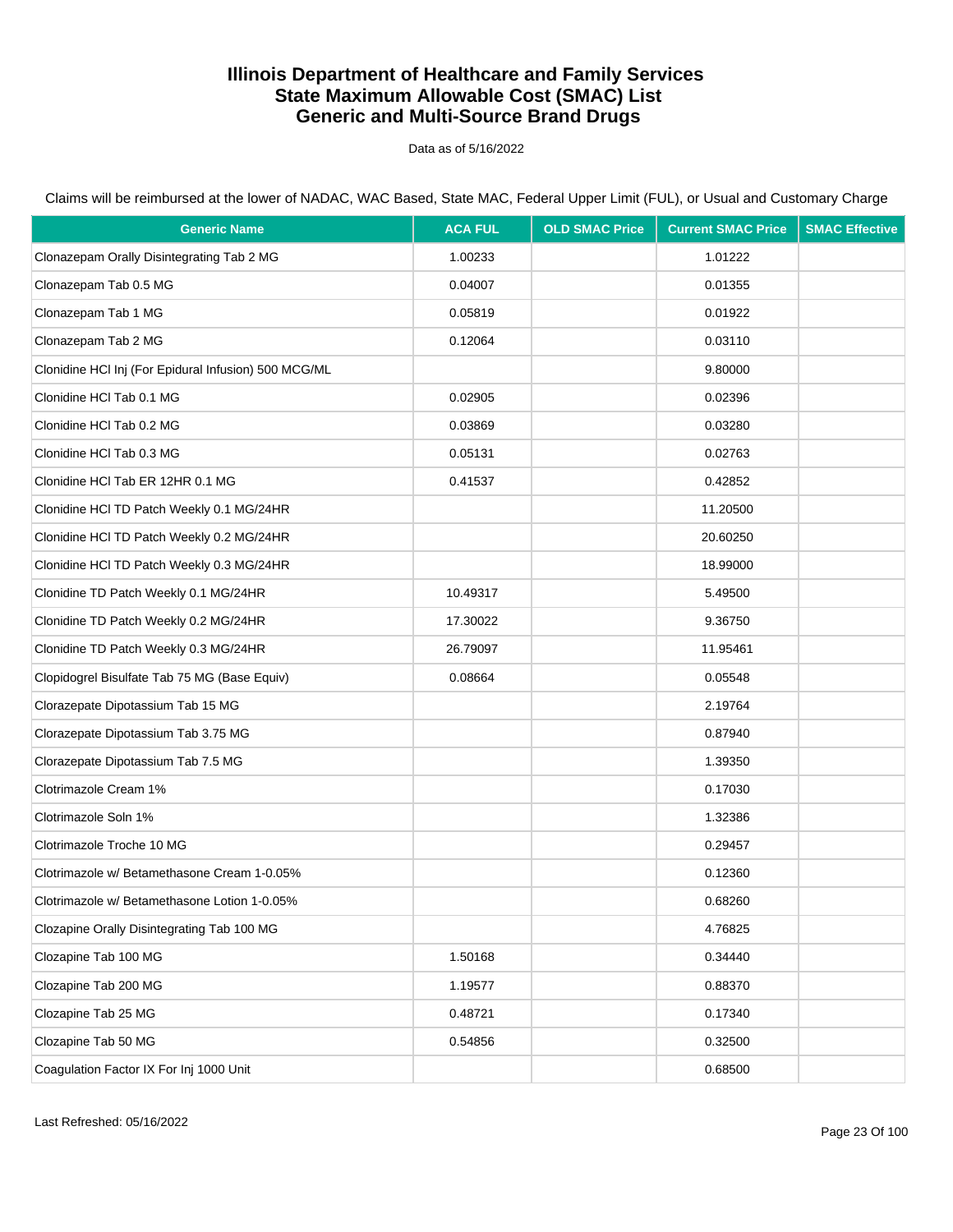Data as of 5/16/2022

| <b>Generic Name</b>                                          | <b>ACA FUL</b> | <b>OLD SMAC Price</b> | <b>Current SMAC Price</b> | <b>SMAC Effective</b> |
|--------------------------------------------------------------|----------------|-----------------------|---------------------------|-----------------------|
| Coagulation Factor IX For Inj 1500 Unit                      |                |                       | 0.68500                   |                       |
| Coagulation Factor IX For Inj 500 Unit                       |                |                       | 0.68500                   |                       |
| Coagulation Factor VIIa (Recom)-jncw For Inj 1 MG (1000 MCG) |                |                       | 1.50000                   |                       |
| Coagulation Factor VIIa (Recom)-jncw For Inj 5 MG (5000 MCG) |                |                       | 1.50000                   |                       |
| Codeine Sulfate Tab 30 MG                                    |                |                       | 0.31600                   |                       |
| Colchicine Tab 0.6 MG                                        | 0.58804        |                       | 0.79755                   |                       |
| Colchicine w/ Probenecid Tab 0.5-500 MG                      |                |                       | 0.63950                   |                       |
| Colesevelam HCI Packet For Susp 3.75 GM                      |                |                       | 13.72077                  |                       |
| Colesevelam HCl Tab 625 MG                                   | 0.85554        |                       | 0.55550                   |                       |
| Colestipol HCI Granule Packets 5 GM                          |                |                       | 2.68754                   |                       |
| Colestipol HCI Tab 1 GM                                      |                |                       | 0.42452                   |                       |
| Colistimethate Sod For Inj 150 MG (Colistin Base Activity)   |                |                       | 14.31000                  |                       |
| Colistimethate Sodium For Inj 150 MG                         |                |                       | 16.66526                  |                       |
| COVID-19 At Home Antigen Test Kit                            |                |                       | 12.00000                  | 05/13/2022            |
| COVID-19 At Home Molecular Test Kit                          |                |                       | 73.87000                  |                       |
| Cromolyn Sodium Ophth Soln 4%                                |                |                       | 0.48600                   |                       |
| Cromolyn Sodium Oral Conc 100 MG/5ML                         | 0.55369        |                       | 0.47749                   |                       |
| Cromolyn Sodium Soln Nebu 20 MG/2ML                          |                |                       | 2.17127                   |                       |
| Cyanocobalamin Inj 1000 MCG/ML                               |                |                       | 2.55480                   |                       |
| Cyclobenzaprine HCl Cap ER 24HR 15 MG                        |                |                       | 6.70000                   |                       |
| Cyclobenzaprine HCl Cap ER 24HR 30 MG                        |                |                       | 1.18481                   |                       |
| Cyclobenzaprine HCl Tab 10 MG                                | 0.02524        |                       | 0.01594                   |                       |
| Cyclobenzaprine HCl Tab 5 MG                                 | 0.02826        |                       | 0.01860                   |                       |
| Cyclobenzaprine HCl Tab 7.5 MG                               | 1.33686        |                       | 1.32316                   |                       |
| Cyclopentolate HCl Ophth Soln 1%                             |                |                       | 2.56500                   |                       |
| Cyclopentolate HCI Ophth Soln 2%                             |                |                       | 5.65200                   |                       |
| Cyclophosphamide Cap 25 MG                                   |                |                       | 5.41412                   |                       |
| Cyclophosphamide Cap 50 MG                                   |                |                       | 5.01850                   |                       |
| Cyclophosphamide For Inj 2 GM                                |                |                       | 1138.44000                |                       |
| Cyclophosphamide Tab 50 MG                                   |                |                       | 2.63500                   |                       |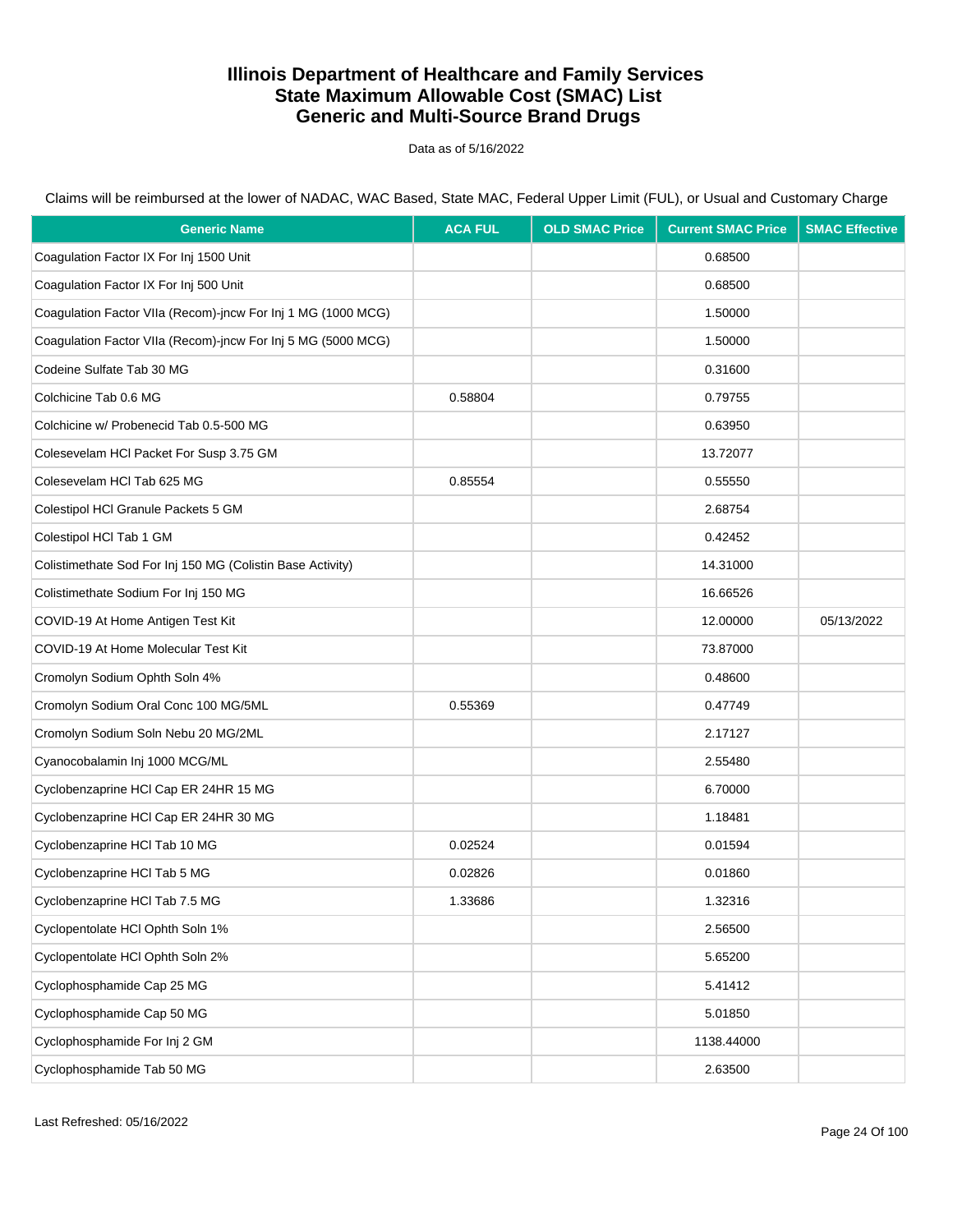Data as of 5/16/2022

Claims will be reimbursed at the lower of NADAC, WAC Based, State MAC, Federal Upper Limit (FUL), or Usual and Customary Charge

| <b>Generic Name</b>                                      | <b>ACA FUL</b> | <b>OLD SMAC Price</b> | <b>Current SMAC Price</b> | <b>SMAC Effective</b> |
|----------------------------------------------------------|----------------|-----------------------|---------------------------|-----------------------|
| Cyclosporine Cap 100 MG                                  |                |                       | 6.95353                   |                       |
| Cyclosporine Cap 25 MG                                   |                |                       | 1.77280                   |                       |
| Cyclosporine IV Soln 50 MG/ML                            |                |                       | 7.13420                   |                       |
| Cyclosporine Modified Cap 100 MG                         | 2.24616        |                       | 1.63667                   |                       |
| Cyclosporine Modified Cap 25 MG                          | 0.60406        |                       | 0.41700                   |                       |
| Cyclosporine Modified Cap 50 MG                          |                |                       | 0.82113                   |                       |
| Cyclosporine Modified Oral Soln 100 MG/ML                |                |                       | 1.76740                   |                       |
| Cyproheptadine HCI Syrup 2 MG/5ML                        | 0.05794        |                       | 0.06266                   |                       |
| Cyproheptadine HCl Tab 4 MG                              | 0.09392        |                       | 0.08125                   |                       |
| Cysteamine Bitartrate Cap 150 MG                         |                |                       | 0.82000                   |                       |
| Cysteamine Bitartrate Cap 50 MG                          |                |                       | 0.28000                   |                       |
| Cysteine HCl Inj 50 MG/ML                                |                |                       | 0.31200                   |                       |
| Cytarabine For Inj 1 GM                                  |                |                       | 20.80000                  |                       |
| Cytarabine Inj PF 100 MG/ML                              |                |                       | 0.83850                   |                       |
| Cytarabine Inj PF 20 MG/ML                               |                |                       | 1.03740                   |                       |
| Dacarbazine For Inj 200 MG                               |                |                       | 8.46300                   |                       |
| Dalfampridine Tab ER 12HR 10 MG                          | 1.14828        |                       | 0.82500                   |                       |
| Danazol Cap 200 MG                                       |                |                       | 3.15200                   |                       |
| Dantrolene Sodium Cap 100 MG                             |                |                       | 0.82590                   |                       |
| Dantrolene Sodium Cap 25 MG                              | 0.40245        |                       | 0.31680                   |                       |
| Dantrolene Sodium Cap 50 MG                              | 0.88378        |                       | 0.63900                   |                       |
| Dapsone Gel 5%                                           |                |                       | 3.53217                   |                       |
| Dapsone Gel 7.5%                                         |                |                       | 5.89806                   |                       |
| Dapsone Tab 100 MG                                       |                |                       | 0.54067                   |                       |
| Dapsone Tab 25 MG                                        |                |                       | 0.33333                   |                       |
| Daptomycin For IV Soln 500 MG                            |                |                       | 33.55043                  |                       |
| Darbepoetin Alfa Soln Prefilled Syringe 200 MCG/0.4ML    |                |                       | 3854.52000                |                       |
| Darifenacin Hydrobromide Tab ER 24HR 15 MG (Base Equiv)  | 2.08753        |                       | 1.45025                   |                       |
| Darifenacin Hydrobromide Tab ER 24HR 7.5 MG (Base Equiv) | 1.92573        |                       | 2.41867                   |                       |
| Darunavir Ethanolate Tab 400 MG (Base Equiv)             |                |                       | 20.88545                  |                       |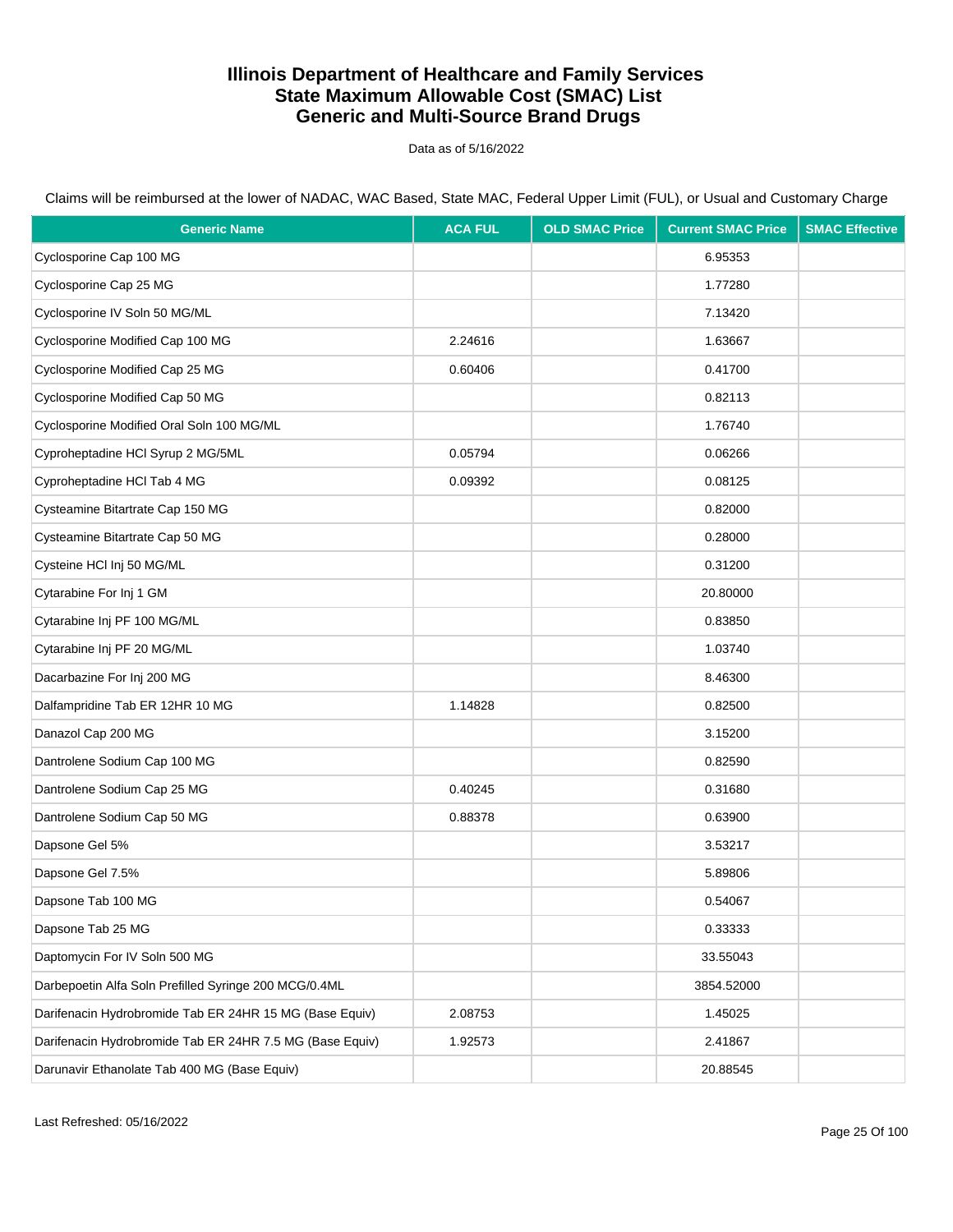Data as of 5/16/2022

Claims will be reimbursed at the lower of NADAC, WAC Based, State MAC, Federal Upper Limit (FUL), or Usual and Customary Charge

| <b>Generic Name</b>                                          | <b>ACA FUL</b> | <b>OLD SMAC Price</b> | <b>Current SMAC Price</b> | <b>SMAC Effective</b> |
|--------------------------------------------------------------|----------------|-----------------------|---------------------------|-----------------------|
| Darunavir Ethanolate Tab 600 MG (Base Equiv)                 |                |                       | 28.04902                  |                       |
| Dasatinib Tab 70 MG                                          |                |                       | 252.11865                 |                       |
| Daunorubicin HCl Inj 5 MG/ML (Base Equiv)                    |                |                       | 10.14000                  |                       |
| Deferasirox Tab 180 MG                                       |                |                       | 3.30300                   |                       |
| Deferasirox Tab 360 MG                                       | 47.49520       |                       | 1.87833                   |                       |
| Deferasirox Tab 90 MG                                        |                |                       | 0.44167                   |                       |
| Deferasirox Tab For Oral Susp 125 MG                         |                |                       | 1.67000                   |                       |
| Deferasirox Tab For Oral Susp 250 MG                         |                |                       | 3.33000                   |                       |
| Deferasirox Tab For Oral Susp 500 MG                         |                |                       | 6.67000                   |                       |
| Deferiprone Tab 500 MG                                       |                |                       | 58.19668                  |                       |
| Deferoxamine Mesylate For Inj 2 GM                           |                |                       | 31.00000                  |                       |
| Deferoxamine Mesylate For Inj 500 MG                         |                |                       | 12.16800                  |                       |
| Demeclocycline HCI Tab 150 MG                                |                |                       | 1.30000                   |                       |
| Demeclocycline HCI Tab 300 MG                                |                |                       | 5.31417                   |                       |
| Dermatological Products Misc - Cream**                       |                |                       | 1.03051                   |                       |
| Desipramine HCI Tab 10 MG                                    | 0.30860        |                       | 0.57533                   |                       |
| Desipramine HCI Tab 100 MG                                   |                |                       | 1.78620                   |                       |
| Desipramine HCI Tab 150 MG                                   |                |                       | 2.86792                   |                       |
| Desipramine HCI Tab 25 MG                                    | 0.25849        |                       | 0.42950                   |                       |
| Desipramine HCI Tab 50 MG                                    | 0.41643        |                       | 0.28990                   |                       |
| Desipramine HCI Tab 75 MG                                    |                |                       | 1.75430                   |                       |
| Desloratadine Tab 5 MG                                       | 0.36988        |                       | 0.20100                   |                       |
| Desmopressin Acetate Inj 4 MCG/ML                            |                |                       | 7.67000                   |                       |
| Desmopressin Acetate Nasal Spray Soln 0.01%                  | 8.55990        |                       | 12.56615                  |                       |
| Desmopressin Acetate Nasal Spray Soln 0.01% (Refrigerated)   | 8.55990        |                       | 19.21240                  |                       |
| Desmopressin Acetate Tab 0.1 MG                              | 0.39495        |                       | 0.23400                   |                       |
| Desmopressin Acetate Tab 0.2 MG                              | 0.44938        |                       | 0.38950                   |                       |
| Desogest-Eth Estrad & Eth Estrad Tab 0.15-0.02/0.01 MG(21/5) | 0.23165        |                       | 0.23179                   |                       |
| Desogest-Ethin Est Tab 0.1-0.025/0.125-0.025/0.15-0.025MG-MG |                |                       | 0.58024                   |                       |
| Desogestrel & Ethinyl Estradiol Tab 0.15 MG-30 MCG           | 0.18506        |                       | 0.10127                   |                       |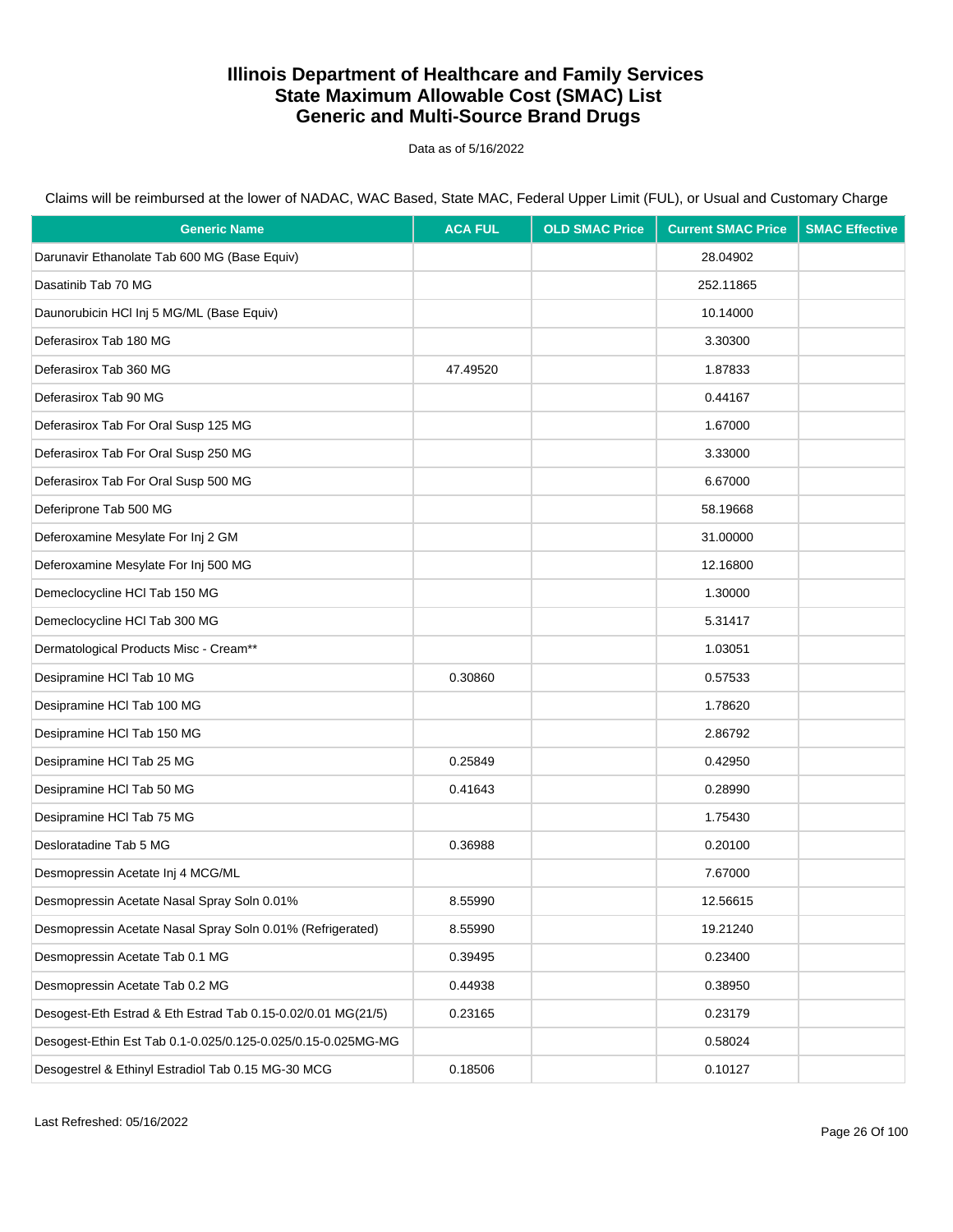Data as of 5/16/2022

| <b>Generic Name</b>                                      | <b>ACA FUL</b> | <b>OLD SMAC Price</b> | <b>Current SMAC Price</b> | <b>SMAC Effective</b> |
|----------------------------------------------------------|----------------|-----------------------|---------------------------|-----------------------|
| Desonide Cream 0.05%                                     |                |                       | 0.55433                   |                       |
| Desonide Lotion 0.05%                                    |                |                       | 0.16060                   |                       |
| Desonide Oint 0.05%                                      |                |                       | 0.90000                   |                       |
| Desoximetasone Cream 0.05%                               |                |                       | 2.57933                   |                       |
| Desoximetasone Cream 0.25%                               |                |                       | 0.57933                   |                       |
| Desoximetasone Gel 0.05%                                 |                |                       | 4.08233                   |                       |
| Desoximetasone Oint 0.05%                                |                |                       | 2.58526                   |                       |
| Desoximetasone Oint 0.25%                                |                |                       | 0.29867                   |                       |
| Desoximetasone Spray 0.25%                               |                |                       | 1.22948                   |                       |
| Desvenlafaxine Succinate Tab ER 24HR 100 MG (Base Equiv) | 0.87756        |                       | 0.49614                   |                       |
| Desvenlafaxine Succinate Tab ER 24HR 25 MG (Base Equiv)  | 0.64283        |                       | 0.62784                   |                       |
| Desvenlafaxine Succinate Tab ER 24HR 50 MG (Base Equiv)  | 0.69738        |                       | 0.52367                   |                       |
| Dexamethasone Elixir 0.5 MG/5ML                          |                |                       | 0.06692                   |                       |
| Dexamethasone Sodium Phosphate Inj 10 MG/ML              |                |                       | 0.53367                   |                       |
| Dexamethasone Sodium Phosphate Inj 100 MG/10ML           |                |                       | 0.53367                   |                       |
| Dexamethasone Sodium Phosphate Inj 120 MG/30ML           |                |                       | 0.46303                   |                       |
| Dexamethasone Sodium Phosphate Inj 20 MG/5ML             |                |                       | 0.46303                   |                       |
| Dexamethasone Sodium Phosphate Inj 4 MG/ML               |                |                       | 0.46303                   |                       |
| Dexamethasone Sodium Phosphate Ophth Soln 0.1%           |                |                       | 9.74500                   |                       |
| Dexamethasone Tab 0.5 MG                                 |                |                       | 0.04650                   |                       |
| Dexamethasone Tab 0.75 MG                                |                |                       | 0.09400                   |                       |
| Dexamethasone Tab 1.5 MG                                 |                |                       | 0.11454                   |                       |
| Dexamethasone Tab 4 MG                                   |                |                       | 0.32250                   |                       |
| Dexamethasone Tab 6 MG                                   |                |                       | 0.37206                   |                       |
| Dexmethylphenidate HCI Cap ER 24 HR 10 MG                | 4.94499        |                       | 1.46765                   |                       |
| Dexmethylphenidate HCl Cap ER 24 HR 15 MG                | 4.52022        |                       | 0.40120                   |                       |
| Dexmethylphenidate HCI Cap ER 24 HR 20 MG                | 5.96964        |                       | 1.68026                   |                       |
| Dexmethylphenidate HCl Cap ER 24 HR 25 MG                | 6.44273        |                       | 2.41738                   |                       |
| Dexmethylphenidate HCI Cap ER 24 HR 30 MG                | 6.11669        |                       | 1.21190                   |                       |
| Dexmethylphenidate HCl Cap ER 24 HR 35 MG                | 7.67694        |                       | 2.54081                   |                       |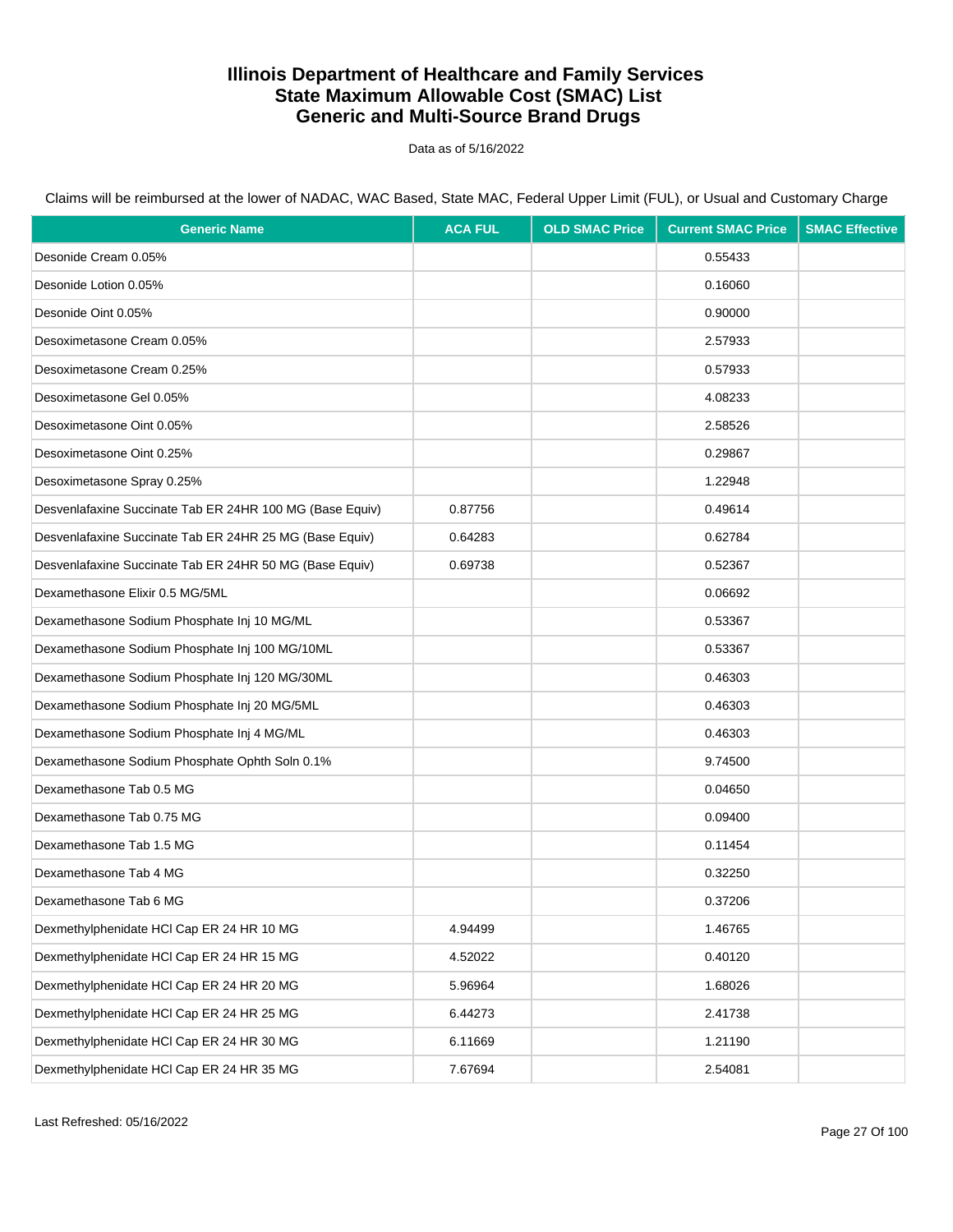Data as of 5/16/2022

| <b>Generic Name</b>                               | <b>ACA FUL</b> | <b>OLD SMAC Price</b> | <b>Current SMAC Price</b> | <b>SMAC Effective</b> |
|---------------------------------------------------|----------------|-----------------------|---------------------------|-----------------------|
| Dexmethylphenidate HCI Cap ER 24 HR 40 MG         | 6.30487        |                       | 1.94380                   |                       |
| Dexmethylphenidate HCI Cap ER 24 HR 5 MG          | 4.75892        |                       | 0.59917                   |                       |
| Dexmethylphenidate HCl Tab 10 MG                  | 0.41131        |                       | 0.39990                   |                       |
| Dexmethylphenidate HCl Tab 2.5 MG                 | 0.21221        |                       | 0.20541                   |                       |
| Dexmethylphenidate HCl Tab 5 MG                   | 0.31179        |                       | 0.27054                   |                       |
| Dextroamphetamine Sulfate Cap ER 24HR 10 MG       | 1.25842        |                       | 0.46820                   |                       |
| Dextroamphetamine Sulfate Cap ER 24HR 15 MG       | 2.44030        |                       | 1.00806                   |                       |
| Dextroamphetamine Sulfate Cap ER 24HR 5 MG        | 1.09277        |                       | 1.19229                   |                       |
| Dextroamphetamine Sulfate Oral Solution 5 MG/5ML  |                |                       | 1.42901                   |                       |
| Dextroamphetamine Sulfate Tab 10 MG               | 0.63494        |                       | 0.40200                   |                       |
| Dextroamphetamine Sulfate Tab 5 MG                | 0.62058        |                       | 0.31093                   |                       |
| Dextromethorphan-Guaifenesin Liquid 10-100 MG/5ML |                |                       | 0.02035                   |                       |
| Dextrose 5% in Lactated Ringers                   |                |                       | 0.00300                   |                       |
| Dextrose 5% w/ Sodium Chloride 0.2%               |                |                       | 0.00228                   |                       |
| Dextrose 5% w/ Sodium Chloride 0.225%             |                |                       | 0.00228                   |                       |
| Dextrose 5% w/ Sodium Chloride 0.45%              |                |                       | 0.00185                   |                       |
| Dextrose 5% w/ Sodium Chloride 0.9%               |                |                       | 0.00228                   |                       |
| Dextrose Inj 10%                                  |                |                       | 0.00268                   |                       |
| Dextrose Inj 5%                                   |                |                       | 0.00449                   |                       |
| Dextrose Inj 50%                                  |                |                       | 0.13312                   |                       |
| Dextrose Inj 70%                                  |                |                       | 0.00741                   |                       |
| Diazepam Conc 5 MG/ML                             |                |                       | 0.88533                   |                       |
| Diazepam IM Solution Auto-inj 10 MG/2ML           |                |                       | 1.47550                   |                       |
| Diazepam Inj 5 MG/ML                              |                |                       | 3.48640                   |                       |
| Diazepam Oral Soln 1 MG/ML                        |                |                       | 0.10254                   |                       |
| Diazepam Rectal Gel Delivery System 2.5 MG        |                |                       | 224.50000                 |                       |
| Diazepam Tab 10 MG                                | 0.03306        |                       | 0.02294                   |                       |
| Diazepam Tab 2 MG                                 | 0.02479        |                       | 0.01740                   |                       |
| Diazepam Tab 5 MG                                 | 0.02556        |                       | 0.01518                   |                       |
| Diazoxide Susp 50 MG/ML                           |                |                       | 7.34950                   |                       |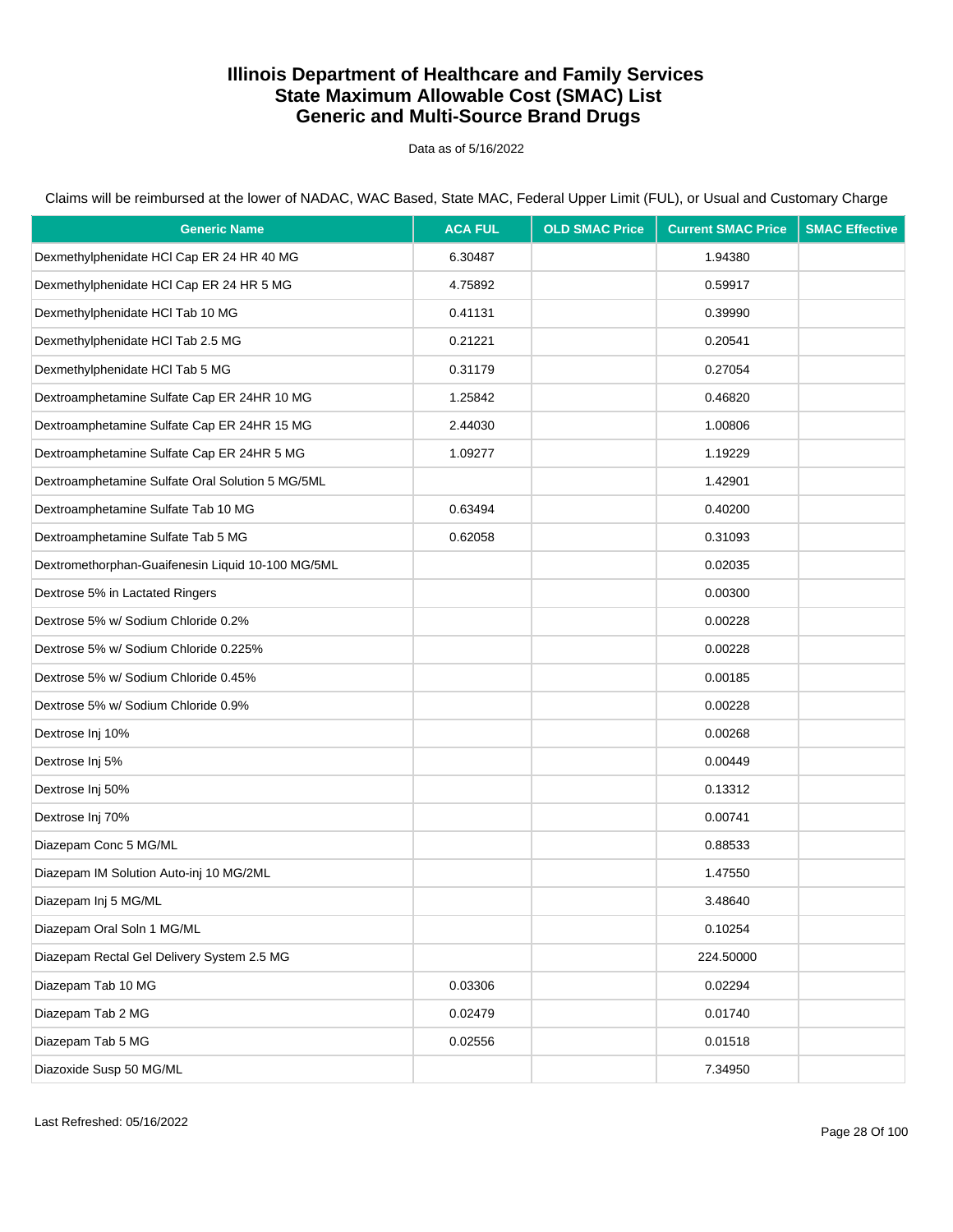Data as of 5/16/2022

| <b>Generic Name</b>                                     | <b>ACA FUL</b> | <b>OLD SMAC Price</b> | <b>Current SMAC Price</b> | <b>SMAC Effective</b> |
|---------------------------------------------------------|----------------|-----------------------|---------------------------|-----------------------|
| Diclofenac Potassium Tab 50 MG                          | 0.33529        |                       | 0.25630                   |                       |
| Diclofenac Sodium (Actinic Keratoses) Gel 3%            | 0.40217        |                       | 0.37480                   |                       |
| Diclofenac Sodium Gel 1%                                |                |                       | 0.09385                   |                       |
| Diclofenac Sodium Ophth Soln 0.1%                       |                |                       | 0.88800                   |                       |
| Diclofenac Sodium Soln 1.5%                             | 0.26395        |                       | 0.11873                   |                       |
| Diclofenac Sodium Tab Delayed Release 25 MG             |                |                       | 0.85301                   |                       |
| Diclofenac Sodium Tab Delayed Release 50 MG             | 0.10475        |                       | 0.07270                   |                       |
| Diclofenac Sodium Tab Delayed Release 75 MG             | 0.09718        |                       | 0.07730                   |                       |
| Diclofenac Sodium Tab ER 24HR 100 MG                    |                |                       | 0.19545                   |                       |
| Diclofenac w/ Misoprostol Tab Delayed Release 50-0.2 MG | 1.20582        |                       | 1.79467                   |                       |
| Diclofenac w/ Misoprostol Tab Delayed Release 75-0.2 MG | 1.40043        |                       | 1.59850                   |                       |
| Dicloxacillin Sodium Cap 250 MG                         |                |                       | 0.27170                   |                       |
| Dicloxacillin Sodium Cap 500 MG                         |                |                       | 0.49800                   |                       |
| Dicyclomine HCl Cap 10 MG                               | 0.10204        |                       | 0.10960                   |                       |
| Dicyclomine HCI Oral Soln 10 MG/5ML                     |                |                       | 0.20802                   |                       |
| Dicyclomine HCI Tab 20 MG                               | 0.16736        |                       | 0.09870                   |                       |
| Didanosine Delayed Release Capsule 200 MG               |                |                       | 3.64700                   |                       |
| Didanosine Delayed Release Capsule 250 MG               |                |                       | 4.63500                   |                       |
| Didanosine Delayed Release Capsule 400 MG               |                |                       | 7.21500                   |                       |
| Diethylpropion HCI Tab 25 MG                            |                |                       | 0.14407                   |                       |
| Diflorasone Diacetate Cream 0.05%                       |                |                       | 11.18150                  |                       |
| Diflorasone Diacetate Oint 0.05%                        |                |                       | 4.78816                   |                       |
| Diflunisal Tab 500 MG                                   |                |                       | 1.03390                   |                       |
| Difluprednate Ophth Emulsion 0.05%                      | 27.78729       |                       | 35.27900                  |                       |
| Digoxin Oral Soln 0.05 MG/ML                            |                |                       | 1.84000                   |                       |
| Digoxin Tab 125 MCG (0.125 MG)                          | 0.24707        |                       | 0.21936                   |                       |
| Digoxin Tab 250 MCG (0.25 MG)                           | 0.24640        |                       | 0.17780                   |                       |
| Diltiazem HCl Cap ER 12HR 120 MG                        |                |                       | 2.91560                   |                       |
| Diltiazem HCl Cap ER 12HR 60 MG                         |                |                       | 2.06132                   |                       |
| Diltiazem HCl Cap ER 12HR 90 MG                         |                |                       | 0.56930                   |                       |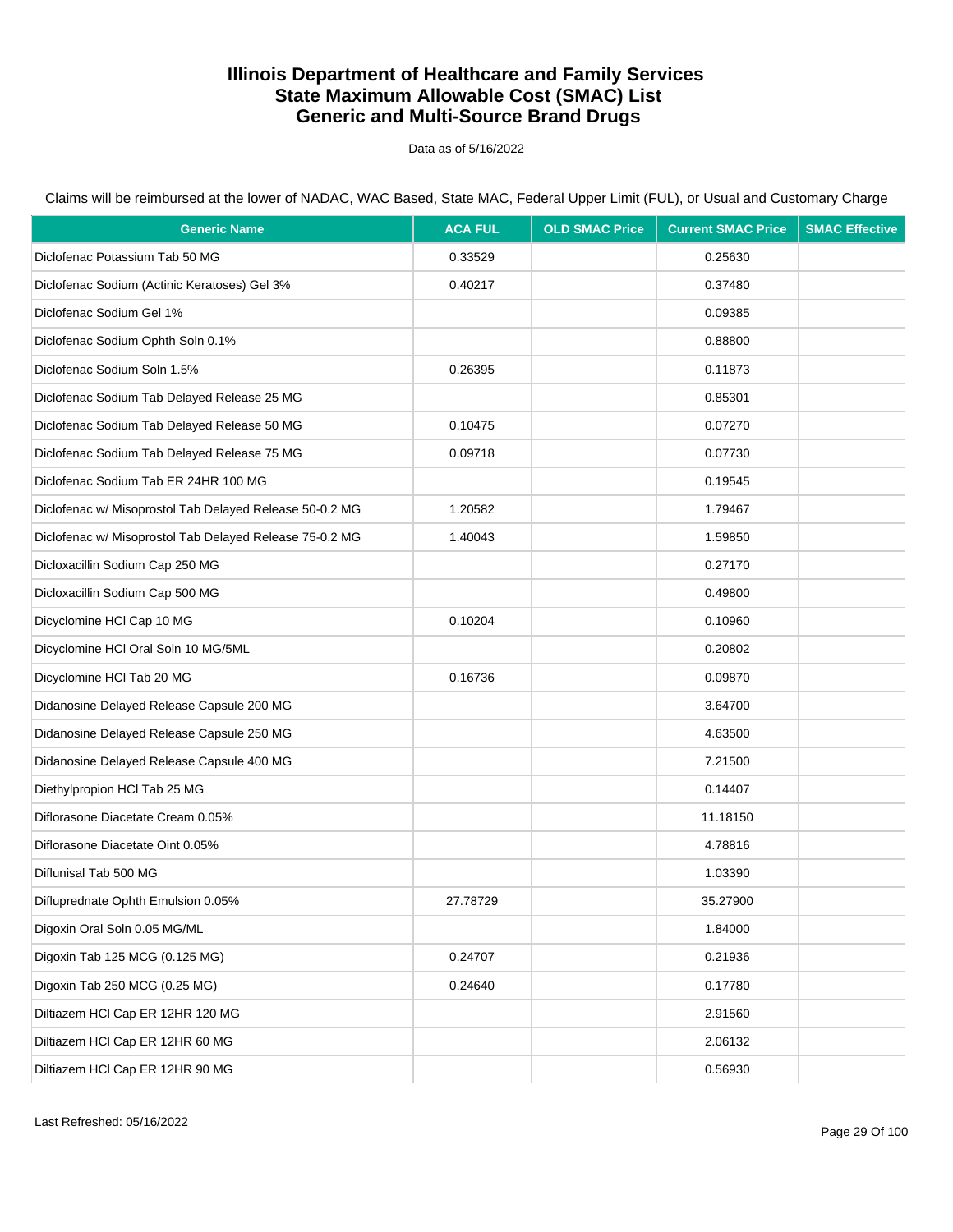Data as of 5/16/2022

Claims will be reimbursed at the lower of NADAC, WAC Based, State MAC, Federal Upper Limit (FUL), or Usual and Customary Charge

| <b>Generic Name</b>                                       | <b>ACA FUL</b> | <b>OLD SMAC Price</b> | <b>Current SMAC Price</b> | <b>SMAC Effective</b> |
|-----------------------------------------------------------|----------------|-----------------------|---------------------------|-----------------------|
| Diltiazem HCl Cap ER 24HR 120 MG                          |                |                       | 0.35690                   |                       |
| Diltiazem HCI Cap ER 24HR 180 MG                          |                |                       | 0.45530                   |                       |
| Diltiazem HCl Cap ER 24HR 240 MG                          |                |                       | 0.40190                   |                       |
| Diltiazem HCl Coated Beads Cap ER 24HR 120 MG             | 0.17295        |                       | 0.14611                   |                       |
| Diltiazem HCl Coated Beads Cap ER 24HR 180 MG             | 0.21684        |                       | 0.12444                   |                       |
| Diltiazem HCl Coated Beads Cap ER 24HR 240 MG             | 0.27909        |                       | 0.21203                   |                       |
| Diltiazem HCl Coated Beads Cap ER 24HR 300 MG             | 0.38402        |                       | 0.28339                   |                       |
| Diltiazem HCl Coated Beads Cap ER 24HR 360 MG             | 1.27256        |                       | 0.85167                   |                       |
| Diltiazem HCI Coated Beads Tab ER 24HR 180 MG             |                |                       | 1.73733                   |                       |
| Diltiazem HCI Coated Beads Tab ER 24HR 240 MG             |                |                       | 1.94733                   |                       |
| Diltiazem HCI Coated Beads Tab ER 24HR 300 MG             |                |                       | 3.31911                   |                       |
| Diltiazem HCI Coated Beads Tab ER 24HR 360 MG             |                |                       | 2.40333                   |                       |
| Diltiazem HCI Coated Beads Tab ER 24HR 420 MG             |                |                       | 3.21667                   |                       |
| Diltiazem HCl Extended Release Beads Cap ER 24HR 120 MG   |                |                       | 0.23822                   |                       |
| Diltiazem HCI Extended Release Beads Cap ER 24HR 180 MG   |                |                       | 0.26622                   |                       |
| Diltiazem HCI Extended Release Beads Cap ER 24HR 240 MG   |                |                       | 0.38018                   |                       |
| Diltiazem HCI Extended Release Beads Cap ER 24HR 300 MG   |                |                       | 0.33644                   |                       |
| Diltiazem HCI Extended Release Beads Cap ER 24HR 360 MG   |                |                       | 0.35344                   |                       |
| Diltiazem HCI Extended Release Beads Cap ER 24HR 420 MG   |                |                       | 1.16828                   |                       |
| Diltiazem HCI Tab 120 MG                                  |                |                       | 0.26220                   |                       |
| Diltiazem HCI Tab 30 MG                                   | 0.18246        |                       | 0.06520                   |                       |
| Diltiazem HCl Tab 60 MG                                   | 0.32959        |                       | 0.11684                   |                       |
| Diltiazem HCl Tab 90 MG                                   |                |                       | 0.18460                   |                       |
| Dimethyl Fumarate Capsule Delayed Release 120 MG          | 6.92871        |                       | 5.35714                   |                       |
| Dimethyl Fumarate Capsule Delayed Release 240 MG          | 3.05522        |                       | 3.75000                   |                       |
| Dimethyl Fumarate Capsule DR Starter Pack 120 MG & 240 MG |                |                       | 3.75000                   |                       |
| Diphenhydramine HCI Cap 50 MG                             |                |                       | 0.02188                   |                       |
| Diphenhydramine HCI Elixir 12.5 MG/5ML                    |                |                       | 0.01108                   |                       |
| Diphenhydramine HCI Inj 50 MG/ML                          |                |                       | 0.52510                   |                       |
| Diphenoxylate w/ Atropine Tab 2.5-0.025 MG                | 0.20645        |                       | 0.21900                   |                       |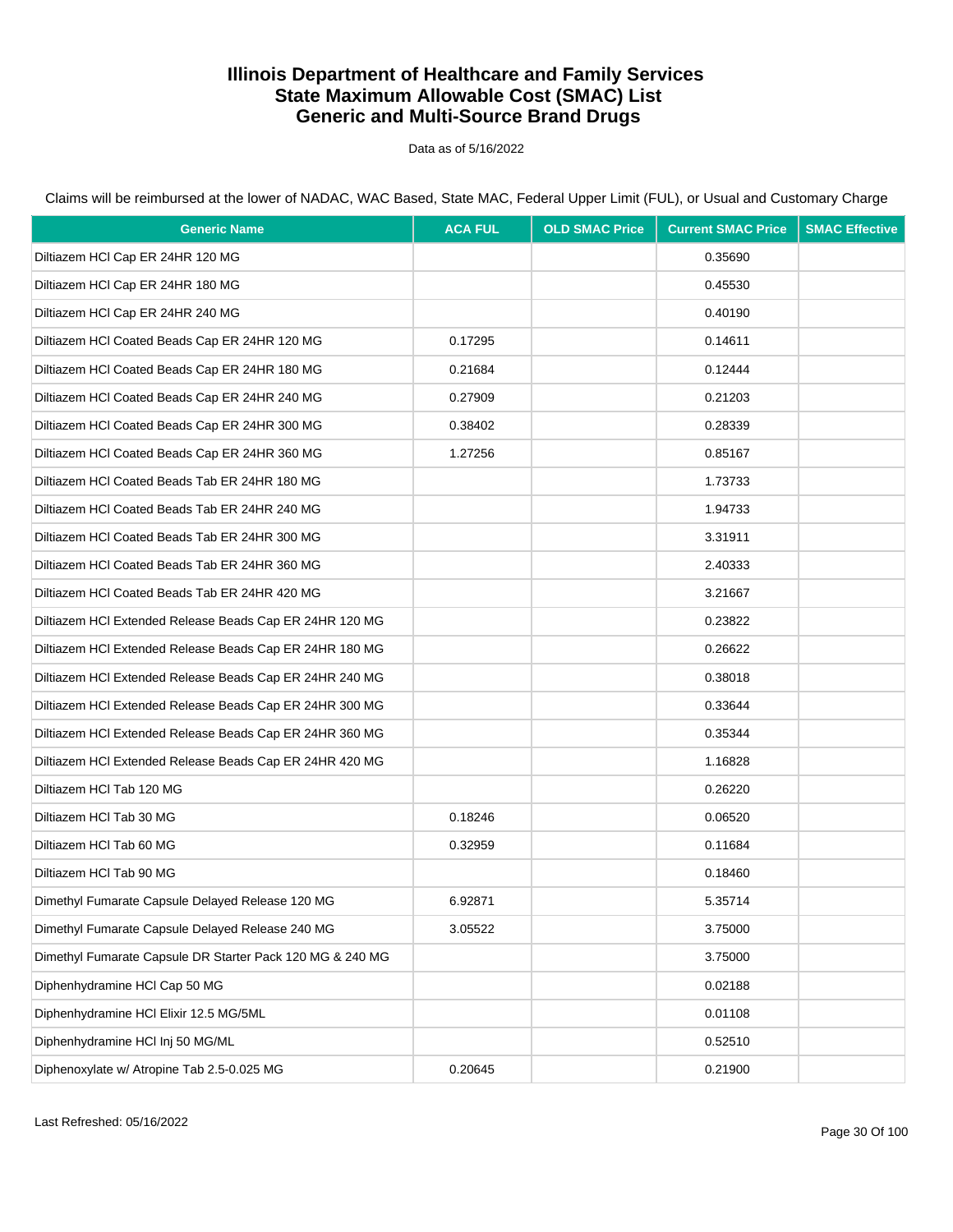Data as of 5/16/2022

| <b>Generic Name</b>                                         | <b>ACA FUL</b> | <b>OLD SMAC Price</b> | <b>Current SMAC Price</b> | <b>SMAC Effective</b> |
|-------------------------------------------------------------|----------------|-----------------------|---------------------------|-----------------------|
| Dipyridamole Tab 25 MG                                      |                |                       | 0.29450                   |                       |
| Dipyridamole Tab 50 MG                                      |                |                       | 0.20175                   |                       |
| Dipyridamole Tab 75 MG                                      |                |                       | 0.28409                   |                       |
| Disopyramide Phosphate Cap 100 MG                           |                |                       | 0.32562                   |                       |
| Disopyramide Phosphate Cap 150 MG                           |                |                       | 0.32562                   |                       |
| Disopyramide Phosphate Cap ER 12HR 150 MG                   |                |                       | 1.04950                   |                       |
| Disulfiram Tab 250 MG                                       | 1.88026        |                       | 1.23333                   |                       |
| Disulfiram Tab 500 MG                                       |                |                       | 3.03000                   |                       |
| Divalproex Sodium Cap Delayed Release Sprinkle 125 MG       | 0.32479        |                       | 0.23220                   |                       |
| Divalproex Sodium Tab Delayed Release 125 MG                | 0.09659        |                       | 0.03952                   |                       |
| Divalproex Sodium Tab Delayed Release 250 MG                | 0.17253        |                       | 0.05204                   |                       |
| Divalproex Sodium Tab Delayed Release 500 MG                | 0.22396        |                       | 0.08036                   |                       |
| Divalproex Sodium Tab ER 24 HR 250 MG                       | 0.26868        |                       | 0.09345                   |                       |
| Divalproex Sodium Tab ER 24 HR 500 MG                       | 0.40389        |                       | 0.20565                   |                       |
| Docusate Sodium Cap 100 MG                                  |                |                       | 0.04688                   |                       |
| Dofetilide Cap 125 MCG (0.125 MG)                           | 0.84416        |                       | 1.35570                   |                       |
| Dofetilide Cap 250 MCG (0.25 MG)                            | 0.77617        |                       | 1.06920                   |                       |
| Dofetilide Cap 500 MCG (0.5 MG)                             | 0.84010        |                       | 0.54983                   |                       |
| Donepezil Hydrochloride Orally Disintegrating Tab 10 MG     |                |                       | 0.23100                   |                       |
| Donepezil Hydrochloride Orally Disintegrating Tab 5 MG      |                |                       | 0.18000                   |                       |
| Donepezil Hydrochloride Tab 10 MG                           | 0.06913        |                       | 0.03508                   |                       |
| Donepezil Hydrochloride Tab 23 MG                           | 0.61465        |                       | 0.24733                   |                       |
| Donepezil Hydrochloride Tab 5 MG                            | 0.07023        |                       | 0.03111                   |                       |
| Dornase Alfa Inhal Soln 2.5 MG/2.5ML                        |                |                       | 44.43000                  |                       |
| Dorzolamide HCI Ophth Soln 2%                               | 1.43624        |                       | 0.82800                   |                       |
| Dorzolamide HCl-Timolol Maleate Ophth Sol 22.3-6.8 MG/ML PF |                |                       | 1.38250                   |                       |
| Dorzolamide HCl-Timolol Maleate Ophth Soln 22.3-6.8 MG/ML   | 1.52022        |                       | 0.78900                   |                       |
| Doxazosin Mesylate Tab 1 MG                                 | 0.09052        |                       | 0.04370                   |                       |
| Doxazosin Mesylate Tab 2 MG                                 | 0.07636        |                       | 0.05640                   |                       |
| Doxazosin Mesylate Tab 4 MG                                 | 0.10204        |                       | 0.05202                   |                       |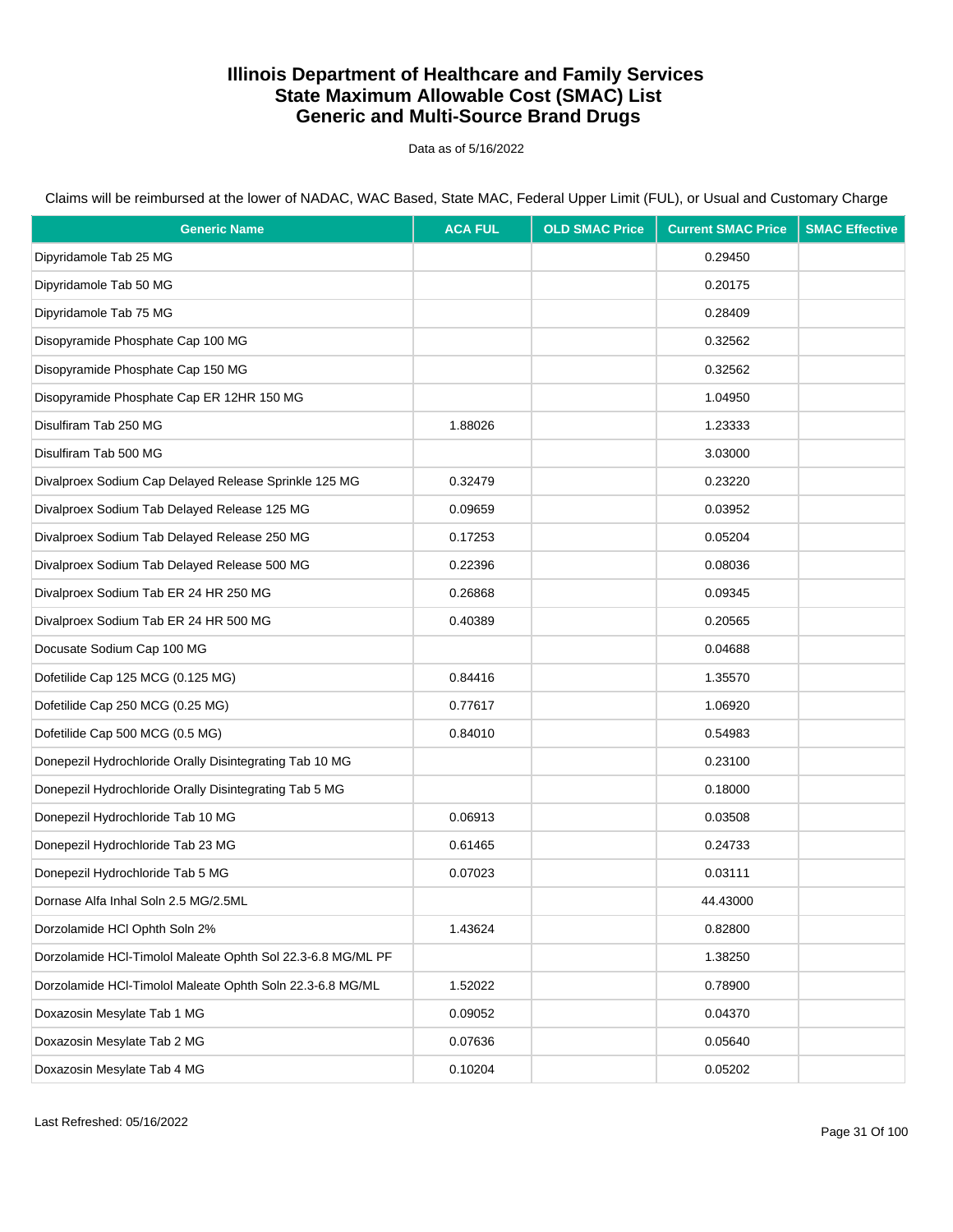Data as of 5/16/2022

| <b>Generic Name</b>                            | <b>ACA FUL</b> | <b>OLD SMAC Price</b> | <b>Current SMAC Price</b> | <b>SMAC Effective</b> |
|------------------------------------------------|----------------|-----------------------|---------------------------|-----------------------|
| Doxazosin Mesylate Tab 8 MG                    | 0.12095        |                       | 0.05768                   |                       |
| Doxepin HCI (Sleep) Tab 6 MG (Base Equiv)      | 8.24128        |                       | 7.85695                   |                       |
| Doxepin HCl Cap 10 MG                          | 0.22072        |                       | 0.13390                   |                       |
| Doxepin HCl Cap 100 MG                         | 0.55134        |                       | 0.45580                   |                       |
| Doxepin HCl Cap 150 MG                         |                |                       | 0.64000                   |                       |
| Doxepin HCl Cap 25 MG                          | 0.27427        |                       | 0.21910                   |                       |
| Doxepin HCl Cap 50 MG                          | 0.36514        |                       | 0.29678                   |                       |
| Doxepin HCl Cap 75 MG                          | 0.57765        |                       | 0.47309                   |                       |
| Doxepin HCI Conc 10 MG/ML                      |                |                       | 0.04509                   |                       |
| Doxercalciferol Cap 0.5 MCG                    |                |                       | 5.75840                   |                       |
| Doxercalciferol Cap 1 MCG                      |                |                       | 9.18400                   |                       |
| Doxercalciferol Cap 2.5 MCG                    |                |                       | 10.71500                  |                       |
| Doxorubicin HCI For Inj 50 MG                  |                |                       | 39.00000                  |                       |
| Doxorubicin HCl Inj 2 MG/ML                    |                |                       | 0.64529                   |                       |
| Doxycycline Hyclate Cap 100 MG                 | 0.13927        |                       | 0.10060                   |                       |
| Doxycycline Hyclate Cap 50 MG                  | 0.25039        |                       | 0.16100                   |                       |
| Doxycycline Hyclate Tab 100 MG                 | 0.18700        |                       | 0.09980                   |                       |
| Doxycycline Hyclate Tab 150 MG                 |                |                       | 10.05523                  |                       |
| Doxycycline Hyclate Tab 20 MG                  | 0.24937        |                       | 0.14400                   |                       |
| Doxycycline Hyclate Tab 50 MG                  |                |                       | 10.83317                  |                       |
| Doxycycline Hyclate Tab 75 MG                  |                |                       | 14.21567                  |                       |
| Doxycycline Hyclate Tab Delayed Release 100 MG |                |                       | 5.37004                   |                       |
| Doxycycline Hyclate Tab Delayed Release 150 MG |                |                       | 5.65250                   |                       |
| Doxycycline Monohydrate Cap 100 MG             |                |                       | 0.17980                   |                       |
| Doxycycline Monohydrate Cap 150 MG             |                |                       | 13.80000                  |                       |
| Doxycycline Monohydrate Cap 50 MG              | 0.19914        |                       | 0.12490                   |                       |
| Doxycycline Monohydrate For Susp 25 MG/5ML     |                |                       | 0.21400                   |                       |
| Doxycycline Monohydrate Tab 100 MG             | 0.30757        |                       | 0.22315                   |                       |
| Doxycycline Monohydrate Tab 150 MG             |                |                       | 4.38400                   |                       |
| Doxycycline Monohydrate Tab 50 MG              | 0.26032        |                       | 0.12322                   |                       |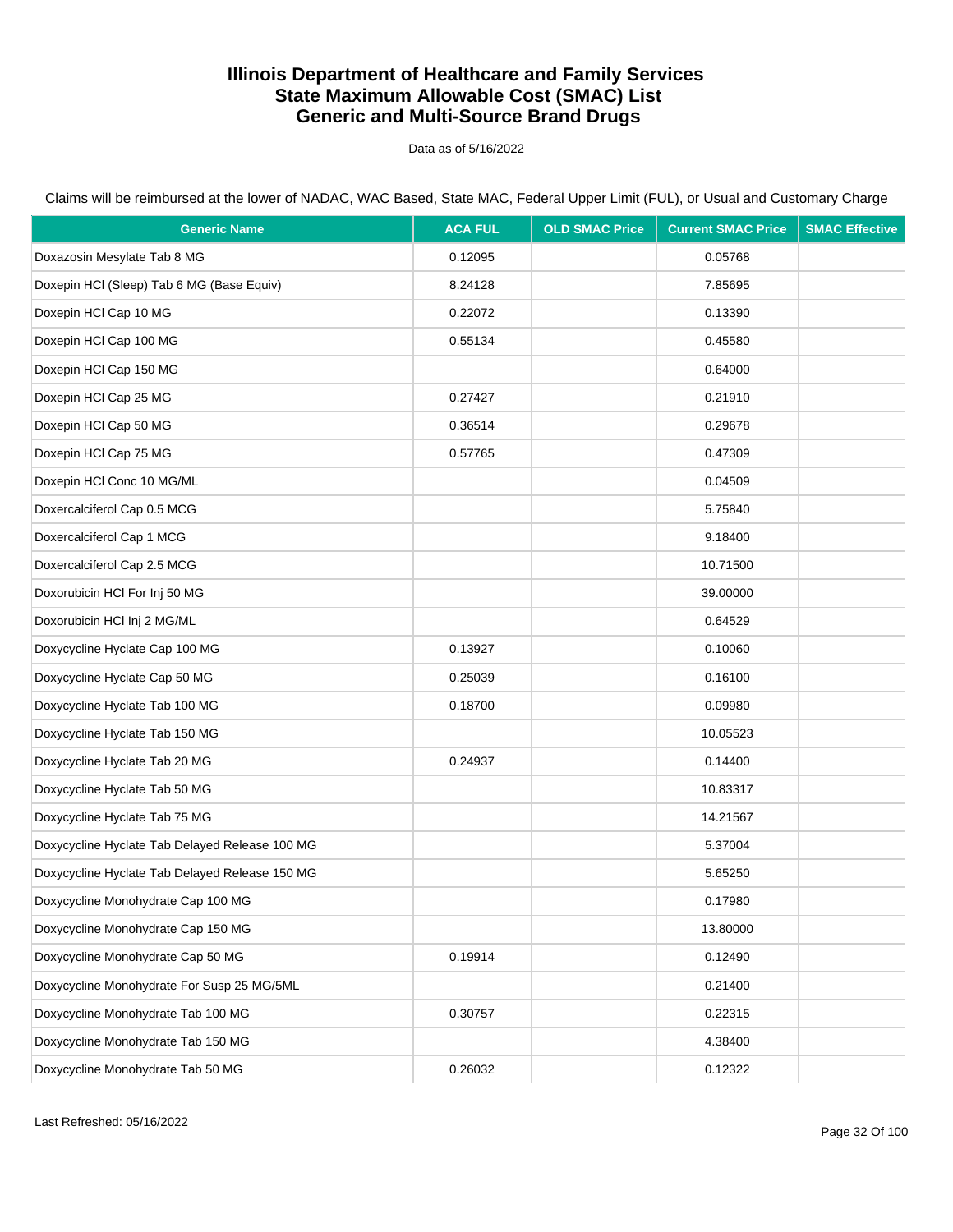Data as of 5/16/2022

Claims will be reimbursed at the lower of NADAC, WAC Based, State MAC, Federal Upper Limit (FUL), or Usual and Customary Charge

| <b>Generic Name</b>                                          | <b>ACA FUL</b> | <b>OLD SMAC Price</b> | <b>Current SMAC Price</b> | <b>SMAC Effective</b> |
|--------------------------------------------------------------|----------------|-----------------------|---------------------------|-----------------------|
| Doxylamine-Pyridoxine Tab Delayed Release 10-10 MG           | 4.02024        |                       | 3.25424                   |                       |
| Dronabinol Cap 10 MG                                         |                |                       | 3.56967                   |                       |
| Dronabinol Cap 2.5 MG                                        | 1.24051        |                       | 1.49667                   |                       |
| Dronabinol Cap 5 MG                                          | 2.35095        |                       | 2.50000                   |                       |
| Droperidol Inj 2.5 MG/ML                                     |                |                       | 0.75400                   |                       |
| Drospirenone-Ethinyl Estrad-Levomefolate Tab 3-0.02-0.451 MG | 4.25148        |                       | 2.97274                   |                       |
| Drospirenone-Ethinyl Estradiol Tab 3-0.02 MG                 | 0.48960        |                       | 0.33708                   |                       |
| Drospirenone-Ethinyl Estradiol Tab 3-0.03 MG                 | 0.48523        |                       | 0.24209                   |                       |
| Dulaglutide Soln Pen-injector 0.75 MG/0.5ML                  |                |                       | 378.18120                 |                       |
| Dulaglutide Soln Pen-injector 1.5 MG/0.5ML                   |                |                       | 430.87000                 |                       |
| Duloxetine HCI Enteric Coated Pellets Cap 20 MG (Base Eq)    | 0.11232        |                       | 0.09200                   |                       |
| Duloxetine HCI Enteric Coated Pellets Cap 30 MG (Base Eq)    | 0.11088        |                       | 0.07333                   |                       |
| Duloxetine HCI Enteric Coated Pellets Cap 40 MG (Base Eq)    | 1.91200        |                       | 1.82628                   |                       |
| Duloxetine HCI Enteric Coated Pellets Cap 60 MG (Base Eq)    | 0.15345        |                       | 0.10200                   |                       |
| Dutasteride Cap 0.5 MG                                       | 0.21434        |                       | 0.11478                   |                       |
| Dutasteride-Tamsulosin HCI Cap 0.5-0.4 MG                    | 1.80842        |                       | 2.18000                   |                       |
| Econazole Nitrate Cream 1%                                   |                |                       | 0.24988                   |                       |
| Efavirenz Tab 600 MG                                         | 6.89026        |                       | 10.84033                  |                       |
| Efavirenz-Emtricitabine-Tenofovir DF Tab 600-200-300 MG      | 5.14556        |                       | 6.75129                   |                       |
| Eletriptan Hydrobromide Tab 20 MG (Base Equivalent)          | 6.05570        |                       | 3.50000                   |                       |
| Eletriptan Hydrobromide Tab 40 MG (Base Equivalent)          | 5.02584        |                       | 2.92426                   |                       |
| Eltrombopag Olamine Tab 50 MG (Base Equiv)                   |                |                       | 295.98920                 |                       |
| Elvitegrav-Cobic-Emtricitab-Tenofov AF Tab 150-150-200-10 MG |                |                       | 107.24270                 |                       |
| Emicizumab-kxwh Subcutaneous Soln 105 MG/0.7ML (150 MG/ML)   |                |                       | 11160.20000               |                       |
| Emicizumab-kxwh Subcutaneous Soln 150 MG/ML                  |                |                       | 11160.20000               |                       |
| Emicizumab-kxwh Subcutaneous Soln 30 MG/ML                   |                |                       | 2232.05000                |                       |
| Emicizumab-kxwh Subcutaneous Soln 60 MG/0.4ML (150 MG/ML)    |                |                       | 11160.20000               |                       |
| Emtricitabine Caps 200 MG                                    |                |                       | 17.81246                  |                       |
| Emtricitabine-Rilpivirine-Tenofovir DF Tab 200-25-300 MG     |                |                       | 93.36272                  |                       |
| Emtricitabine-Tenofovir Disoproxil Fumarate Tab 200-300 MG   | 0.70554        |                       | 0.75832                   |                       |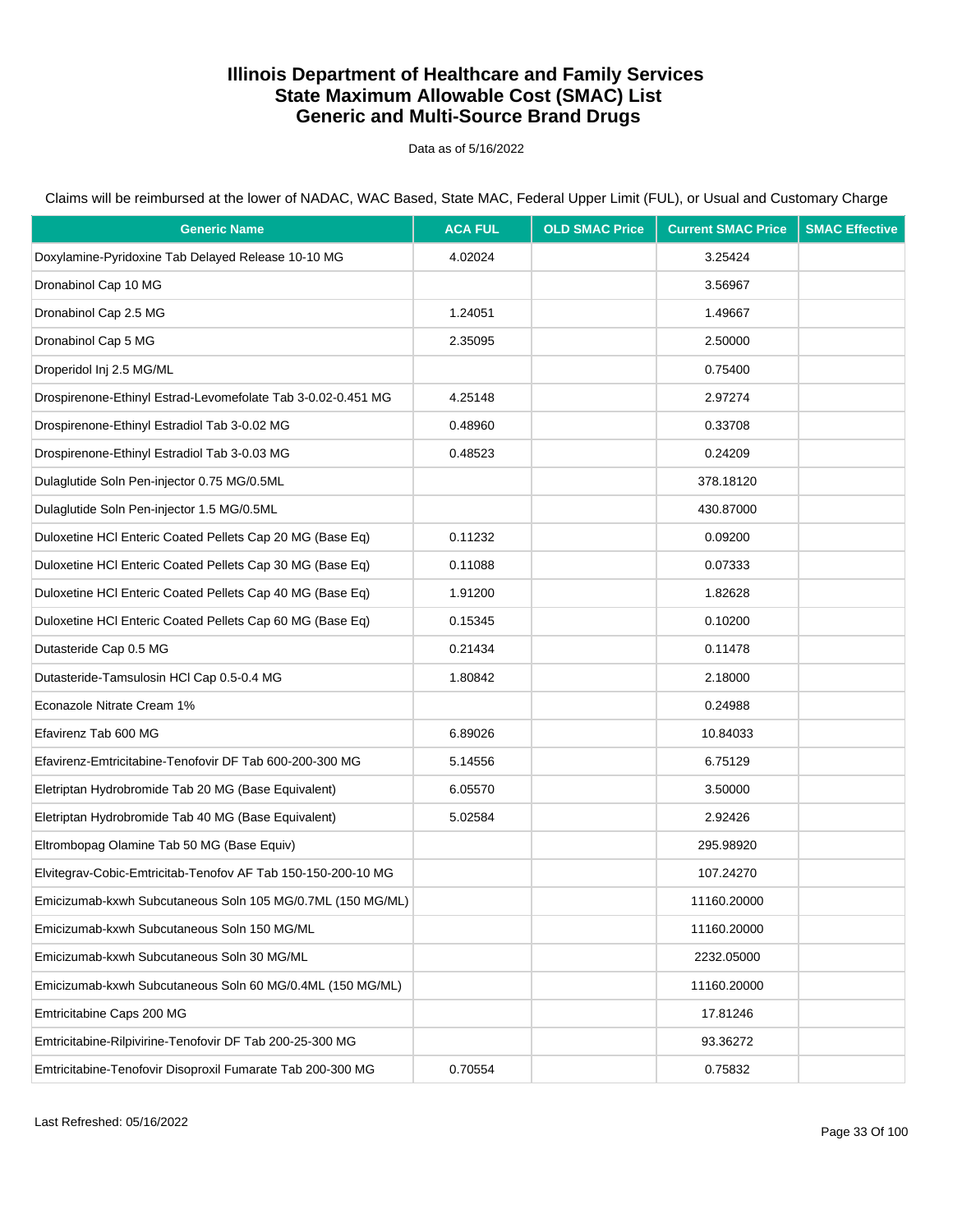Data as of 5/16/2022

Claims will be reimbursed at the lower of NADAC, WAC Based, State MAC, Federal Upper Limit (FUL), or Usual and Customary Charge

| <b>Generic Name</b>                                       | <b>ACA FUL</b> | <b>OLD SMAC Price</b> | <b>Current SMAC Price</b> | <b>SMAC Effective</b> |
|-----------------------------------------------------------|----------------|-----------------------|---------------------------|-----------------------|
| Enalapril Maleate & Hydrochlorothiazide Tab 10-25 MG      |                |                       | 0.07566                   |                       |
| Enalapril Maleate & Hydrochlorothiazide Tab 5-12.5 MG     |                |                       | 0.07613                   |                       |
| Enalapril Maleate Oral Soln 1 MG/ML                       |                |                       | 3.26493                   |                       |
| Enalapril Maleate Tab 10 MG                               | 0.12579        |                       | 0.05919                   |                       |
| Enalapril Maleate Tab 2.5 MG                              | 0.12571        |                       | 0.05650                   |                       |
| Enalapril Maleate Tab 20 MG                               | 0.16003        |                       | 0.07320                   |                       |
| Enalapril Maleate Tab 5 MG                                | 0.15672        |                       | 0.07035                   |                       |
| Enalaprilat IV Inj 1.25 MG/ML                             |                |                       | 1.87850                   |                       |
| Enoxaparin Sodium Inj 100 MG/ML                           |                |                       | 7.75700                   |                       |
| Enoxaparin Sodium Inj 120 MG/0.8ML                        |                |                       | 14.01000                  |                       |
| Enoxaparin Sodium Inj 150 MG/ML                           |                |                       | 11.45550                  |                       |
| Enoxaparin Sodium Inj 30 MG/0.3ML                         |                |                       | 8.99667                   |                       |
| Enoxaparin Sodium Inj 300 MG/3ML                          |                |                       | 10.59000                  |                       |
| Enoxaparin Sodium Inj 40 MG/0.4ML                         |                |                       | 10.02500                  |                       |
| Enoxaparin Sodium Inj 60 MG/0.6ML                         |                |                       | 8.08667                   |                       |
| Enoxaparin Sodium Inj 80 MG/0.8ML                         |                |                       | 7.60938                   |                       |
| Enoxaparin Sodium Inj Soln Pref Syr 100 MG/ML             |                |                       | 7.11400                   |                       |
| Enoxaparin Sodium Inj Soln Pref Syr 120 MG/0.8ML          |                |                       | 13.65000                  |                       |
| Enoxaparin Sodium Inj Soln Pref Syr 150 MG/ML             |                |                       | 11.45550                  |                       |
| Enoxaparin Sodium Inj Soln Pref Syr 30 MG/0.3ML           |                |                       | 8.09480                   |                       |
| Enoxaparin Sodium Inj Soln Pref Syr 40 MG/0.4ML           |                |                       | 8.59230                   |                       |
| Enoxaparin Sodium Inj Soln Pref Syr 60 MG/0.6ML           |                |                       | 8.72333                   |                       |
| Enoxaparin Sodium Inj Soln Pref Syr 80 MG/0.8ML           |                |                       | 8.29000                   |                       |
| Entacapone Tab 200 MG                                     | 0.37361        |                       | 0.33480                   |                       |
| Entecavir Tab 0.5 MG                                      | 1.84023        |                       | 0.69967                   |                       |
| Entecavir Tab 1 MG                                        | 2.48007        |                       | 1.61346                   |                       |
| Epinastine HCI Ophth Soln 0.05%                           |                |                       | 5.43300                   |                       |
| Epinephrine HCl Inj 1 MG/ML                               |                |                       | 1.99933                   |                       |
| Epinephrine HCl Soln Prefilled Syringe 0.1 MG/ML          |                |                       | 0.34000                   |                       |
| Epinephrine Solution Auto-injector 0.15 MG/0.3ML (1:2000) |                |                       | 142.50000                 |                       |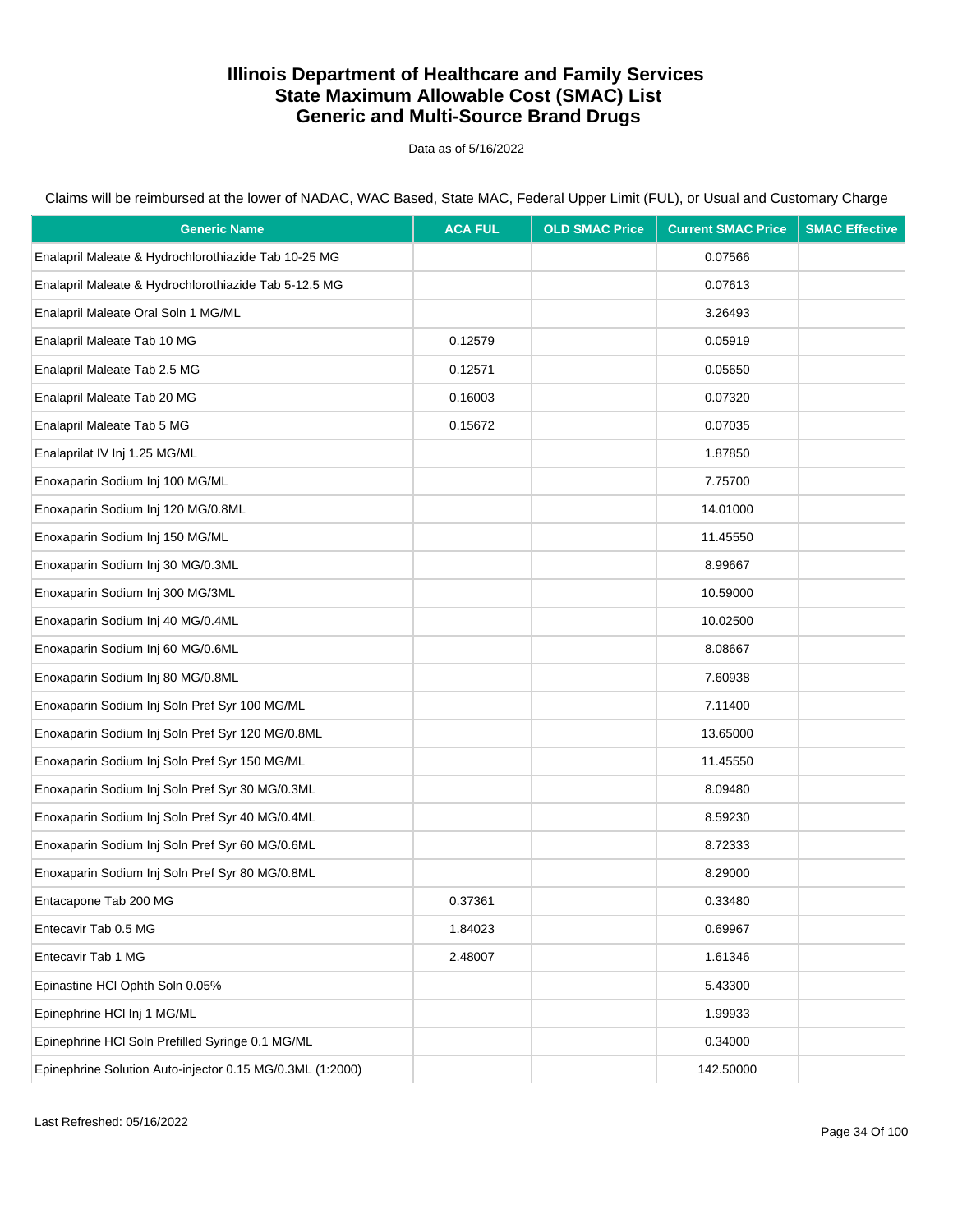Data as of 5/16/2022

| <b>Generic Name</b>                                        | <b>ACA FUL</b> | <b>OLD SMAC Price</b> | <b>Current SMAC Price</b> | <b>SMAC Effective</b> |
|------------------------------------------------------------|----------------|-----------------------|---------------------------|-----------------------|
| Epinephrine Solution Auto-injector 0.3 MG/0.3ML (1:1000)   |                |                       | 139.95000                 |                       |
| Epirubicin HCI For IV Inj 50 MG                            |                |                       | 75.33500                  |                       |
| Epirubicin HCI IV Soln 200 MG/100ML (2 MG/ML)              |                |                       | 2.14682                   |                       |
| Epirubicin HCI IV Soln 50 MG/25ML (2 MG/ML)                |                |                       | 2.53188                   |                       |
| Eplerenone Tab 25 MG                                       | 0.73157        |                       | 0.36544                   |                       |
| Eplerenone Tab 50 MG                                       | 0.99300        |                       | 1.24967                   |                       |
| Epoprostenol Sodium For Inj 1.5 MG                         |                |                       | 36.32200                  |                       |
| Ergocalciferol Cap 1.25 MG (50000 Unit)                    | 0.14024        |                       | 0.08700                   |                       |
| Ergotamine w/ Caffeine Suppos 2-100 MG                     |                |                       | 5.57917                   |                       |
| Ergotamine w/ Caffeine Tab 1-100 MG                        |                |                       | 0.87490                   |                       |
| Ertapenem Sodium For Inj 1 GM (Base Equivalent)            |                |                       | 75.20000                  |                       |
| Erythromycin Ethylsuccinate For Susp 200 MG/5ML            | 2.01058        |                       | 1.85988                   |                       |
| Erythromycin Ethylsuccinate For Susp 400 MG/5ML            |                |                       | 5.37317                   |                       |
| Erythromycin Ethylsuccinate Tab 400 MG                     |                |                       | 9.14690                   |                       |
| Erythromycin Gel 2%                                        |                |                       | 0.68967                   |                       |
| Erythromycin Ophth Oint 5 MG/GM                            | 3.50489        |                       | 1.63247                   |                       |
| Erythromycin Pads 2%                                       |                |                       | 0.90540                   |                       |
| Erythromycin Soln 2%                                       | 0.37527        |                       | 0.32978                   |                       |
| Erythromycin Tab 250 MG                                    | 6.34747        |                       | 6.78000                   |                       |
| Erythromycin Tab 500 MG                                    | 13.22133       |                       | 11.43594                  |                       |
| Erythromycin Tab Delayed Release 250 MG                    | 5.10741        |                       | 5.19191                   |                       |
| Erythromycin Tab Delayed Release 333 MG                    |                |                       | 6.28133                   |                       |
| Erythromycin Tab Delayed Release 500 MG                    |                |                       | 7.73400                   |                       |
| Erythromycin w/ Delayed Release Particles Cap 250 MG       |                |                       | 4.37424                   |                       |
| Erythromycin-Sulfisoxazole For Susp 200-600 MG/5ML         |                |                       | 0.25716                   |                       |
| Escitalopram Oxalate Soln 5 MG/5ML (Base Equiv)            | 0.36935        |                       | 0.20483                   |                       |
| Escitalopram Oxalate Tab 10 MG (Base Equiv)                | 0.07362        |                       | 0.04156                   |                       |
| Escitalopram Oxalate Tab 20 MG (Base Equiv)                | 0.12904        |                       | 0.05640                   |                       |
| Escitalopram Oxalate Tab 5 MG (Base Equiv)                 | 0.05448        |                       | 0.03020                   |                       |
| Esomeprazole Magnesium Cap Delayed Release 20 MG (Base Eq) |                |                       | 0.15611                   |                       |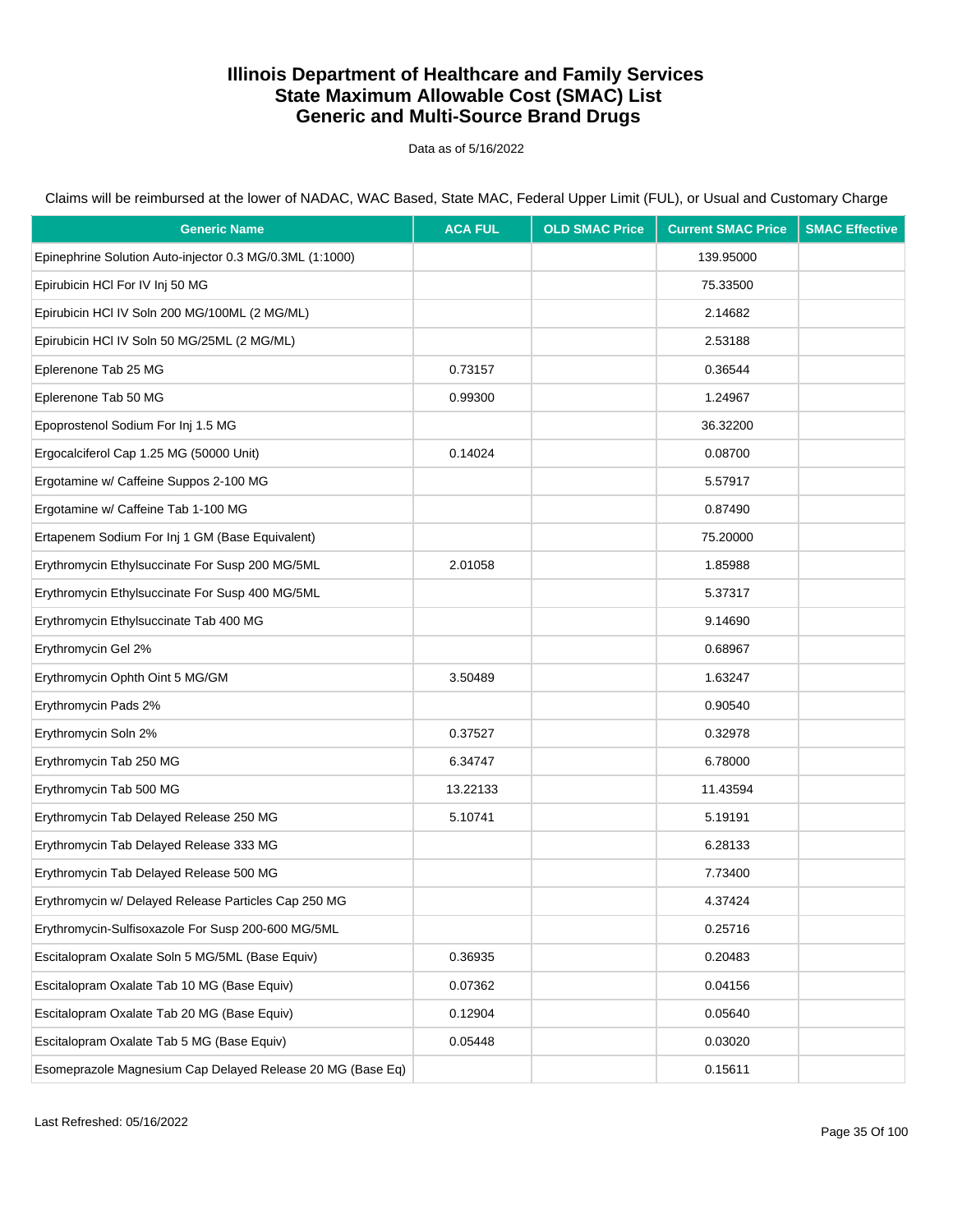Data as of 5/16/2022

Claims will be reimbursed at the lower of NADAC, WAC Based, State MAC, Federal Upper Limit (FUL), or Usual and Customary Charge

| <b>Generic Name</b>                                             | <b>ACA FUL</b> | <b>OLD SMAC Price</b> | <b>Current SMAC Price</b> | <b>SMAC Effective</b> |
|-----------------------------------------------------------------|----------------|-----------------------|---------------------------|-----------------------|
| Esomeprazole Magnesium Cap Delayed Release 40 MG (Base Eq)      | 1.14067        |                       | 0.12056                   |                       |
| Esomeprazole Magnesium For Delayed Release Susp Packet 40<br>ΜG |                |                       | 6.61722                   |                       |
| Estazolam Tab 1 MG                                              |                |                       | 0.51402                   |                       |
| Estazolam Tab 2 MG                                              |                |                       | 0.31754                   |                       |
| Estradiol & Norethindrone Acetate Tab 0.5-0.1 MG                | 1.16535        |                       | 0.51236                   |                       |
| Estradiol & Norethindrone Acetate Tab 1-0.5 MG                  | 1.08479        |                       | 1.40036                   |                       |
| Estradiol Tab 0.5 MG                                            | 0.09059        |                       | 0.06180                   |                       |
| Estradiol Tab 1 MG                                              | 0.08862        |                       | 0.07130                   |                       |
| Estradiol Tab 2 MG                                              | 0.13318        |                       | 0.10090                   |                       |
| Estradiol TD Patch Twice Weekly 0.025 MG/24HR                   | 9.20688        |                       | 6.68000                   |                       |
| Estradiol TD Patch Twice Weekly 0.0375 MG/24HR                  | 8.81744        |                       | 6.68000                   |                       |
| Estradiol TD Patch Twice Weekly 0.05 MG/24HR                    | 8.82067        |                       | 6.30625                   |                       |
| Estradiol TD Patch Twice Weekly 0.075 MG/24HR                   | 9.57632        |                       | 5.29125                   |                       |
| Estradiol TD Patch Twice Weekly 0.1 MG/24HR                     | 7.75393        |                       | 5.65000                   |                       |
| Estradiol TD Patch Weekly 0.025 MG/24HR                         |                |                       | 10.76000                  |                       |
| Estradiol TD Patch Weekly 0.0375 MG/24HR (37.5 MCG/24HR)        |                |                       | 11.07000                  |                       |
| Estradiol TD Patch Weekly 0.05 MG/24HR                          |                |                       | 10.02125                  |                       |
| Estradiol TD Patch Weekly 0.06 MG/24HR                          | 14.41167       |                       | 9.01000                   |                       |
| Estradiol TD Patch Weekly 0.075 MG/24HR                         |                |                       | 10.44900                  |                       |
| Estradiol TD Patch Weekly 0.1 MG/24HR                           |                |                       | 12.84435                  |                       |
| Estradiol Vaginal Cream 0.1 MG/GM                               | 0.83543        |                       | 0.88810                   |                       |
| Estradiol Vaginal Tab 10 MCG                                    | 10.58729       |                       | 7.73889                   |                       |
| Estradiol Valerate IM in Oil 20 MG/ML                           |                |                       | 17.44200                  |                       |
| Estradiol Valerate IM In Oil 40 MG/ML                           |                |                       | 31.30000                  |                       |
| Estropipate Tab 0.75 MG                                         |                |                       | 0.14670                   |                       |
| Estropipate Tab 1.5 MG                                          |                |                       | 0.45257                   |                       |
| Estropipate Tab 3 MG                                            |                |                       | 1.24110                   |                       |
| Eszopiclone Tab 1 MG                                            | 0.18099        |                       | 0.25131                   |                       |
| Eszopiclone Tab 2 MG                                            | 0.23816        |                       | 0.14584                   |                       |
| Eszopiclone Tab 3 MG                                            | 0.29656        |                       | 0.19837                   |                       |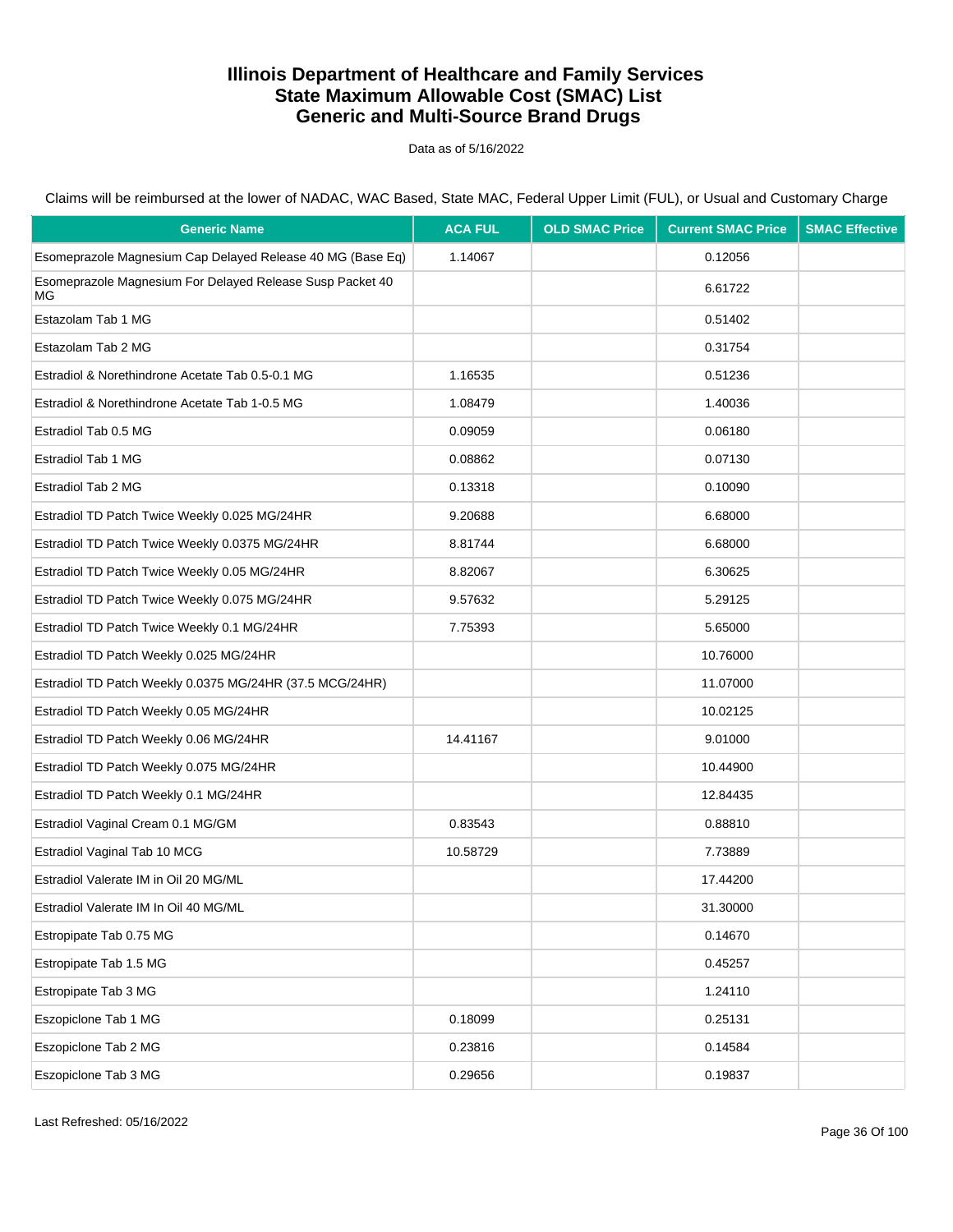Data as of 5/16/2022

| <b>Generic Name</b>                                        | <b>ACA FUL</b> | <b>OLD SMAC Price</b> | <b>Current SMAC Price</b> | <b>SMAC Effective</b> |
|------------------------------------------------------------|----------------|-----------------------|---------------------------|-----------------------|
| Eteplirsen IV Soln 100 MG/2ML (50 MG/ML)                   |                |                       | 796.80000                 |                       |
| Eteplirsen IV Soln 500 MG/10ML (50 MG/ML)                  |                |                       | 796.80000                 |                       |
| Ethacrynic Acid Tab 25 MG                                  | 2.54730        |                       | 5.52000                   |                       |
| Ethambutol HCl Tab 400 MG                                  | 0.64974        |                       | 0.52340                   |                       |
| Ethosuximide Cap 250 MG                                    | 0.58859        |                       | 0.27530                   |                       |
| Ethosuximide Soln 250 MG/5ML                               | 0.15831        |                       | 0.11248                   |                       |
| Ethynodiol Diacetate & Ethinyl Estradiol Tab 1 MG-35 MCG   | 0.37285        |                       | 0.42041                   |                       |
| Ethynodiol Diacetate & Ethinyl Estradiol Tab 1 MG-50 MCG   |                |                       | 0.58781                   |                       |
| Etodolac Cap 200 MG                                        | 0.50452        |                       | 0.67124                   |                       |
| Etodolac Cap 300 MG                                        | 0.56927        |                       | 0.57610                   |                       |
| Etodolac Tab 400 MG                                        | 0.31461        |                       | 0.30493                   |                       |
| Etodolac Tab 500 MG                                        | 0.40182        |                       | 0.26330                   |                       |
| Etodolac Tab ER 24HR 400 MG                                |                |                       | 0.75000                   |                       |
| Etodolac Tab ER 24HR 500 MG                                |                |                       | 0.16333                   |                       |
| Etodolac Tab ER 24HR 600 MG                                |                |                       | 1.50241                   |                       |
| Etonogestrel-Ethinyl Estradiol VA Ring 0.120-0.015 MG/24HR |                |                       | 92.72505                  |                       |
| Etoposide Inj 1 GM/50ML (20 MG/ML)                         |                |                       | 1.93000                   |                       |
| Etoposide Inj 100 MG/5ML (20 MG/ML)                        |                |                       | 1.93000                   |                       |
| Etoposide Inj 500 MG/25ML (20 MG/ML)                       |                |                       | 1.93000                   |                       |
| Everolimus Tab 0.25 MG                                     |                |                       | 5.38836                   |                       |
| Everolimus Tab 0.5 MG                                      |                |                       | 11.60260                  |                       |
| Everolimus Tab 0.75 MG                                     |                |                       | 12.50000                  |                       |
| Everolimus Tab 10 MG                                       |                |                       | 517.32418                 |                       |
| Everolimus Tab 2.5 MG                                      |                |                       | 534.14840                 |                       |
| Everolimus Tab 5 MG                                        |                |                       | 517.35228                 |                       |
| Everolimus Tab 7.5 MG                                      |                |                       | 558.71011                 |                       |
| Everolimus Tab for Oral Susp 2 MG                          |                |                       | 492.11542                 |                       |
| Everolimus Tab for Oral Susp 3 MG                          |                |                       | 497.04526                 |                       |
| Everolimus Tab for Oral Susp 5 MG                          |                |                       | 517.32418                 |                       |
| Exemestane Tab 25 MG                                       | 1.21112        |                       | 1.18480                   |                       |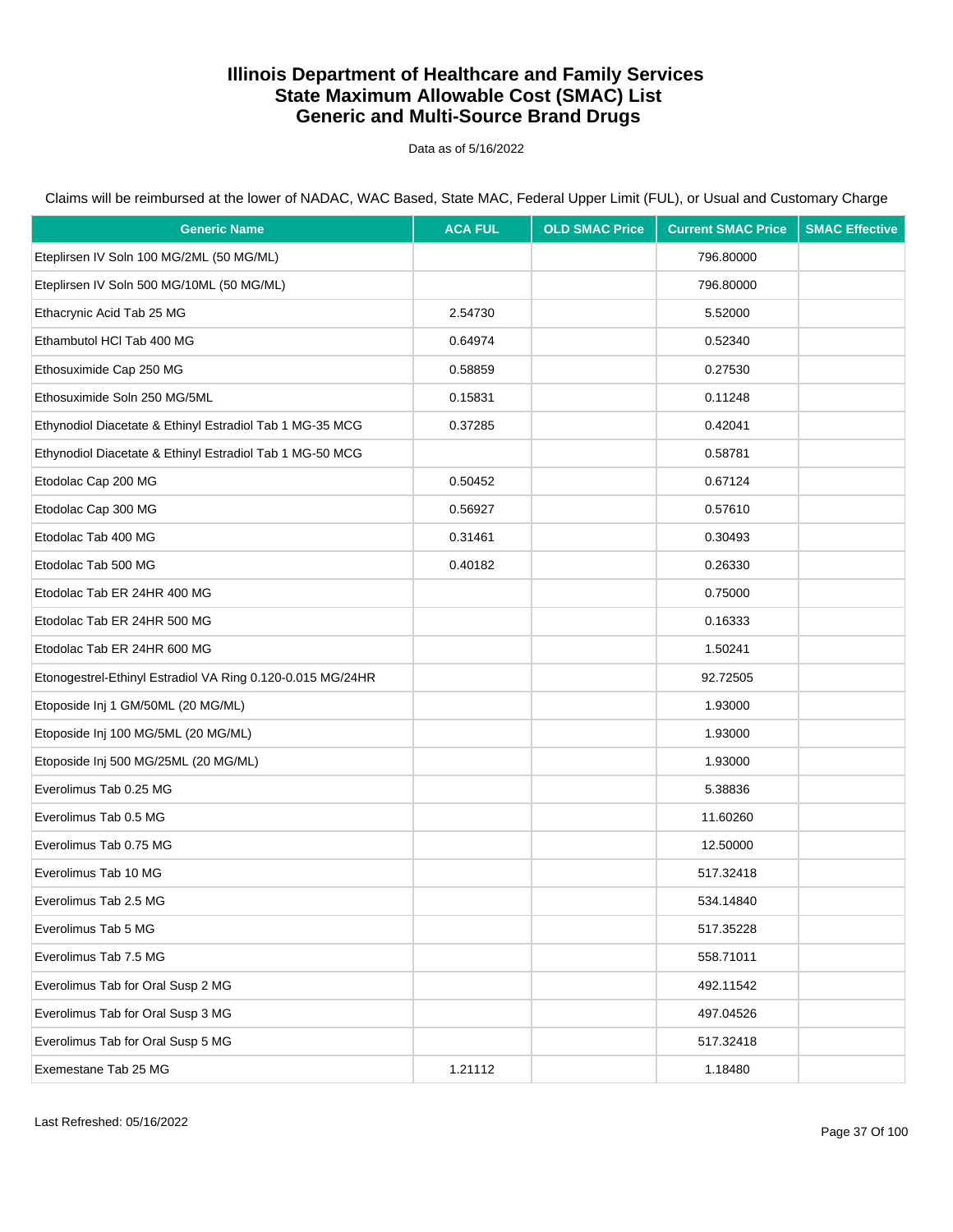Data as of 5/16/2022

| <b>Generic Name</b>                                         | <b>ACA FUL</b> | <b>OLD SMAC Price</b> | <b>Current SMAC Price</b> | <b>SMAC Effective</b> |
|-------------------------------------------------------------|----------------|-----------------------|---------------------------|-----------------------|
| Ezetimibe Tab 10 MG                                         | 0.10456        |                       | 0.05500                   |                       |
| Ezetimibe-Simvastatin Tab 10-10 MG                          | 0.58467        |                       | 1.63098                   |                       |
| Ezetimibe-Simvastatin Tab 10-20 MG                          | 0.88100        |                       | 0.48000                   |                       |
| Ezetimibe-Simvastatin Tab 10-40 MG                          | 0.79100        |                       | 0.71933                   |                       |
| Ezetimibe-Simvastatin Tab 10-80 MG                          | 0.63292        |                       | 2.08891                   |                       |
| Factor IX Complex For Inj 1000 Unit                         |                |                       | 0.58220                   |                       |
| Factor IX Complex For Inj 1500 Unit                         |                |                       | 0.58220                   |                       |
| Factor IX Complex For Inj 500 Unit                          |                |                       | 0.58220                   |                       |
| Famciclovir Tab 125 MG                                      | 0.37362        |                       | 0.25255                   |                       |
| Famciclovir Tab 250 MG                                      | 0.56823        |                       | 0.33750                   |                       |
| Famciclovir Tab 500 MG                                      | 1.03734        |                       | 0.49467                   |                       |
| Famotidine For Susp 40 MG/5ML                               | 0.94282        |                       | 1.10794                   |                       |
| Famotidine Inj 20 MG/2ML                                    |                |                       | 0.38350                   |                       |
| Famotidine Inj 200 MG/20ML                                  |                |                       | 0.29900                   |                       |
| Famotidine Inj 40 MG/4ML                                    |                |                       | 0.29900                   |                       |
| Famotidine Inj 500 MG/50ML                                  |                |                       | 0.29900                   |                       |
| Famotidine Tab 20 MG                                        |                |                       | 0.03450                   |                       |
| Famotidine Tab 40 MG                                        | 0.06839        |                       | 0.05563                   |                       |
| Fat Emulsion IV Soln 20%                                    |                |                       | 0.03500                   |                       |
| Fe Fumarate w/ B12-Vit C-FA-IFC Cap 110-0.015-75-0.5-240 MG |                |                       | 0.22100                   |                       |
| Febuxostat Tab 40 MG                                        | 0.77179        |                       | 0.87809                   |                       |
| Febuxostat Tab 80 MG                                        | 0.86634        |                       | 1.16900                   |                       |
| Felbamate Susp 600 MG/5ML                                   |                |                       | 1.10721                   |                       |
| Felbamate Tab 400 MG                                        | 4.19761        |                       | 0.86430                   |                       |
| Felbamate Tab 600 MG                                        | 6.96468        |                       | 1.41430                   |                       |
| Felodipine Tab ER 24HR 10 MG                                | 0.25971        |                       | 0.09000                   |                       |
| Felodipine Tab ER 24HR 2.5 MG                               | 0.27153        |                       | 0.13429                   |                       |
| Felodipine Tab ER 24HR 5 MG                                 | 0.18137        |                       | 0.07260                   |                       |
| Fenofibrate Micronized Cap 130 MG                           | 1.52497        |                       | 1.67627                   |                       |
| Fenofibrate Micronized Cap 134 MG                           | 0.14889        |                       | 0.13990                   |                       |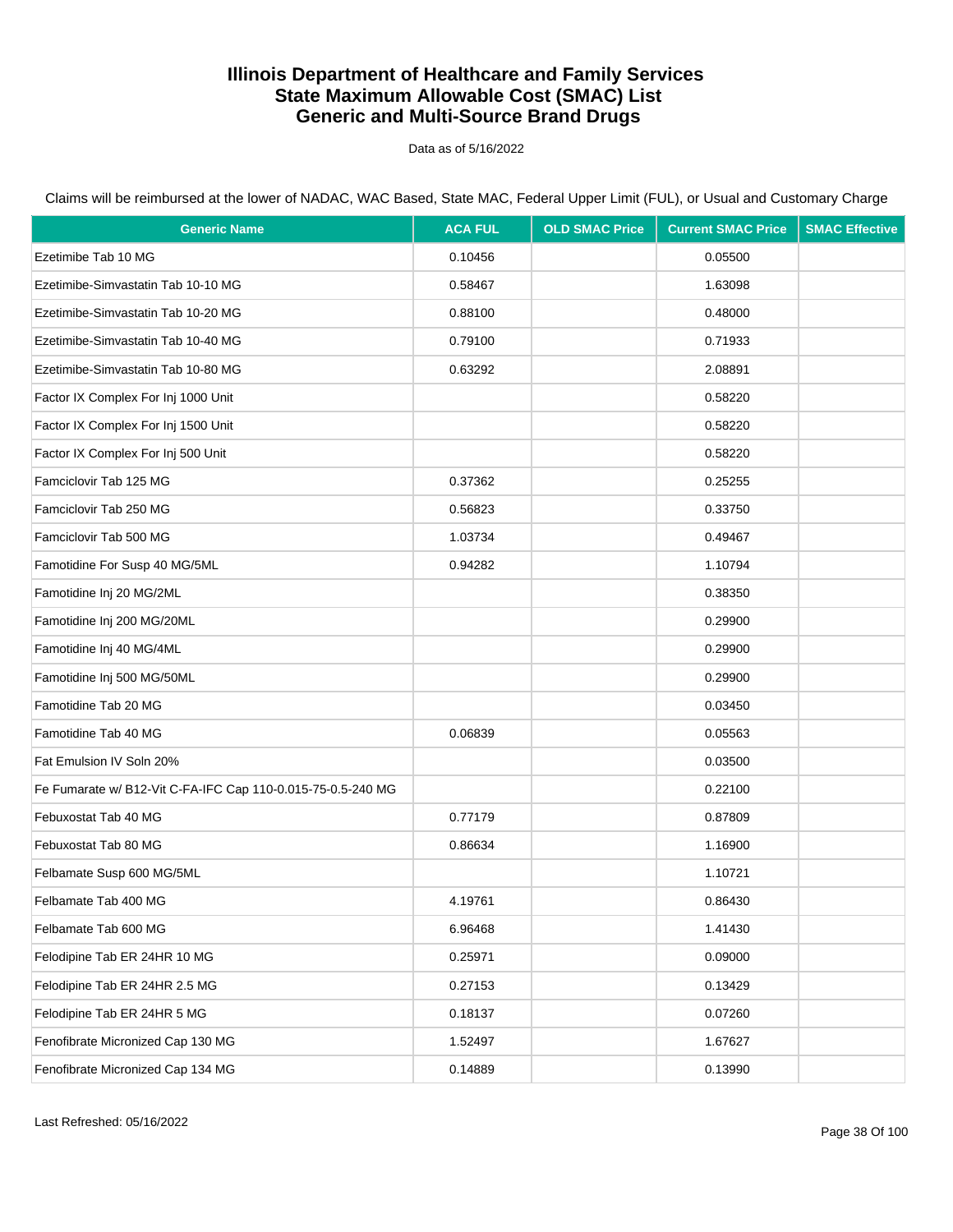Data as of 5/16/2022

| <b>Generic Name</b>                                       | <b>ACA FUL</b> | <b>OLD SMAC Price</b> | <b>Current SMAC Price</b> | <b>SMAC Effective</b> |
|-----------------------------------------------------------|----------------|-----------------------|---------------------------|-----------------------|
| Fenofibrate Micronized Cap 200 MG                         | 0.25659        |                       | 0.29635                   |                       |
| Fenofibrate Micronized Cap 43 MG                          | 1.00144        |                       | 0.68921                   |                       |
| Fenofibrate Micronized Cap 67 MG                          | 0.13757        |                       | 0.11000                   |                       |
| Fenofibrate Tab 120 MG                                    |                |                       | 15.55544                  |                       |
| Fenofibrate Tab 145 MG                                    | 0.15478        |                       | 0.15267                   |                       |
| Fenofibrate Tab 160 MG                                    | 0.18018        |                       | 0.16816                   |                       |
| Fenofibrate Tab 40 MG                                     |                |                       | 8.35000                   |                       |
| Fenofibrate Tab 48 MG                                     | 0.10790        |                       | 0.08641                   |                       |
| Fenofibrate Tab 54 MG                                     | 0.12606        |                       | 0.13503                   |                       |
| Fentanyl Citrate IV Soln Prefilled Syringe 100 MCG/2ML    |                |                       | 0.16050                   |                       |
| Fentanyl Citrate Lozenge on a Handle 1200 MCG             |                |                       | 17.43853                  |                       |
| Fentanyl Citrate Lozenge on a Handle 1600 MCG             |                |                       | 24.83833                  |                       |
| Fentanyl Citrate Lozenge on a Handle 200 MCG              |                |                       | 7.47933                   |                       |
| Fentanyl Citrate Lozenge on a Handle 400 MCG              |                |                       | 10.09572                  |                       |
| Fentanyl Citrate Lozenge on a Handle 600 MCG              |                |                       | 12.90000                  |                       |
| Fentanyl Citrate Lozenge on a Handle 800 MCG              |                |                       | 16.23657                  |                       |
| Fentanyl Citrate PF Soln Cartridge 100 MCG/2ML            |                |                       | 0.16050                   |                       |
| Fentanyl Citrate Preservative Free (PF) Inj 100 MCG/2ML   |                |                       | 0.16050                   |                       |
| Fentanyl Citrate Preservative Free (PF) Inj 1000 MCG/20ML |                |                       | 0.16050                   |                       |
| Fentanyl Citrate Preservative Free (PF) Inj 250 MCG/5ML   |                |                       | 0.16050                   |                       |
| Fentanyl Citrate Preservative Free (PF) Inj 2500 MCG/50ML |                |                       | 0.16050                   |                       |
| Fentanyl Citrate Preservative Free (PF) Inj 500 MCG/10ML  |                |                       | 0.16050                   |                       |
| Fentanyl TD Patch 72HR 100 MCG/HR                         | 9.21307        |                       | 6.41480                   |                       |
| Fentanyl TD Patch 72HR 12 MCG/HR                          | 7.59095        |                       | 5.44174                   |                       |
| Fentanyl TD Patch 72HR 25 MCG/HR                          | 2.97403        |                       | 1.96240                   |                       |
| Fentanyl TD Patch 72HR 37.5 MCG/HR                        | 42.19800       |                       | 39.39600                  |                       |
| Fentanyl TD Patch 72HR 50 MCG/HR                          | 5.01845        |                       | 2.98250                   |                       |
| Fentanyl TD Patch 72HR 62.5 MCG/HR                        |                |                       | 70.94000                  |                       |
| Fentanyl TD Patch 72HR 75 MCG/HR                          | 7.36222        |                       | 4.63650                   |                       |
| Ferrous Sulfate Dried Tab 200 MG (65 MG Elemental Fe)     |                |                       | 0.03200                   |                       |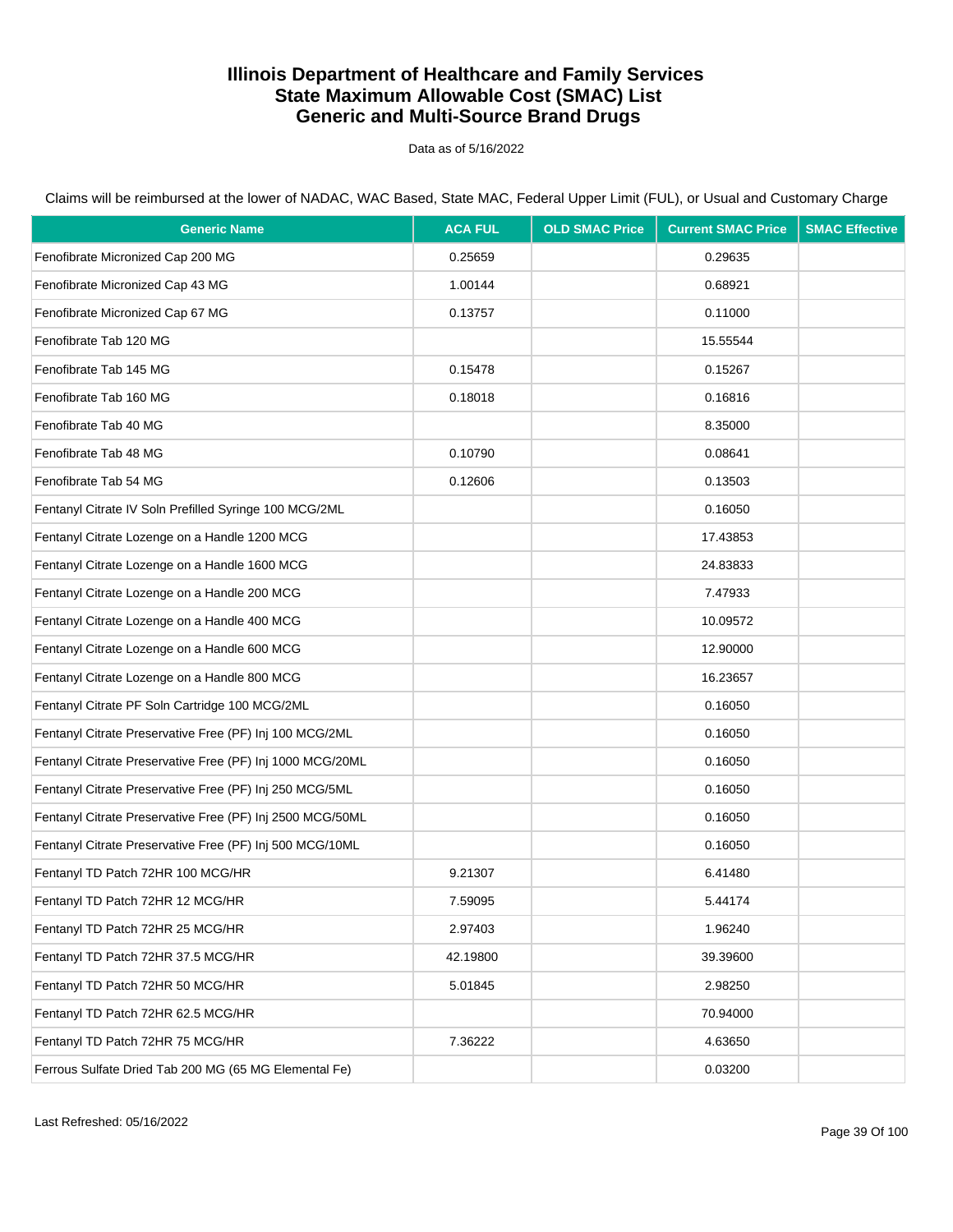Data as of 5/16/2022

| <b>Generic Name</b>                                          | <b>ACA FUL</b> | <b>OLD SMAC Price</b> | <b>Current SMAC Price</b> | <b>SMAC Effective</b> |
|--------------------------------------------------------------|----------------|-----------------------|---------------------------|-----------------------|
| Ferrous Sulfate Tab 325 MG (65 MG Elemental Fe)              |                |                       | 0.03200                   |                       |
| Ferrous Sulfate Tab EC 325 MG (65 MG Fe Equivalent)          |                |                       | 0.12770                   |                       |
| Fexofenadine HCI Tab 180 MG                                  | 0.28181        |                       | 0.54805                   |                       |
| Fexofenadine HCl Tab 60 MG                                   | 0.20783        |                       | 0.40750                   |                       |
| Filgrastim Inj 300 MCG/ML                                    |                |                       | 313.57068                 |                       |
| Filgrastim Soln Prefilled Syringe 300 MCG/0.5ML              |                |                       | 664.74036                 |                       |
| Filgrastim Soln Prefilled Syringe 480 MCG/0.8ML (600 MCG/ML) |                |                       | 636.01204                 |                       |
| Finasteride Tab 1 MG                                         | 0.07716        |                       | 0.12194                   |                       |
| Finasteride Tab 5 MG                                         | 0.07341        |                       | 0.05049                   |                       |
| Flavoxate HCI Tab 100 MG                                     |                |                       | 0.48641                   |                       |
| Flecainide Acetate Tab 100 MG                                | 0.23620        |                       | 0.17270                   |                       |
| Flecainide Acetate Tab 150 MG                                | 0.36978        |                       | 0.19130                   |                       |
| Flecainide Acetate Tab 50 MG                                 | 0.14098        |                       | 0.09979                   |                       |
| Fluconazole For Susp 10 MG/ML                                |                |                       | 0.22571                   |                       |
| Fluconazole For Susp 40 MG/ML                                |                |                       | 0.43343                   |                       |
| Fluconazole in Dextrose Inj 400 MG/200ML                     |                |                       | 0.15600                   |                       |
| Fluconazole in NaCl 0.9% Inj 200 MG/100ML                    |                |                       | 0.03849                   |                       |
| Fluconazole in NaCl 0.9% Inj 400 MG/200ML                    |                |                       | 0.04758                   |                       |
| Fluconazole Tab 100 MG                                       | 0.30552        |                       | 0.18067                   |                       |
| Fluconazole Tab 150 MG                                       | 0.78150        |                       | 0.52194                   |                       |
| Fluconazole Tab 200 MG                                       | 0.54475        |                       | 0.48000                   |                       |
| Fluconazole Tab 50 MG                                        | 0.43933        |                       | 0.19000                   |                       |
| Fludarabine Phosphate For Inj 50 MG                          |                |                       | 94.50000                  |                       |
| Fludarabine Phosphate Inj 25 MG/ML                           |                |                       | 54.37500                  |                       |
| Fludrocortisone Acetate Tab 0.1 MG                           | 0.49886        |                       | 0.30660                   |                       |
| Fluocinolone Acetonide (Otic) Oil 0.01%                      | 2.00472        |                       | 1.46265                   |                       |
| Fluocinolone Acetonide Cream 0.01%                           |                |                       | 1.44233                   |                       |
| Fluocinolone Acetonide Cream 0.025%                          |                |                       | 1.29967                   |                       |
| Fluocinolone Acetonide Oil 0.01% (Body Oil)                  | 0.26913        |                       | 0.37286                   |                       |
| Fluocinolone Acetonide Oil 0.01% (Scalp Oil)                 | 0.26762        |                       | 0.18592                   |                       |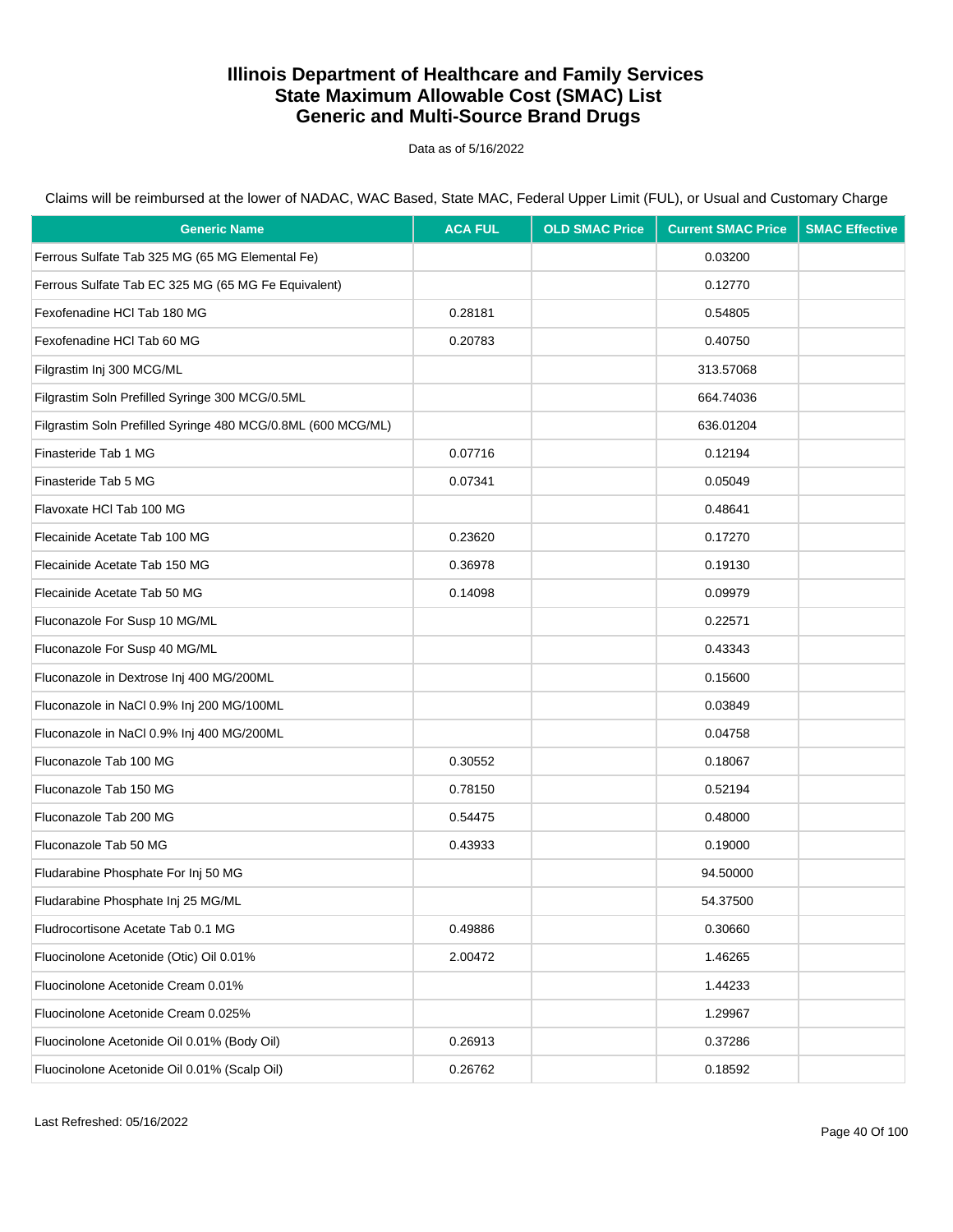Data as of 5/16/2022

| <b>Generic Name</b>                         | <b>ACA FUL</b> | <b>OLD SMAC Price</b> | <b>Current SMAC Price</b> | <b>SMAC Effective</b> |
|---------------------------------------------|----------------|-----------------------|---------------------------|-----------------------|
| Fluocinolone Acetonide Oint 0.025%          |                |                       | 1.31000                   |                       |
| Fluocinolone Acetonide Soln 0.01%           | 0.40103        |                       | 0.55169                   |                       |
| Fluocinonide Cream 0.05%                    |                |                       | 0.53592                   |                       |
| Fluocinonide Cream 0.1%                     |                |                       | 0.66167                   |                       |
| Fluocinonide Emulsified Base Cream 0.05%    |                |                       | 0.95713                   |                       |
| Fluocinonide Gel 0.05%                      |                |                       | 1.04867                   |                       |
| Fluocinonide Oint 0.05%                     |                |                       | 0.47396                   |                       |
| Fluocinonide Soln 0.05%                     |                |                       | 0.62225                   |                       |
| Fluorometholone Ophth Susp 0.1%             |                |                       | 12.50254                  |                       |
| Fluorouracil Cream 5%                       | 1.23035        |                       | 1.36683                   |                       |
| Fluorouracil IV Soln 1 GM/20ML (50 MG/ML)   |                |                       | 0.28000                   |                       |
| Fluorouracil IV Soln 2.5 GM/50ML (50 MG/ML) |                |                       | 0.16802                   |                       |
| Fluorouracil IV Soln 500 MG/10ML (50 MG/ML) |                |                       | 0.35500                   |                       |
| Fluoxetine HCI (PMDD) Cap 10 MG             |                |                       | 0.03692                   |                       |
| Fluoxetine HCI (PMDD) Cap 20 MG             |                |                       | 0.03142                   |                       |
| Fluoxetine HCI (PMDD) Tab 10 MG             | 0.24784        |                       | 0.54087                   |                       |
| Fluoxetine HCI (PMDD) Tab 20 MG             | 0.25631        |                       | 0.55872                   |                       |
| Fluoxetine HCl Cap 10 MG                    | 0.03462        |                       | 0.02456                   |                       |
| Fluoxetine HCl Cap 20 MG                    | 0.12711        |                       | 0.02323                   |                       |
| Fluoxetine HCl Cap 40 MG                    | 0.07690        |                       | 0.05020                   |                       |
| Fluoxetine HCl Cap Delayed Release 90 MG    |                |                       | 25.64000                  |                       |
| Fluoxetine HCI Solution 20 MG/5ML           | 0.36521        |                       | 0.33759                   |                       |
| Fluoxetine HCl Tab 10 MG                    | 0.24784        |                       | 0.16925                   |                       |
| Fluoxetine HCI Tab 20 MG                    | 0.25631        |                       | 0.20614                   |                       |
| Fluoxetine HCl Tab 60 MG                    | 0.75195        |                       | 0.99890                   |                       |
| Fluphenazine Decanoate Inj 25 MG/ML         |                |                       | 12.18500                  |                       |
| Fluphenazine HCl Oral Conc 5 MG/ML          |                |                       | 1.00155                   |                       |
| Fluphenazine HCl Tab 1 MG                   |                |                       | 1.98230                   |                       |
| Fluphenazine HCl Tab 10 MG                  |                |                       | 4.23180                   |                       |
| Fluphenazine HCl Tab 2.5 MG                 |                |                       | 3.75800                   |                       |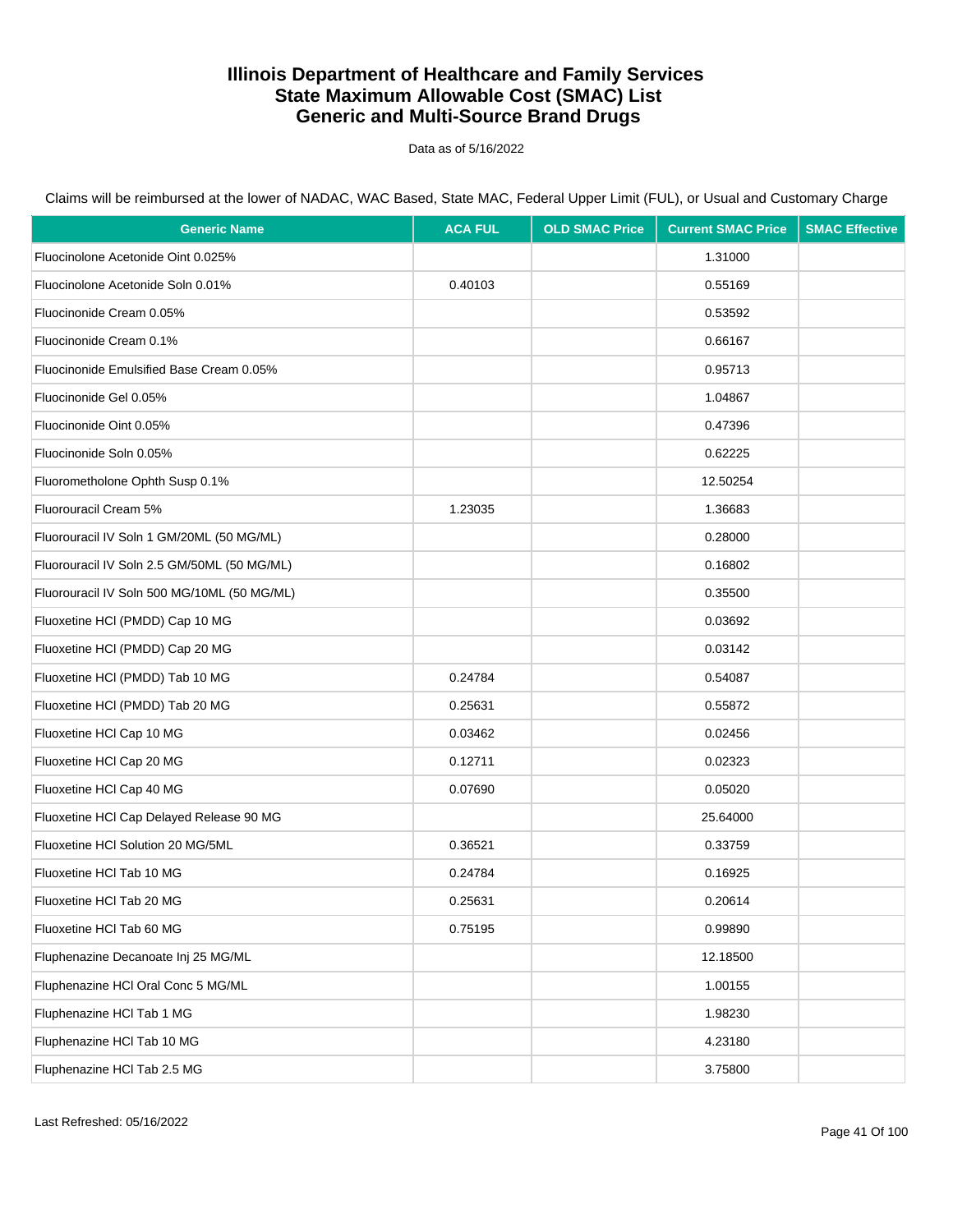Data as of 5/16/2022

Claims will be reimbursed at the lower of NADAC, WAC Based, State MAC, Federal Upper Limit (FUL), or Usual and Customary Charge

| <b>Generic Name</b>                                          | <b>ACA FUL</b> | <b>OLD SMAC Price</b> | <b>Current SMAC Price</b> | <b>SMAC Effective</b> |
|--------------------------------------------------------------|----------------|-----------------------|---------------------------|-----------------------|
| Fluphenazine HCl Tab 5 MG                                    |                |                       | 2.73790                   |                       |
| Flurandrenolide Lotion 0.05%                                 |                |                       | 1.46608                   |                       |
| Flurazepam HCl Cap 15 MG                                     |                |                       | 0.06130                   |                       |
| Flurazepam HCl Cap 30 MG                                     |                |                       | 0.07810                   |                       |
| Flurbiprofen Sodium Ophth Soln 0.03%                         |                |                       | 1.86816                   |                       |
| Flurbiprofen Tab 100 MG                                      |                |                       | 0.29920                   |                       |
| Flurbiprofen Tab 50 MG                                       |                |                       | 0.19500                   |                       |
| Flutamide Cap 125 MG                                         |                |                       | 0.43997                   |                       |
| Fluticasone Propionate Cream 0.05%                           |                |                       | 0.13383                   |                       |
| Fluticasone Propionate HFA Inhal Aer 110 MCG/ACT (125/Valve) |                |                       | 20.37167                  |                       |
| Fluticasone Propionate HFA Inhal Aer 220 MCG/ACT (250/Valve) |                |                       | 33.58416                  |                       |
| Fluticasone Propionate HFA Inhal Aero 44 MCG/ACT (50/Valve)  |                |                       | 18.39390                  |                       |
| Fluticasone Propionate Nasal Susp 50 MCG/ACT                 |                |                       | 0.21532                   |                       |
| Fluticasone Propionate Oint 0.005%                           |                |                       | 0.34483                   |                       |
| Fluticasone-Salmeterol Aer Powder BA 100-50 MCG/ACT          |                |                       | 1.53909                   |                       |
| Fluticasone-Salmeterol Aer Powder BA 250-50 MCG/ACT          |                |                       | 1.93568                   |                       |
| Fluticasone-Salmeterol Aer Powder BA 500-50 MCG/ACT          |                |                       | 2.87408                   |                       |
| Fluvastatin Sodium Cap 20 MG (Base Equivalent)               |                |                       | 2.73167                   |                       |
| Fluvastatin Sodium Cap 40 MG (Base Equivalent)               |                |                       | 3.23686                   |                       |
| Fluvastatin Sodium Tab ER 24 HR 80 MG (Base Equivalent)      |                |                       | 3.83567                   |                       |
| Fluvoxamine Maleate Cap ER 24HR 100 MG                       |                |                       | 4.08433                   |                       |
| Fluvoxamine Maleate Cap ER 24HR 150 MG                       |                |                       | 5.25796                   |                       |
| Fluvoxamine Maleate Tab 100 MG                               | 0.32777        |                       | 0.16238                   |                       |
| Fluvoxamine Maleate Tab 25 MG                                | 0.27999        |                       | 0.15390                   |                       |
| Fluvoxamine Maleate Tab 50 MG                                | 0.32903        |                       | 0.23950                   |                       |
| Folic Acid Tab 1 MG                                          | 0.02659        |                       | 0.01700                   |                       |
| Folic Acid-Pyridoxine-Cyanocobalamin Tab 2.5-25-2 MG         |                |                       | 0.26489                   |                       |
| Folic Acid-Vitamin B6-Vitamin B12 Tab 2.5-25-1 MG            |                |                       | 0.47039                   |                       |
| Fondaparinux Sodium Subcutaneous Inj 10 MG/0.8ML             |                |                       | 72.62500                  |                       |
| Fondaparinux Sodium Subcutaneous Inj 2.5 MG/0.5ML            |                |                       | 25.48000                  |                       |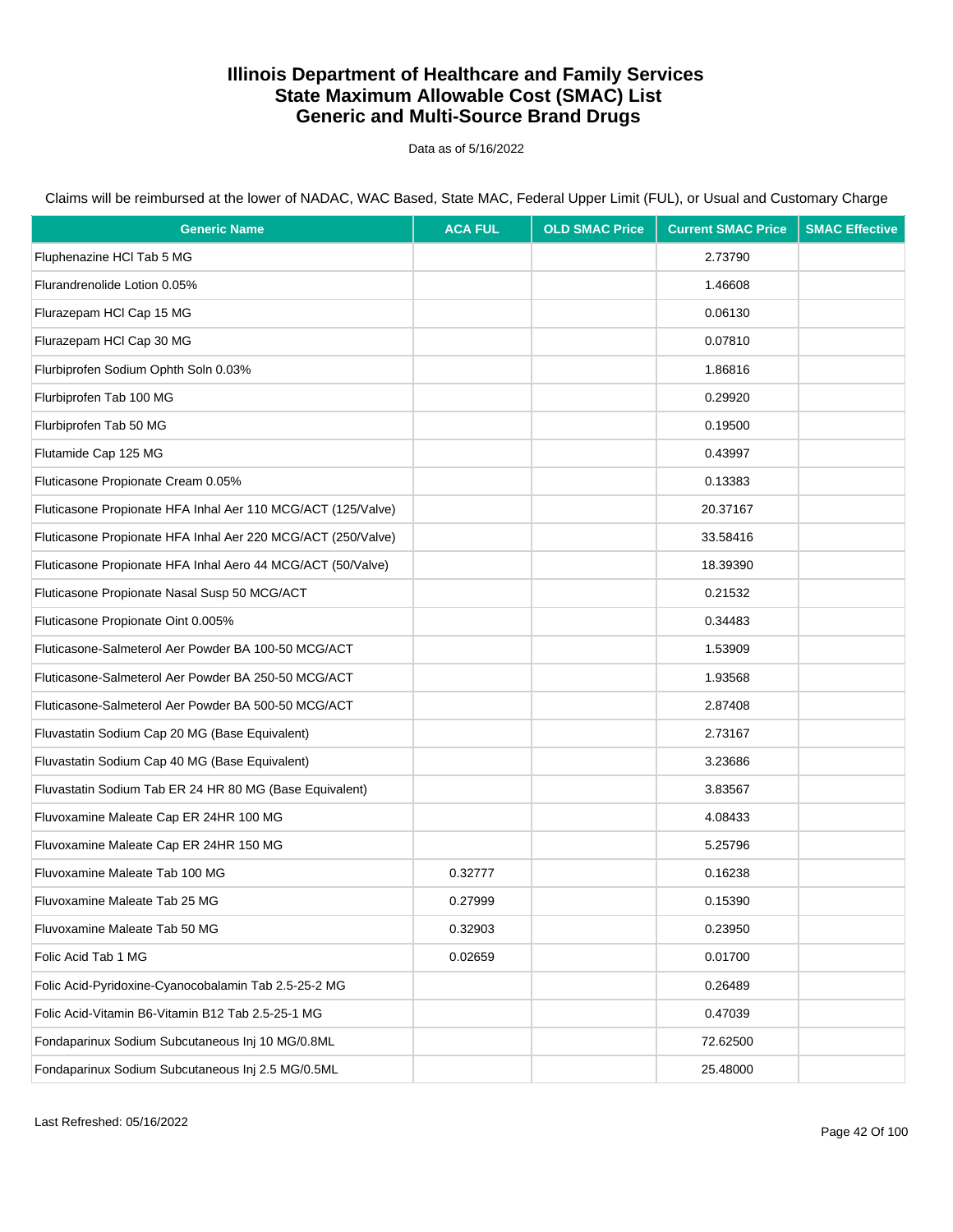Data as of 5/16/2022

| <b>Generic Name</b>                                      | <b>ACA FUL</b> | <b>OLD SMAC Price</b> | <b>Current SMAC Price</b> | <b>SMAC Effective</b> |
|----------------------------------------------------------|----------------|-----------------------|---------------------------|-----------------------|
| Fondaparinux Sodium Subcutaneous Inj 5 MG/0.4ML          |                |                       | 145.25000                 |                       |
| Fondaparinux Sodium Subcutaneous Inj 7.5 MG/0.6ML        |                |                       | 64.06952                  |                       |
| Formoterol Fumarate Soln Nebu 20 MCG/2ML                 |                |                       | 5.44024                   |                       |
| Fosamprenavir Calcium Tab 700 MG (Base Equiv)            |                |                       | 14.06850                  |                       |
| Fosfomycin Tromethamine Powd Pack 3 GM (Base Equivalent) |                |                       | 59.95480                  |                       |
| Fosinopril Sodium & Hydrochlorothiazide Tab 10-12.5 MG   |                |                       | 0.95700                   |                       |
| Fosinopril Sodium & Hydrochlorothiazide Tab 20-12.5 MG   |                |                       | 0.88800                   |                       |
| Fosinopril Sodium Tab 10 MG                              | 0.15315        |                       | 0.10244                   |                       |
| Fosinopril Sodium Tab 20 MG                              | 0.17449        |                       | 0.09833                   |                       |
| Fosinopril Sodium Tab 40 MG                              | 0.21762        |                       | 0.14937                   |                       |
| Fosphenytoin Sodium Inj 100 MG/2ML (Phenytoin Equiv)     |                |                       | 0.88400                   |                       |
| Frovatriptan Succinate Tab 2.5 MG (Base Equivalent)      | 11.03286       |                       | 14.86501                  |                       |
| Furosemide Inj 10 MG/ML                                  |                |                       | 0.36590                   |                       |
| Furosemide Oral Soln 10 MG/ML                            |                |                       | 0.08325                   |                       |
| Furosemide Tab 20 MG                                     | 0.03151        |                       | 0.02282                   |                       |
| Furosemide Tab 40 MG                                     | 0.03747        |                       | 0.01631                   |                       |
| Furosemide Tab 80 MG                                     | 0.08078        |                       | 0.03013                   |                       |
| Gabapentin Cap 100 MG                                    | 0.02912        |                       | 0.02291                   |                       |
| Gabapentin Cap 300 MG                                    | 0.04921        |                       | 0.03899                   |                       |
| Gabapentin Cap 400 MG                                    | 0.06460        |                       | 0.04698                   |                       |
| Gabapentin Oral Soln 250 MG/5ML                          | 0.15186        |                       | 0.10805                   |                       |
| Gabapentin Tab 600 MG                                    | 0.10819        |                       | 0.06198                   |                       |
| Gabapentin Tab 800 MG                                    | 0.18734        |                       | 0.11759                   |                       |
| Galantamine Hydrobromide Cap ER 24HR 16 MG               | 0.90552        |                       | 1.18400                   |                       |
| Galantamine Hydrobromide Cap ER 24HR 24 MG               | 1.24467        |                       | 1.31500                   |                       |
| Galantamine Hydrobromide Cap ER 24HR 8 MG                | 0.98050        |                       | 1.40000                   |                       |
| Galantamine Hydrobromide Tab 12 MG                       | 0.83193        |                       | 0.49000                   |                       |
| Galantamine Hydrobromide Tab 4 MG                        | 0.45121        |                       | 0.56661                   |                       |
| Galantamine Hydrobromide Tab 8 MG                        | 0.53815        |                       | 0.46428                   |                       |
| Galsulfase Soln For IV Infusion 1 MG/ML                  |                |                       | 382.23400                 |                       |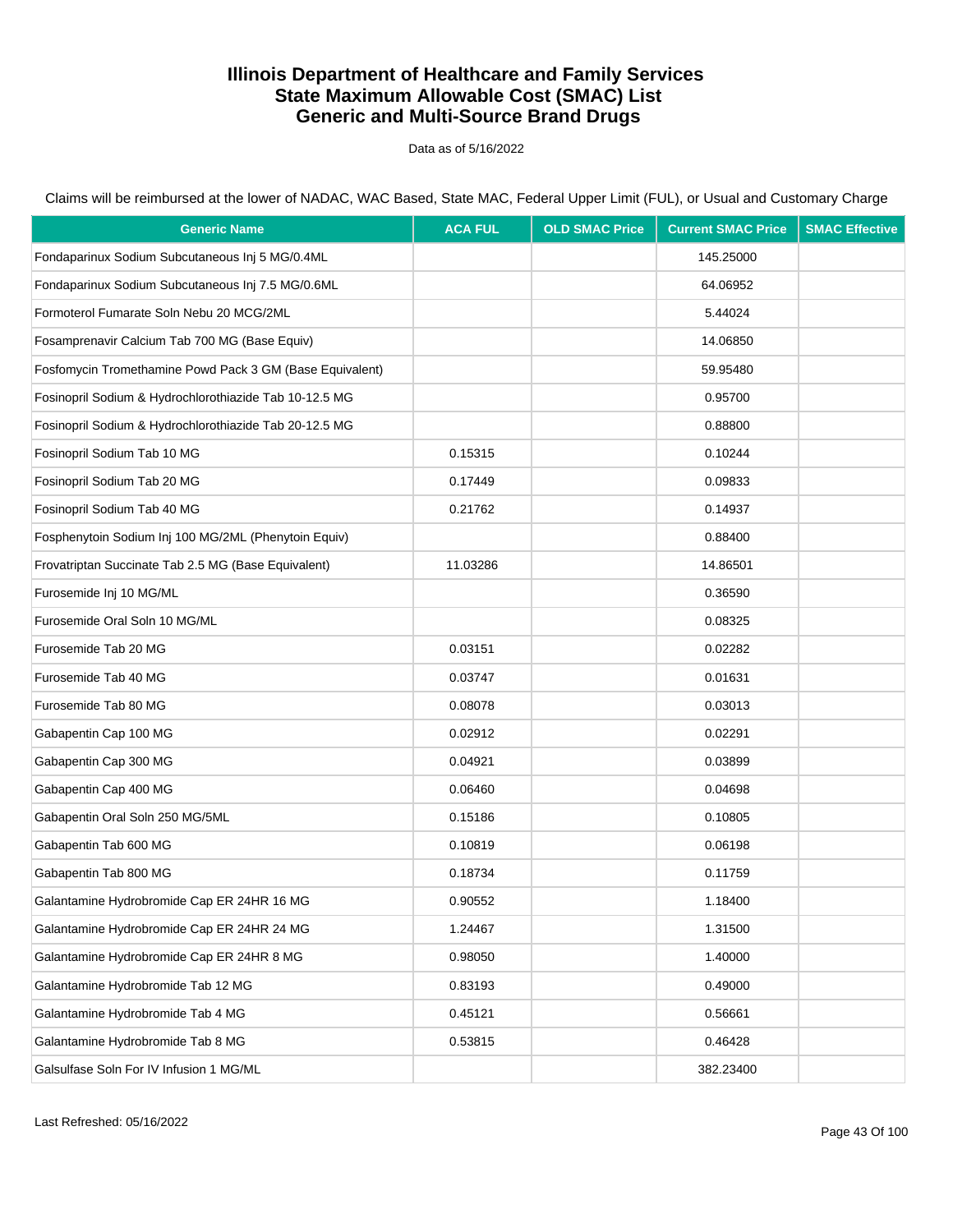Data as of 5/16/2022

| <b>Generic Name</b>                                | <b>ACA FUL</b> | <b>OLD SMAC Price</b> | <b>Current SMAC Price</b> | <b>SMAC Effective</b> |
|----------------------------------------------------|----------------|-----------------------|---------------------------|-----------------------|
| Gatifloxacin Ophth Soln 0.5%                       | 11.16554       |                       | 12.24211                  |                       |
| Gemfibrozil Tab 600 MG                             | 0.10756        |                       | 0.08802                   |                       |
| Gentamicin Sulfate Cream 0.1%                      |                |                       | 1.21067                   |                       |
| Gentamicin Sulfate Inj 40 MG/ML                    |                |                       | 0.42084                   |                       |
| Gentamicin Sulfate Oint 0.1%                       |                |                       | 1.66667                   |                       |
| Gentamicin Sulfate Ophth Oint 0.3%                 |                |                       | 2.95143                   |                       |
| Gentamicin Sulfate Ophth Soln 0.3%                 | 0.58994        |                       | 0.68286                   |                       |
| Glatiramer Acetate Soln Prefilled Syringe 20 MG/ML |                |                       | 45.59638                  |                       |
| Glatiramer Acetate Soln Prefilled Syringe 40 MG/ML |                |                       | 121.91297                 |                       |
| Glimepiride Tab 1 MG                               | 0.03409        |                       | 0.02340                   |                       |
| Glimepiride Tab 2 MG                               | 0.03884        |                       | 0.02810                   |                       |
| Glimepiride Tab 4 MG                               | 0.04446        |                       | 0.03453                   |                       |
| Glipizide Tab 10 MG                                |                |                       | 0.03160                   |                       |
| Glipizide Tab 5 MG                                 |                |                       | 0.01834                   |                       |
| Glipizide Tab ER 24HR 10 MG                        | 0.17926        |                       | 0.11496                   |                       |
| Glipizide Tab ER 24HR 2.5 MG                       | 0.12502        |                       | 0.10696                   |                       |
| Glipizide Tab ER 24HR 5 MG                         | 0.10111        |                       | 0.07990                   |                       |
| Glipizide-Metformin HCl Tab 2.5-250 MG             |                |                       | 0.31596                   |                       |
| Glipizide-Metformin HCl Tab 2.5-500 MG             |                |                       | 0.27505                   |                       |
| Glipizide-Metformin HCl Tab 5-500 MG               |                |                       | 0.11384                   |                       |
| Glucagon (rDNA) For Inj Kit 1 MG                   |                |                       | 268.40000                 |                       |
| Glucose Blood Test Strip                           |                |                       | 1.20877                   |                       |
| Glyburide Micronized Tab 1.5 MG                    |                |                       | 0.02580                   |                       |
| Glyburide Micronized Tab 3 MG                      |                |                       | 0.03081                   |                       |
| Glyburide Micronized Tab 6 MG                      |                |                       | 0.05788                   |                       |
| Glyburide Tab 1.25 MG                              | 0.08462        |                       | 0.06810                   |                       |
| Glyburide Tab 2.5 MG                               | 0.08825        |                       | 0.03220                   |                       |
| Glyburide Tab 5 MG                                 |                |                       | 0.03451                   |                       |
| Glyburide-Metformin Tab 1.25-250 MG                |                |                       | 0.03860                   |                       |
| Glyburide-Metformin Tab 2.5-500 MG                 |                |                       | 0.04746                   |                       |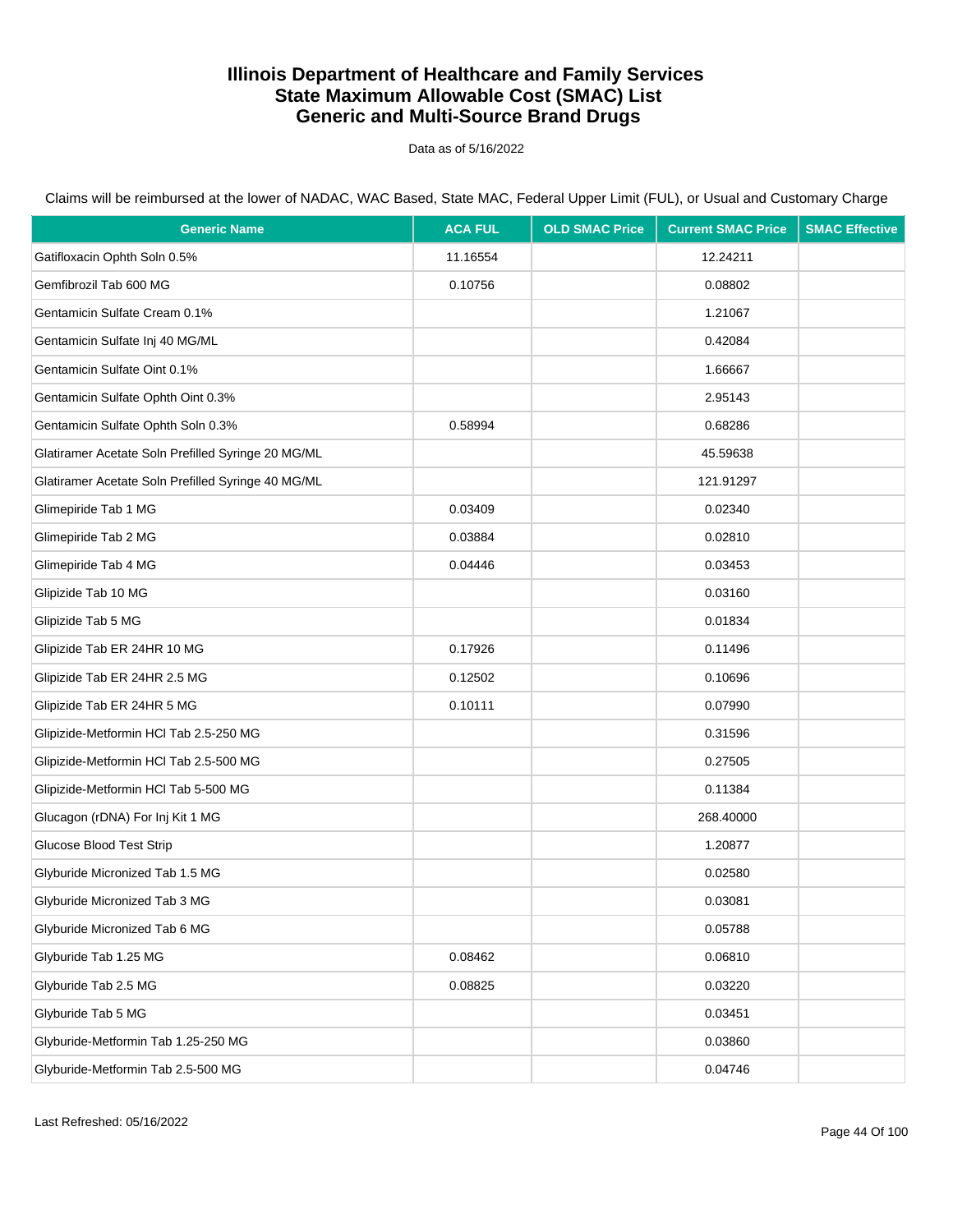Data as of 5/16/2022

Claims will be reimbursed at the lower of NADAC, WAC Based, State MAC, Federal Upper Limit (FUL), or Usual and Customary Charge

| <b>Generic Name</b>                          | <b>ACA FUL</b> | <b>OLD SMAC Price</b> | <b>Current SMAC Price</b> | <b>SMAC Effective</b> |
|----------------------------------------------|----------------|-----------------------|---------------------------|-----------------------|
| Glyburide-Metformin Tab 5-500 MG             | 0.05671        |                       | 0.03338                   |                       |
| Glycerol Phenylbutyrate Liquid 1.1 GM/ML     |                |                       | 191.45632                 |                       |
| Glycine Diluent for Injection                |                |                       | 0.21840                   |                       |
| Glycopyrrolate Inj 0.2 MG/ML                 |                |                       | 11.45400                  |                       |
| Glycopyrrolate Inj 0.4 MG/2ML (0.2 MG/ML)    |                |                       | 11.45400                  |                       |
| Glycopyrrolate Inj 1 MG/5ML (0.2 MG/ML)      |                |                       | 5.40643                   |                       |
| Glycopyrrolate Inj 4 MG/20ML (0.2 MG/ML)     |                |                       | 11.45400                  |                       |
| Glycopyrrolate Tab 1 MG                      | 0.09446        |                       | 0.06670                   |                       |
| Glycopyrrolate Tab 2 MG                      | 0.17309        |                       | 0.17500                   |                       |
| Goserelin Acetate Implant 10.8 MG            |                |                       | 1898.12700                |                       |
| Goserelin Acetate Implant 3.6 MG             |                |                       | 667.42180                 |                       |
| Granisetron HCl Inj 1 MG/ML                  |                |                       | 18.52500                  |                       |
| Granisetron HCl Tab 1 MG                     |                |                       | 1.88283                   |                       |
| Griseofulvin Microsize Susp 125 MG/5ML       | 0.27268        |                       | 0.13333                   |                       |
| Griseofulvin Microsize Tab 500 MG            |                |                       | 5.76313                   |                       |
| Griseofulvin Ultramicrosize Tab 125 MG       |                |                       | 2.57431                   |                       |
| Griseofulvin Ultramicrosize Tab 250 MG       |                |                       | 3.04733                   |                       |
| Guaifenesin Liquid 100 MG/5ML                |                |                       | 0.00657                   |                       |
| Guaifenesin Tab 200 MG                       |                |                       | 0.03900                   |                       |
| Guaifenesin-Codeine Soln 100-10 MG/5ML       |                |                       | 0.01088                   |                       |
| Guanfacine HCl Tab 1 MG                      | 0.48270        |                       | 0.36780                   |                       |
| Guanfacine HCl Tab 2 MG                      | 0.81008        |                       | 0.60180                   |                       |
| Guanfacine HCI Tab ER 24HR 1 MG (Base Equiv) | 0.24423        |                       | 0.24130                   |                       |
| Guanfacine HCI Tab ER 24HR 2 MG (Base Equiv) | 0.27432        |                       | 0.24000                   |                       |
| Guanfacine HCI Tab ER 24HR 3 MG (Base Equiv) | 0.27835        |                       | 0.19281                   |                       |
| Guanfacine HCI Tab ER 24HR 4 MG (Base Equiv) | 0.25423        |                       | 0.21390                   |                       |
| Halobetasol Propionate Cream 0.05%           |                |                       | 0.75600                   |                       |
| Halobetasol Propionate Oint 0.05%            |                |                       | 1.65860                   |                       |
| Haloperidol Decanoate IM Soln 100 MG/ML      |                |                       | 29.40000                  |                       |
| Haloperidol Decanoate IM Soln 50 MG/ML       |                |                       | 14.49000                  |                       |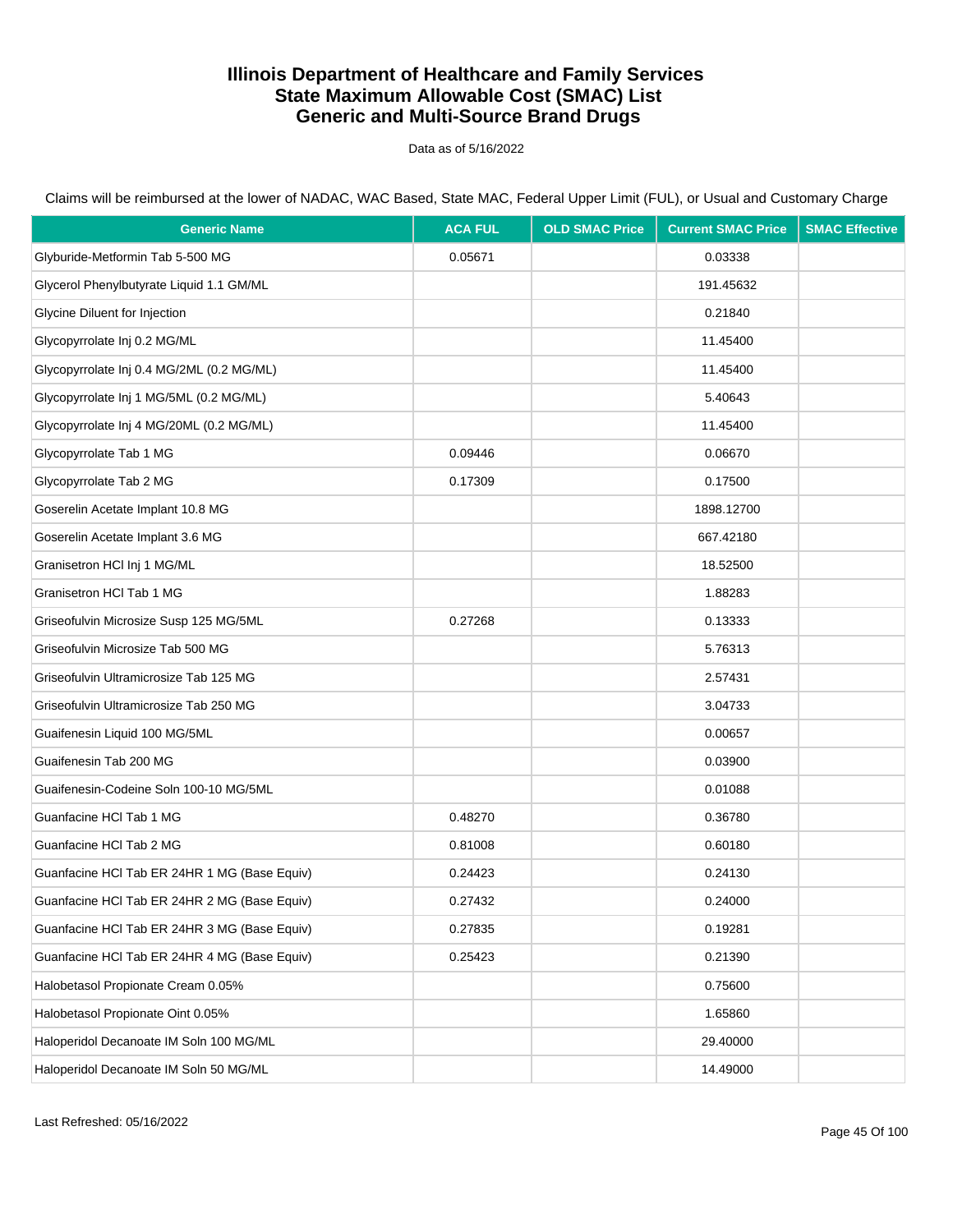Data as of 5/16/2022

| <b>Generic Name</b>                                     | <b>ACA FUL</b> | <b>OLD SMAC Price</b> | <b>Current SMAC Price</b> | <b>SMAC Effective</b> |
|---------------------------------------------------------|----------------|-----------------------|---------------------------|-----------------------|
| Haloperidol Lactate Inj 5 MG/ML                         |                |                       | 0.63747                   |                       |
| Haloperidol Lactate Oral Conc 2 MG/ML                   |                |                       | 0.03924                   |                       |
| Haloperidol Tab 0.5 MG                                  | 0.24223        |                       | 0.19360                   |                       |
| Haloperidol Tab 1 MG                                    | 0.32215        |                       | 0.31640                   |                       |
| Haloperidol Tab 10 MG                                   | 0.46016        |                       | 0.52480                   |                       |
| Haloperidol Tab 2 MG                                    | 0.39781        |                       | 0.37676                   |                       |
| Haloperidol Tab 20 MG                                   | 0.93339        |                       | 0.72120                   |                       |
| Haloperidol Tab 5 MG                                    | 0.42228        |                       | 0.33103                   |                       |
| Heparin Sodium (Porcine) Inj 1000 Unit/ML               |                |                       | 0.17836                   |                       |
| Heparin Sodium (Porcine) Inj 10000 Unit/ML              |                |                       | 1.99248                   |                       |
| Heparin Sodium (Porcine) Inj 20000 Unit/ML              |                |                       | 6.94193                   |                       |
| Heparin Sodium (Porcine) Inj 5000 Unit/ML               |                |                       | 0.84168                   |                       |
| Heparin Sodium (Porcine) Lock Flush IV Soln 10 Unit/ML  |                |                       | 0.20000                   |                       |
| Heparin Sodium (Porcine) Lock Flush IV Soln 100 Unit/ML |                |                       | 0.44907                   |                       |
| Histrelin Acetate Implant Kit 50 MG                     |                |                       | 4211.40672                |                       |
| Hydralazine HCl Tab 10 MG                               | 0.03541        |                       | 0.03167                   |                       |
| Hydralazine HCl Tab 100 MG                              | 0.08216        |                       | 0.06205                   |                       |
| Hydralazine HCl Tab 25 MG                               | 0.04123        |                       | 0.03020                   |                       |
| Hydralazine HCl Tab 50 MG                               | 0.05278        |                       | 0.03105                   |                       |
| Hydrochlorothiazide Cap 12.5 MG                         | 0.03226        |                       | 0.02738                   |                       |
| Hydrochlorothiazide Tab 12.5 MG                         | 0.05596        |                       | 0.03516                   |                       |
| Hydrochlorothiazide Tab 25 MG                           | 0.01373        |                       | 0.01157                   |                       |
| Hydrochlorothiazide Tab 50 MG                           | 0.02786        |                       | 0.01804                   |                       |
| Hydrocod Polst-Chlorphen Polst ER Susp 10-8 MG/5ML      |                |                       | 0.31710                   |                       |
| Hydrocodone w/ Homatropine Syrup 5-1.5 MG/5ML           |                |                       | 0.06417                   |                       |
| Hydrocodone w/ Homatropine Tab 5-1.5 MG                 |                |                       | 0.67035                   |                       |
| Hydrocodone-Acetaminophen Soln 7.5-325 MG/15ML          |                |                       | 0.04484                   |                       |
| Hydrocodone-Acetaminophen Soln 7.5-500 MG/15ML          |                |                       | 0.03010                   |                       |
| Hydrocodone-Acetaminophen Tab 10-300 MG                 | 1.06138        |                       | 0.48977                   |                       |
| Hydrocodone-Acetaminophen Tab 10-325 MG                 | 0.12408        |                       | 0.08520                   |                       |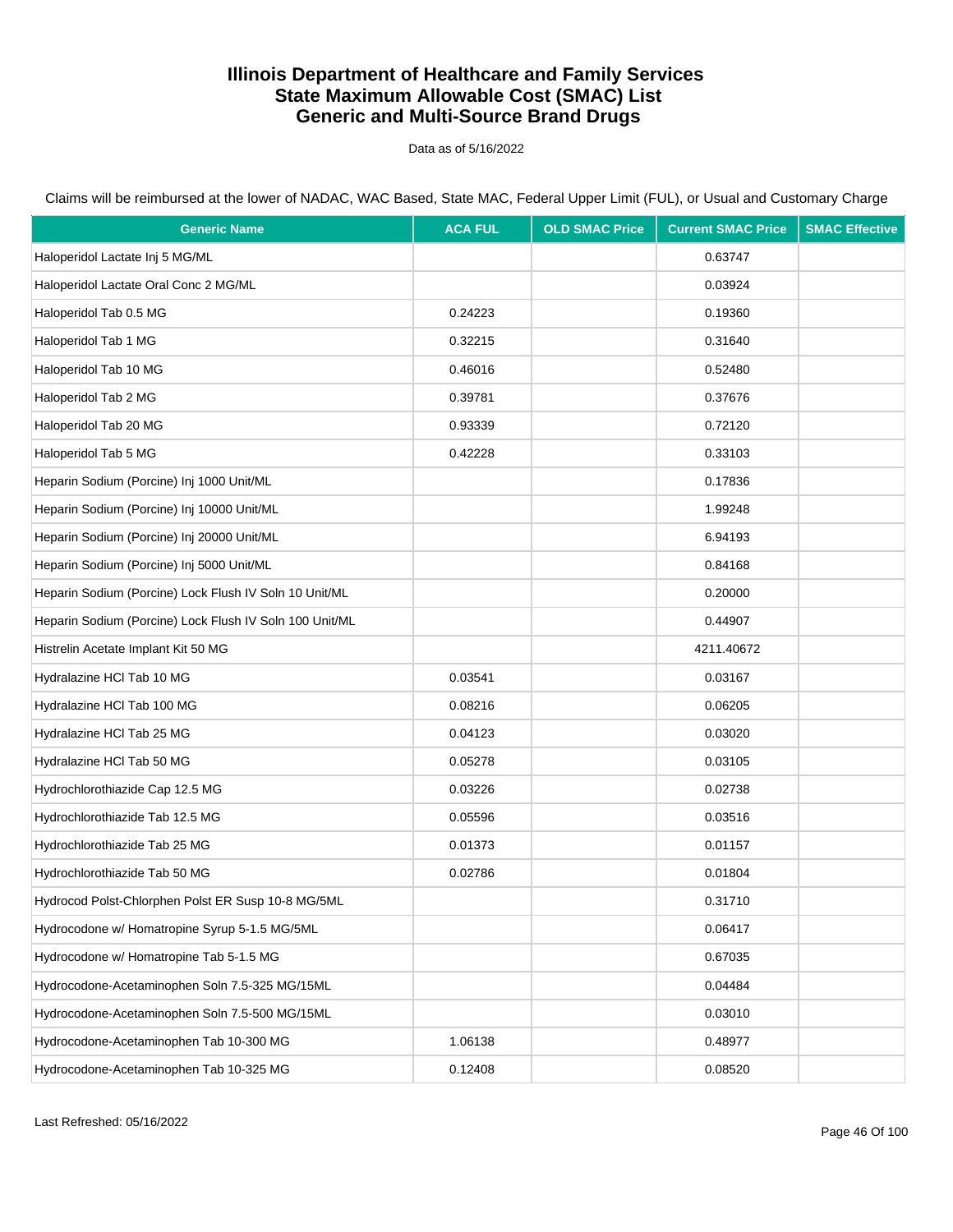Data as of 5/16/2022

Claims will be reimbursed at the lower of NADAC, WAC Based, State MAC, Federal Upper Limit (FUL), or Usual and Customary Charge

| <b>Generic Name</b>                                       | <b>ACA FUL</b> | <b>OLD SMAC Price</b> | <b>Current SMAC Price</b> | <b>SMAC Effective</b> |
|-----------------------------------------------------------|----------------|-----------------------|---------------------------|-----------------------|
| Hydrocodone-Acetaminophen Tab 5-300 MG                    | 0.95743        |                       | 0.22920                   |                       |
| Hydrocodone-Acetaminophen Tab 5-325 MG                    | 0.09637        |                       | 0.07820                   |                       |
| Hydrocodone-Acetaminophen Tab 7.5-300 MG                  | 0.71504        |                       | 0.47991                   |                       |
| Hydrocodone-Acetaminophen Tab 7.5-325 MG                  | 0.12167        |                       | 0.07087                   |                       |
| Hydrocodone-Ibuprofen Tab 10-200 MG                       |                |                       | 2.25479                   |                       |
| Hydrocodone-Ibuprofen Tab 7.5-200 MG                      |                |                       | 0.15400                   |                       |
| Hydrocortisone Acetate Suppos 25 MG                       |                |                       | 2.03875                   |                       |
| Hydrocortisone Acetate w/ Pramoxine Perianal Cream 1-1%   |                |                       | 3.08300                   |                       |
| Hydrocortisone Acetate w/ Pramoxine Perianal Cream 2.5-1% |                |                       | 4.53433                   |                       |
| Hydrocortisone Butyrate Cream 0.1%                        |                |                       | 2.56852                   |                       |
| Hydrocortisone Butyrate Oint 0.1%                         |                |                       | 0.54640                   |                       |
| Hydrocortisone Butyrate Soln 0.1%                         |                |                       | 1.11000                   |                       |
| Hydrocortisone Cream 1%                                   |                |                       | 0.07000                   |                       |
| Hydrocortisone Cream 2.5%                                 |                |                       | 0.07675                   |                       |
| Hydrocortisone Enema 100 MG/60ML                          |                |                       | 0.08828                   |                       |
| Hydrocortisone Lotion 1%                                  |                |                       | 0.06599                   |                       |
| Hydrocortisone Lotion 2.5%                                |                |                       | 0.11831                   |                       |
| Hydrocortisone Oint 1%                                    |                |                       | 0.04667                   |                       |
| Hydrocortisone Oint 2.5%                                  |                |                       | 0.09200                   |                       |
| Hydrocortisone Perianal Cream 1%                          |                |                       | 0.59650                   |                       |
| Hydrocortisone Perianal Cream 2.5%                        | 0.29148        |                       | 0.28815                   |                       |
| Hydrocortisone Sodium Succinate For Inj 100 MG            |                |                       | 2.52200                   |                       |
| Hydrocortisone Tab 10 MG                                  | 0.39792        |                       | 0.18980                   |                       |
| Hydrocortisone Tab 20 MG                                  | 0.62086        |                       | 0.13960                   |                       |
| Hydrocortisone Tab 5 MG                                   | 0.30232        |                       | 0.15309                   |                       |
| Hydrocortisone Valerate Cream 0.2%                        |                |                       | 1.04733                   |                       |
| Hydrocortisone Valerate Oint 0.2%                         |                |                       | 3.09854                   |                       |
| Hydrocortisone w/ Acetic Acid Otic Soln 1-2%              |                |                       | 5.51733                   |                       |
| Hydromorphone HCl Inj 2 MG/ML                             |                |                       | 0.65000                   |                       |
| Hydromorphone HCI Liqd 1 MG/ML                            | 0.31345        |                       | 0.23245                   |                       |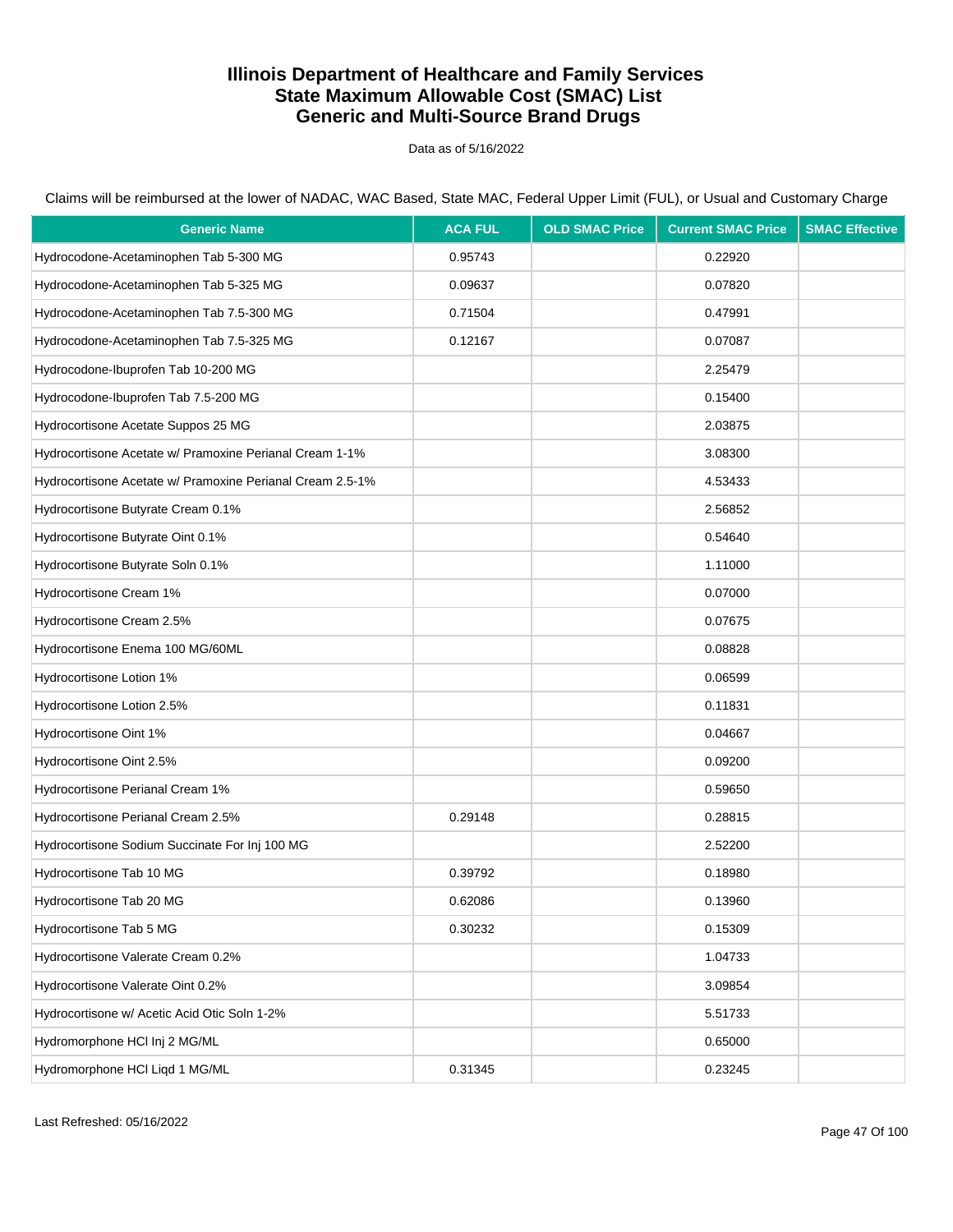Data as of 5/16/2022

Claims will be reimbursed at the lower of NADAC, WAC Based, State MAC, Federal Upper Limit (FUL), or Usual and Customary Charge

| <b>Generic Name</b>                                          | <b>ACA FUL</b> | <b>OLD SMAC Price</b> | <b>Current SMAC Price</b> | <b>SMAC Effective</b> |
|--------------------------------------------------------------|----------------|-----------------------|---------------------------|-----------------------|
| Hydromorphone HCI Preservative Free (PF) Inj 10 MG/ML        |                |                       | 1.67263                   |                       |
| Hydromorphone HCI Preservative Free (PF) Inj 2 MG/ML         |                |                       | 0.65000                   |                       |
| Hydromorphone HCl Tab 2 MG                                   | 0.09562        |                       | 0.05790                   |                       |
| Hydromorphone HCl Tab 4 MG                                   | 0.13853        |                       | 0.07665                   |                       |
| Hydromorphone HCl Tab 8 MG                                   | 0.39324        |                       | 0.20310                   |                       |
| Hydroquinone Cream 4%                                        |                |                       | 0.36681                   |                       |
| Hydroquinone Microspheres Cream 4%                           |                |                       | 2.49000                   |                       |
| Hydroxocobalamin Inj 1000 MCG/ML                             |                |                       | 0.83333                   |                       |
| Hydroxychloroquine Sulfate Tab 200 MG                        | 0.22609        |                       | 0.20240                   |                       |
| Hydroxyprogesterone Caproate (Bulk) Powder                   |                |                       | 160.00000                 |                       |
| Hydroxyprogesterone Caproate Soln Auto-Injector 275 MG/1.1ML |                |                       | 727.08000                 |                       |
| Hydroxyurea Cap 500 MG                                       | 0.26951        |                       | 0.18352                   |                       |
| Hydroxyzine HCI IM Soln 50 MG/ML                             |                |                       | 4.38000                   |                       |
| Hydroxyzine HCl Syrup 10 MG/5ML                              |                |                       | 0.02875                   |                       |
| Hydroxyzine HCl Tab 10 MG                                    | 0.03901        |                       | 0.03086                   |                       |
| Hydroxyzine HCI Tab 25 MG                                    | 0.06672        |                       | 0.03466                   |                       |
| Hydroxyzine HCI Tab 50 MG                                    | 0.09438        |                       | 0.03598                   |                       |
| Hydroxyzine Pamoate Cap 100 MG                               |                |                       | 0.46230                   |                       |
| Hydroxyzine Pamoate Cap 25 MG                                | 0.07679        |                       | 0.05416                   |                       |
| Hydroxyzine Pamoate Cap 50 MG                                | 0.09342        |                       | 0.07790                   |                       |
| Hyoscyamine Sulfate Elixir 0.125 MG/5ML                      |                |                       | 0.08078                   |                       |
| Hyoscyamine Sulfate SL Tab 0.125 MG                          |                |                       | 0.07820                   |                       |
| Hyoscyamine Sulfate Soln 0.125 MG/ML                         |                |                       | 1.68913                   |                       |
| Hyoscyamine Sulfate Tab 0.125 MG                             |                |                       | 0.07440                   |                       |
| Hyoscyamine Sulfate Tab Disint 0.125 MG                      |                |                       | 0.12900                   |                       |
| Hyoscyamine Sulfate Tab ER 12HR 0.375 MG                     |                |                       | 0.24290                   |                       |
| Ibandronate Sodium Tab 150 MG (Base Equivalent)              | 5.40156        |                       | 3.72000                   |                       |
| Ibritumomab Tiuxetan for Yttrium-90 (Y-90) Kit 3.2 MG/2ML    |                |                       | 43608.24900               |                       |
| Ibuprofen Susp 100 MG/5ML                                    |                |                       | 0.03119                   |                       |
| Ibuprofen Tab 400 MG                                         |                |                       | 0.03286                   |                       |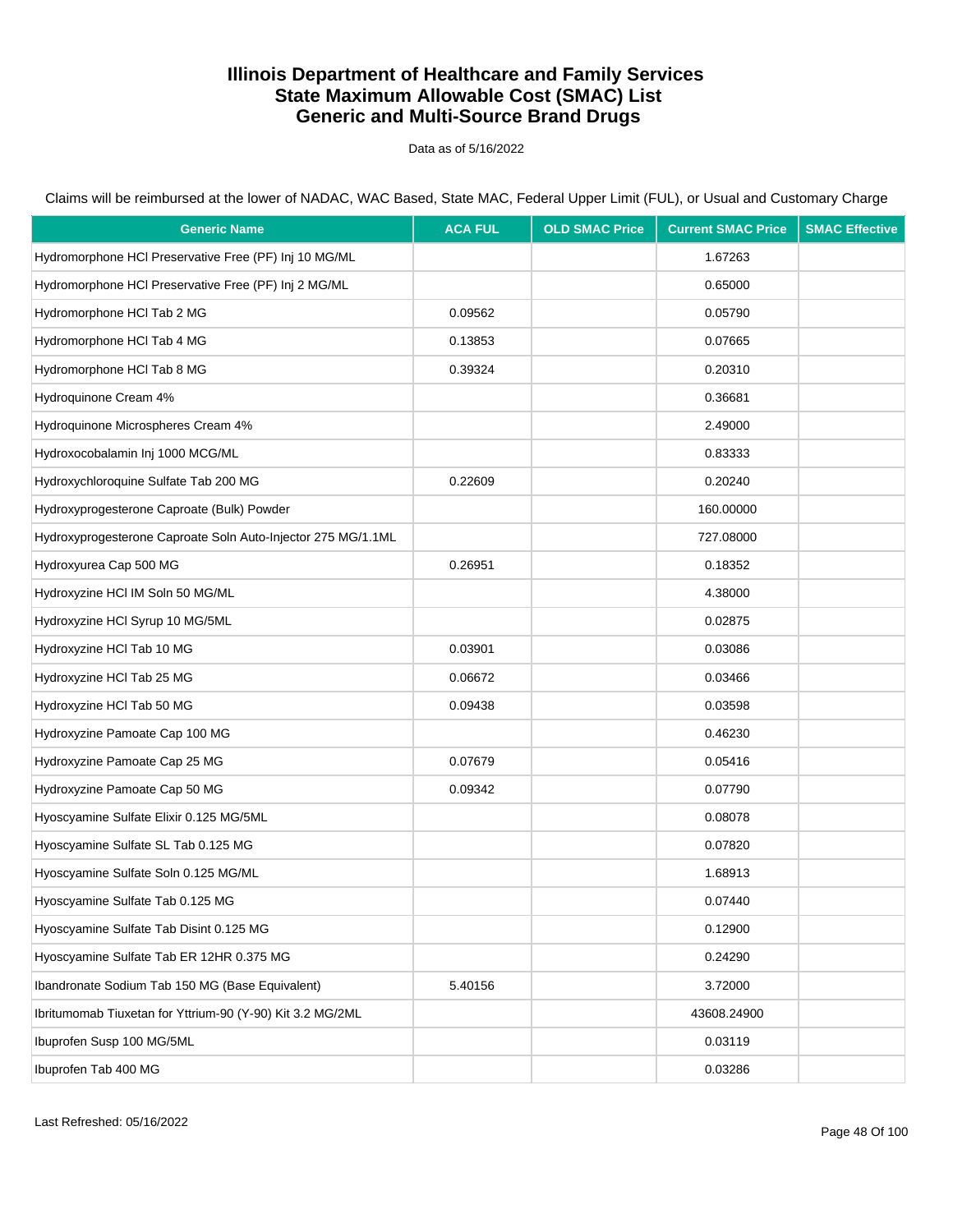Data as of 5/16/2022

Claims will be reimbursed at the lower of NADAC, WAC Based, State MAC, Federal Upper Limit (FUL), or Usual and Customary Charge

| <b>Generic Name</b>                                         | <b>ACA FUL</b> | <b>OLD SMAC Price</b> | <b>Current SMAC Price</b> | <b>SMAC Effective</b> |
|-------------------------------------------------------------|----------------|-----------------------|---------------------------|-----------------------|
| Ibuprofen Tab 600 MG                                        |                |                       | 0.03420                   |                       |
| Ibuprofen Tab 800 MG                                        |                |                       | 0.04700                   |                       |
| Icosapent Ethyl Cap 1 GM                                    | 2.48435        |                       | 1.65852                   |                       |
| Ifosfamide For Inj 1 GM                                     |                |                       | 36.74000                  |                       |
| Iloprost Inhalation Solution 10 MCG/ML                      |                |                       | 134.16120                 |                       |
| Imatinib Mesylate Tab 100 MG (Base Equivalent)              |                |                       | 0.75589                   |                       |
| Imatinib Mesylate Tab 400 MG (Base Equivalent)              | 46.78643       |                       | 3.95500                   |                       |
| Imipramine HCI Tab 10 MG                                    | 0.11016        |                       | 0.06140                   |                       |
| Imipramine HCI Tab 25 MG                                    | 0.09931        |                       | 0.06780                   |                       |
| Imipramine HCl Tab 50 MG                                    | 0.14440        |                       | 0.10530                   |                       |
| Imipramine Pamoate Cap 100 MG                               |                |                       | 4.72727                   |                       |
| Imipramine Pamoate Cap 75 MG                                |                |                       | 5.26053                   |                       |
| Imiquimod Cream 5%                                          |                |                       | 1.06625                   |                       |
| Immune Globulin (Human) IV or Subcutaneous Soln 1 GM/10ML   |                |                       | 8.89895                   |                       |
| Immune Globulin (Human) IV or Subcutaneous Soln 10 GM/100ML |                |                       | 8.89895                   |                       |
| Immune Globulin (Human) IV or Subcutaneous Soln 2.5 GM/25ML |                |                       | 8.89895                   |                       |
| Immune Globulin (Human) IV or Subcutaneous Soln 20 GM/200ML |                |                       | 8.89895                   |                       |
| Immune Globulin (Human) IV or Subcutaneous Soln 30 GM/300ML |                |                       | 8.89895                   |                       |
| Immune Globulin (Human) IV or Subcutaneous Soln 5 GM/50ML   |                |                       | 8.89895                   |                       |
| Immune Globulin (Human) IV Soln 0.5 GM/10ML                 |                |                       | 6.91373                   |                       |
| Immune Globulin (Human) IV Soln 10 GM/100ML                 |                |                       | 8.31000                   |                       |
| Immune Globulin (Human) IV Soln 10 GM/200ML                 |                |                       | 7.59101                   |                       |
| Immune Globulin (Human) IV Soln 2.5 GM/50ML                 |                |                       | 6.91373                   |                       |
| Immune Globulin (Human) IV Soln 20 GM/200ML                 |                |                       | 8.31000                   |                       |
| Immune Globulin (Human) IV Soln 40 GM/400ML                 |                |                       | 8.31000                   |                       |
| Immune Globulin (Human) IV Soln 5 GM/100ML                  |                |                       | 7.59101                   |                       |
| Immune Globulin (Human) IV Soln 5 GM/50ML                   |                |                       | 8.31000                   |                       |
| Immune Globulin (Human) Subcutaneous Inj 1 GM/5ML           |                |                       | 19.22200                  |                       |
| Immune Globulin (Human) Subcutaneous Inj 10 GM/50ML         |                |                       | 18.82000                  |                       |
| Immune Globulin (Human) Subcutaneous Inj 2 GM/10ML          |                |                       | 19.00000                  |                       |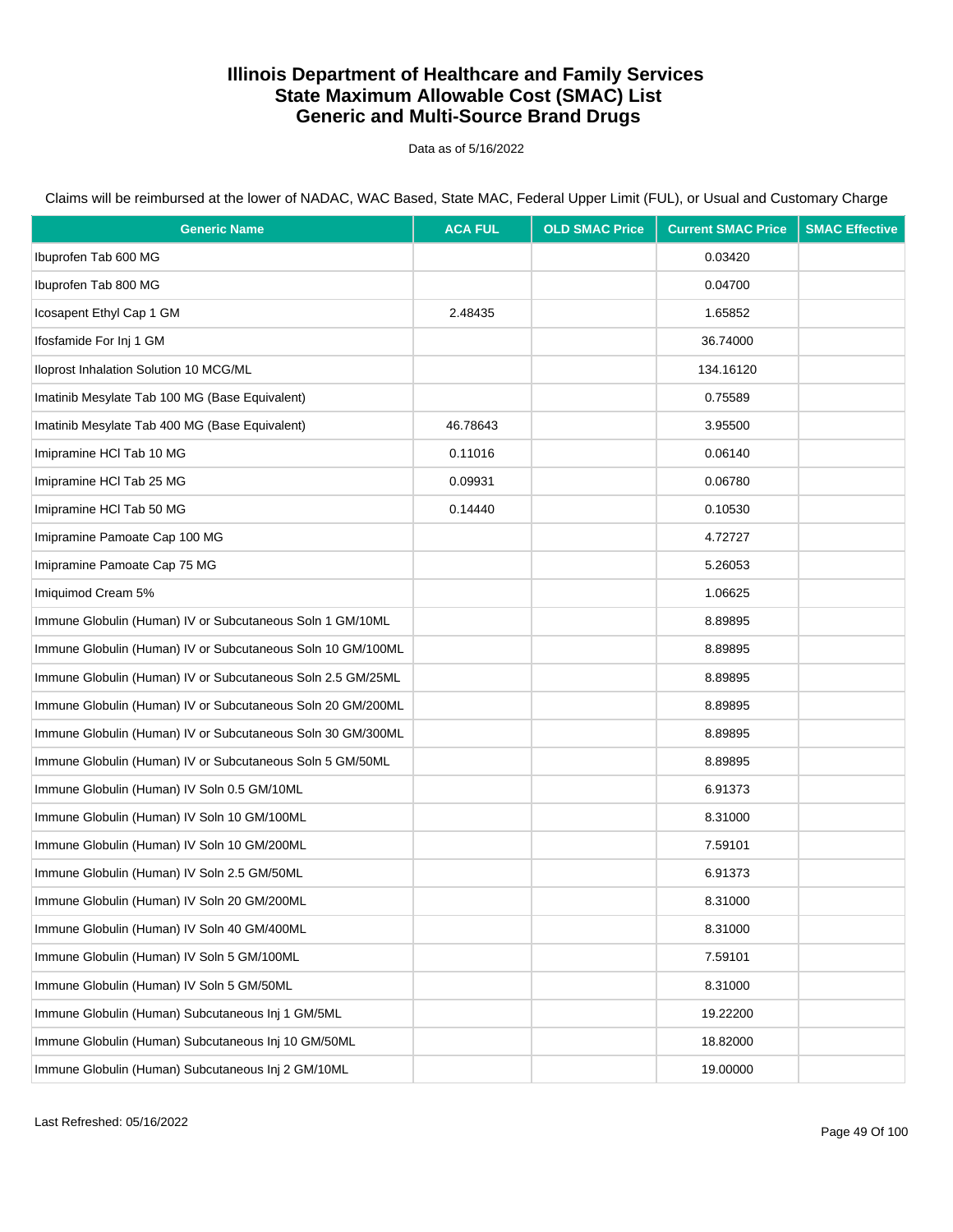Data as of 5/16/2022

| <b>Generic Name</b>                                      | <b>ACA FUL</b> | <b>OLD SMAC Price</b> | <b>Current SMAC Price</b> | <b>SMAC Effective</b> |
|----------------------------------------------------------|----------------|-----------------------|---------------------------|-----------------------|
| Immune Globulin (Human) Subcutaneous Inj 4 GM/20ML       |                |                       | 19.22200                  |                       |
| Immune Globulin (Human) Subcutaneous Inj 8 GM/40ML       |                |                       | 19.66000                  |                       |
| Indapamide Tab 1.25 MG                                   |                |                       | 0.09380                   |                       |
| Indapamide Tab 2.5 MG                                    |                |                       | 0.14820                   |                       |
| Indomethacin Cap 25 MG                                   |                |                       | 0.02910                   |                       |
| Indomethacin Cap 50 MG                                   |                |                       | 0.07690                   |                       |
| Indomethacin Cap ER 75 MG                                | 0.25945        |                       | 0.06667                   |                       |
| Infliximab For IV Inj 100 MG                             |                |                       | 1067.19408                |                       |
| Interferon Beta-1a For IM Inj Kit 30MCG (33MCG/Vial)     |                |                       | 1724.51175                |                       |
| Interferon Beta-1a IM Auto-Injector Kit 30 MCG/0.5ML     |                |                       | 6898.04700                |                       |
| Interferon Beta-1a IM Prefilled Syringe Kit 30 MCG/0.5ML |                |                       | 6898.04700                |                       |
| Interferon Beta-1a Soln Auto-Inj 22 MCG/0.5ML            |                |                       | 1262.86824                |                       |
| Interferon Beta-1a Soln Auto-inj 44 MCG/0.5ML            |                |                       | 1262.86824                |                       |
| Interferon Beta-1a Soln Pref Syr 22 MCG/0.5ML            |                |                       | 1262.86824                |                       |
| Interferon Beta-1a Soln Pref Syr 44 MCG/0.5ML            |                |                       | 1262.86824                |                       |
| Ipratropium Bromide Inhal Soln 0.02%                     |                |                       | 0.05067                   |                       |
| Ipratropium Bromide Nasal Soln 0.03% (21 MCG/SPRAY)      | 0.77916        |                       | 0.23084                   |                       |
| Ipratropium Bromide Nasal Soln 0.06% (42 MCG/SPRAY)      |                |                       | 0.54166                   |                       |
| Ipratropium-Albuterol Nebu Soln 0.5-2.5(3) MG/3ML        |                |                       | 0.04222                   |                       |
| Irbesartan Tab 150 MG                                    | 0.20315        |                       | 0.11244                   |                       |
| Irbesartan Tab 300 MG                                    | 0.29852        |                       | 0.04367                   |                       |
| Irbesartan Tab 75 MG                                     | 0.20832        |                       | 0.08700                   |                       |
| Irbesartan-Hydrochlorothiazide Tab 150-12.5 MG           | 0.39671        |                       | 0.15667                   |                       |
| Irbesartan-Hydrochlorothiazide Tab 300-12.5 MG           | 0.37601        |                       | 0.17176                   |                       |
| Irinotecan HCI Inj 100 MG/5ML (20 MG/ML)                 |                |                       | 2.63400                   |                       |
| Irinotecan HCI Inj 40 MG/2ML (20 MG/ML)                  |                |                       | 3.38500                   |                       |
| Iron Polysacch Complex-Vit B12-FA Cap 150-0.025-1 MG     |                |                       | 0.10283                   |                       |
| Isoniazid Syrup 50 MG/5ML                                |                |                       | 0.61734                   |                       |
| Isoniazid Tab 100 MG                                     |                |                       | 0.09150                   |                       |
| Isoniazid Tab 300 MG                                     |                |                       | 0.09990                   |                       |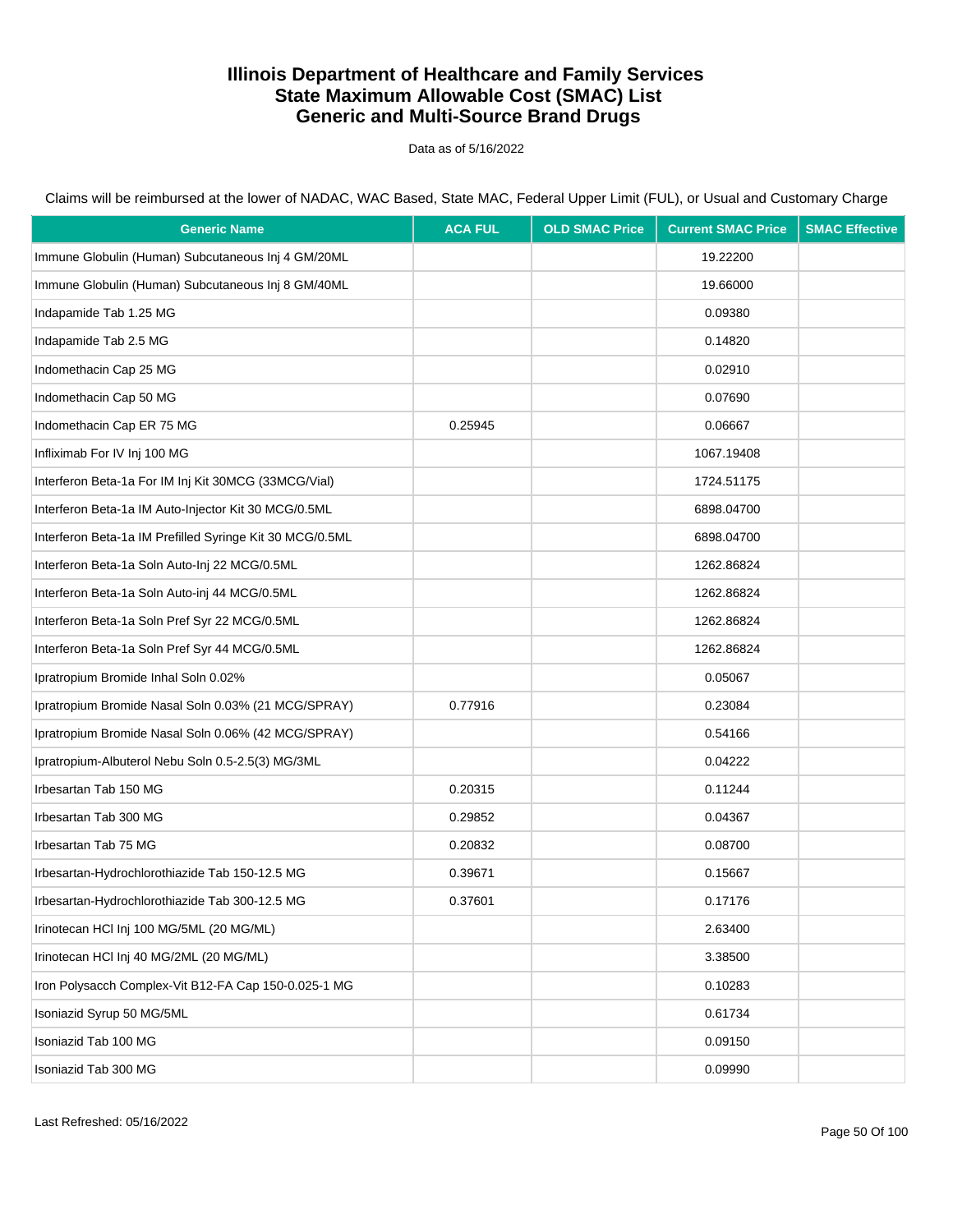Data as of 5/16/2022

| <b>Generic Name</b>                                   | <b>ACA FUL</b> | <b>OLD SMAC Price</b> | <b>Current SMAC Price</b> | <b>SMAC Effective</b> |
|-------------------------------------------------------|----------------|-----------------------|---------------------------|-----------------------|
| Isopropyl Alcohol Wipes 70%                           |                |                       | 0.01500                   |                       |
| Isosorbide Dinitrate Tab 10 MG                        | 0.33715        |                       | 0.29547                   |                       |
| Isosorbide Dinitrate Tab 20 MG                        | 0.31423        |                       | 0.32465                   |                       |
| Isosorbide Dinitrate Tab 30 MG                        | 0.47562        |                       | 0.26098                   |                       |
| Isosorbide Dinitrate Tab 5 MG                         | 0.28853        |                       | 0.09160                   |                       |
| Isosorbide Dinitrate Tab CR 40 MG                     |                |                       | 0.62660                   |                       |
| Isosorbide Mononitrate Tab 10 MG                      |                |                       | 0.11856                   |                       |
| Isosorbide Mononitrate Tab 20 MG                      |                |                       | 0.09070                   |                       |
| Isosorbide Mononitrate Tab ER 24HR 120 MG             | 0.29895        |                       | 0.18133                   |                       |
| Isosorbide Mononitrate Tab ER 24HR 30 MG              | 0.09361        |                       | 0.06873                   |                       |
| Isosorbide Mononitrate Tab ER 24HR 60 MG              | 0.12159        |                       | 0.06790                   |                       |
| Isotretinoin Cap 10 MG                                |                |                       | 2.13467                   |                       |
| Isotretinoin Cap 20 MG                                |                |                       | 1.92767                   |                       |
| Isotretinoin Cap 30 MG                                |                |                       | 3.79000                   |                       |
| Isotretinoin Cap 40 MG                                |                |                       | 2.12667                   |                       |
| Isradipine Cap 2.5 MG                                 |                |                       | 0.96050                   |                       |
| Isradipine Cap 5 MG                                   |                |                       | 1.27072                   |                       |
| Itraconazole Cap 100 MG                               | 1.04805        |                       | 1.09133                   |                       |
| Itraconazole Oral Soln 10 MG/ML                       |                |                       | 1.15633                   |                       |
| Ivacaftor Packet 25 MG                                |                |                       | 425.86318                 |                       |
| Ivacaftor Packet 50 MG                                |                |                       | 425.00974                 |                       |
| Ivacaftor Packet 75 MG                                |                |                       | 425.00974                 |                       |
| Ivermectin Cream 1%                                   |                |                       | 4.60189                   |                       |
| Ivermectin Tab 3 MG                                   |                |                       | 3.46600                   |                       |
| KCI 0.15% in D5/0.33% NaCl                            |                |                       | 0.00217                   |                       |
| KCI 10 MEQ/L (0.075%) in Dextrose 5% & NaCl 0.45% Inj |                |                       | 0.00303                   |                       |
| KCI 20 MEQ/L (0.15%) in Dextrose 5% & NaCl 0.45% Inj  |                |                       | 0.00263                   |                       |
| KCl 20 MEQ/L (0.15%) in Dextrose 5% & NaCl 0.9% Inj   |                |                       | 0.00342                   |                       |
| KCI 20 MEQ/L (0.15%) in NaCl 0.45% Inj                |                |                       | 0.00380                   |                       |
| KCI 20 MEQ/L (0.15%) in NaCl 0.9% Inj                 |                |                       | 0.00325                   |                       |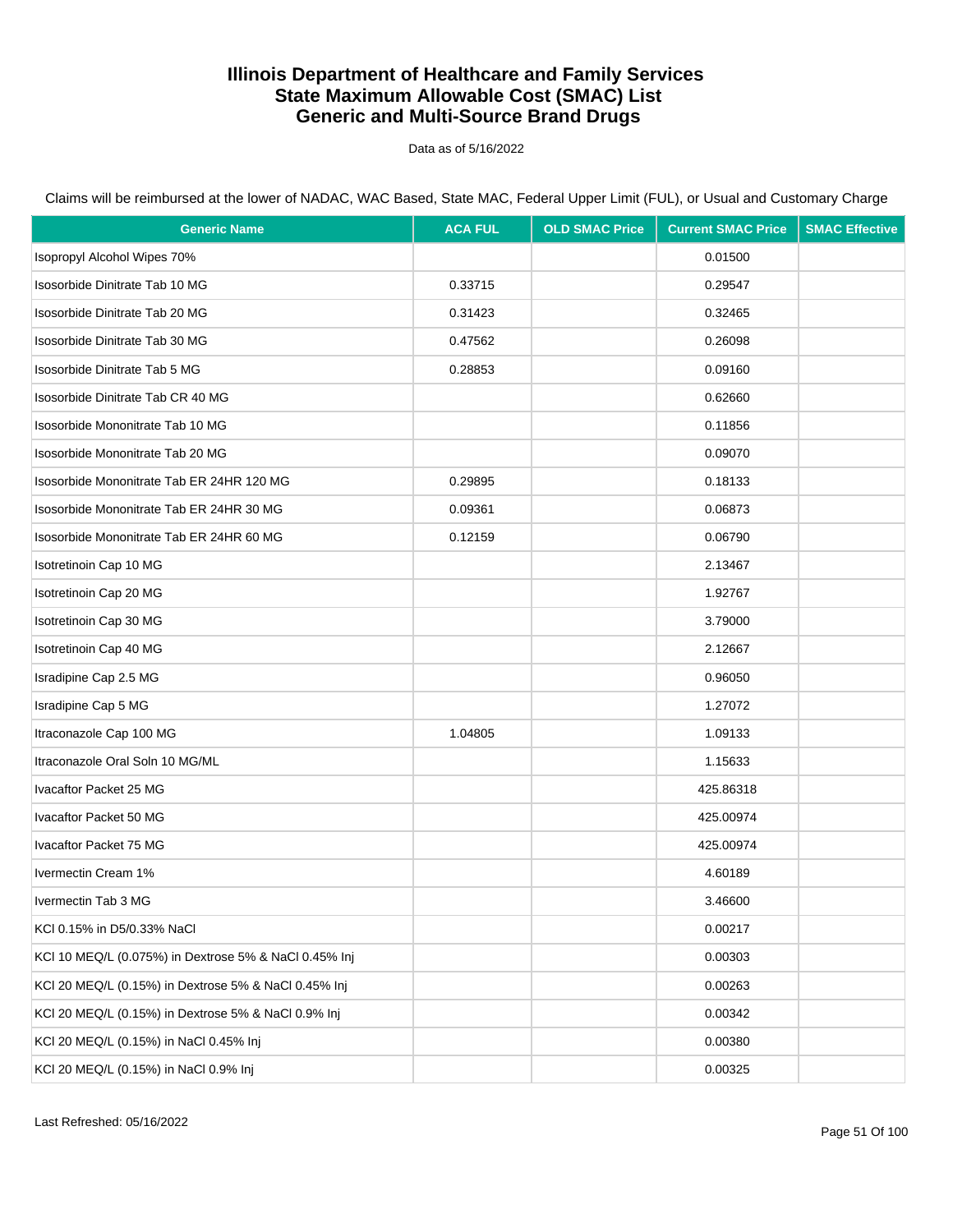Data as of 5/16/2022

| <b>Generic Name</b>                                   | <b>ACA FUL</b> | <b>OLD SMAC Price</b> | <b>Current SMAC Price</b> | <b>SMAC Effective</b> |
|-------------------------------------------------------|----------------|-----------------------|---------------------------|-----------------------|
| KCI 30 MEQ/L (0.224%) in Dextrose 5% & NaCl 0.45% Inj |                |                       | 0.00232                   |                       |
| KCI 40 MEQ/L (0.3%) in Dextrose 5% & NaCl 0.45% Inj   |                |                       | 0.00217                   |                       |
| KCI 40 MEQ/L (0.3%) in NaCl 0.9% Inj                  |                |                       | 0.00325                   |                       |
| Ketoconazole Cream 2%                                 |                |                       | 0.43374                   |                       |
| Ketoconazole Foam 2%                                  |                |                       | 6.99900                   |                       |
| Ketoconazole Shampoo 2%                               |                |                       | 0.05492                   |                       |
| Ketoconazole Tab 200 MG                               | 0.94965        |                       | 0.64820                   |                       |
| Ketoprofen Cap 50 MG                                  |                |                       | 0.41000                   |                       |
| Ketoprofen Cap 75 MG                                  |                |                       | 0.40251                   |                       |
| Ketoprofen Cap ER 24HR 200 MG                         |                |                       | 2.06200                   |                       |
| Ketorolac Tromethamine IM Inj 60 MG/2ML (30 MG/ML)    |                |                       | 0.73620                   |                       |
| Ketorolac Tromethamine Inj 15 MG/ML                   |                |                       | 0.97500                   |                       |
| Ketorolac Tromethamine Inj 30 MG/ML                   |                |                       | 0.79300                   |                       |
| Ketorolac Tromethamine Inj 300 MG/10ML (30 MG/ML)     |                |                       | 1.38080                   |                       |
| Ketorolac Tromethamine Inj 60 MG/2ML (30 MG/ML)       |                |                       | 0.79300                   |                       |
| Ketorolac Tromethamine Ophth Soln 0.4%                |                |                       | 7.27600                   |                       |
| Ketorolac Tromethamine Ophth Soln 0.5%                |                |                       | 0.98140                   |                       |
| Ketorolac Tromethamine Tab 10 MG                      | 0.75315        |                       | 0.58960                   |                       |
| Ketotifen Fumarate Ophth Soln 0.025% (Base Equiv)     |                |                       | 12.82400                  |                       |
| Labetalol HCl Tab 100 MG                              | 0.12254        |                       | 0.09981                   |                       |
| Labetalol HCl Tab 200 MG                              | 0.17384        |                       | 0.11565                   |                       |
| Labetalol HCl Tab 300 MG                              | 0.21695        |                       | 0.15397                   |                       |
| Lacosamide Tab 100 MG                                 |                |                       | 0.59510                   |                       |
| Lacosamide Tab 150 MG                                 |                |                       | 0.71410                   |                       |
| Lacosamide Tab 200 MG                                 |                |                       | 0.71433                   |                       |
| Lacosamide Tab 50 MG                                  |                |                       | 0.40947                   |                       |
| Lactated Ringer's Solution                            |                |                       | 0.00388                   |                       |
| Lactic Acid (Ammonium Lactate) Cream 12%              |                |                       | 0.03121                   |                       |
| Lactic Acid (Ammonium Lactate) Lotion 10%             |                |                       | 0.06869                   |                       |
| Lactic Acid (Ammonium Lactate) Lotion 12%             |                |                       | 0.05875                   |                       |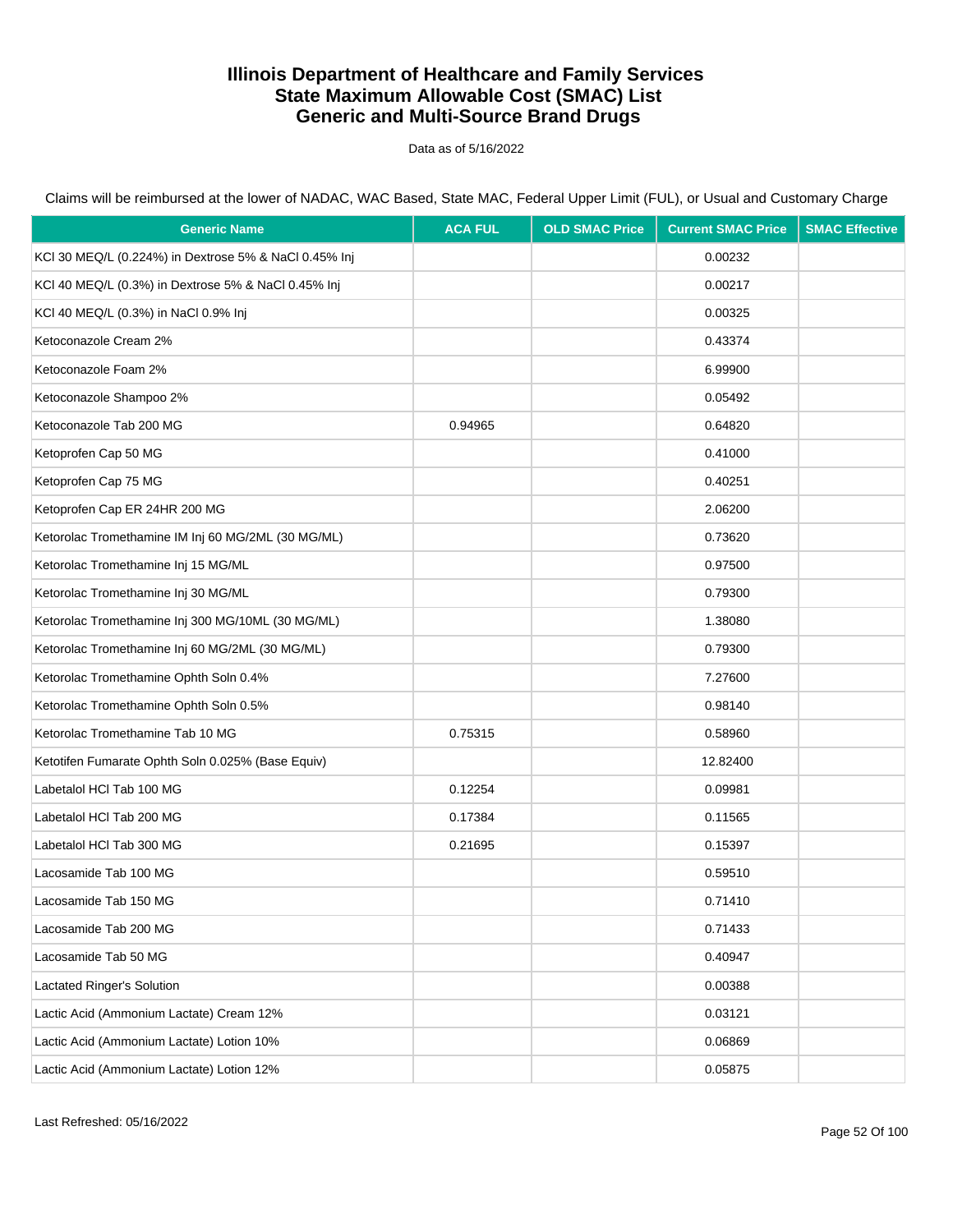Data as of 5/16/2022

Claims will be reimbursed at the lower of NADAC, WAC Based, State MAC, Federal Upper Limit (FUL), or Usual and Customary Charge

| <b>Generic Name</b>                                          | <b>ACA FUL</b> | <b>OLD SMAC Price</b> | <b>Current SMAC Price</b> | <b>SMAC Effective</b> |
|--------------------------------------------------------------|----------------|-----------------------|---------------------------|-----------------------|
| Lactic Acid w/ Vitamin E Cream 10%-3500 Unit/30GM            |                |                       | 0.12324                   |                       |
| Lactulose (Encephalopathy) Solution 10 GM/15ML               | 0.01534        |                       | 0.01127                   |                       |
| Lactulose Solution 10 GM/15ML                                |                |                       | 0.01071                   |                       |
| Lamivudine Oral Soln 10 MG/ML                                |                |                       | 0.24042                   |                       |
| Lamivudine Tab 100 MG (HBV)                                  | 2.63504        |                       | 2.69028                   |                       |
| Lamivudine Tab 150 MG                                        | 1.25527        |                       | 0.57867                   |                       |
| Lamivudine Tab 300 MG                                        | 3.05603        |                       | 1.18467                   |                       |
| Lamivudine-Zidovudine Tab 150-300 MG                         | 1.09767        |                       | 0.33467                   |                       |
| Lamotrigine Orally Disintegrating Tab 100 MG                 | 6.66368        |                       | 3.93467                   |                       |
| Lamotrigine Orally Disintegrating Tab 200 MG                 | 7.15822        |                       | 6.31279                   |                       |
| Lamotrigine Orally Disintegrating Tab 25 MG                  | 4.92322        |                       | 4.41567                   |                       |
| Lamotrigine Orally Disintegrating Tab 50 MG                  | 4.57414        |                       | 3.33933                   |                       |
| Lamotrigine Tab 100 MG                                       | 0.39777        |                       | 0.03635                   |                       |
| Lamotrigine Tab 150 MG                                       | 0.44517        |                       | 0.05278                   |                       |
| Lamotrigine Tab 200 MG                                       | 0.71490        |                       | 0.07150                   |                       |
| Lamotrigine Tab 25 MG                                        | 0.20695        |                       | 0.02230                   |                       |
| Lamotrigine Tab 35 x 25 MG Starter Kit                       |                |                       | 0.08574                   |                       |
| Lamotrigine Tab Chewable Dispersible 25 MG                   | 1.51945        |                       | 0.08860                   |                       |
| Lamotrigine Tab Chewable Dispersible 5 MG                    | 0.38294        |                       | 0.11000                   |                       |
| Lamotrigine Tab ER 24HR 100 MG                               | 4.22118        |                       | 1.16543                   |                       |
| Lamotrigine Tab ER 24HR 200 MG                               | 5.29642        |                       | 1.29599                   |                       |
| Lamotrigine Tab ER 24HR 25 MG                                | 1.77029        |                       | 1.55055                   |                       |
| Lamotrigine Tab ER 24HR 250 MG                               | 7.16116        |                       | 5.13930                   |                       |
| Lamotrigine Tab ER 24HR 300 MG                               | 9.21738        |                       | 2.65000                   |                       |
| Lamotrigine Tab ER 24HR 50 MG                                | 3.03815        |                       | 0.99967                   |                       |
| Lancets Misc.***                                             |                |                       | 0.07800                   |                       |
| Lancets***                                                   |                |                       | 0.07800                   |                       |
| Lansoprazole Cap Delayed Release 15 MG                       |                |                       | 0.13167                   |                       |
| Lansoprazole Cap Delayed Release 30 MG                       | 0.30492        |                       | 0.08956                   |                       |
| Lansoprazole Tab Delayed Release Orally Disintegrating 15 MG |                |                       | 4.77520                   |                       |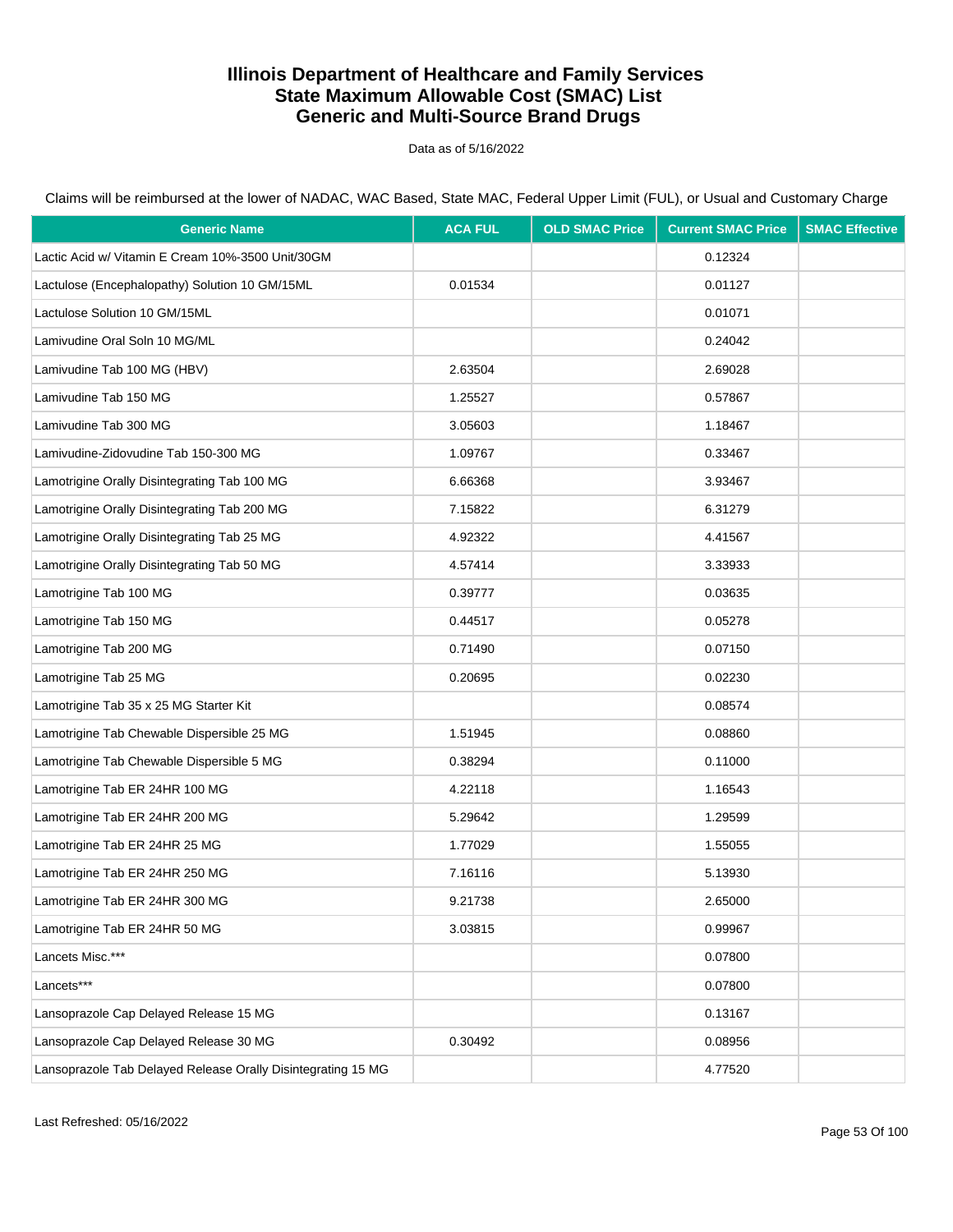Data as of 5/16/2022

Claims will be reimbursed at the lower of NADAC, WAC Based, State MAC, Federal Upper Limit (FUL), or Usual and Customary Charge

| <b>Generic Name</b>                                          | <b>ACA FUL</b> | <b>OLD SMAC Price</b> | <b>Current SMAC Price</b> | <b>SMAC Effective</b> |
|--------------------------------------------------------------|----------------|-----------------------|---------------------------|-----------------------|
| Lansoprazole Tab Delayed Release Orally Disintegrating 30 MG |                |                       | 4.86054                   |                       |
| Lanthanum Carbonate Chew Tab 1000 MG (Elemental)             | 9.60826        |                       | 6.13203                   |                       |
| Lanthanum Carbonate Chew Tab 500 MG (Elemental)              |                |                       | 11.55667                  |                       |
| Latanoprost Ophth Soln 0.005%                                |                |                       | 1.20000                   |                       |
| Ledipasvir-Sofosbuvir Tab 90-400 MG                          |                |                       | 1120.50000                |                       |
| Leflunomide Tab 10 MG                                        | 0.65624        |                       | 0.76500                   |                       |
| Leflunomide Tab 20 MG                                        | 0.58680        |                       | 0.58425                   |                       |
| Letrozole Tab 2.5 MG                                         | 0.29274        |                       | 0.08978                   |                       |
| Leucovorin Calcium For Inj 200 MG                            |                |                       | 7.80000                   |                       |
| Leucovorin Calcium Inj 10 MG/ML                              |                |                       | 0.26000                   |                       |
| Leucovorin Calcium Tab 10 MG                                 | 5.44565        |                       | 5.25150                   |                       |
| Leucovorin Calcium Tab 25 MG                                 | 5.60951        |                       | 5.32387                   |                       |
| Leucovorin Calcium Tab 5 MG                                  | 0.74870        |                       | 0.60030                   |                       |
| Leuprolide Acetate Inj Kit 5 MG/ML                           |                |                       | 263.20000                 |                       |
| Levalbuterol HCI Soln Nebu 0.31 MG/3ML (Base Equiv)          |                |                       | 0.36456                   |                       |
| Levalbuterol HCI Soln Nebu 0.63 MG/3ML (Base Equiv)          |                |                       | 0.25156                   |                       |
| Levalbuterol HCI Soln Nebu 1.25 MG/3ML (Base Equiv)          |                |                       | 0.29673                   |                       |
| Levalbuterol HCI Soln Nebu Conc 1.25 MG/0.5ML (Base Equiv)   |                |                       | 4.77860                   |                       |
| Levetiracetam Oral Soln 100 MG/ML                            | 0.09250        |                       | 0.03030                   |                       |
| Levetiracetam Tab 1000 MG                                    | 0.74558        |                       | 0.19272                   |                       |
| Levetiracetam Tab 250 MG                                     | 0.16199        |                       | 0.05475                   |                       |
| Levetiracetam Tab 500 MG                                     | 0.36085        |                       | 0.08050                   |                       |
| Levetiracetam Tab 750 MG                                     | 0.36414        |                       | 0.14614                   |                       |
| Levetiracetam Tab ER 24HR 500 MG                             | 0.87476        |                       | 0.16667                   |                       |
| Levetiracetam Tab ER 24HR 750 MG                             | 0.90903        |                       | 0.21650                   |                       |
| Levobunolol HCl Ophth Soln 0.5%                              |                |                       | 0.59600                   |                       |
| Levocarnitine Oral Soln 1 GM/10ML (10%)                      | 0.25221        |                       | 0.19661                   |                       |
| Levocarnitine Tab 330 MG                                     |                |                       | 0.47111                   |                       |
| Levocetirizine Dihydrochloride Soln 2.5 MG/5ML (0.5 MG/ML)   |                |                       | 0.32655                   |                       |
| Levocetirizine Dihydrochloride Tab 5 MG                      |                |                       | 0.06056                   |                       |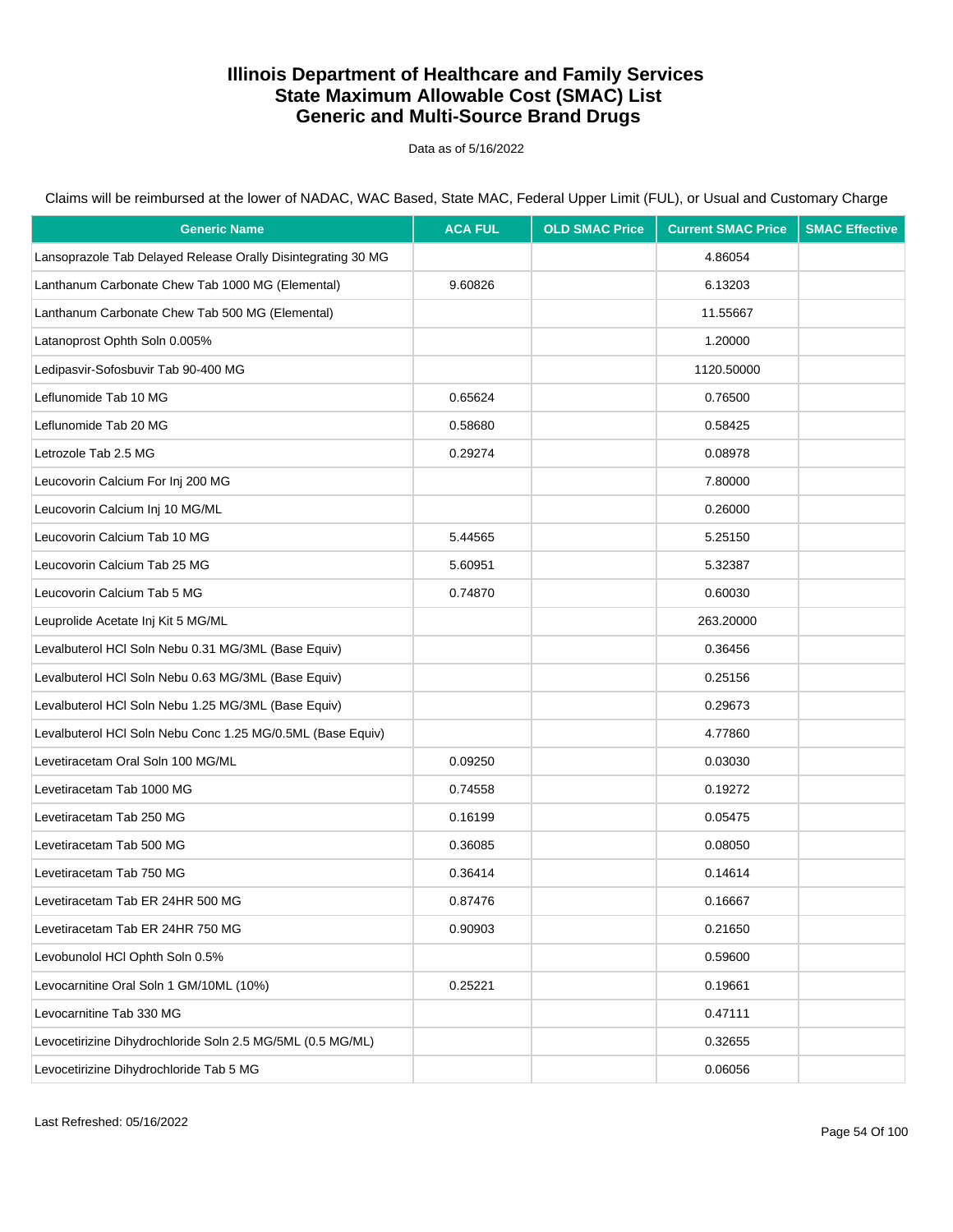Data as of 5/16/2022

| <b>Generic Name</b>                                           | <b>ACA FUL</b> | <b>OLD SMAC Price</b> | <b>Current SMAC Price</b> | <b>SMAC Effective</b> |
|---------------------------------------------------------------|----------------|-----------------------|---------------------------|-----------------------|
| Levofloxacin in D5W IV Soln 750 MG/150ML                      |                |                       | 0.02000                   |                       |
| Levofloxacin Ophth Soln 0.5%                                  |                |                       | 6.40702                   |                       |
| Levofloxacin Oral Soln 25 MG/ML                               |                |                       | 0.89120                   |                       |
| Levofloxacin Tab 250 MG                                       | 0.29044        |                       | 0.12500                   |                       |
| Levofloxacin Tab 500 MG                                       | 0.18370        |                       | 0.10800                   |                       |
| Levofloxacin Tab 750 MG                                       | 0.74705        |                       | 0.22400                   |                       |
| Levonor-Eth Est Tab 0.15-0.02/0.025/0.03 MG & Eth Est 0.01 MG |                |                       | 3.68308                   |                       |
| Levonorg-Eth Est Tab 0.1-0.02MG(84) & Eth Est Tab 0.01MG(7)   | 0.38489        |                       | 0.31808                   |                       |
| Levonorg-Eth Est Tab 0.15-0.03MG(84) & Eth Est Tab 0.01MG(7)  | 0.47950        |                       | 0.31610                   |                       |
| Levonorgestrel & Ethinyl Estradiol (91-Day) Tab 0.15-0.03 MG  | 0.20071        |                       | 0.19314                   |                       |
| Levonorgestrel & Ethinyl Estradiol Tab 0.1 MG-20 MCG          | 0.20969        |                       | 0.18685                   |                       |
| Levonorgestrel & Ethinyl Estradiol Tab 0.15 MG-30 MCG         | 0.16834        |                       | 0.11607                   |                       |
| Levonorgestrel Tab 1.5 MG                                     |                |                       | 35.07625                  |                       |
| Levonorgestrel-Eth Estra Tab 0.05-30/0.075-40/0.125-30MG-MCG  | 0.34313        |                       | 0.18904                   |                       |
| Levonorgestrel-Ethinyl Estradiol (Continuous) Tab 90-20 MCG   | 1.33693        |                       | 1.17500                   |                       |
| Levothyroxine Sodium For IV Inj 200 MCG                       |                |                       | 198.55200                 |                       |
| Levothyroxine Sodium For IV Inj 500 MCG                       |                |                       | 26.00000                  |                       |
| Levothyroxine Sodium Tab 100 MCG                              | 0.13057        |                       | 0.16942                   |                       |
| Levothyroxine Sodium Tab 112 MCG                              | 0.16066        |                       | 0.17450                   |                       |
| Levothyroxine Sodium Tab 125 MCG                              | 0.19491        |                       | 0.13411                   |                       |
| Levothyroxine Sodium Tab 137 MCG                              | 0.20218        |                       | 0.13656                   |                       |
| Levothyroxine Sodium Tab 150 MCG                              | 0.17852        |                       | 0.18088                   |                       |
| Levothyroxine Sodium Tab 175 MCG                              | 0.23281        |                       | 0.17801                   |                       |
| Levothyroxine Sodium Tab 200 MCG                              | 0.22702        |                       | 0.12768                   |                       |
| Levothyroxine Sodium Tab 25 MCG                               | 0.12145        |                       | 0.10353                   |                       |
| Levothyroxine Sodium Tab 300 MCG                              | 0.20325        |                       | 0.27478                   |                       |
| Levothyroxine Sodium Tab 50 MCG                               | 0.12890        |                       | 0.14181                   |                       |
| Levothyroxine Sodium Tab 75 MCG                               | 0.14761        |                       | 0.12827                   |                       |
| Levothyroxine Sodium Tab 88 MCG                               | 0.15533        |                       | 0.15667                   |                       |
| Lidocaine HCI Cream 3%                                        |                |                       | 0.51777                   |                       |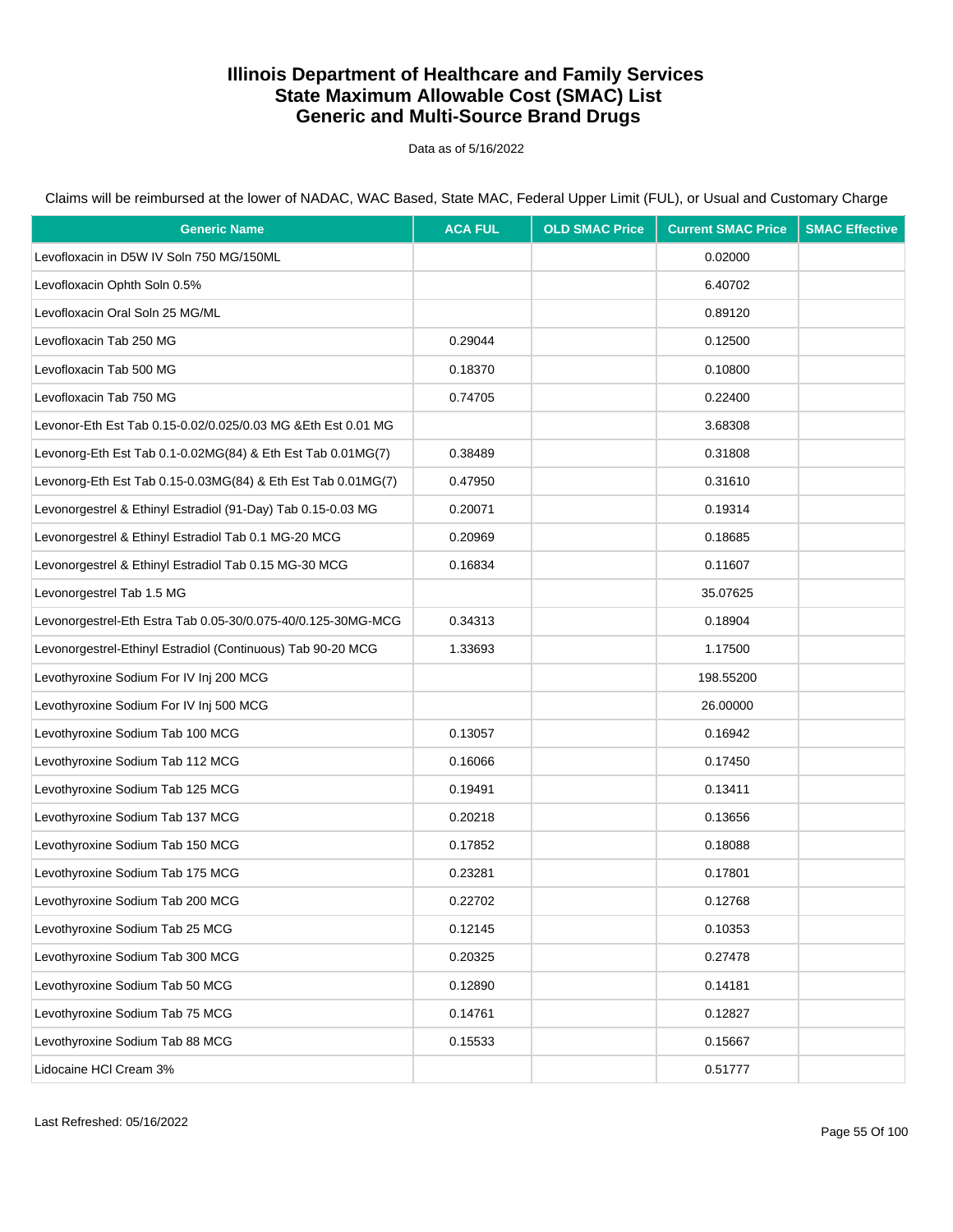Data as of 5/16/2022

| <b>Generic Name</b>                                     | <b>ACA FUL</b> | <b>OLD SMAC Price</b> | <b>Current SMAC Price</b> | <b>SMAC Effective</b> |
|---------------------------------------------------------|----------------|-----------------------|---------------------------|-----------------------|
| Lidocaine HCI Gel 2%                                    |                |                       | 0.32194                   |                       |
| Lidocaine HCI Local Inj 1%                              |                |                       | 0.05748                   |                       |
| Lidocaine HCI Local Inj 2%                              |                |                       | 0.06146                   |                       |
| Lidocaine HCI Local Preservative Free (PF) Inj 1%       |                |                       | 0.58140                   |                       |
| Lidocaine HCI Local Preservative Free (PF) Inj 2%       |                |                       | 0.42500                   |                       |
| Lidocaine HCI Soln 4%                                   | 0.87486        |                       | 0.26000                   |                       |
| Lidocaine HCI Urethral/Mucosal Gel 2%                   |                |                       | 0.69829                   |                       |
| Lidocaine HCI Urethral/Mucosal Gel Prefilled Syringe 2% |                |                       | 0.54591                   |                       |
| Lidocaine HCI Viscous Soln 2%                           | 0.06470        |                       | 0.04712                   |                       |
| Lidocaine Oint 5%                                       |                |                       | 0.20580                   |                       |
| Lidocaine Patch 5%                                      | 3.37304        |                       | 1.76667                   |                       |
| Lidocaine-Hydrocortisone Acetate Perianal Cream 3-0.5%  |                |                       | 0.65107                   |                       |
| Lidocaine-Prilocaine Cream 2.5-2.5%                     |                |                       | 0.17500                   |                       |
| Lidocaine-Prilocaine Cream Kit 2.5-2.5%                 |                |                       | 0.23130                   |                       |
| Linezolid For Susp 100 MG/5ML                           |                |                       | 4.75000                   |                       |
| Linezolid Tab 600 MG                                    | 1.98752        |                       | 1.00000                   |                       |
| Liothyronine Sodium Tab 25 MCG                          | 0.70955        |                       | 0.42480                   |                       |
| Liothyronine Sodium Tab 5 MCG                           | 0.35427        |                       | 0.26940                   |                       |
| Liothyronine Sodium Tab 50 MCG                          | 0.79669        |                       | 0.64390                   |                       |
| Lisdexamfetamine Dimesylate Chew Tab 10 MG              |                |                       | 9.72970                   |                       |
| Lisdexamfetamine Dimesylate Chew Tab 20 MG              |                |                       | 9.74889                   |                       |
| Lisdexamfetamine Dimesylate Chew Tab 30 MG              |                |                       | 10.14530                  |                       |
| Lisdexamfetamine Dimesylate Chew Tab 40 MG              |                |                       | 11.35527                  |                       |
| Lisdexamfetamine Dimesylate Chew Tab 50 MG              |                |                       | 10.10774                  |                       |
| Lisdexamfetamine Dimesylate Chew Tab 60 MG              |                |                       | 10.10774                  |                       |
| Lisinopril & Hydrochlorothiazide Tab 10-12.5 MG         | 0.03605        |                       | 0.02300                   |                       |
| Lisinopril & Hydrochlorothiazide Tab 20-12.5 MG         | 0.04943        |                       | 0.03200                   |                       |
| Lisinopril & Hydrochlorothiazide Tab 20-25 MG           | 0.04890        |                       | 0.03001                   |                       |
| Lisinopril Tab 10 MG                                    | 0.02078        |                       | 0.01190                   |                       |
| Lisinopril Tab 2.5 MG                                   | 0.01578        |                       | 0.01029                   |                       |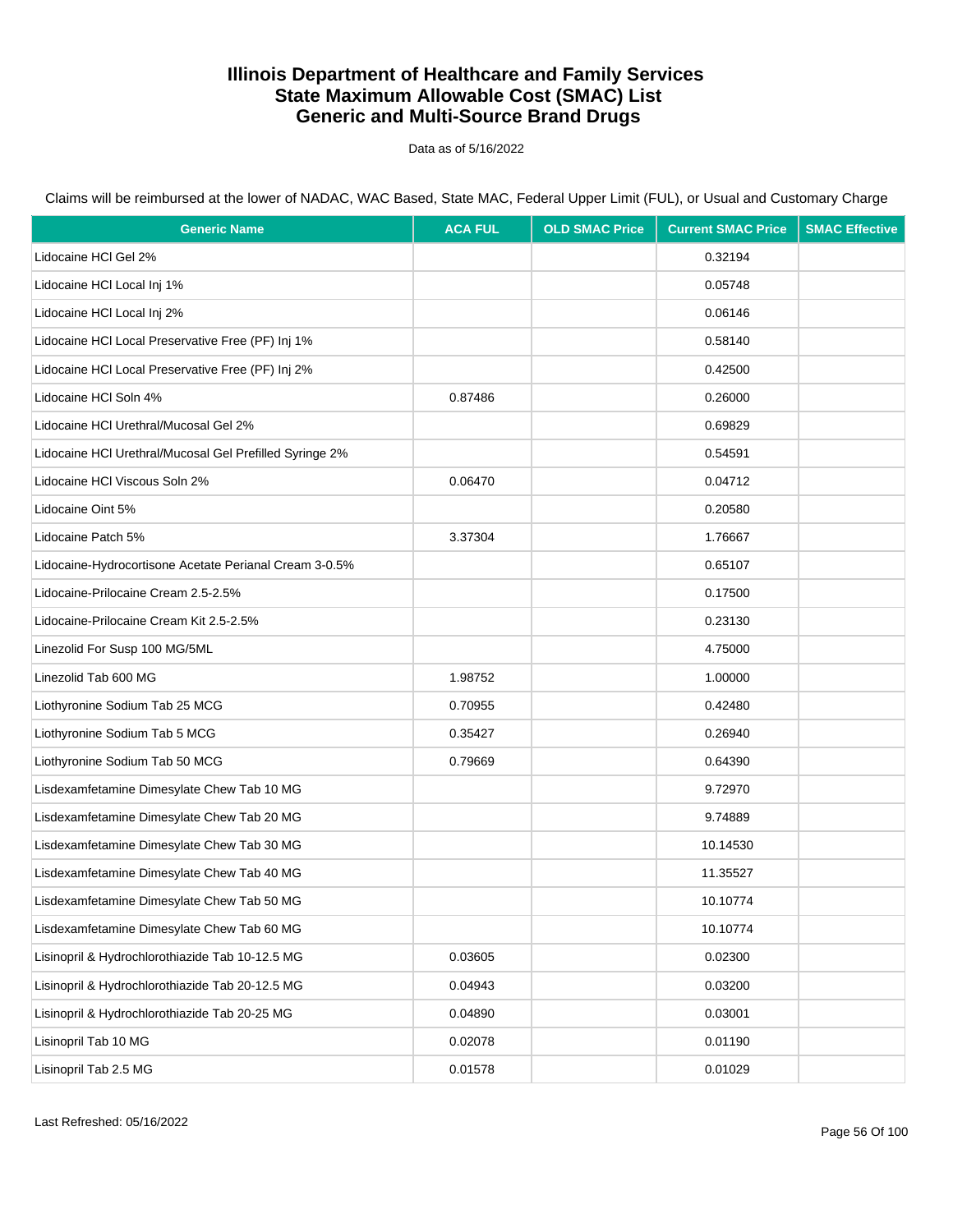Data as of 5/16/2022

| <b>Generic Name</b>                                      | <b>ACA FUL</b> | <b>OLD SMAC Price</b> | <b>Current SMAC Price</b> | <b>SMAC Effective</b> |
|----------------------------------------------------------|----------------|-----------------------|---------------------------|-----------------------|
| Lisinopril Tab 20 MG                                     | 0.03299        |                       | 0.01700                   |                       |
| Lisinopril Tab 30 MG                                     | 0.05501        |                       | 0.04442                   |                       |
| Lisinopril Tab 40 MG                                     | 0.22088        |                       | 0.04000                   |                       |
| Lisinopril Tab 5 MG                                      | 0.02659        |                       | 0.00918                   |                       |
| Lithium Carbonate Cap 150 MG                             | 0.07291        |                       | 0.03780                   |                       |
| Lithium Carbonate Cap 300 MG                             | 0.05031        |                       | 0.03598                   |                       |
| Lithium Carbonate Cap 600 MG                             | 0.13988        |                       | 0.09110                   |                       |
| Lithium Carbonate Tab 300 MG                             |                |                       | 0.09870                   |                       |
| Lithium Carbonate Tab ER 300 MG                          | 0.14019        |                       | 0.09970                   |                       |
| Lithium Carbonate Tab ER 450 MG                          | 0.16190        |                       | 0.09783                   |                       |
| Lithium Oral Solution 8 mEq/5ML                          |                |                       | 0.30000                   |                       |
| Lomustine Cap 40 MG                                      |                |                       | 362.43444                 |                       |
| Loperamide HCI Cap 2 MG                                  |                |                       | 0.21868                   |                       |
| Lorazepam Conc 2 MG/ML                                   | 0.62751        |                       | 0.26900                   |                       |
| Lorazepam Inj 2 MG/ML                                    |                |                       | 0.46840                   |                       |
| Lorazepam Inj 4 MG/ML                                    |                |                       | 1.19860                   |                       |
| Lorazepam Tab 0.5 MG                                     | 0.06595        |                       | 0.01474                   |                       |
| Lorazepam Tab 1 MG                                       | 0.08828        |                       | 0.02588                   |                       |
| Lorazepam Tab 2 MG                                       | 0.70672        |                       | 0.04021                   |                       |
| Losartan Potassium & Hydrochlorothiazide Tab 100-12.5 MG | 0.33634        |                       | 0.07169                   |                       |
| Losartan Potassium & Hydrochlorothiazide Tab 100-25 MG   | 0.34916        |                       | 0.07633                   |                       |
| Losartan Potassium & Hydrochlorothiazide Tab 50-12.5 MG  | 0.24718        |                       | 0.06191                   |                       |
| Losartan Potassium Tab 100 MG                            | 0.11592        |                       | 0.04900                   |                       |
| Losartan Potassium Tab 25 MG                             | 0.08406        |                       | 0.03240                   |                       |
| Losartan Potassium Tab 50 MG                             | 0.08834        |                       | 0.03286                   |                       |
| Loteprednol Etabonate Ophth Gel 0.5%                     |                |                       | 19.54175                  |                       |
| Loteprednol Etabonate Ophth Susp 0.5%                    |                |                       | 29.99000                  |                       |
| Lovastatin Tab 10 MG                                     | 0.04822        |                       | 0.03900                   |                       |
| Lovastatin Tab 20 MG                                     | 0.05929        |                       | 0.03900                   |                       |
| Lovastatin Tab 40 MG                                     | 0.05920        |                       | 0.04778                   |                       |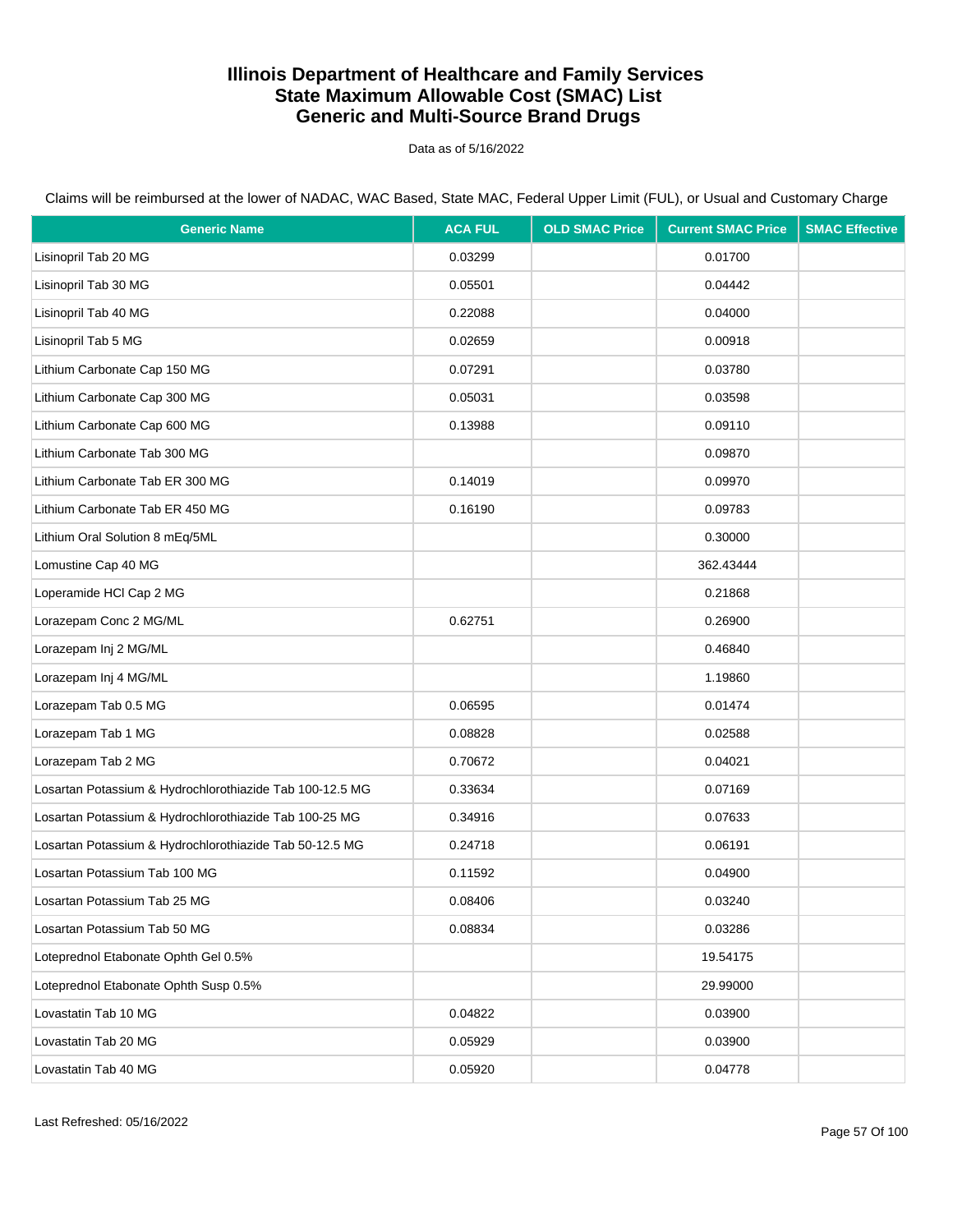Data as of 5/16/2022

| <b>Generic Name</b>                                         | <b>ACA FUL</b> | <b>OLD SMAC Price</b> | <b>Current SMAC Price</b> | <b>SMAC Effective</b> |
|-------------------------------------------------------------|----------------|-----------------------|---------------------------|-----------------------|
| Loxapine Succinate Cap 10 MG                                |                |                       | 0.33900                   |                       |
| Loxapine Succinate Cap 25 MG                                |                |                       | 0.26310                   |                       |
| Loxapine Succinate Cap 5 MG                                 |                |                       | 0.28570                   |                       |
| Loxapine Succinate Cap 50 MG                                | 1.31326        |                       | 0.62000                   |                       |
| Lumacaftor-Ivacaftor Granules Packet 100-125 MG             |                |                       | 372.81056                 |                       |
| Lumacaftor-Ivacaftor Granules Packet 150-188 MG             |                |                       | 372.81056                 |                       |
| Lumacaftor-Ivacaftor Tab 100-125 MG                         |                |                       | 186.03172                 |                       |
| Lumacaftor-Ivacaftor Tab 200-125 MG                         |                |                       | 186.03172                 |                       |
| Lurasidone HCI Tab 20 MG                                    |                |                       | 45.46950                  |                       |
| Lurasidone HCI Tab 40 MG                                    |                |                       | 41.00205                  |                       |
| Lurasidone HCI Tab 60 MG                                    |                |                       | 44.92570                  |                       |
| Magnesium Hydroxide Susp 400 MG/5ML                         |                |                       | 0.00651                   |                       |
| Magnesium Sulfate Inj 50%                                   |                |                       | 0.16190                   |                       |
| Malathion Lotion 0.5%                                       |                |                       | 2.68358                   |                       |
| Meclizine HCI Chew Tab 25 MG                                |                |                       | 0.17912                   |                       |
| Meclizine HCl Tab 12.5 MG                                   | 0.09110        |                       | 0.04940                   |                       |
| Meclizine HCl Tab 25 MG                                     | 0.12072        |                       | 0.04200                   |                       |
| Meclofenamate Sodium Cap 100 MG                             |                |                       | 1.78455                   |                       |
| Meclofenamate Sodium Cap 50 MG                              |                |                       | 0.56134                   |                       |
| Medroxyprogesterone Acetate IM Susp 150 MG/ML               |                |                       | 27.78000                  |                       |
| Medroxyprogesterone Acetate IM Susp Prefilled Syr 150 MG/ML |                |                       | 35.41980                  |                       |
| Medroxyprogesterone Acetate Tab 10 MG                       |                |                       | 0.12420                   |                       |
| Medroxyprogesterone Acetate Tab 2.5 MG                      |                |                       | 0.05330                   |                       |
| Medroxyprogesterone Acetate Tab 5 MG                        |                |                       | 0.08900                   |                       |
| Mefenamic Acid Cap 250 MG                                   |                |                       | 3.59983                   |                       |
| Mefloquine HCl Tab 250 MG                                   |                |                       | 3.32640                   |                       |
| Megestrol Acetate Susp 40 MG/ML                             |                |                       | 0.06512                   |                       |
| Megestrol Acetate Susp 625 MG/5ML                           |                |                       | 2.09993                   |                       |
| Megestrol Acetate Tab 20 MG                                 |                |                       | 0.10850                   |                       |
| Megestrol Acetate Tab 40 MG                                 | 0.22000        |                       | 0.10500                   |                       |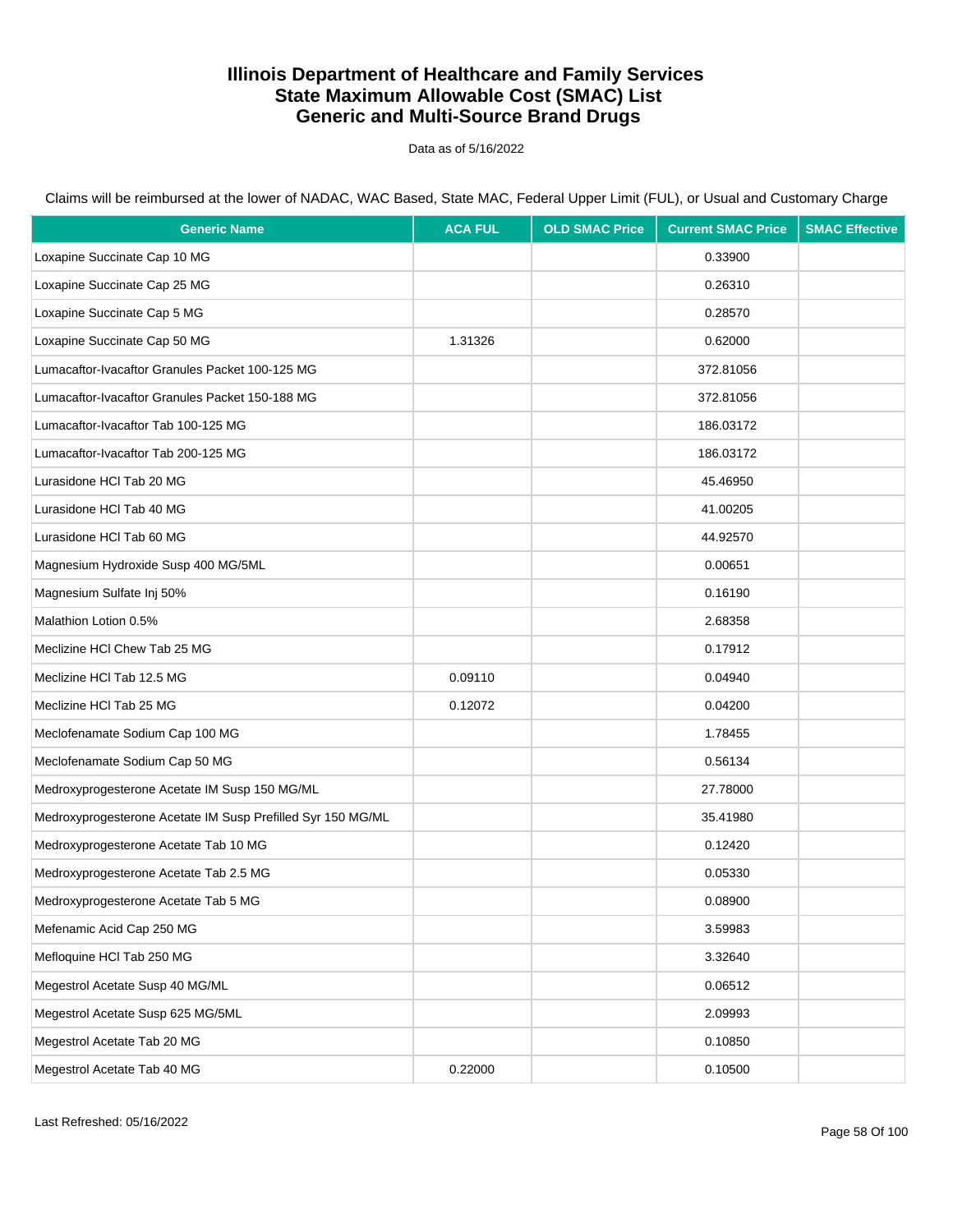Data as of 5/16/2022

| <b>Generic Name</b>                                     | <b>ACA FUL</b> | <b>OLD SMAC Price</b> | <b>Current SMAC Price</b> | <b>SMAC Effective</b> |
|---------------------------------------------------------|----------------|-----------------------|---------------------------|-----------------------|
| Meloxicam Tab 15 MG                                     | 0.02420        |                       | 0.01567                   |                       |
| Meloxicam Tab 7.5 MG                                    | 0.02299        |                       | 0.01708                   |                       |
| Memantine HCI Cap ER 24HR 14 MG                         | 1.05385        |                       | 0.92529                   |                       |
| Memantine HCI Cap ER 24HR 21 MG                         | 0.82391        |                       | 2.41733                   |                       |
| Memantine HCI Cap ER 24HR 28 MG                         | 0.96820        |                       | 0.97767                   |                       |
| Memantine HCI Cap ER 24HR 7 MG                          | 0.75432        |                       | 1.01905                   |                       |
| Memantine HCI Oral Solution 2 MG/ML                     |                |                       | 1.30975                   |                       |
| Memantine HCI Tab 10 MG                                 | 0.08055        |                       | 0.04825                   |                       |
| Memantine HCl Tab 28 x 5 MG & 21 x 10 MG Titration Pack |                |                       | 0.27204                   |                       |
| Memantine HCI Tab 5 MG                                  | 0.08364        |                       | 0.07000                   |                       |
| Meperidine HCI Inj 50 MG/ML                             |                |                       | 2.00280                   |                       |
| Meperidine HCI Tab 100 MG                               |                |                       | 0.38541                   |                       |
| Meperidine HCI Tab 50 MG                                |                |                       | 0.20013                   |                       |
| Meprobamate Tab 400 MG                                  |                |                       | 2.78736                   |                       |
| Mercaptopurine Tab 50 MG                                | 0.92317        |                       | 0.88334                   |                       |
| Meropenem IV For Soln 1 GM                              |                |                       | 5.71300                   |                       |
| Mesalamine Cap DR 400 MG                                | 2.58480        |                       | 1.81439                   |                       |
| Mesalamine Cap ER 24HR 0.375 GM                         | 2.39972        |                       | 2.63158                   |                       |
| Mesalamine Enema 4 GM                                   | 0.15007        |                       | 0.16262                   |                       |
| Mesalamine Rectal Enema 4 GM & Cleanser Wipe Kit**      |                |                       | 110.04250                 |                       |
| Mesalamine Suppos 1000 MG                               |                |                       | 3.62764                   |                       |
| Mesalamine Tab Delayed Release 1.2 GM                   | 4.89869        |                       | 2.22400                   |                       |
| Mesalamine Tab Delayed Release 800 MG                   |                |                       | 4.25000                   |                       |
| Mesna Inj 100 MG/ML                                     |                |                       | 2.60000                   |                       |
| Metaproterenol Sulfate Syrup 10 MG/5ML                  |                |                       | 0.02460                   |                       |
| Metaxalone Tab 400 MG                                   |                |                       | 3.68121                   |                       |
| Metaxalone Tab 800 MG                                   | 0.54317        |                       | 0.40000                   |                       |
| Metformin HCI Tab 1000 MG                               | 0.03050        |                       | 0.02328                   |                       |
| Metformin HCI Tab 500 MG                                | 0.01818        |                       | 0.01367                   |                       |
| Metformin HCI Tab 850 MG                                | 0.03083        |                       | 0.02127                   |                       |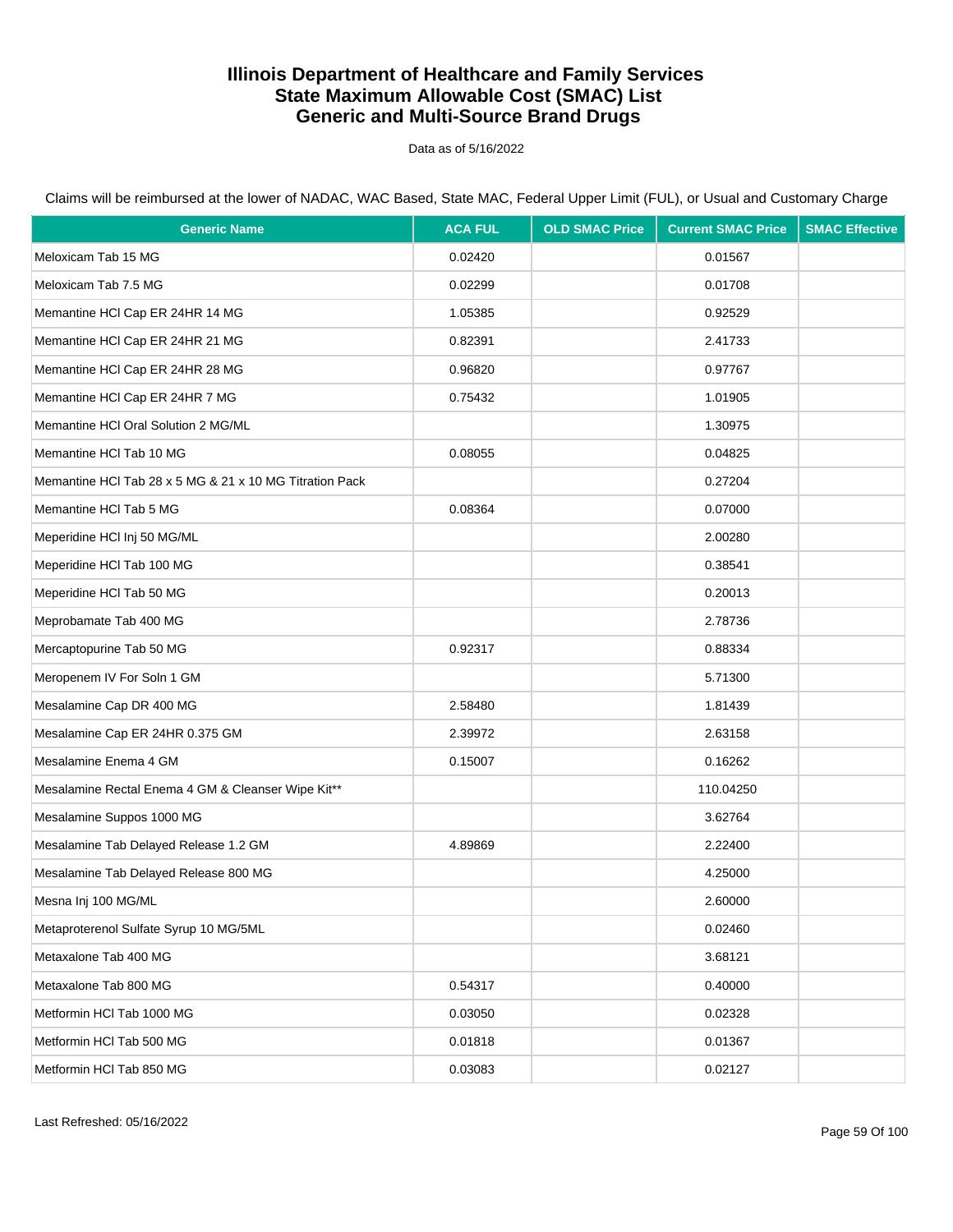Data as of 5/16/2022

| <b>Generic Name</b>                                | <b>ACA FUL</b> | <b>OLD SMAC Price</b> | <b>Current SMAC Price</b> | <b>SMAC Effective</b> |
|----------------------------------------------------|----------------|-----------------------|---------------------------|-----------------------|
| Metformin HCI Tab ER 24HR 500 MG                   | 0.03568        |                       | 0.02605                   |                       |
| Metformin HCI Tab ER 24HR 750 MG                   | 0.08833        |                       | 0.04510                   |                       |
| Metformin HCI Tab ER 24HR Modified Release 1000 MG | 2.63936        |                       | 5.38011                   |                       |
| Metformin HCI Tab ER 24HR Modified Release 500 MG  | 1.66813        |                       | 2.50000                   |                       |
| Metformin HCI Tab ER 24HR Osmotic 1000 MG          | 1.88314        |                       | 2.21933                   |                       |
| Metformin HCI Tab ER 24HR Osmotic 500 MG           | 1.57729        |                       | 2.17045                   |                       |
| Methadone HCI Conc 10 MG/ML                        |                |                       | 0.05102                   |                       |
| Methadone HCI Tab 10 MG                            | 0.09207        |                       | 0.08050                   |                       |
| Methadone HCI Tab 5 MG                             | 0.12038        |                       | 0.10660                   |                       |
| Methadone HCI Tab For Oral Susp 40 MG              |                |                       | 0.30600                   |                       |
| Methamphetamine HCI Tab 5 MG                       |                |                       | 5.86582                   |                       |
| Methazolamide Tab 25 MG                            | 1.60196        |                       | 2.63280                   |                       |
| Methazolamide Tab 50 MG                            | 3.09290        |                       | 2.41000                   |                       |
| Methenamine Hippurate Tab 1 GM                     | 0.69065        |                       | 0.59990                   |                       |
| Methenamine Mandelate Tab 1 GM                     |                |                       | 1.12356                   |                       |
| Methimazole Tab 10 MG                              | 0.14849        |                       | 0.07845                   |                       |
| Methimazole Tab 5 MG                               | 0.09026        |                       | 0.04205                   |                       |
| Methocarbamol Tab 500 MG                           | 0.06557        |                       | 0.05720                   |                       |
| Methocarbamol Tab 750 MG                           | 0.08306        |                       | 0.05730                   |                       |
| Methotrexate Sodium Inj 50 MG/2ML (25 MG/ML)       |                |                       | 2.70000                   |                       |
| Methotrexate Sodium Inj PF 100 MG/4ML (25 MG/ML)   |                |                       | 1.08193                   |                       |
| Methotrexate Sodium Inj PF 1000 MG/40ML (25 MG/ML) |                |                       | 1.08193                   |                       |
| Methotrexate Sodium Inj PF 200 MG/8ML (25 MG/ML)   |                |                       | 1.08193                   |                       |
| Methotrexate Sodium Inj PF 25 MG/ML                |                |                       | 1.08193                   |                       |
| Methotrexate Sodium Inj PF 250 MG/10ML (25 MG/ML)  |                |                       | 1.08193                   |                       |
| Methotrexate Sodium Inj PF 50 MG/2ML (25 MG/ML)    |                |                       | 1.08193                   |                       |
| Methotrexate Sodium Tab 2.5 MG (Base Equiv)        | 0.23823        |                       | 0.16100                   |                       |
| Methscopolamine Bromide Tab 2.5 MG                 |                |                       | 0.31450                   |                       |
| Methscopolamine Bromide Tab 5 MG                   |                |                       | 0.86350                   |                       |
| Methyclothiazide Tab 5 MG                          |                |                       | 0.49920                   |                       |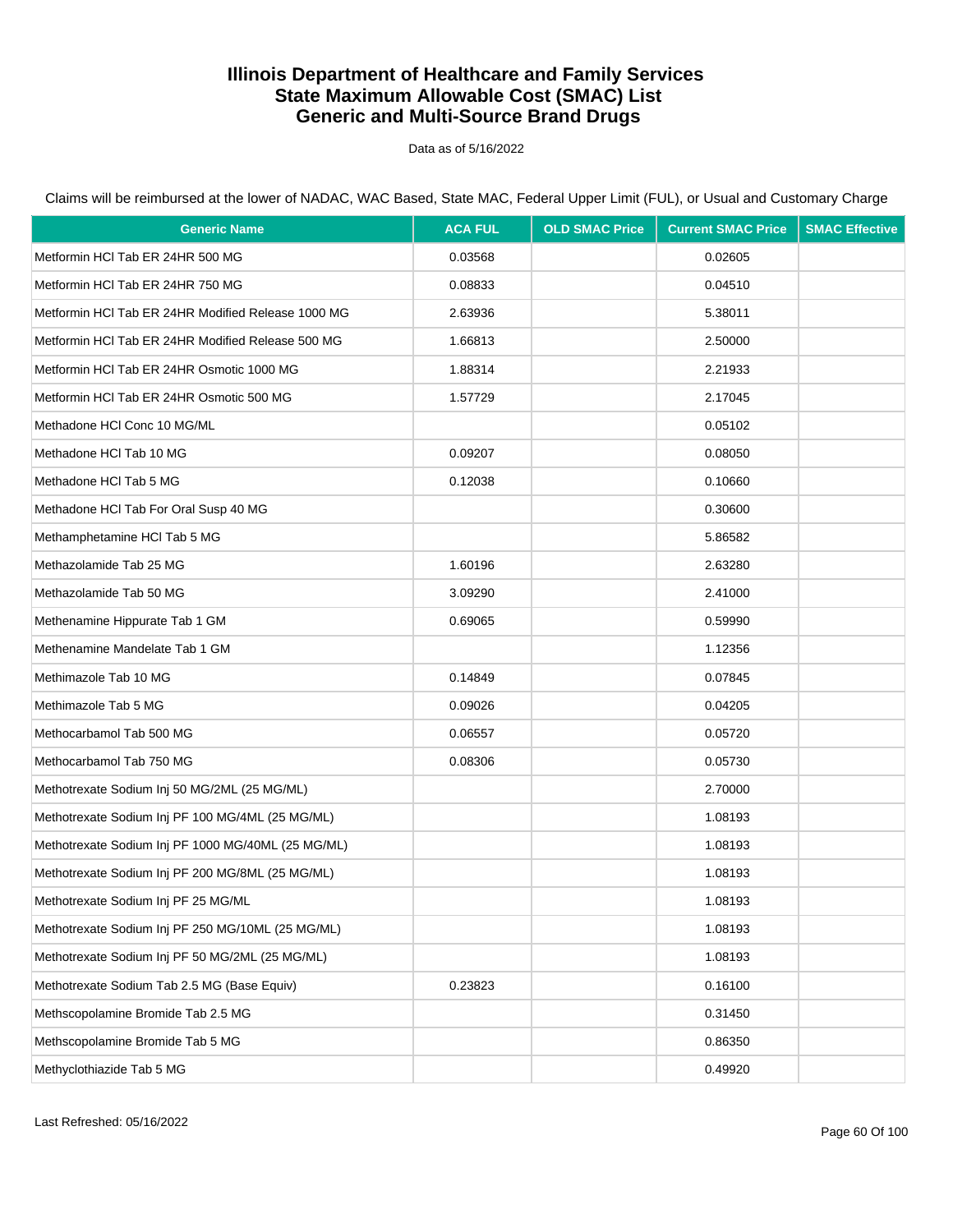Data as of 5/16/2022

| <b>Generic Name</b>                                 | <b>ACA FUL</b> | <b>OLD SMAC Price</b> | <b>Current SMAC Price</b> | <b>SMAC Effective</b> |
|-----------------------------------------------------|----------------|-----------------------|---------------------------|-----------------------|
| Methyldopa & Hydrochlorothiazide Tab 250-15 MG      |                |                       | 0.81390                   |                       |
| Methyldopa & Hydrochlorothiazide Tab 250-25 MG      |                |                       | 0.21307                   |                       |
| Methyldopa Tab 250 MG                               |                |                       | 0.06990                   |                       |
| Methyldopa Tab 500 MG                               |                |                       | 0.16654                   |                       |
| Methylergonovine Maleate Tab 0.2 MG                 | 13.46155       |                       | 27.26667                  |                       |
| Methylnaltrexone Bromide Inj 12 MG/0.6ML (20 MG/ML) |                |                       | 191.79640                 |                       |
| Methylnaltrexone Bromide Inj Kit 12 MG/0.6ML        |                |                       | 59.31180                  |                       |
| Methylphenidate HCI Cap ER 10 MG (CD)               | 1.71138        |                       | 1.44480                   |                       |
| Methylphenidate HCI Cap ER 20 MG (CD)               | 1.02594        |                       | 1.54805                   |                       |
| Methylphenidate HCl Cap ER 24HR 10 MG (LA)          |                |                       | 2.87252                   |                       |
| Methylphenidate HCl Cap ER 24HR 20 MG (LA)          |                |                       | 2.04020                   |                       |
| Methylphenidate HCl Cap ER 24HR 30 MG (LA)          |                |                       | 1.46800                   |                       |
| Methylphenidate HCl Cap ER 24HR 40 MG (LA)          |                |                       | 1.62510                   |                       |
| Methylphenidate HCI Cap ER 30 MG (CD)               | 1.12257        |                       | 1.21250                   |                       |
| Methylphenidate HCI Cap ER 40 MG (CD)               | 1.56289        |                       | 1.87890                   |                       |
| Methylphenidate HCI Cap ER 50 MG (CD)               | 2.62460        |                       | 2.20883                   |                       |
| Methylphenidate HCI Cap ER 60 MG (CD)               | 1.91295        |                       | 2.21480                   |                       |
| Methylphenidate HCI Chew Tab 10 MG                  |                |                       | 3.06074                   |                       |
| Methylphenidate HCI Chew Tab 2.5 MG                 |                |                       | 2.22000                   |                       |
| Methylphenidate HCI Chew Tab 5 MG                   |                |                       | 3.17000                   |                       |
| Methylphenidate HCI Soln 10 MG/5ML                  | 0.17579        |                       | 0.14676                   |                       |
| Methylphenidate HCI Soln 5 MG/5ML                   | 0.17101        |                       | 0.13551                   |                       |
| Methylphenidate HCI Tab 10 MG                       | 0.16134        |                       | 0.11087                   |                       |
| Methylphenidate HCI Tab 20 MG                       | 0.19433        |                       | 0.15100                   |                       |
| Methylphenidate HCl Tab 5 MG                        | 0.11523        |                       | 0.08470                   |                       |
| Methylphenidate HCI Tab ER 10 MG                    | 0.32978        |                       | 1.14450                   |                       |
| Methylphenidate HCI Tab ER 20 MG                    | 0.44737        |                       | 0.81042                   |                       |
| Methylphenidate HCI Tab ER 24HR 18 MG               | 6.36046        |                       | 7.09784                   |                       |
| Methylphenidate HCl Tab ER 24HR 27 MG               | 6.22374        |                       | 2.79950                   |                       |
| Methylphenidate HCI Tab ER 24HR 36 MG               | 8.76811        |                       | 1.97932                   |                       |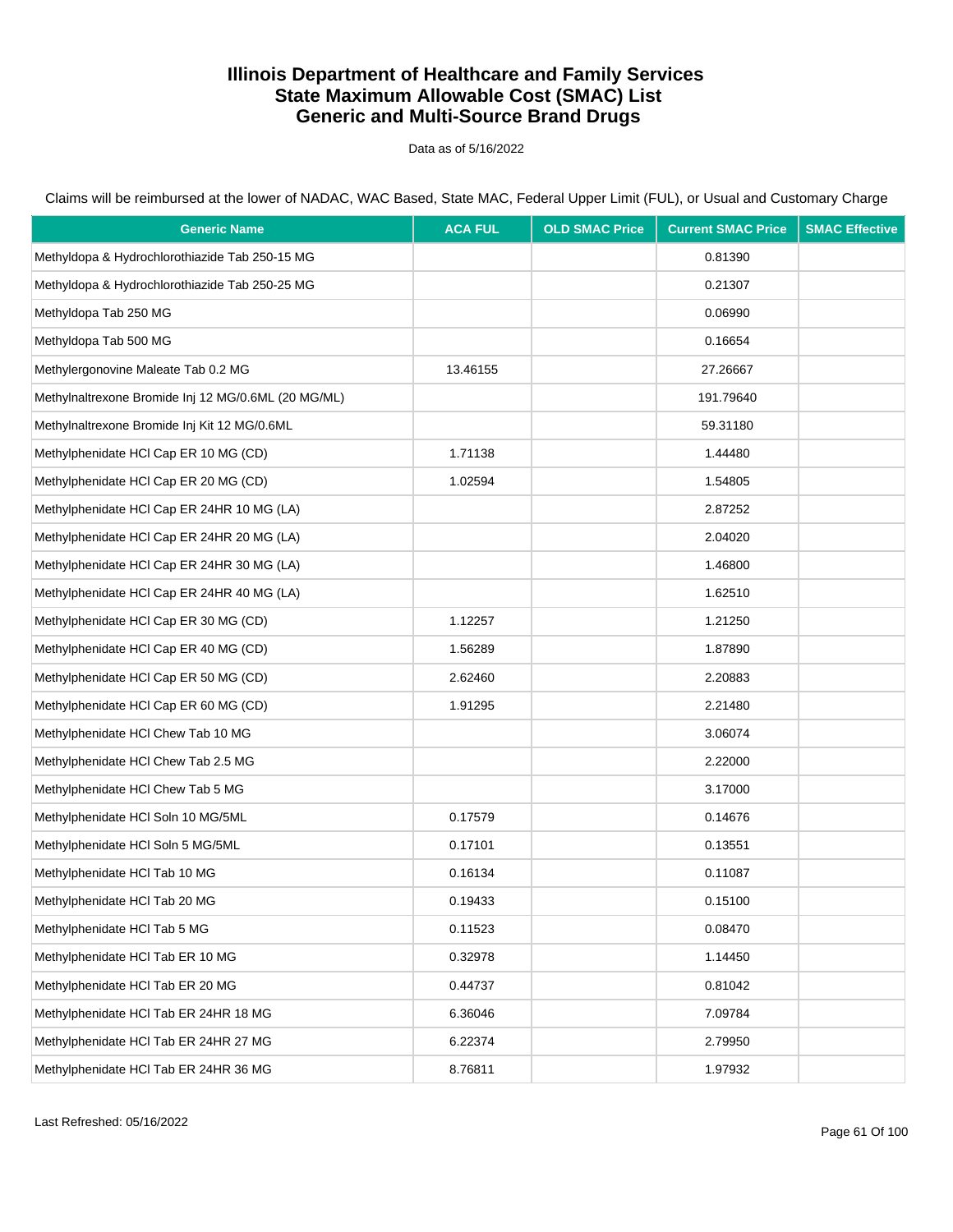Data as of 5/16/2022

Claims will be reimbursed at the lower of NADAC, WAC Based, State MAC, Federal Upper Limit (FUL), or Usual and Customary Charge

| <b>Generic Name</b>                                        | <b>ACA FUL</b> | <b>OLD SMAC Price</b> | <b>Current SMAC Price</b> | <b>SMAC Effective</b> |
|------------------------------------------------------------|----------------|-----------------------|---------------------------|-----------------------|
| Methylphenidate HCI Tab ER 24HR 54 MG                      | 7.10781        |                       | 1.49053                   |                       |
| Methylphenidate HCI Tab ER Osmotic Release (OSM) 18 MG     | 6.36046        |                       | 1.90787                   |                       |
| Methylphenidate HCI Tab ER Osmotic Release (OSM) 27 MG     | 6.22374        |                       | 0.67700                   |                       |
| Methylphenidate HCI Tab ER Osmotic Release (OSM) 36 MG     | 8.76811        |                       | 0.85580                   |                       |
| Methylphenidate HCl Tab ER Osmotic Release (OSM) 54 MG     | 7.10781        |                       | 0.82590                   |                       |
| Methylprednisolone Acetate Inj Susp 40 MG/ML               |                |                       | 4.68000                   |                       |
| Methylprednisolone Acetate Inj Susp 80 MG/ML               |                |                       | 11.16906                  |                       |
| Methylprednisolone Sod Succ For Inj 125 MG (Base Equiv)    |                |                       | 5.20000                   |                       |
| Methylprednisolone Sod Succ For Inj 40 MG (Base Equiv)     |                |                       | 5.72610                   |                       |
| Methylprednisolone Tab 16 MG                               | 1.78008        |                       | 1.75672                   |                       |
| Methylprednisolone Tab 32 MG                               |                |                       | 2.98680                   |                       |
| Methylprednisolone Tab 4 MG                                | 0.19270        |                       | 0.23180                   |                       |
| Methylprednisolone Tab 8 MG                                | 1.19646        |                       | 1.09045                   |                       |
| Methylprednisolone Tab Therapy Pack 4 MG (21)              | 0.17472        |                       | 0.16432                   |                       |
| Metoclopramide HCl Soln 5 MG/5ML (10 MG/10ML) (Base Equiv) |                |                       | 0.03070                   |                       |
| Metoclopramide HCl Tab 10 MG (Base Equivalent)             | 0.05501        |                       | 0.02857                   |                       |
| Metoclopramide HCI Tab 5 MG (Base Equivalent)              | 0.04159        |                       | 0.02200                   |                       |
| Metolazone Tab 10 MG                                       | 1.46843        |                       | 1.31845                   |                       |
| Metolazone Tab 2.5 MG                                      | 0.72548        |                       | 0.79000                   |                       |
| Metolazone Tab 5 MG                                        | 0.89476        |                       | 0.72220                   |                       |
| Metoprolol & Hydrochlorothiazide Tab 100-25 MG             |                |                       | 1.53740                   |                       |
| Metoprolol & Hydrochlorothiazide Tab 50-25 MG              |                |                       | 0.67570                   |                       |
| Metoprolol Succinate Tab ER 24HR 100 MG (Tartrate Equiv)   | 0.14974        |                       | 0.11025                   |                       |
| Metoprolol Succinate Tab ER 24HR 200 MG (Tartrate Equiv)   | 0.22982        |                       | 0.21745                   |                       |
| Metoprolol Succinate Tab ER 24HR 25 MG (Tartrate Equiv)    | 0.08379        |                       | 0.05179                   |                       |
| Metoprolol Succinate Tab ER 24HR 50 MG (Tartrate Equiv)    | 0.09728        |                       | 0.09784                   |                       |
| Metoprolol Tartrate Tab 100 MG                             | 0.03497        |                       | 0.02334                   |                       |
| Metoprolol Tartrate Tab 25 MG                              | 0.01772        |                       | 0.01457                   |                       |
| Metoprolol Tartrate Tab 37.5 MG                            |                |                       | 0.06980                   |                       |
| Metoprolol Tartrate Tab 50 MG                              | 0.02252        |                       | 0.01363                   |                       |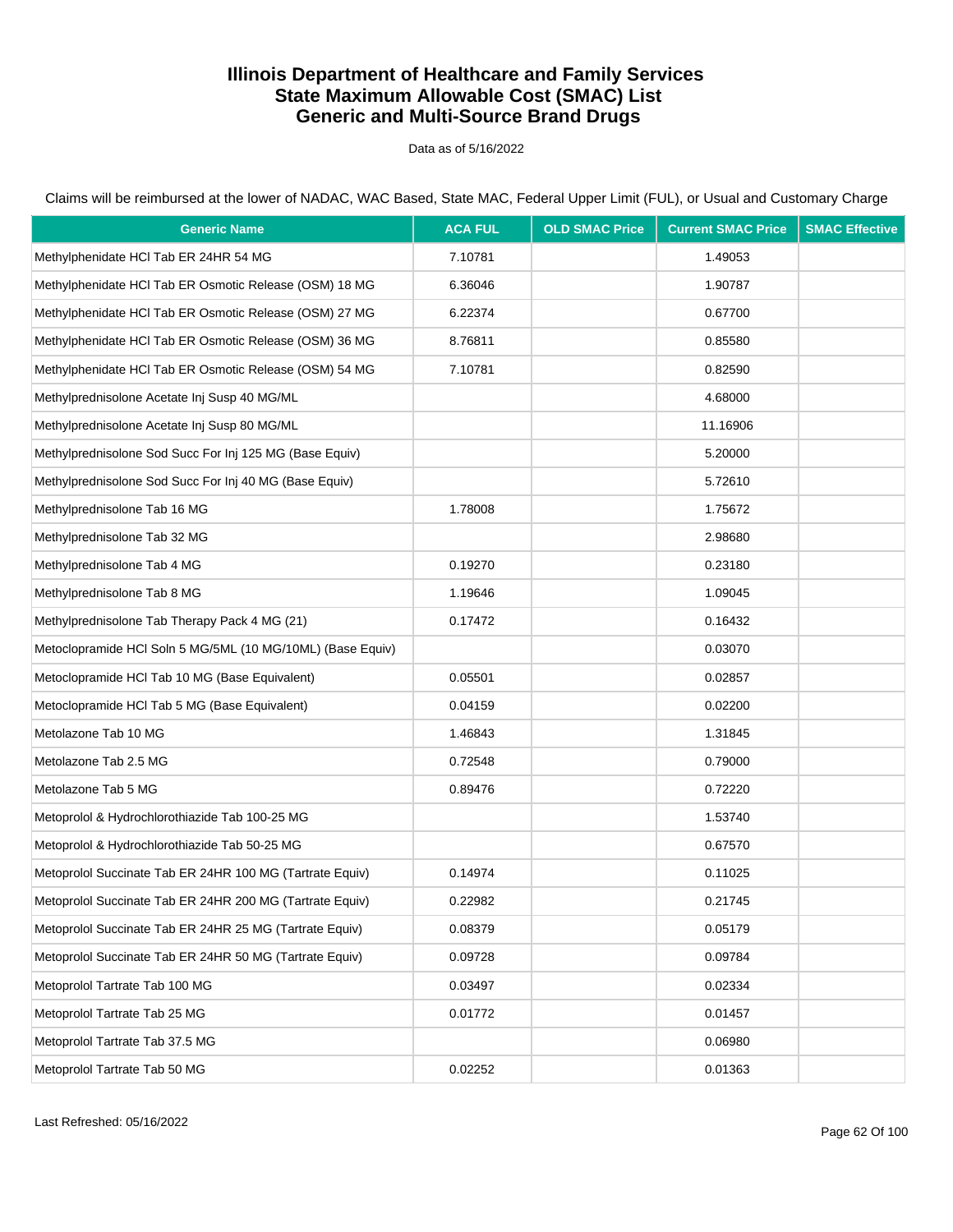Data as of 5/16/2022

| <b>Generic Name</b>                                    | <b>ACA FUL</b> | <b>OLD SMAC Price</b> | <b>Current SMAC Price</b> | <b>SMAC Effective</b> |
|--------------------------------------------------------|----------------|-----------------------|---------------------------|-----------------------|
| Metoprolol Tartrate Tab 75 MG                          |                |                       | 0.16500                   |                       |
| Metronidazole Cream 0.75%                              | 1.29925        |                       | 0.70934                   |                       |
| Metronidazole Gel 0.75%                                | 0.60992        |                       | 0.55200                   |                       |
| Metronidazole Gel 1%                                   | 0.87297        |                       | 1.56383                   |                       |
| Metronidazole in NaCl 0.79% IV Soln 500 MG/100ML       |                |                       | 0.01486                   |                       |
| Metronidazole Lotion 0.75%                             |                |                       | 2.03153                   |                       |
| Metronidazole Tab 250 MG                               | 0.14781        |                       | 0.07480                   |                       |
| Metronidazole Tab 500 MG                               | 0.14849        |                       | 0.11483                   |                       |
| Metronidazole Vaginal Gel 0.75%                        | 0.59489        |                       | 0.45000                   |                       |
| Mexiletine HCI Cap 150 MG                              | 0.59261        |                       | 0.49466                   |                       |
| Mexiletine HCI Cap 200 MG                              | 0.85610        |                       | 0.70200                   |                       |
| Mexiletine HCI Cap 250 MG                              |                |                       | 0.82212                   |                       |
| Micafungin Sodium For IV Soln 100 MG                   |                |                       | 45.09556                  |                       |
| Miconazole Nitrate Vaginal Suppos 200 MG               |                |                       | 13.71500                  |                       |
| Midazolam HCl Inj 10 MG/10ML (Base Equivalent)         |                |                       | 0.25160                   |                       |
| Midazolam HCl Inj 10 MG/2ML (Base Equivalent)          |                |                       | 0.43550                   |                       |
| Midazolam HCl Inj 2 MG/2ML (Base Equivalent)           |                |                       | 0.25160                   |                       |
| Midazolam HCl Inj 25 MG/5ML (Base Equivalent)          |                |                       | 0.43550                   |                       |
| Midazolam HCl Inj 5 MG/5ML (Base Equivalent)           |                |                       | 0.25160                   |                       |
| Midazolam HCl Inj 5 MG/ML (Base Equivalent)            |                |                       | 0.43550                   |                       |
| Midazolam HCl Inj 50 MG/10ML (Base Equivalent)         |                |                       | 0.43550                   |                       |
| Midazolam HCl Syrup 2 MG/ML (Base Equivalent)          |                |                       | 0.52224                   |                       |
| Midodrine HCI Tab 10 MG                                | 0.46621        |                       | 0.51220                   |                       |
| Midodrine HCI Tab 2.5 MG                               | 0.19681        |                       | 0.16000                   |                       |
| Midodrine HCI Tab 5 MG                                 | 0.27516        |                       | 0.23470                   |                       |
| Mifepristone Tab 200 MG                                |                |                       | 68.33000                  |                       |
| Miglustat Cap 100 MG                                   |                |                       | 267.90200                 |                       |
| Milrinone Lactate in Dextrose 5% IV Soln 40 MG/200ML   |                |                       | 0.13125                   |                       |
| Milrinone Lactate IV Soln 10 MG/10ML (Base Equivalent) |                |                       | 0.63505                   |                       |
| Milrinone Lactate IV Soln 20 MG/20ML (Base Equivalent) |                |                       | 0.24745                   |                       |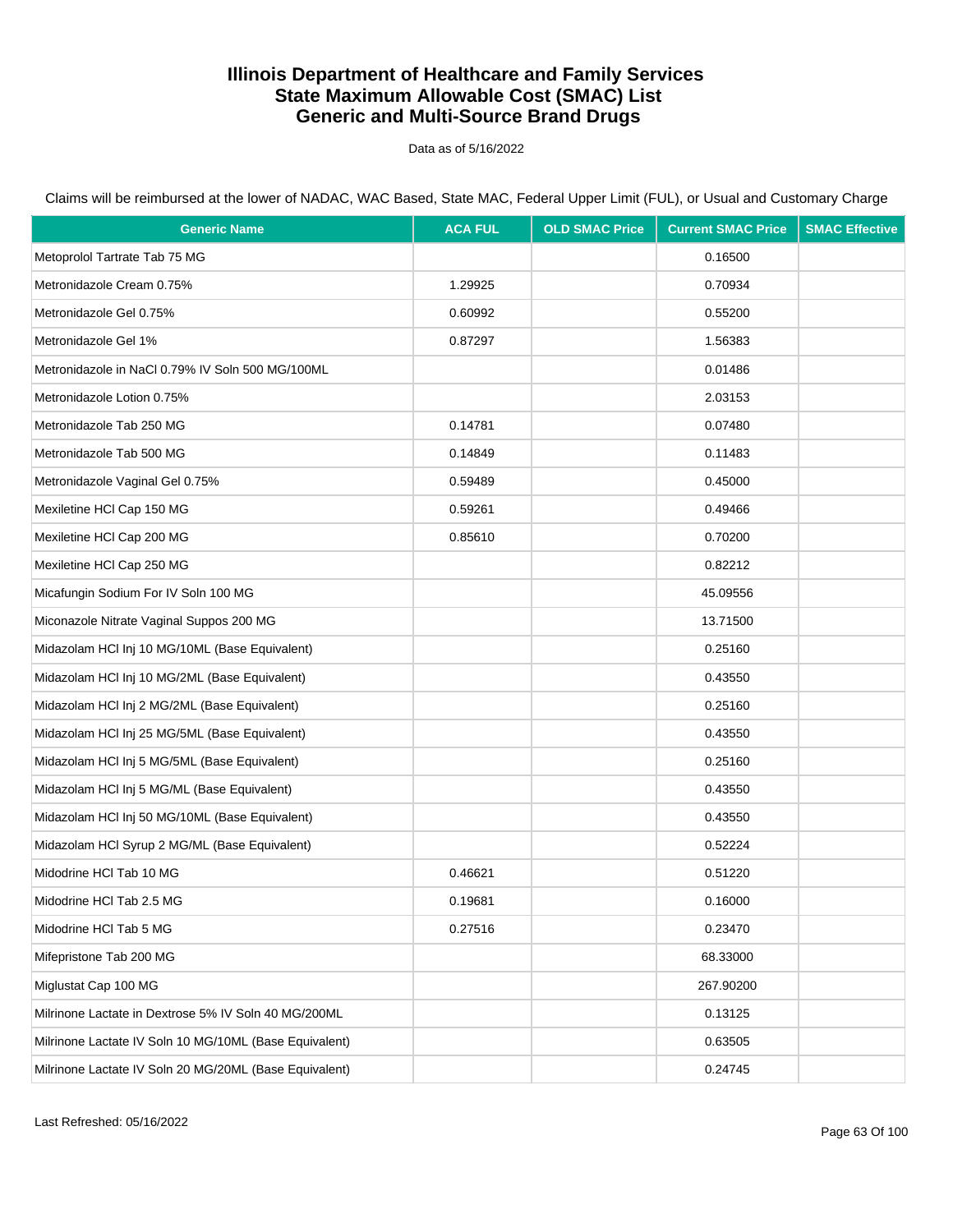Data as of 5/16/2022

| <b>Generic Name</b>                                    | <b>ACA FUL</b> | <b>OLD SMAC Price</b> | <b>Current SMAC Price</b> | <b>SMAC Effective</b> |
|--------------------------------------------------------|----------------|-----------------------|---------------------------|-----------------------|
| Milrinone Lactate IV Soln 50 MG/50ML (Base Equivalent) |                |                       | 0.28073                   |                       |
| Minocycline HCI Cap 100 MG                             | 0.36934        |                       | 0.31729                   |                       |
| Minocycline HCI Cap 50 MG                              | 0.20321        |                       | 0.15200                   |                       |
| Minocycline HCI Cap 75 MG                              | 0.36632        |                       | 0.26765                   |                       |
| Minocycline HCI Tab 100 MG                             | 1.54829        |                       | 1.31168                   |                       |
| Minocycline HCI Tab 50 MG                              | 0.96668        |                       | 0.96342                   |                       |
| Minocycline HCI Tab ER 24HR 55 MG                      |                |                       | 26.20867                  |                       |
| Minocycline HCI Tab ER 24HR 65 MG                      |                |                       | 3.83871                   |                       |
| Minocycline HCI Tab ER 24HR 80 MG                      |                |                       | 4.88507                   |                       |
| Minocycline HCI Tab ER 24HR 90 MG                      |                |                       | 2.41844                   |                       |
| Minoxidil Tab 10 MG                                    | 0.21130        |                       | 0.12250                   |                       |
| Minoxidil Tab 2.5 MG                                   | 0.11358        |                       | 0.10050                   |                       |
| Mirtazapine Orally Disintegrating Tab 15 MG            | 0.50751        |                       | 0.38489                   |                       |
| Mirtazapine Orally Disintegrating Tab 30 MG            | 0.62104        |                       | 0.49533                   |                       |
| Mirtazapine Orally Disintegrating Tab 45 MG            | 0.76227        |                       | 0.76367                   |                       |
| Mirtazapine Tab 15 MG                                  | 0.08346        |                       | 0.05492                   |                       |
| Mirtazapine Tab 30 MG                                  | 0.09239        |                       | 0.07900                   |                       |
| Mirtazapine Tab 45 MG                                  | 0.13017        |                       | 0.07467                   |                       |
| Mirtazapine Tab 7.5 MG                                 |                |                       | 0.53922                   |                       |
| Misoprostol Tab 100 MCG                                |                |                       | 0.36067                   |                       |
| Misoprostol Tab 200 MCG                                |                |                       | 0.52727                   |                       |
| Mitomycin For IV Soln 20 MG                            |                |                       | 94.90000                  |                       |
| Mitomycin For IV Soln 5 MG                             |                |                       | 26.00000                  |                       |
| Mitoxantrone HCI Inj Conc 20 MG/10ML (2 MG/ML)         |                |                       | 23.65870                  |                       |
| Mitoxantrone HCI Inj Conc 25 MG/12.5ML (2 MG/ML)       |                |                       | 23.65870                  |                       |
| Mitoxantrone HCI Inj Conc 30 MG/15ML (2 MG/ML)         |                |                       | 23.65870                  |                       |
| Modafinil Tab 100 MG                                   | 0.41554        |                       | 0.25933                   |                       |
| Modafinil Tab 200 MG                                   | 1.38638        |                       | 0.35717                   |                       |
| Moexipril HCI Tab 15 MG                                |                |                       | 0.31400                   |                       |
| Moexipril HCI Tab 7.5 MG                               |                |                       | 0.25878                   |                       |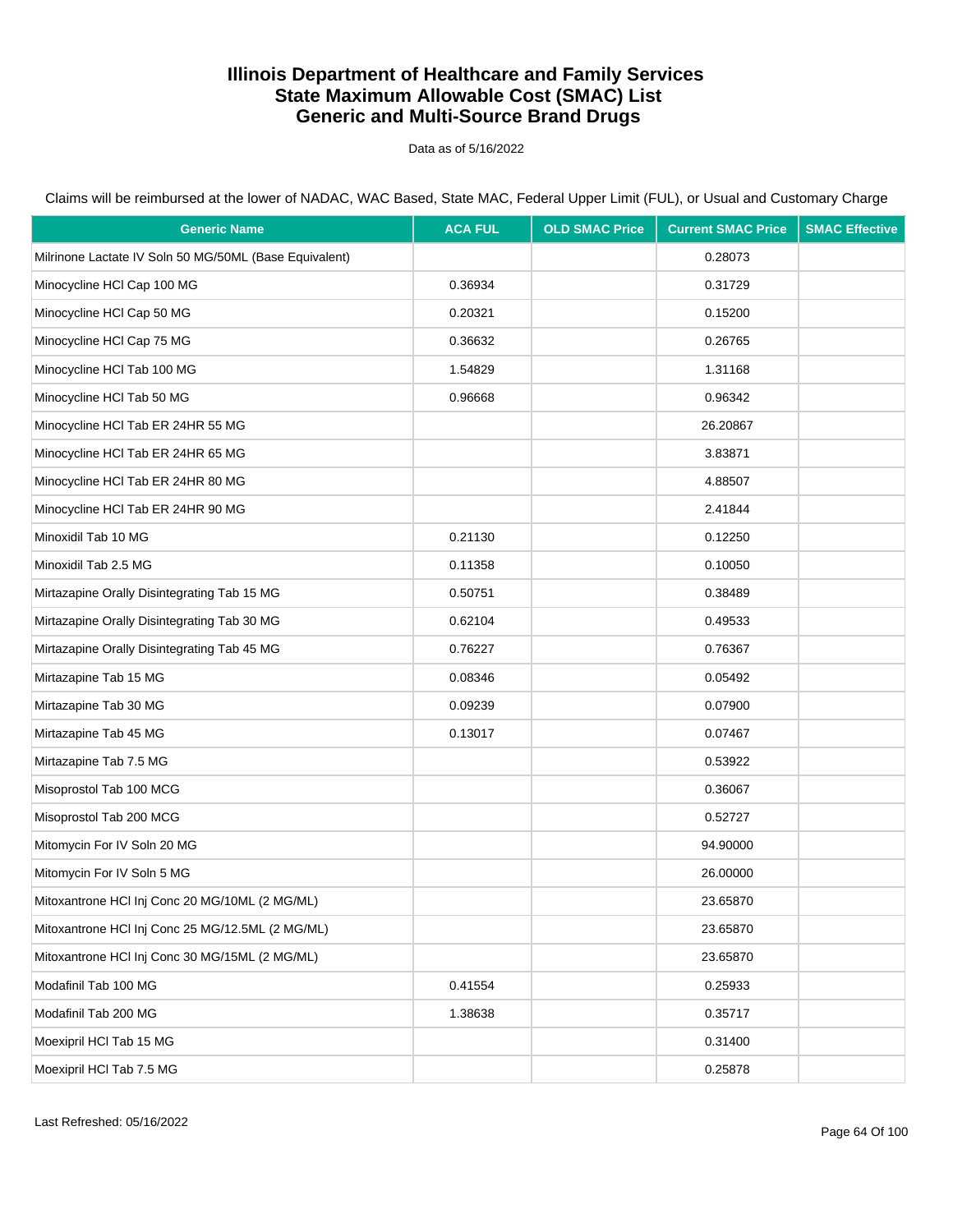Data as of 5/16/2022

| <b>Generic Name</b>                                       | <b>ACA FUL</b> | <b>OLD SMAC Price</b> | <b>Current SMAC Price</b> | <b>SMAC Effective</b> |
|-----------------------------------------------------------|----------------|-----------------------|---------------------------|-----------------------|
| Moexipril-Hydrochlorothiazide Tab 15-12.5 MG              |                |                       | 0.59644                   |                       |
| Moexipril-Hydrochlorothiazide Tab 15-25 MG                |                |                       | 0.53738                   |                       |
| Mometasone Furoate Cream 0.1%                             |                |                       | 0.27933                   |                       |
| Mometasone Furoate Nasal Susp 50 MCG/ACT                  |                |                       | 1.87728                   |                       |
| Mometasone Furoate Oint 0.1%                              |                |                       | 0.18244                   |                       |
| Mometasone Furoate Solution 0.1% (Lotion)                 |                |                       | 0.21162                   |                       |
| Montelukast Sodium Chew Tab 4 MG (Base Equiv)             | 0.09465        |                       | 0.07095                   |                       |
| Montelukast Sodium Chew Tab 5 MG (Base Equiv)             | 0.09502        |                       | 0.05211                   |                       |
| Montelukast Sodium Oral Granules Packet 4 MG (Base Equiv) |                |                       | 0.98300                   |                       |
| Montelukast Sodium Tab 10 MG (Base Equiv)                 | 0.06140        |                       | 0.04999                   |                       |
| Morphine Sulfate Cap ER 24HR 10 MG                        |                |                       | 2.59779                   |                       |
| Morphine Sulfate Cap ER 24HR 100 MG                       |                |                       | 12.65118                  |                       |
| Morphine Sulfate Cap ER 24HR 20 MG                        |                |                       | 2.02442                   |                       |
| Morphine Sulfate Cap ER 24HR 30 MG                        |                |                       | 1.18850                   |                       |
| Morphine Sulfate Cap ER 24HR 50 MG                        |                |                       | 4.53359                   |                       |
| Morphine Sulfate Cap ER 24HR 60 MG                        |                |                       | 4.67950                   |                       |
| Morphine Sulfate Inj 10 MG/ML                             |                |                       | 0.52000                   |                       |
| Morphine Sulfate Oral Soln 10 MG/5ML                      |                |                       | 0.04020                   |                       |
| Morphine Sulfate Oral Soln 100 MG/5ML (20 MG/ML)          |                |                       | 0.24545                   |                       |
| Morphine Sulfate Oral Soln 20 MG/5ML                      |                |                       | 0.07870                   |                       |
| Morphine Sulfate Tab 15 MG                                | 0.28975        |                       | 0.09000                   |                       |
| Morphine Sulfate Tab 30 MG                                | 0.43409        |                       | 0.68000                   |                       |
| Morphine Sulfate Tab ER 100 MG                            | 1.13967        |                       | 0.70590                   |                       |
| Morphine Sulfate Tab ER 15 MG                             | 0.19827        |                       | 0.15530                   |                       |
| Morphine Sulfate Tab ER 200 MG                            | 2.54414        |                       | 1.86820                   |                       |
| Morphine Sulfate Tab ER 30 MG                             | 0.34369        |                       | 0.23720                   |                       |
| Morphine Sulfate Tab ER 60 MG                             | 0.61967        |                       | 0.54275                   |                       |
| Moxifloxacin HCl Ophth Soln 0.5% (Base Equiv)             | 4.96171        |                       | 4.07500                   |                       |
| Moxifloxacin HCI Tab 400 MG (Base Equiv)                  | 1.41416        |                       | 1.17500                   |                       |
| Multiple Vitamin Tab**                                    |                |                       | 0.02313                   |                       |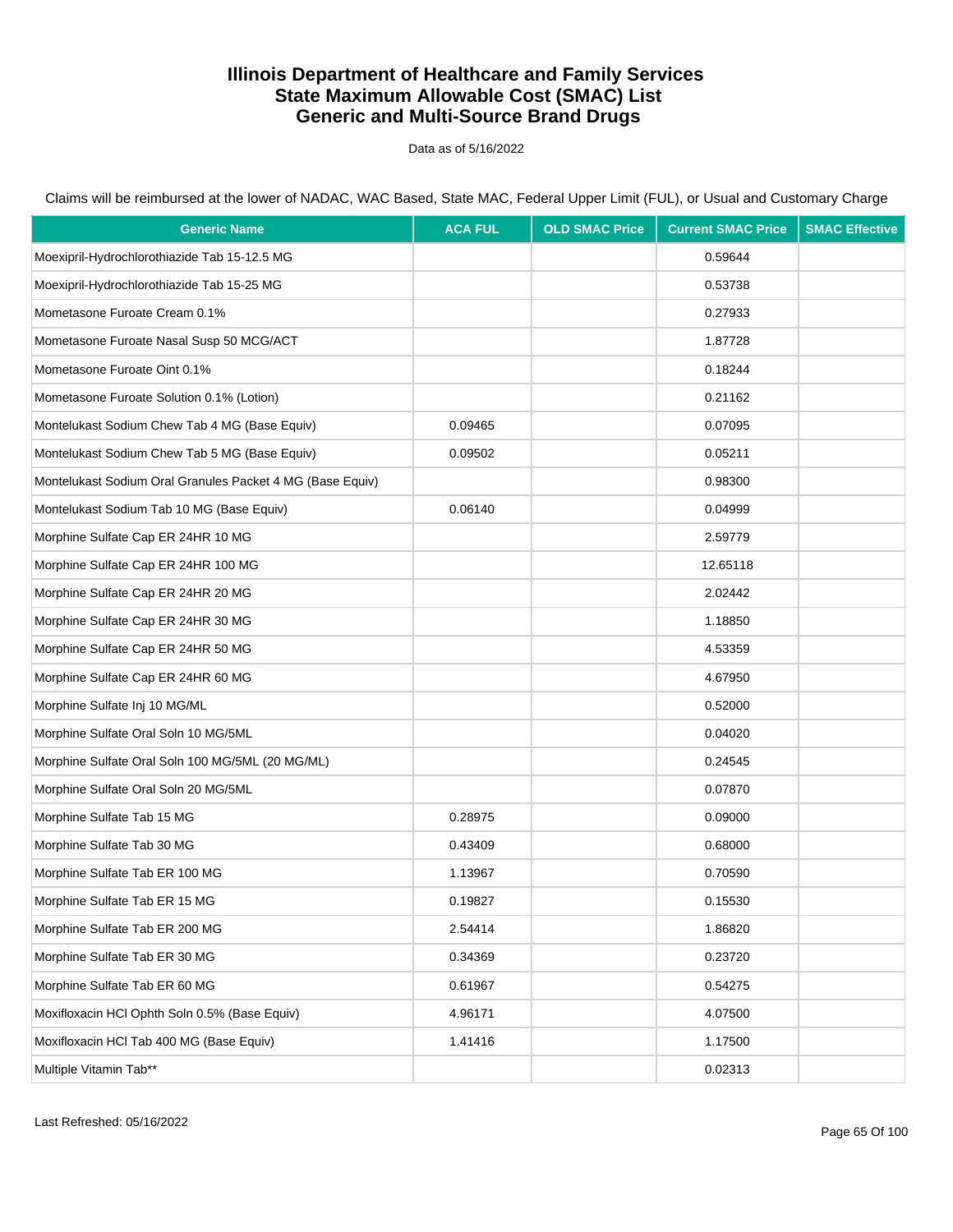Data as of 5/16/2022

| <b>Generic Name</b>                                          | <b>ACA FUL</b> | <b>OLD SMAC Price</b> | <b>Current SMAC Price</b> | <b>SMAC Effective</b> |
|--------------------------------------------------------------|----------------|-----------------------|---------------------------|-----------------------|
| Multiple Vitamins w/ Iron Tab**                              |                |                       | 0.02788                   |                       |
| Multiple Vitamins w/ Minerals Tab**                          |                |                       | 2.18465                   |                       |
| Mupirocin Calcium Cream 2%                                   |                |                       | 6.15926                   |                       |
| Mupirocin Oint 2%                                            |                |                       | 0.13514                   |                       |
| Mycophenolate Mofetil Cap 250 MG                             | 0.35695        |                       | 0.12520                   |                       |
| Mycophenolate Mofetil For Oral Susp 200 MG/ML                | 5.71239        |                       | 4.56844                   |                       |
| Mycophenolate Mofetil Tab 500 MG                             | 0.49781        |                       | 0.20498                   |                       |
| Mycophenolate Sodium Tab DR 180 MG (Mycophenolic Acid Equiv) | 0.67405        |                       | 0.46211                   |                       |
| Mycophenolate Sodium Tab DR 360 MG (Mycophenolic Acid Equiv) | 1.13452        |                       | 0.82018                   |                       |
| Nabumetone Tab 500 MG                                        | 0.17315        |                       | 0.10490                   |                       |
| Nabumetone Tab 750 MG                                        | 0.22688        |                       | 0.17590                   |                       |
| Nadolol Tab 20 MG                                            | 0.27687        |                       | 0.29000                   |                       |
| Nadolol Tab 40 MG                                            | 0.35254        |                       | 0.32630                   |                       |
| Nadolol Tab 80 MG                                            | 0.42471        |                       | 0.49690                   |                       |
| Naftifine HCI Cream 2%                                       |                |                       | 4.27667                   |                       |
| Nalbuphine HCl Inj 20 MG/ML                                  |                |                       | 2.36600                   |                       |
| Naloxone HCl Inj 0.4 MG/ML                                   |                |                       | 11.10000                  |                       |
| Naloxone HCl Inj 4 MG/10ML                                   |                |                       | 10.10236                  |                       |
| Naloxone HCl Nasal Spray 4 MG/0.1ML                          |                |                       | 37.39500                  |                       |
| Naloxone HCl Soln Prefilled Syringe 2 MG/2ML                 |                |                       | 15.48117                  |                       |
| Naltrexone For IM Extended Release Susp 380 MG               |                | 1328.57000            | 1434.20000                | 04/01/2022            |
| Naltrexone HCl Tab 50 MG                                     | 0.71786        |                       | 0.50964                   |                       |
| Naproxen Sodium Tab 275 MG                                   |                |                       | 0.08963                   |                       |
| Naproxen Sodium Tab 550 MG                                   | 0.38511        |                       | 0.32180                   |                       |
| Naproxen Sodium Tab ER 24HR 375 MG (Base Equiv)              |                |                       | 9.75680                   |                       |
| Naproxen Sodium Tab ER 24HR 500 MG (Base Equiv)              |                |                       | 6.96787                   |                       |
| Naproxen Susp 125 MG/5ML                                     |                |                       | 0.78000                   |                       |
| Naproxen Tab 250 MG                                          | 0.05835        |                       | 0.03202                   |                       |
| Naproxen Tab 375 MG                                          | 0.07153        |                       | 0.04691                   |                       |
| Naproxen Tab 500 MG                                          | 0.07403        |                       | 0.05330                   |                       |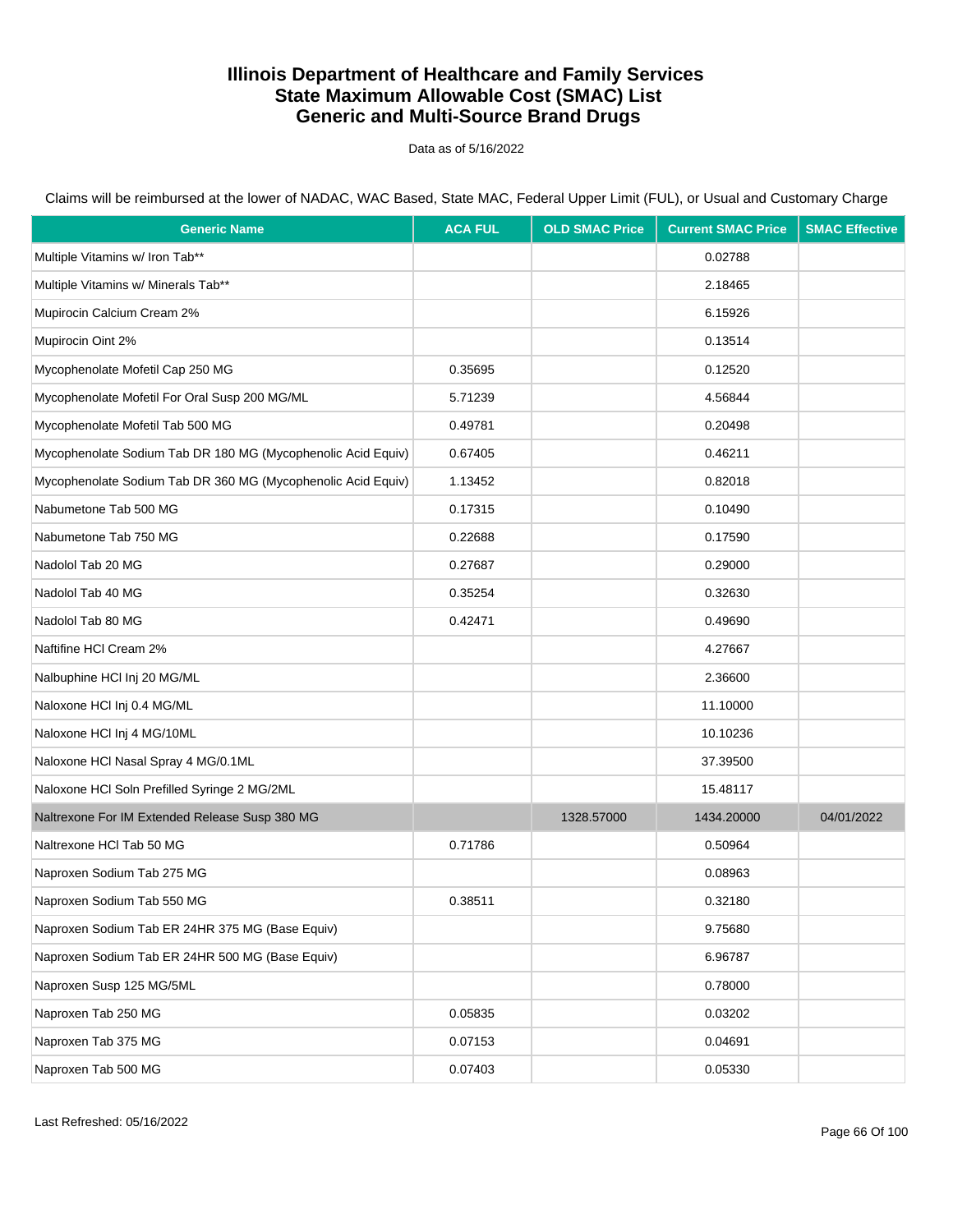Data as of 5/16/2022

| <b>Generic Name</b>                                              | <b>ACA FUL</b> | <b>OLD SMAC Price</b> | <b>Current SMAC Price</b> | <b>SMAC Effective</b> |
|------------------------------------------------------------------|----------------|-----------------------|---------------------------|-----------------------|
| Naproxen Tab EC 375 MG                                           |                |                       | 0.11710                   |                       |
| Naproxen Tab EC 500 MG                                           |                |                       | 2.53550                   |                       |
| Naratriptan HCl Tab 1 MG (Base Equiv)                            |                |                       | 2.42489                   |                       |
| Naratriptan HCl Tab 2.5 MG (Base Equiv)                          | 1.88784        |                       | 0.83704                   |                       |
| Natalizumab for IV Inj Conc 300 MG/15ML                          |                |                       | 439.57929                 |                       |
| Nateglinide Tab 120 MG                                           | 0.34762        |                       | 0.14756                   |                       |
| Nateglinide Tab 60 MG                                            | 0.33353        |                       | 0.26967                   |                       |
| Nebivolol HCl Tab 10 MG (Base Equivalent)                        |                |                       | 0.58847                   |                       |
| Nebivolol HCl Tab 20 MG (Base Equivalent)                        | 0.99818        |                       | 0.56675                   |                       |
| Nebivolol HCl Tab 5 MG (Base Equivalent)                         |                |                       | 0.51250                   |                       |
| Nefazodone HCl Tab 100 MG                                        |                |                       | 0.46100                   |                       |
| Nefazodone HCl Tab 150 MG                                        |                |                       | 0.47540                   |                       |
| Nefazodone HCI Tab 200 MG                                        |                |                       | 0.46900                   |                       |
| Nefazodone HCI Tab 250 MG                                        |                |                       | 0.49716                   |                       |
| Nefazodone HCl Tab 50 MG                                         |                |                       | 0.24500                   |                       |
| Neomycin Sulfate Tab 500 MG                                      |                |                       | 0.48150                   |                       |
| Neomycin-Bacitrac Zn-Polymyx 5(3.5)MG-400Unt-10000Unt Op Oin     | 7.75160        |                       | 3.90000                   |                       |
| Neomycin-Polymy-Gramicid Op Sol 1.75-10000-0.025MG-UNT-<br>MG/ML |                |                       | 3.30000                   |                       |
| Neomycin-Polymyxin B GU Irrigation Soln                          |                |                       | 13.36010                  |                       |
| Neomycin-Polymyxin-Dexamethasone Ophth Oint 0.1%                 | 3.09993        |                       | 1.53143                   |                       |
| Neomycin-Polymyxin-Dexamethasone Ophth Susp 0.1%                 | 2.55690        |                       | 2.47400                   |                       |
| Neomycin-Polymyxin-HC Ophth Susp                                 |                |                       | 14.80800                  |                       |
| Neomycin-Polymyxin-HC Otic Soln 1%                               |                |                       | 5.19000                   |                       |
| Neomycin-Polymyxin-HC Otic Susp 3.5 MG/ML-10000 Unit/ML-1%       |                |                       | 4.62700                   |                       |
| Nevirapine Tab 200 MG                                            |                |                       | 0.10617                   |                       |
| Nevirapine Tab ER 24HR 400 MG                                    |                |                       | 0.44233                   |                       |
| Niacin Tab ER 1000 MG (Antihyperlipidemic)                       | 0.38898        |                       | 0.62311                   |                       |
| Niacin Tab ER 500 MG (Antihyperlipidemic)                        | 0.20855        |                       | 0.08178                   |                       |
| Niacin Tab ER 750 MG (Antihyperlipidemic)                        |                |                       | 0.93243                   |                       |
| Nicardipine HCI Cap 20 MG                                        |                |                       | 0.12545                   |                       |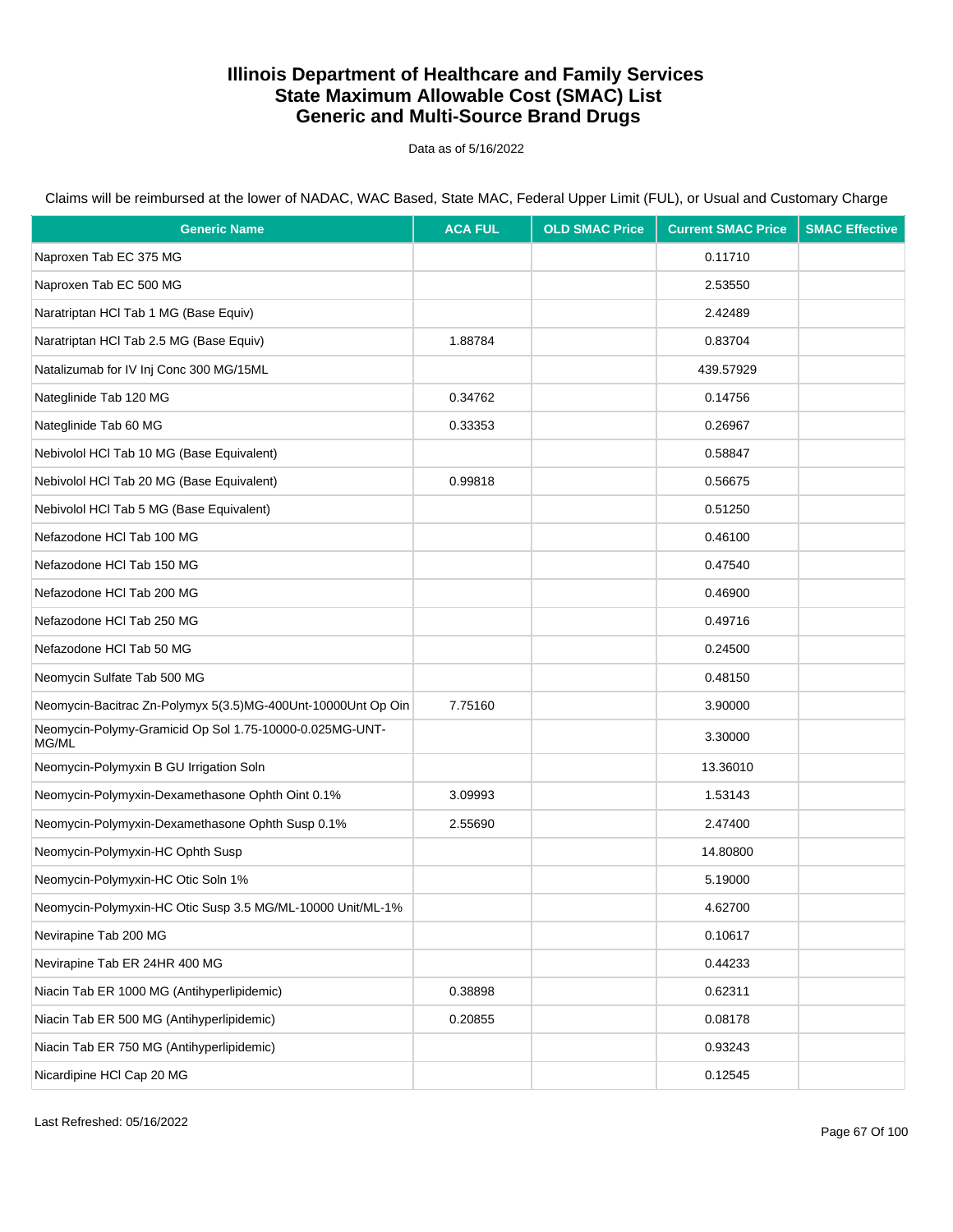Data as of 5/16/2022

| <b>Generic Name</b>                                    | <b>ACA FUL</b> | <b>OLD SMAC Price</b> | <b>Current SMAC Price</b> | <b>SMAC Effective</b> |
|--------------------------------------------------------|----------------|-----------------------|---------------------------|-----------------------|
| Nicardipine HCI Cap 30 MG                              |                |                       | 1.60211                   |                       |
| Nifedipine Cap 10 MG                                   | 0.45557        |                       | 0.26340                   |                       |
| Nifedipine Cap 20 MG                                   |                |                       | 1.45000                   |                       |
| Nifedipine Tab ER 24HR 30 MG                           |                |                       | 0.11185                   |                       |
| Nifedipine Tab ER 24HR 60 MG                           |                |                       | 0.16950                   |                       |
| Nifedipine Tab ER 24HR 90 MG                           |                |                       | 0.17703                   |                       |
| Nifedipine Tab ER 24HR Osmotic Release 30 MG           | 0.17163        |                       | 0.10000                   |                       |
| Nifedipine Tab ER 24HR Osmotic Release 60 MG           | 0.22150        |                       | 0.15000                   |                       |
| Nifedipine Tab ER 24HR Osmotic Release 90 MG           | 0.39916        |                       | 0.15262                   |                       |
| Nilutamide Tab 150 MG                                  |                |                       | 133.33333                 |                       |
| Nimodipine Cap 30 MG                                   |                |                       | 1.58455                   |                       |
| Nisoldipine Tab ER 24HR 17 MG                          |                |                       | 4.79755                   |                       |
| Nisoldipine Tab ER 24HR 25.5 MG                        |                |                       | 6.55000                   |                       |
| Nisoldipine Tab ER 24HR 34 MG                          |                |                       | 5.80000                   |                       |
| Nisoldipine Tab ER 24HR 8.5 MG                         |                |                       | 3.75000                   |                       |
| Nitrofurantoin Macrocrystalline Cap 100 MG             | 0.43714        |                       | 0.59015                   |                       |
| Nitrofurantoin Macrocrystalline Cap 25 MG              | 4.58426        |                       | 3.49140                   |                       |
| Nitrofurantoin Macrocrystalline Cap 50 MG              | 0.36515        |                       | 0.29340                   |                       |
| Nitrofurantoin Monohydrate Macrocrystalline Cap 100 MG | 0.49780        |                       | 0.46800                   |                       |
| Nitroglycerin SL Tab 0.3 MG                            | 0.21745        |                       | 0.20820                   |                       |
| Nitroglycerin SL Tab 0.4 MG                            |                |                       | 0.20950                   |                       |
| Nitroglycerin SL Tab 0.6 MG                            |                |                       | 0.27649                   |                       |
| Nitroglycerin TD Patch 24HR 0.1 MG/HR                  |                |                       | 0.44189                   |                       |
| Nitroglycerin TD Patch 24HR 0.2 MG/HR                  |                |                       | 0.35275                   |                       |
| Nitroglycerin TD Patch 24HR 0.4 MG/HR                  |                |                       | 0.39678                   |                       |
| Nitroglycerin TD Patch 24HR 0.6 MG/HR                  |                |                       | 0.49433                   |                       |
| Nitroglycerin TL Soln 0.4 MG/SPRAY (400 MCG/SPRAY)     |                |                       | 16.00000                  |                       |
| Nizatidine Cap 150 MG                                  |                |                       | 0.20325                   |                       |
| Nizatidine Cap 300 MG                                  |                |                       | 0.36667                   |                       |
| Nizatidine Oral Soln 15 MG/ML                          |                |                       | 1.00510                   |                       |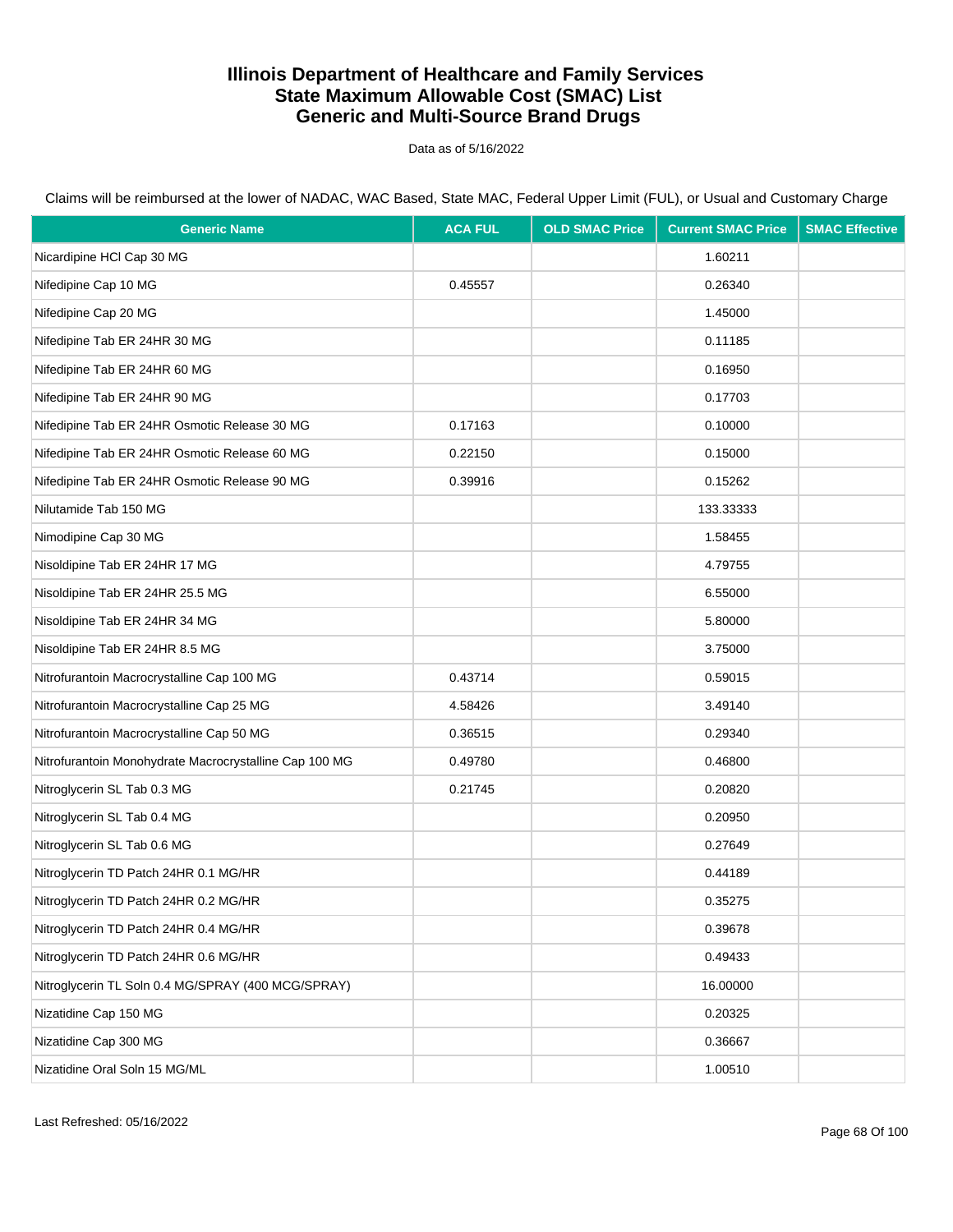Data as of 5/16/2022

| <b>Generic Name</b>                                          | <b>ACA FUL</b> | <b>OLD SMAC Price</b> | <b>Current SMAC Price</b> | <b>SMAC Effective</b> |
|--------------------------------------------------------------|----------------|-----------------------|---------------------------|-----------------------|
| Norelgestromin-Ethinyl Estradiol TD PTWK 150-35 MCG/24HR     |                |                       | 39.90333                  |                       |
| Norethindrone & Ethinyl Estradiol Tab 0.4 MG-35 MCG          | 0.54781        |                       | 0.24429                   |                       |
| Norethindrone & Ethinyl Estradiol Tab 0.5 MG-35 MCG          | 0.62219        |                       | 0.47533                   |                       |
| Norethindrone & Ethinyl Estradiol Tab 1 MG-35 MCG            | 0.34817        |                       | 0.33595                   |                       |
| Norethindrone & Ethinyl Estradiol-Fe Chew Tab 0.4 MG-35 MCG  |                |                       | 1.32607                   |                       |
| Norethindrone & Ethinyl Estradiol-Fe Chew Tab 0.8 MG-25 MCG  | 1.92429        |                       | 1.80607                   |                       |
| Norethindrone & Mestranol Tab 1 MG-50MCG                     |                |                       | 0.92340                   |                       |
| Norethindrone Ac-Ethinyl Estrad-Fe Tab 1-20/1-30/1-35 MG-MCG |                |                       | 0.96988                   |                       |
| Norethindrone Ace & Ethinyl Estradiol Tab 1 MG-20 MCG        | 0.26967        |                       | 0.17698                   |                       |
| Norethindrone Ace & Ethinyl Estradiol Tab 1.5 MG-30 MCG      | 0.56369        |                       | 0.42460                   |                       |
| Norethindrone Ace & Ethinyl Estradiol-FE Tab 1 MG-20 MCG     | 0.19621        |                       | 0.19802                   |                       |
| Norethindrone Ace & Ethinyl Estradiol-FE Tab 1.5 MG-30 MCG   | 0.24426        |                       | 0.15557                   |                       |
| Norethindrone Ace-Eth Estradiol-FE Chew Tab 1 MG-20 MCG (24) | 0.48995        |                       | 1.54750                   |                       |
| Norethindrone Ace-Ethinyl Estradiol-FE Cap 1 MG-20 MCG (24)  |                |                       | 2.96466                   |                       |
| Norethindrone Ace-Ethinyl Estradiol-FE Tab 1 MG-20 MCG (24)  | 0.60135        |                       | 0.52805                   |                       |
| Norethindrone Acetate Tab 5 MG                               | 0.54890        |                       | 0.91840                   |                       |
| Norethindrone Acetate-Ethinyl Estradiol Tab 0.5 MG-2.5 MCG   | 1.68970        |                       | 1.91320                   |                       |
| Norethindrone Acetate-Ethinyl Estradiol Tab 1 MG-5 MCG       | 1.72752        |                       | 1.01938                   |                       |
| Norethindrone Tab 0.35 MG                                    | 0.15733        |                       | 0.08214                   |                       |
| Norethindrone-Eth Estradiol Tab 0.5-35/0.75-35/1-35 MG-MCG   | 0.37610        |                       | 0.15179                   |                       |
| Norethindrone-Eth Estradiol Tab 0.5-35/1-35/0.5-35 MG-MCG    |                |                       | 0.51609                   |                       |
| Norgestimate & Ethinyl Estradiol Tab 0.25 MG-35 MCG          | 0.16809        |                       | 0.17571                   |                       |
| Norgestimate-Eth Estrad Tab 0.18-25/0.215-25/0.25-25 MG-MCG  | 0.16207        |                       | 0.15456                   |                       |
| Norgestimate-Eth Estrad Tab 0.18-35/0.215-35/0.25-35 MG-MCG  | 0.15587        |                       | 0.09250                   |                       |
| Norgestrel & Ethinyl Estradiol Tab 0.3 MG-30 MCG             | 0.43908        |                       | 0.26161                   |                       |
| Nortriptyline HCl Cap 10 MG                                  | 0.07199        |                       | 0.06356                   |                       |
| Nortriptyline HCl Cap 25 MG                                  | 0.09518        |                       | 0.06686                   |                       |
| Nortriptyline HCl Cap 50 MG                                  | 0.12797        |                       | 0.07767                   |                       |
| Nortriptyline HCl Cap 75 MG                                  | 0.17213        |                       | 0.12989                   |                       |
| Nortriptyline HCl Soln 10 MG/5ML                             |                |                       | 0.25084                   |                       |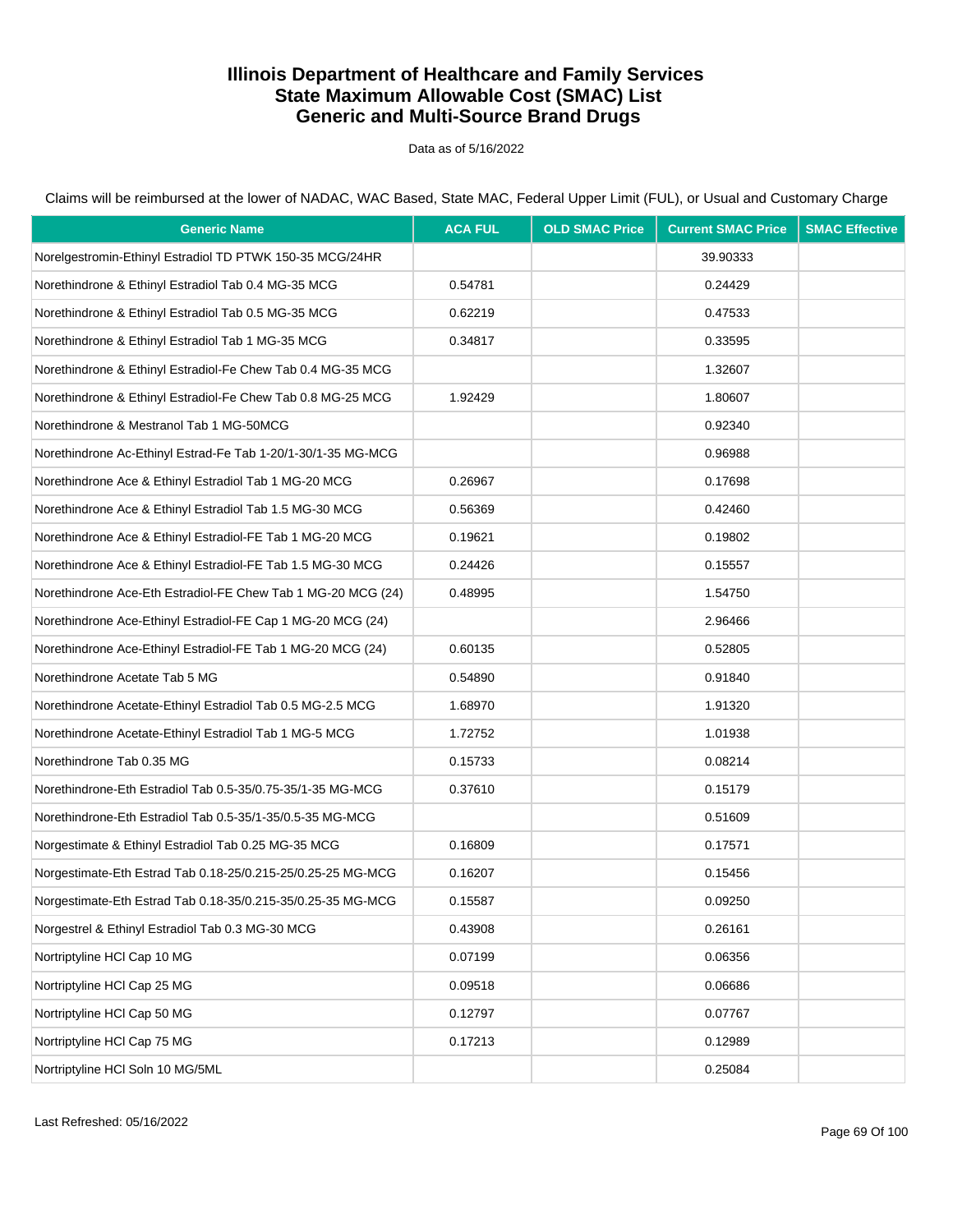Data as of 5/16/2022

| <b>Generic Name</b>                               | <b>ACA FUL</b> | <b>OLD SMAC Price</b> | <b>Current SMAC Price</b> | <b>SMAC Effective</b> |
|---------------------------------------------------|----------------|-----------------------|---------------------------|-----------------------|
| Nusinersen Intrathecal Soln 12 MG/5ML (2.4 MG/ML) |                |                       | 24950.00000               |                       |
| Nystatin Cream 100000 Unit/GM                     |                |                       | 0.16033                   |                       |
| Nystatin Oint 100000 Unit/GM                      |                |                       | 0.22433                   |                       |
| Nystatin Susp 100000 Unit/ML                      |                |                       | 0.05010                   |                       |
| Nystatin Tab 500000 Unit                          | 0.37350        |                       | 0.34870                   |                       |
| Nystatin Topical Powder                           |                |                       | 0.68313                   |                       |
| Nystatin Topical Powder 100000 Unit/GM            |                |                       | 0.22770                   |                       |
| Nystatin-Triamcinolone Cream 100000-0.1 Unit/GM-% |                |                       | 0.38408                   |                       |
| Nystatin-Triamcinolone Oint 100000-0.1 Unit/GM-%  |                |                       | 0.18333                   |                       |
| Octreotide Acetate For IM Inj Kit 20 MG           |                |                       | 4247.68104                |                       |
| Octreotide Acetate For IM Inj Kit 30 MG           |                |                       | 6360.59544                |                       |
| Octreotide Acetate Inj 100 MCG/ML (0.1 MG/ML)     |                |                       | 2.69662                   |                       |
| Octreotide Acetate Inj 1000 MCG/ML (1 MG/ML)      |                |                       | 44.25000                  |                       |
| Octreotide Acetate Inj 200 MCG/ML (0.2 MG/ML)     |                |                       | 9.10000                   |                       |
| Octreotide Acetate Inj 50 MCG/ML (0.05 MG/ML)     |                |                       | 2.68182                   |                       |
| Octreotide Acetate Inj 500 MCG/ML (0.5 MG/ML)     |                |                       | 14.90000                  |                       |
| Ofloxacin Ophth Soln 0.3%                         |                |                       | 1.45200                   |                       |
| Ofloxacin Otic Soln 0.3%                          |                |                       | 2.16133                   |                       |
| Olanzapine For IM Inj 10 MG                       |                |                       | 26.97600                  |                       |
| Olanzapine Orally Disintegrating Tab 10 MG        | 0.61875        |                       | 0.35333                   |                       |
| Olanzapine Orally Disintegrating Tab 15 MG        | 1.51973        |                       | 0.57400                   |                       |
| Olanzapine Orally Disintegrating Tab 20 MG        | 1.83073        |                       | 0.41667                   |                       |
| Olanzapine Orally Disintegrating Tab 5 MG         | 0.57733        |                       | 0.18167                   |                       |
| Olanzapine Tab 10 MG                              | 0.28934        |                       | 0.08590                   |                       |
| Olanzapine Tab 15 MG                              | 0.32815        |                       | 0.11167                   |                       |
| Olanzapine Tab 2.5 MG                             | 0.08891        |                       | 0.05758                   |                       |
| Olanzapine Tab 20 MG                              | 0.40539        |                       | 0.11500                   |                       |
| Olanzapine Tab 5 MG                               | 0.13535        |                       | 0.06533                   |                       |
| Olanzapine Tab 7.5 MG                             | 0.20812        |                       | 0.08533                   |                       |
| Olanzapine-Fluoxetine HCl Cap 12-25 MG            |                |                       | 6.71087                   |                       |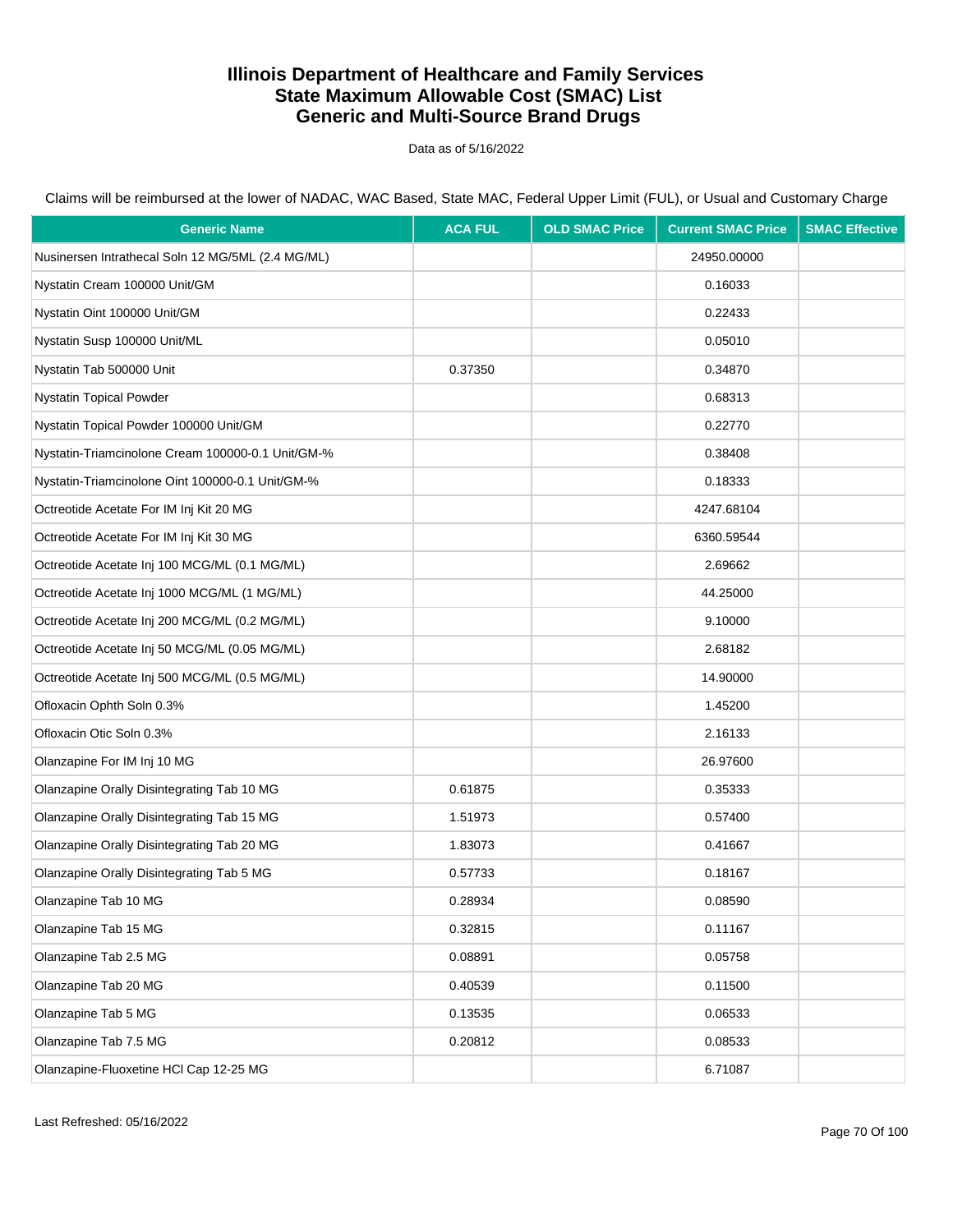Data as of 5/16/2022

Claims will be reimbursed at the lower of NADAC, WAC Based, State MAC, Federal Upper Limit (FUL), or Usual and Customary Charge

| <b>Generic Name</b>                                         | <b>ACA FUL</b> | <b>OLD SMAC Price</b> | <b>Current SMAC Price</b> | <b>SMAC Effective</b> |
|-------------------------------------------------------------|----------------|-----------------------|---------------------------|-----------------------|
| Olanzapine-Fluoxetine HCl Cap 12-50 MG                      |                |                       | 10.03205                  |                       |
| Olanzapine-Fluoxetine HCl Cap 3-25 MG                       |                |                       | 4.74767                   |                       |
| Olanzapine-Fluoxetine HCl Cap 6-25 MG                       | 5.76547        |                       | 5.30145                   |                       |
| Olanzapine-Fluoxetine HCl Cap 6-50 MG                       |                |                       | 7.83104                   |                       |
| Olmesartan Medoxomil Tab 20 MG                              | 0.17590        |                       | 0.02211                   |                       |
| Olmesartan Medoxomil Tab 40 MG                              | 0.22645        |                       | 0.14348                   |                       |
| Olmesartan Medoxomil Tab 5 MG                               | 0.14067        |                       | 0.04767                   |                       |
| Olmesartan Medoxomil-Hydrochlorothiazide Tab 20-12.5 MG     | 0.35865        |                       | 0.13000                   |                       |
| Olmesartan Medoxomil-Hydrochlorothiazide Tab 40-12.5 MG     | 0.60245        |                       | 0.19648                   |                       |
| Olmesartan Medoxomil-Hydrochlorothiazide Tab 40-25 MG       | 0.55735        |                       | 0.17600                   |                       |
| Olmesartan-Amlodipine-Hydrochlorothiazide Tab 20-5-12.5 MG  | 1.28262        |                       | 1.37855                   |                       |
| Olmesartan-Amlodipine-Hydrochlorothiazide Tab 40-10-12.5 MG | 1.84400        |                       | 1.82389                   |                       |
| Olmesartan-Amlodipine-Hydrochlorothiazide Tab 40-10-25 MG   | 1.53004        |                       | 0.99833                   |                       |
| Olmesartan-Amlodipine-Hydrochlorothiazide Tab 40-5-12.5 MG  | 1.38351        |                       | 1.89000                   |                       |
| Olmesartan-Amlodipine-Hydrochlorothiazide Tab 40-5-25 MG    | 2.03314        |                       | 1.71000                   |                       |
| Olopatadine HCI Nasal Soln 0.6%                             |                |                       | 1.78088                   |                       |
| Olopatadine HCl Ophth Soln 0.1% (Base Equivalent)           |                |                       | 1.80956                   |                       |
| Olopatadine HCl Ophth Soln 0.2% (Base Equivalent)           |                |                       | 3.26800                   |                       |
| Omega-3-acid Ethyl Esters Cap 1 GM                          | 0.24471        |                       | 0.17763                   |                       |
| Omeprazole Cap Delayed Release 10 MG                        | 0.08053        |                       | 0.02056                   |                       |
| Omeprazole Cap Delayed Release 20 MG                        | 0.03902        |                       | 0.02317                   |                       |
| Omeprazole Cap Delayed Release 40 MG                        | 0.05913        |                       | 0.04444                   |                       |
| Omeprazole-Sodium Bicarbonate Cap 20-1100 MG                | 1.11633        |                       | 1.11772                   |                       |
| Omeprazole-Sodium Bicarbonate Cap 40-1100 MG                | 4.04461        |                       | 1.28050                   |                       |
| Omeprazole-Sodium Bicarbonate Powd Pack for Susp 40-1680 MG |                |                       | 14.33167                  |                       |
| OnabotulinumtoxinA (Cosmetic) For Inj 50 Unit               |                |                       | 329.67600                 |                       |
| Ondansetron HCI Inj 4 MG/2ML (2 MG/ML)                      |                |                       | 0.14720                   |                       |
| Ondansetron HCI Inj 40 MG/20ML (2 MG/ML)                    |                |                       | 0.10075                   |                       |
| Ondansetron HCI Oral Soln 4 MG/5ML                          | 0.28816        |                       | 0.18500                   |                       |
| Ondansetron HCI Tab 4 MG                                    | 0.06443        |                       | 0.05400                   |                       |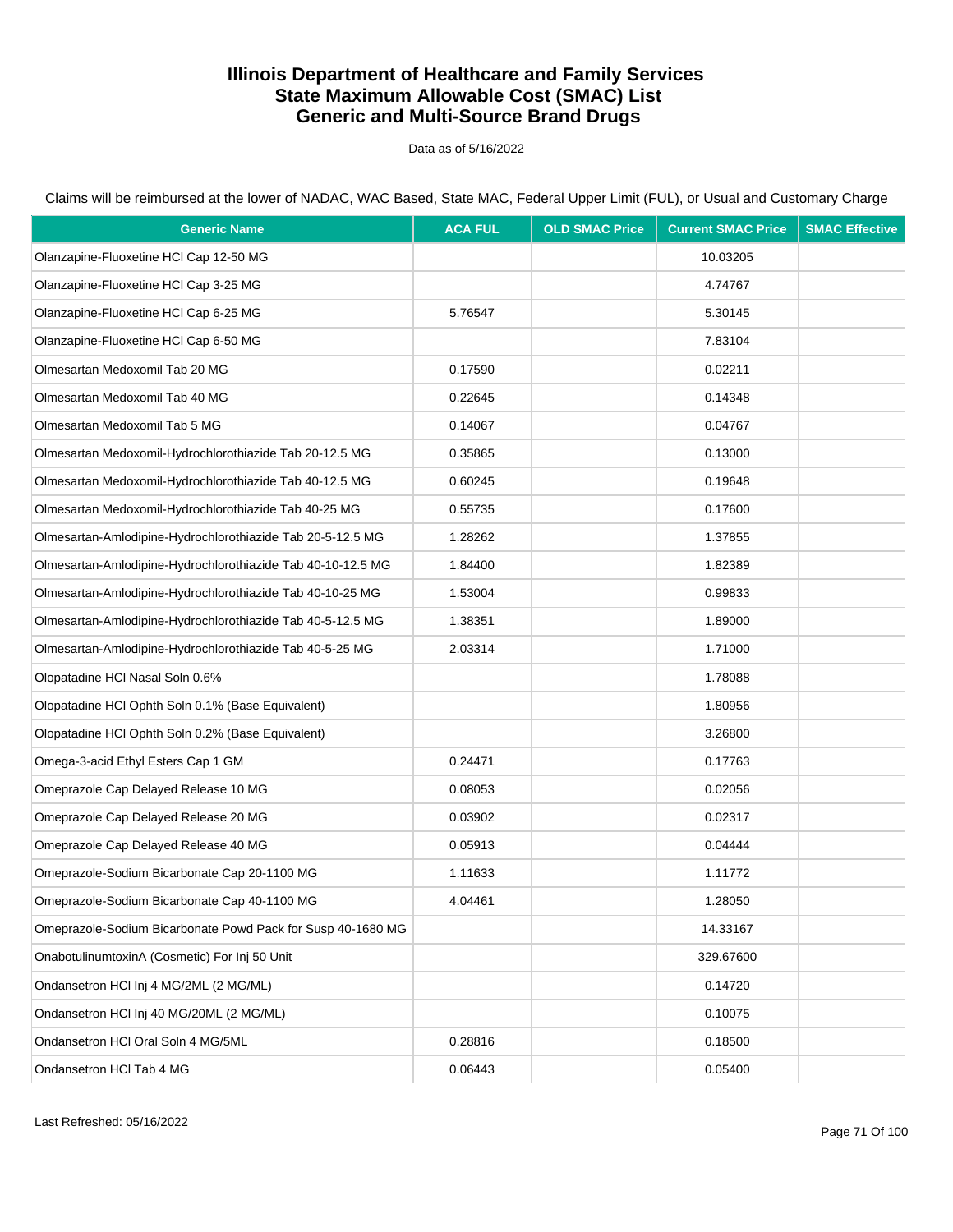Data as of 5/16/2022

Claims will be reimbursed at the lower of NADAC, WAC Based, State MAC, Federal Upper Limit (FUL), or Usual and Customary Charge

| <b>Generic Name</b>                                 | <b>ACA FUL</b> | <b>OLD SMAC Price</b> | <b>Current SMAC Price</b> | <b>SMAC Effective</b> |
|-----------------------------------------------------|----------------|-----------------------|---------------------------|-----------------------|
| Ondansetron HCI Tab 8 MG                            | 0.10052        |                       | 0.09415                   |                       |
| Ondansetron Orally Disintegrating Tab 4 MG          | 0.23716        |                       | 0.14295                   |                       |
| Ondansetron Orally Disintegrating Tab 8 MG          | 0.24769        |                       | 0.22773                   |                       |
| Opium Tincture 1% (10 MG/ML) (Morphine Equiv)       |                |                       | 2.38890                   |                       |
| Oral Vehicles - Syrup***                            |                |                       | 0.04063                   |                       |
| Oral Vehicles***                                    |                |                       | 0.04063                   |                       |
| Orphenadrine Citrate Tab ER 12HR 100 MG             |                |                       | 0.14850                   |                       |
| Orphenadrine w/ Aspirin & Caffeine Tab 50-770-60 MG |                |                       | 2.04000                   |                       |
| Oseltamivir Phosphate Cap 30 MG (Base Equiv)        | 1.63036        |                       | 1.59093                   |                       |
| Oseltamivir Phosphate Cap 45 MG (Base Equiv)        | 1.56550        |                       | 3.11900                   |                       |
| Oseltamivir Phosphate Cap 75 MG (Base Equiv)        | 1.71594        |                       | 1.31000                   |                       |
| Oseltamivir Phosphate For Susp 6 MG/ML (Base Equiv) | 0.45546        |                       | 0.46858                   |                       |
| Oxacillin Sodium For Inj 2 GM (Base Equivalent)     |                |                       | 10.16600                  |                       |
| Oxaliplatin IV Soln 100 MG/20ML                     |                |                       | 2.49420                   |                       |
| Oxaliplatin IV Soln 50 MG/10ML                      |                |                       | 2.49420                   |                       |
| Oxandrolone Tab 2.5 MG                              |                |                       | 3.19985                   |                       |
| Oxaprozin Tab 600 MG                                | 0.56041        |                       | 0.76500                   |                       |
| Oxazepam Cap 10 MG                                  |                |                       | 0.50649                   |                       |
| Oxazepam Cap 15 MG                                  |                |                       | 0.77050                   |                       |
| Oxazepam Cap 30 MG                                  |                |                       | 1.06925                   |                       |
| Oxcarbazepine Susp 300 MG/5ML (60 MG/ML)            | 0.35058        |                       | 0.16879                   |                       |
| Oxcarbazepine Tab 150 MG                            | 0.13649        |                       | 0.08840                   |                       |
| Oxcarbazepine Tab 300 MG                            | 0.32883        |                       | 0.11990                   |                       |
| Oxcarbazepine Tab 600 MG                            | 0.71259        |                       | 0.27592                   |                       |
| Oxiconazole Nitrate Cream 1%                        |                |                       | 6.03042                   |                       |
| Oxybutynin Chloride Syrup 5 MG/5ML                  |                |                       | 0.01858                   |                       |
| Oxybutynin Chloride Tab 5 MG                        | 0.07545        |                       | 0.06620                   |                       |
| Oxybutynin Chloride Tab ER 24HR 10 MG               | 0.15323        |                       | 0.13437                   |                       |
| Oxybutynin Chloride Tab ER 24HR 15 MG               | 0.19066        |                       | 0.15440                   |                       |
| Oxybutynin Chloride Tab ER 24HR 5 MG                | 0.15707        |                       | 0.12449                   |                       |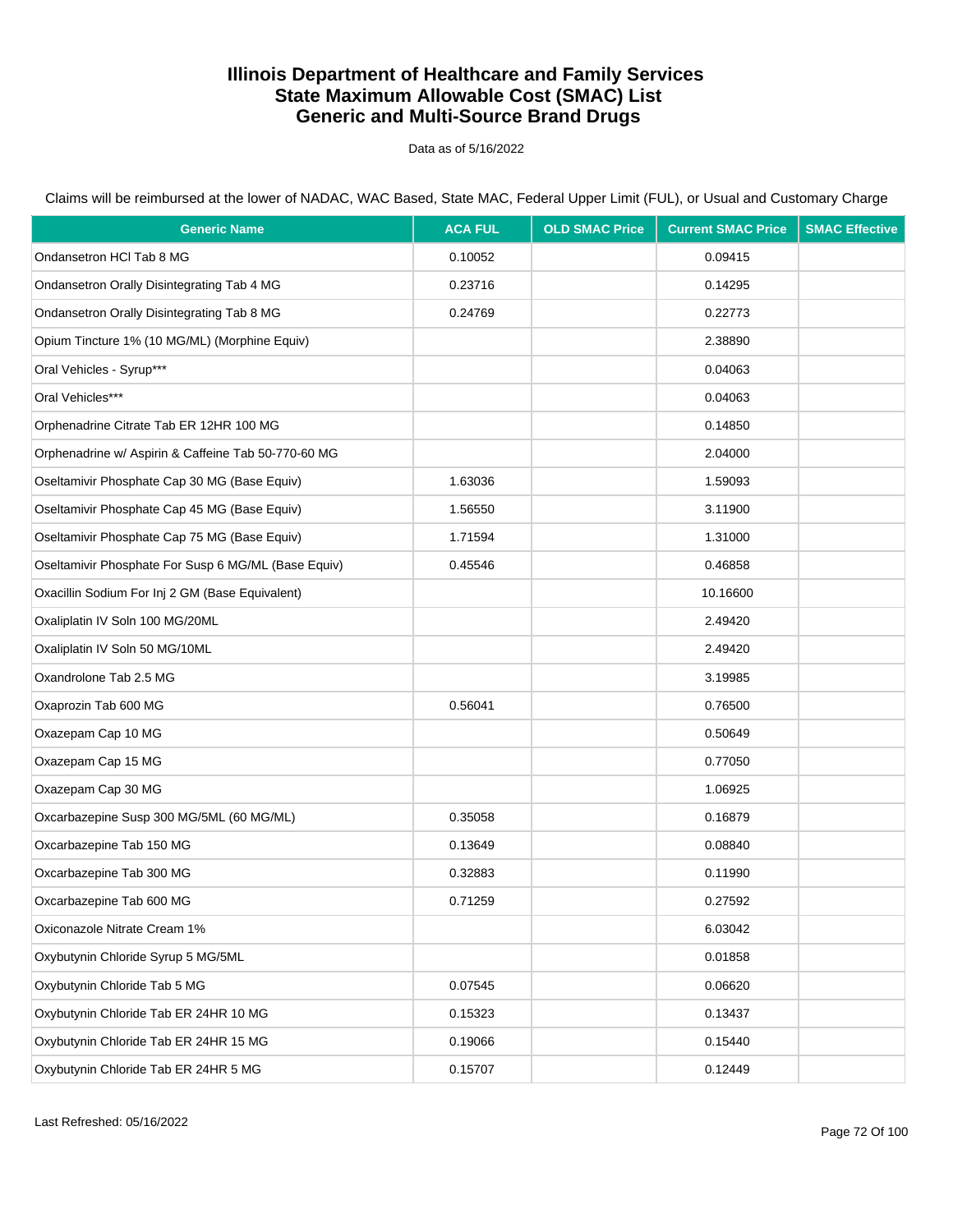Data as of 5/16/2022

| <b>Generic Name</b>                        | <b>ACA FUL</b> | <b>OLD SMAC Price</b> | <b>Current SMAC Price</b> | <b>SMAC Effective</b> |
|--------------------------------------------|----------------|-----------------------|---------------------------|-----------------------|
| Oxycodone HCl Cap 5 MG                     | 0.66116        |                       | 0.53200                   |                       |
| Oxycodone HCl Conc 100 MG/5ML (20 MG/ML)   | 2.45941        |                       | 2.61221                   |                       |
| Oxycodone HCI Soln 5 MG/5ML                |                |                       | 0.09998                   |                       |
| Oxycodone HCI Tab 10 MG                    | 0.15111        |                       | 0.09270                   |                       |
| Oxycodone HCI Tab 15 MG                    | 0.16747        |                       | 0.11260                   |                       |
| Oxycodone HCl Tab 20 MG                    | 0.23716        |                       | 0.19400                   |                       |
| Oxycodone HCI Tab 30 MG                    | 0.30626        |                       | 0.19490                   |                       |
| Oxycodone HCI Tab 5 MG                     | 0.09943        |                       | 0.06683                   |                       |
| Oxycodone HCI Tab ER 12HR Deter 10 MG      |                |                       | 2.10788                   |                       |
| Oxycodone HCl Tab ER 12HR Deter 20 MG      |                |                       | 4.51060                   |                       |
| Oxycodone HCl Tab ER 12HR Deter 40 MG      |                |                       | 6.14895                   |                       |
| Oxycodone HCI Tab ER 12HR Deter 80 MG      |                |                       | 12.00223                  |                       |
| Oxycodone w/ Acetaminophen Tab 10-325 MG   | 0.35991        |                       | 0.24612                   |                       |
| Oxycodone w/ Acetaminophen Tab 2.5-325 MG  | 1.43014        |                       | 1.47814                   |                       |
| Oxycodone w/ Acetaminophen Tab 5-325 MG    | 0.15963        |                       | 0.07329                   |                       |
| Oxycodone w/ Acetaminophen Tab 7.5-325 MG  | 0.23292        |                       | 0.08620                   |                       |
| Oxycodone-Aspirin Tab 4.8355-325 MG        |                |                       | 0.59858                   |                       |
| Oxymorphone HCI Tab 10 MG                  | 0.77424        |                       | 1.08716                   |                       |
| Oxymorphone HCI Tab 5 MG                   | 0.60243        |                       | 0.77624                   |                       |
| Oxymorphone HCI Tab ER 12HR 10 MG          |                |                       | 2.59517                   |                       |
| Paclitaxel IV Conc 100 MG/16.7ML (6 MG/ML) |                |                       | 1.17465                   |                       |
| Paclitaxel IV Conc 150 MG/25ML (6 MG/ML)   |                |                       | 1.17465                   |                       |
| Paclitaxel IV Conc 30 MG/5ML (6 MG/ML)     |                |                       | 1.17465                   |                       |
| Paclitaxel IV Conc 300 MG/50ML (6 MG/ML)   |                |                       | 1.17465                   |                       |
| Palbociclib Cap 100 MG                     |                |                       | 592.82714                 |                       |
| Palbociclib Cap 125 MG                     |                |                       | 592.82714                 |                       |
| Palbociclib Cap 75 MG                      |                |                       | 562.33875                 |                       |
| Paliperidone Tab ER 24HR 1.5 MG            | 4.97277        |                       | 4.17131                   |                       |
| Paliperidone Tab ER 24HR 3 MG              | 5.10688        |                       | 4.40211                   |                       |
| Paliperidone Tab ER 24HR 6 MG              | 4.81948        |                       | 3.57623                   |                       |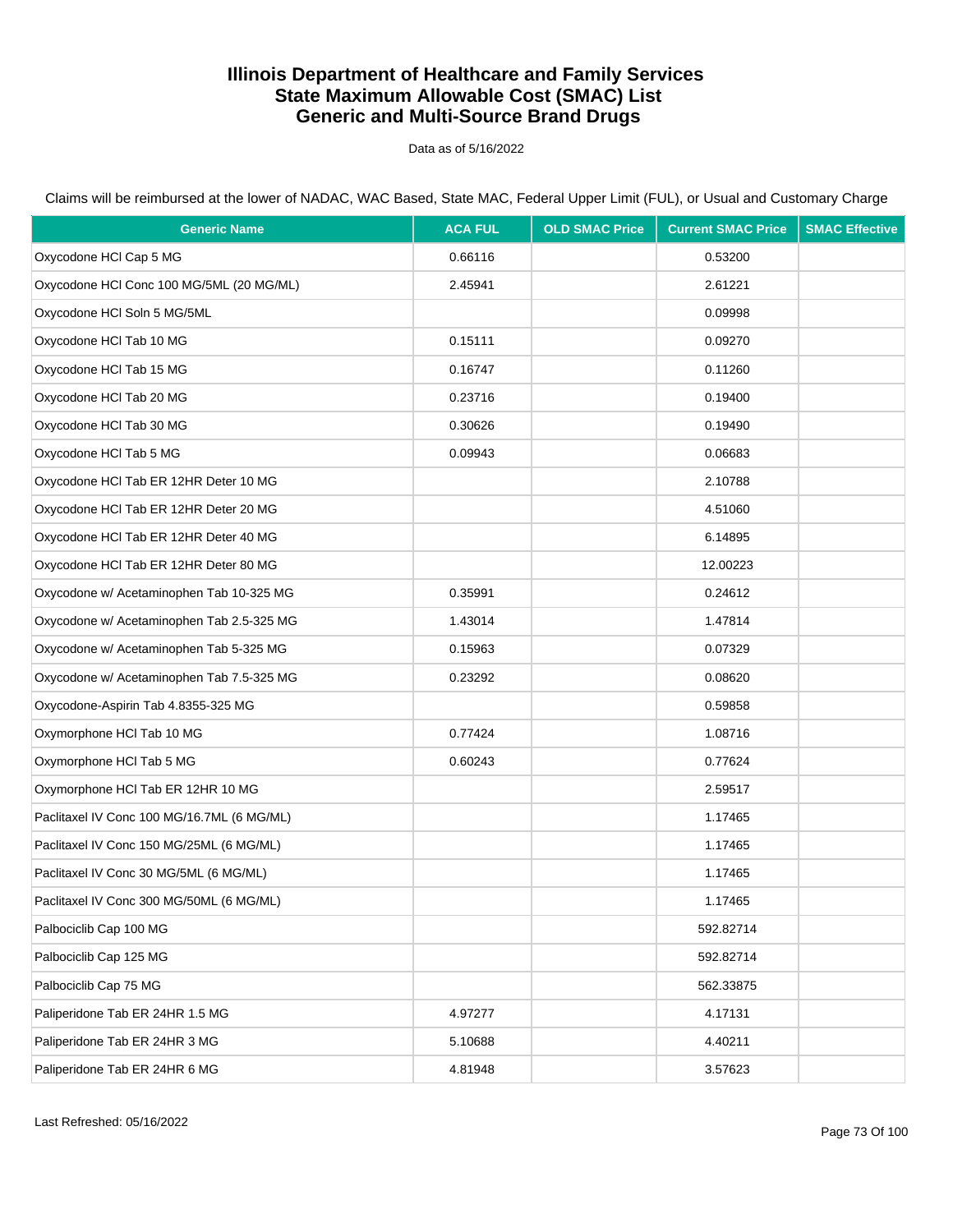Data as of 5/16/2022

Claims will be reimbursed at the lower of NADAC, WAC Based, State MAC, Federal Upper Limit (FUL), or Usual and Customary Charge

| <b>Generic Name</b>                                         | <b>ACA FUL</b> | <b>OLD SMAC Price</b> | <b>Current SMAC Price</b> | <b>SMAC Effective</b> |
|-------------------------------------------------------------|----------------|-----------------------|---------------------------|-----------------------|
| Paliperidone Tab ER 24HR 9 MG                               | 7.71290        |                       | 6.95917                   |                       |
| Palivizumab IM Soln 100 MG/ML                               |                |                       | 2817.90312                |                       |
| Palivizumab IM Soln 50 MG/0.5ML                             |                |                       | 2984.61360                |                       |
| Palonosetron HCI IV Soln 0.25 MG/5ML (Base Equivalent)      |                |                       | 8.71120                   |                       |
| Pamidronate Disodium For Inj 90 MG                          |                |                       | 56.37000                  |                       |
| Pamidronate Disodium IV Soln 3 MG/ML                        |                |                       | 1.95000                   |                       |
| Pamidronate Disodium IV Soln 6 MG/ML                        |                |                       | 3.50090                   |                       |
| Pamidronate Disodium IV Soln 9 MG/ML                        |                |                       | 4.39660                   |                       |
| Pancrelipase (Lip-Prot-Amyl) DR Cap 3000-10000-14000 Unit   |                |                       | 1.77275                   |                       |
| Panobinostat Lactate Cap 10 MG (Base Equivalent)            |                |                       | 1351.22838                |                       |
| Panobinostat Lactate Cap 15 MG (Base Equivalent)            |                |                       | 1351.22838                |                       |
| Panobinostat Lactate Cap 20 MG (Base Equivalent)            |                |                       | 1351.22838                |                       |
| Pantoprazole Sodium EC Tab 20 MG (Base Equiv)               | 0.06954        |                       | 0.04411                   |                       |
| Pantoprazole Sodium EC Tab 40 MG (Base Equiv)               | 0.06073        |                       | 0.04840                   |                       |
| Paricalcitol Cap 1 MCG                                      | 1.57668        |                       | 0.94067                   |                       |
| Paricalcitol Cap 2 MCG                                      |                |                       | 8.16667                   |                       |
| Paroxetine HCI Oral Susp 10 MG/5ML (Base Equiv)             |                |                       | 1.22326                   |                       |
| Paroxetine HCI Tab 10 MG                                    | 0.07378        |                       | 0.04078                   |                       |
| Paroxetine HCI Tab 20 MG                                    | 0.08558        |                       | 0.04700                   |                       |
| Paroxetine HCI Tab 30 MG                                    | 0.13029        |                       | 0.08261                   |                       |
| Paroxetine HCI Tab 40 MG                                    | 0.12146        |                       | 0.08511                   |                       |
| Paroxetine HCI Tab ER 24HR 12.5 MG                          | 0.84164        |                       | 1.31183                   |                       |
| Paroxetine HCI Tab ER 24HR 25 MG                            | 0.97300        |                       | 1.27800                   |                       |
| Paroxetine HCI Tab ER 24HR 37.5 MG                          | 1.16015        |                       | 0.83200                   |                       |
| Paroxetine Mesylate Cap 7.5 MG (Base Equiv)                 | 4.59440        |                       | 4.52294                   |                       |
| Pediatric Multiple Vitamins w/ FI-Fe Drops 0.25-10 MG/ML**  |                |                       | 0.11440                   |                       |
| Pediatric Multiple Vitamins w/ Fluoride Chew Tab 0.25 MG*** |                |                       | 0.06770                   |                       |
| Pediatric Multiple Vitamins w/ Fluoride Chew Tab 0.5 MG***  |                |                       | 0.06583                   |                       |
| Pediatric Multiple Vitamins w/ Fluoride Chew Tab 1 MG***    |                |                       | 0.07170                   |                       |
| Pediatric Multiple Vitamins w/ Fluoride Soln 0.25 MG/ML***  |                |                       | 0.10270                   |                       |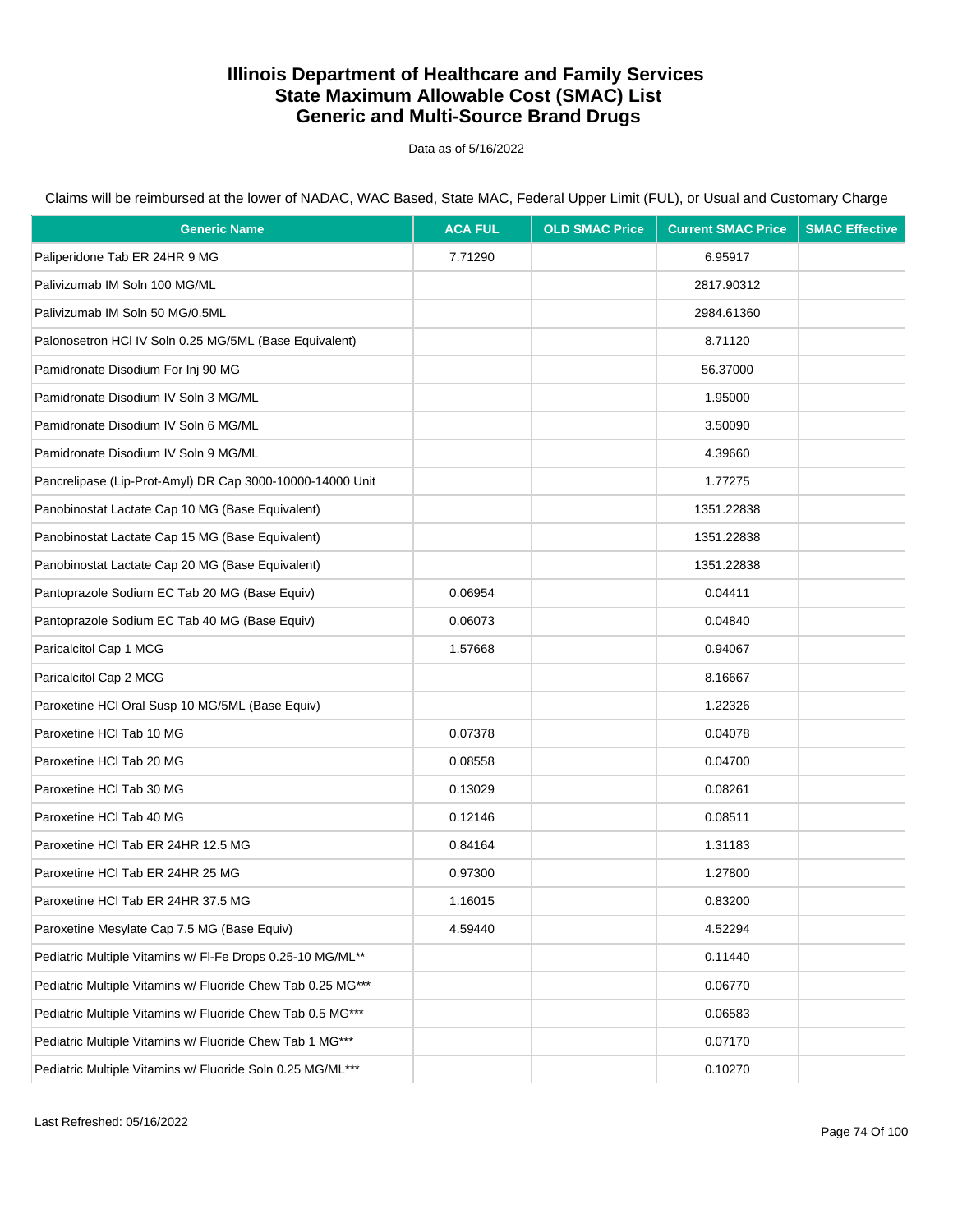Data as of 5/16/2022

| <b>Generic Name</b>                                         | <b>ACA FUL</b> | <b>OLD SMAC Price</b> | <b>Current SMAC Price</b> | <b>SMAC Effective</b> |
|-------------------------------------------------------------|----------------|-----------------------|---------------------------|-----------------------|
| Pediatric Multiple Vitamins w/ Fluoride Soln 0.5 MG/ML***   |                |                       | 0.11440                   |                       |
| Pediatric Vitamins ACD Fluoride & Fe Drops 0.25-10 MG/ML*** |                |                       | 0.12480                   |                       |
| Pediatric Vitamins ACD w/ Fluoride Soln 0.25 MG/ML***       |                |                       | 0.10270                   |                       |
| Pediatric Vitamins ACD w/ Fluoride Soln 0.5 MG/ML***        |                |                       | 0.10270                   |                       |
| PEG 3350-KCI-Na Bicarb-NaCI-Na Sulfate For Soln 236 GM      | 0.00459        |                       | 0.00275                   |                       |
| PEG 3350-KCI-Na Bicarb-NaCI-Na Sulfate For Soln 240 GM      |                |                       | 0.00226                   |                       |
| PEG 3350-KCI-NaCI-Na Sulfate-Na Ascorbate-C For Soln 100 GM |                |                       | 70.05462                  |                       |
| PEG 3350-KCI-Sod Bicarb-NaCl For Soln 420 GM                | 0.00869        |                       | 0.00380                   |                       |
| Peginterferon alfa-2a Inj 180 MCG/ML                        |                |                       | 1017.40404                |                       |
| Peginterferon alfa-2b For Inj Kit 150 MCG/0.5ML             |                |                       | 867.21720                 |                       |
| Peginterferon Beta-1a Soln Pen-injector 125 MCG/0.5ML       |                |                       | 6898.04700                |                       |
| Peginterferon Beta-1a Soln Prefilled Syringe 125 MCG/0.5ML  |                |                       | 6898.04700                |                       |
| Penicillin G Potassium For Inj 5000000 Unit                 |                |                       | 5.09100                   |                       |
| Penicillin V Potassium For Soln 125 MG/5ML                  |                |                       | 0.02880                   |                       |
| Penicillin V Potassium For Soln 250 MG/5ML                  |                |                       | 0.05925                   |                       |
| Penicillin V Potassium Tab 250 MG                           | 0.07806        |                       | 0.05000                   |                       |
| Penicillin V Potassium Tab 500 MG                           | 0.10079        |                       | 0.05740                   |                       |
| Pentazocine w/ Naloxone HCl Tab 50-0.5 MG                   |                |                       | 1.05396                   |                       |
| Pentoxifylline Tab ER 400 MG                                |                |                       | 0.12795                   |                       |
| Perindopril Erbumine Tab 2 MG                               |                |                       | 0.72800                   |                       |
| Perindopril Erbumine Tab 4 MG                               |                |                       | 0.44901                   |                       |
| Perindopril Erbumine Tab 8 MG                               |                |                       | 0.44392                   |                       |
| Permethrin Cream 5%                                         | 0.31613        |                       | 0.29678                   |                       |
| Permethrin Creme Rinse 1%                                   |                |                       | 0.14150                   |                       |
| Perphenazine Tab 16 MG                                      | 0.72095        |                       | 0.63256                   |                       |
| Perphenazine Tab 2 MG                                       | 0.24546        |                       | 0.33598                   |                       |
| Perphenazine Tab 4 MG                                       | 0.32703        |                       | 0.42579                   |                       |
| Perphenazine Tab 8 MG                                       | 0.48027        |                       | 0.40647                   |                       |
| Perphenazine-Amitriptyline Tab 2-10 MG                      |                |                       | 0.06450                   |                       |
| Perphenazine-Amitriptyline Tab 2-25 MG                      |                |                       | 1.27540                   |                       |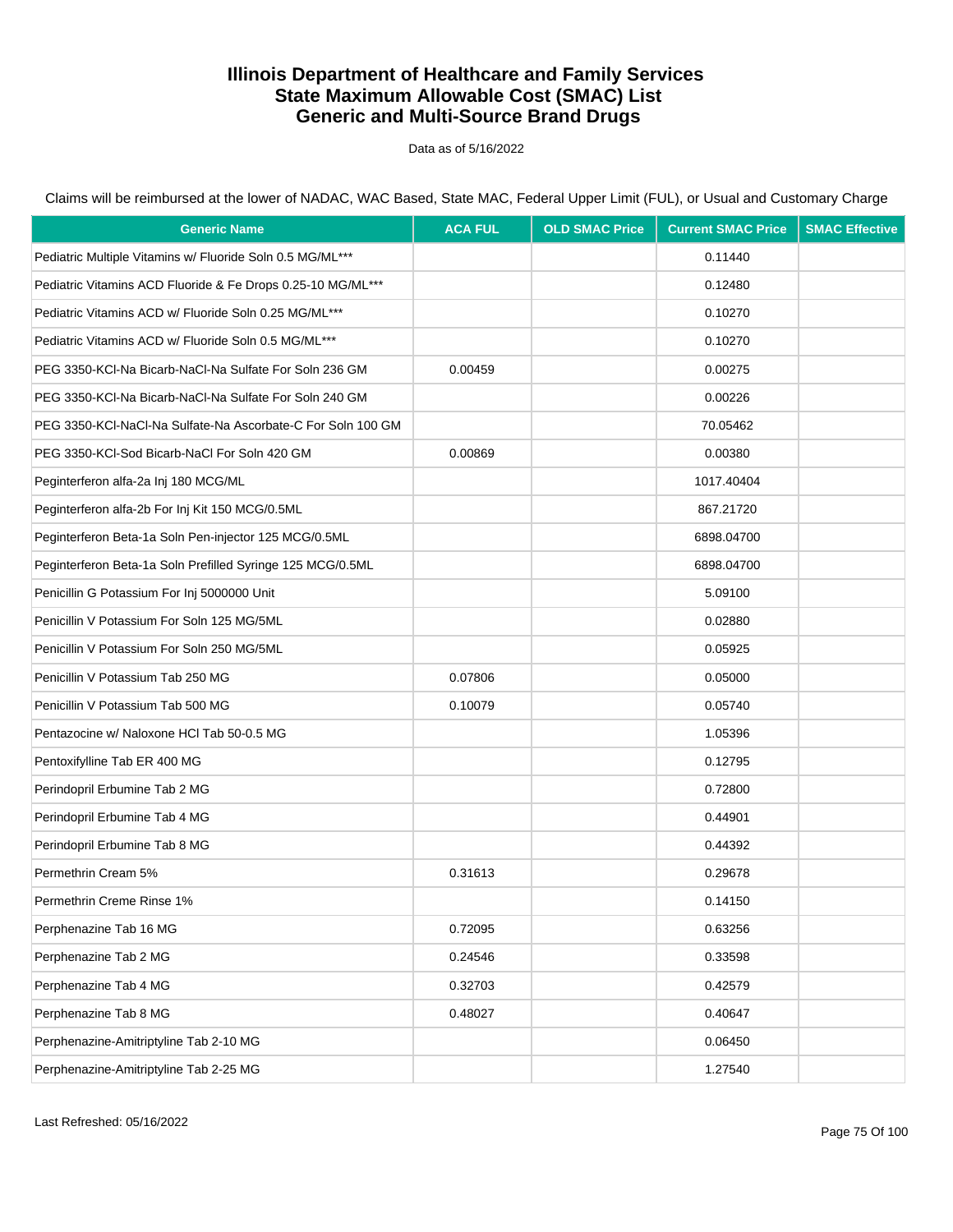Data as of 5/16/2022

| <b>Generic Name</b>                    | <b>ACA FUL</b> | <b>OLD SMAC Price</b> | <b>Current SMAC Price</b> | <b>SMAC Effective</b> |
|----------------------------------------|----------------|-----------------------|---------------------------|-----------------------|
| Perphenazine-Amitriptyline Tab 4-10 MG |                |                       | 0.21320                   |                       |
| Perphenazine-Amitriptyline Tab 4-25 MG |                |                       | 0.71400                   |                       |
| Perphenazine-Amitriptyline Tab 4-50 MG |                |                       | 1.11240                   |                       |
| Phenazopyridine HCl Tab 100 MG         |                |                       | 0.27000                   |                       |
| Phenazopyridine HCl Tab 200 MG         |                |                       | 0.29990                   |                       |
| Phendimetrazine Tartrate Tab 35 MG     | 0.16072        |                       | 0.12531                   |                       |
| Phenelzine Sulfate Tab 15 MG           |                |                       | 0.54005                   |                       |
| Phenobarbital Elixir 20 MG/5ML         |                |                       | 0.10937                   |                       |
| Phenobarbital Sodium Inj 130 MG/ML     |                |                       | 47.46680                  |                       |
| Phenobarbital Tab 100 MG               |                |                       | 0.08363                   |                       |
| Phenobarbital Tab 15 MG                |                |                       | 0.11663                   |                       |
| Phenobarbital Tab 16.2 MG              |                |                       | 0.32878                   |                       |
| Phenobarbital Tab 30 MG                |                |                       | 0.16160                   |                       |
| Phenobarbital Tab 32.4 MG              |                |                       | 0.14700                   |                       |
| Phenobarbital Tab 60 MG                |                |                       | 0.22000                   |                       |
| Phenobarbital Tab 64.8 MG              |                |                       | 0.48560                   |                       |
| Phenobarbital Tab 97.2 MG              |                |                       | 0.34479                   |                       |
| Phentermine HCI Cap 15 MG              | 0.13712        |                       | 0.16000                   |                       |
| Phentermine HCI Cap 30 MG              | 0.16229        |                       | 0.15680                   |                       |
| Phentermine HCl Cap 37.5 MG            | 0.15288        |                       | 0.12359                   |                       |
| Phentermine HCI Tab 37.5 MG            | 0.13950        |                       | 0.05568                   |                       |
| Phenylephrine HCI Ophth Soln 2.5%      |                |                       | 2.08607                   |                       |
| Phenytoin Chew Tab 50 MG               | 0.33812        |                       | 0.19360                   |                       |
| Phenytoin Sodium Extended Cap 100 MG   | 0.39924        |                       | 0.11645                   |                       |
| Phenytoin Sodium Extended Cap 200 MG   |                |                       | 0.74933                   |                       |
| Phenytoin Sodium Extended Cap 300 MG   |                |                       | 1.06375                   |                       |
| Phenytoin Sodium Inj 50 MG/ML          |                |                       | 0.42900                   |                       |
| Phenytoin Susp 125 MG/5ML              | 0.07182        |                       | 0.06283                   |                       |
| Phytonadione Inj 1 MG/0.5ML (2 MG/ML)  |                |                       | 8.54000                   |                       |
| Phytonadione Inj 10 MG/ML              |                |                       | 45.19514                  |                       |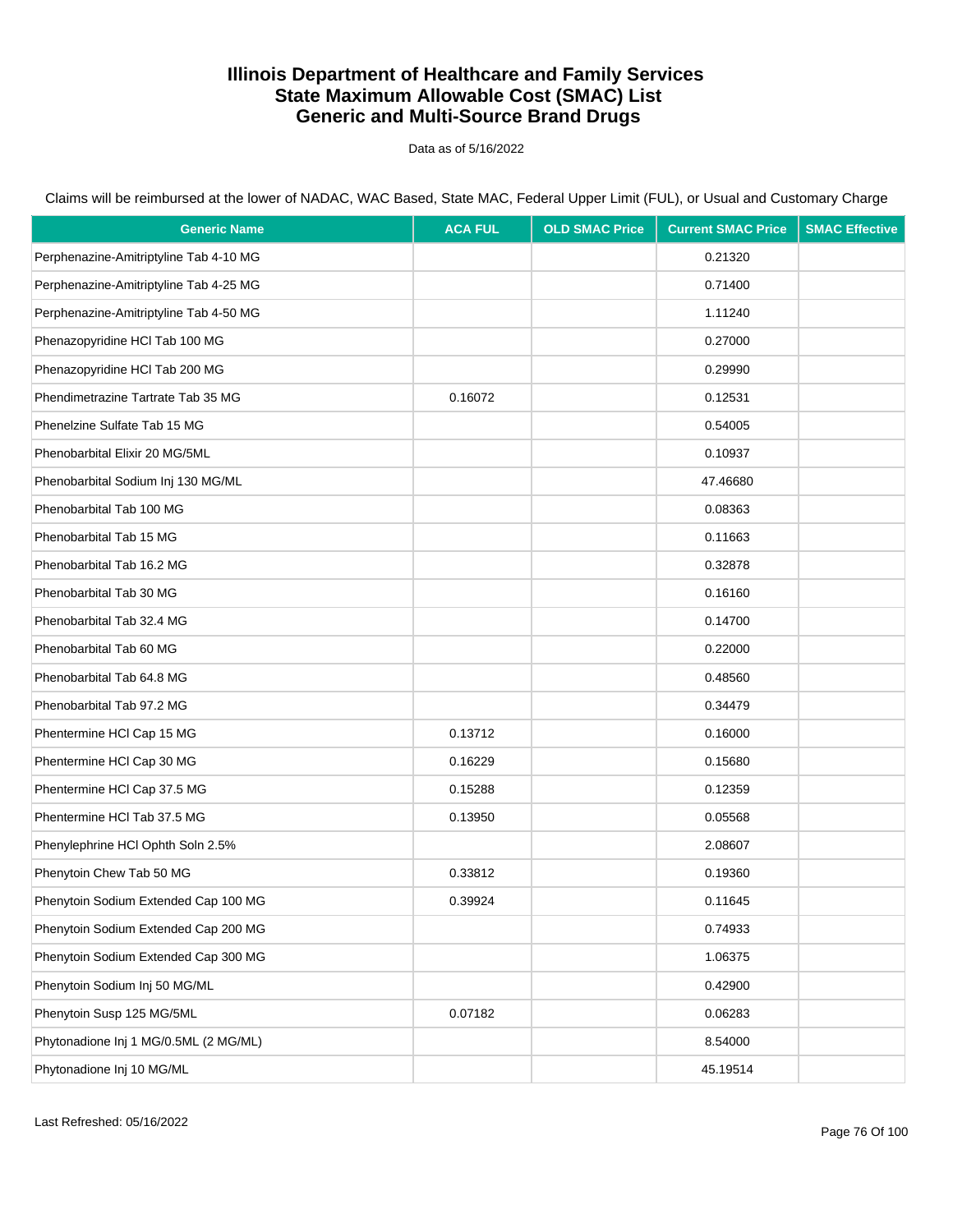Data as of 5/16/2022

Claims will be reimbursed at the lower of NADAC, WAC Based, State MAC, Federal Upper Limit (FUL), or Usual and Customary Charge

| <b>Generic Name</b>                                              | <b>ACA FUL</b> | <b>OLD SMAC Price</b> | <b>Current SMAC Price</b> | <b>SMAC Effective</b> |
|------------------------------------------------------------------|----------------|-----------------------|---------------------------|-----------------------|
| Phytonadione Tab 5 MG                                            |                |                       | 33.99967                  |                       |
| Pilocarpine HCI Ophth Soln 1%                                    | 4.20405        |                       | 3.84333                   |                       |
| Pilocarpine HCI Ophth Soln 2%                                    | 3.61462        |                       | 3.47330                   |                       |
| Pilocarpine HCI Ophth Soln 4%                                    | 3.67733        |                       | 4.14400                   |                       |
| Pilocarpine HCI Tab 5 MG                                         | 0.22683        |                       | 0.28990                   |                       |
| Pilocarpine HCI Tab 7.5 MG                                       | 0.89289        |                       | 1.04620                   |                       |
| Pimecrolimus Cream 1%                                            |                |                       | 4.55123                   |                       |
| Pindolol Tab 10 MG                                               |                |                       | 0.79990                   |                       |
| Pindolol Tab 5 MG                                                | 0.81460        |                       | 0.47956                   |                       |
| Pioglitazone HCl Tab 15 MG (Base Equiv)                          | 0.09228        |                       | 0.05857                   |                       |
| Pioglitazone HCl Tab 30 MG (Base Equiv)                          | 0.12488        |                       | 0.07133                   |                       |
| Pioglitazone HCl Tab 45 MG (Base Equiv)                          | 0.16781        |                       | 0.03389                   |                       |
| Pioglitazone HCl-Glimepiride Tab 30-4 MG                         |                |                       | 10.22653                  |                       |
| Pioglitazone HCl-Metformin HCl Tab 15-500 MG                     | 0.65755        |                       | 0.84389                   |                       |
| Pioglitazone HCI-Metformin HCI Tab 15-850 MG                     | 0.38519        |                       | 0.61100                   |                       |
| Piperacillin Sod-Tazobactam Na For Inj 3.375 GM (3-0.375 GM)     |                |                       | 3.25000                   |                       |
| Piperacillin Sod-Tazobactam Sod For Inj 2.25 GM (2-0.25 GM)      |                |                       | 9.43800                   |                       |
| Piperacillin Sod-Tazobactam Sod For Inj 4.5 GM (4-0.5 GM)        |                |                       | 4.35700                   |                       |
| Piroxicam Cap 10 MG                                              | 0.32099        |                       | 0.08918                   |                       |
| Piroxicam Cap 20 MG                                              | 0.34746        |                       | 0.23350                   |                       |
| Podofilox Soln 0.5%                                              |                |                       | 10.30953                  |                       |
| Podophyllum Resin Soln 25%                                       |                |                       | 6.44453                   |                       |
| Polyethylene Glycol 3350 Oral Packet 17 GM                       |                |                       | 1.35100                   |                       |
| Polyethylene Glycol 3350 Oral Powder 17 GM/SCOOP                 |                |                       | 0.02051                   |                       |
| Polyethylene Glycol 3350 Powder                                  |                |                       | 0.03096                   |                       |
| Polymyxin B-Trimethoprim Ophth Soln 10000 Unit/ML-0.1%           | 0.53308        |                       | 0.38700                   |                       |
| Posaconazole Tab Delayed Release 100 MG                          | 21.16448       |                       | 21.02823                  |                       |
| Pot Phos Monobasic w/Sod Phos Di & Monobas Tab 155-852-<br>130MG |                |                       | 0.17733                   |                       |
| Potassium Acetate Inj 2 mEq/ML                                   |                |                       | 0.17000                   |                       |
| Potassium Bicarbonate Effer Tab 25 mEq                           |                |                       | 0.18200                   |                       |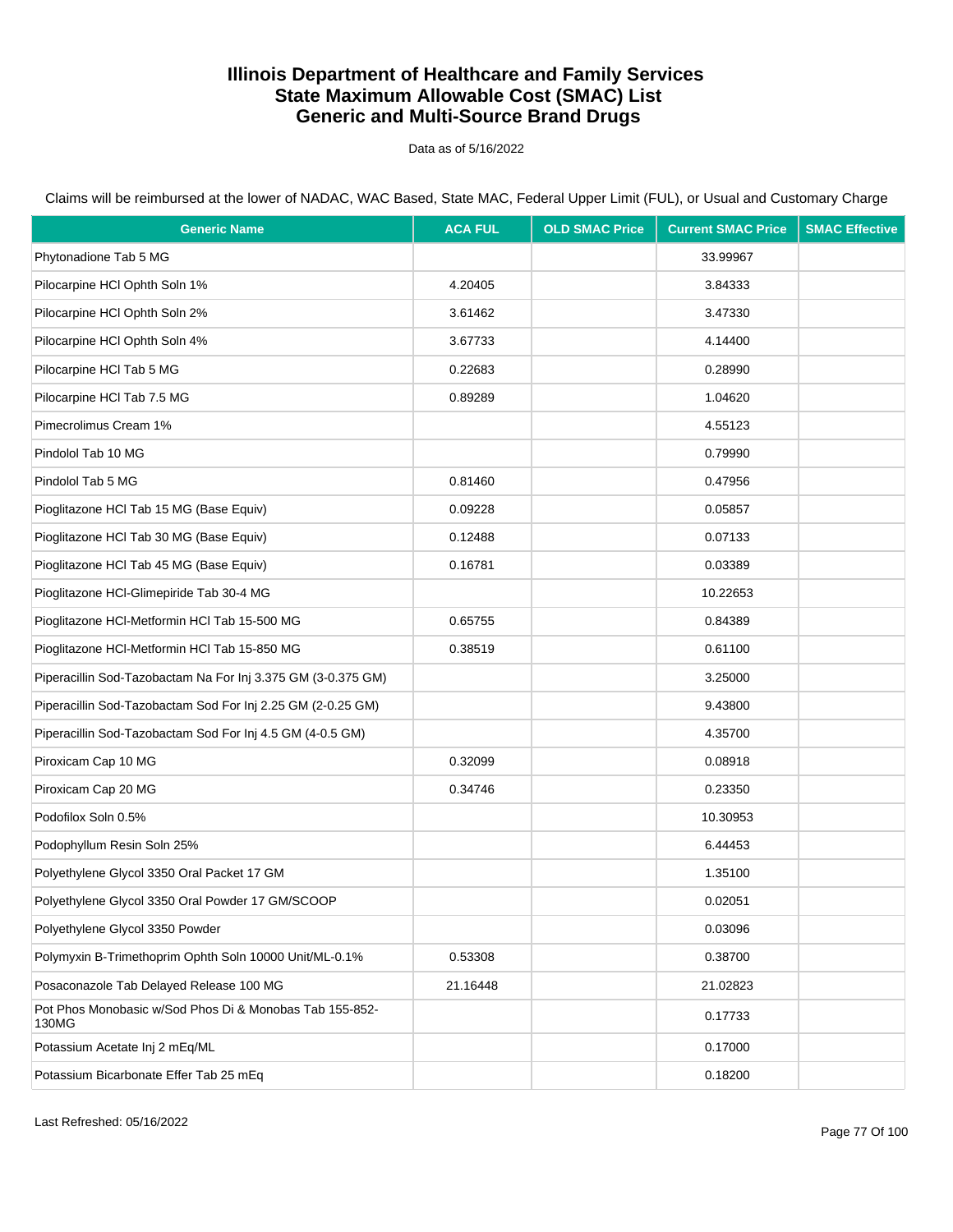Data as of 5/16/2022

Claims will be reimbursed at the lower of NADAC, WAC Based, State MAC, Federal Upper Limit (FUL), or Usual and Customary Charge

| <b>Generic Name</b>                                     | <b>ACA FUL</b> | <b>OLD SMAC Price</b> | <b>Current SMAC Price</b> | <b>SMAC Effective</b> |
|---------------------------------------------------------|----------------|-----------------------|---------------------------|-----------------------|
| Potassium Chloride 20 MEQ/L (0.15%) in Dextrose 5% Inj  |                |                       | 0.00303                   |                       |
| Potassium Chloride Cap ER 10 mEq                        | 0.14132        |                       | 0.10374                   |                       |
| Potassium Chloride Cap ER 8 mEq                         | 0.14911        |                       | 0.15000                   |                       |
| Potassium Chloride Inj 2 mEq/ML                         |                |                       | 0.04150                   |                       |
| Potassium Chloride Microencapsulated Crys ER Tab 10 mEq | 0.18199        |                       | 0.19245                   |                       |
| Potassium Chloride Microencapsulated Crys ER Tab 15 mEq |                |                       | 0.79400                   |                       |
| Potassium Chloride Microencapsulated Crys ER Tab 20 mEq | 0.18912        |                       | 0.12992                   |                       |
| Potassium Chloride Oral Soln 10% (20 MEQ/15ML)          | 0.10058        |                       | 0.11734                   |                       |
| Potassium Chloride Oral Soln 20% (40 MEQ/15ML)          | 0.31164        |                       | 0.38055                   |                       |
| Potassium Chloride Powder Packet 20 mEq                 |                |                       | 1.98359                   |                       |
| Potassium Chloride Powder Packet 25 mEq                 |                |                       | 0.23387                   |                       |
| Potassium Chloride Tab ER 10 mEq                        | 0.13254        |                       | 0.11950                   |                       |
| Potassium Chloride Tab ER 20 mEq (1500 MG)              |                |                       | 0.26000                   |                       |
| Potassium Chloride Tab ER 8 mEq (600 MG)                | 0.17405        |                       | 0.13347                   |                       |
| Potassium Citrate & Citric Acid Soln 1100-334 MG/5ML    |                |                       | 0.08112                   |                       |
| Potassium Citrate Tab ER 10 MEQ (1080 MG)               |                |                       | 0.40707                   |                       |
| Potassium Citrate Tab ER 15 MEQ (1620 MG)               | 0.57162        |                       | 0.40120                   |                       |
| Potassium Citrate Tab ER 5 MEQ (540 MG)                 | 0.27401        |                       | 0.52180                   |                       |
| Pramipexole Dihydrochloride Tab 0.125 MG                | 0.05630        |                       | 0.03356                   |                       |
| Pramipexole Dihydrochloride Tab 0.25 MG                 | 0.05102        |                       | 0.03480                   |                       |
| Pramipexole Dihydrochloride Tab 0.5 MG                  | 0.06157        |                       | 0.02844                   |                       |
| Pramipexole Dihydrochloride Tab 0.75 MG                 |                |                       | 0.07100                   |                       |
| Pramipexole Dihydrochloride Tab 1 MG                    | 0.07181        |                       | 0.03333                   |                       |
| Pramipexole Dihydrochloride Tab 1.5 MG                  | 0.07251        |                       | 0.05300                   |                       |
| Pramipexole Dihydrochloride Tab ER 24HR 0.375 MG        |                |                       | 9.43194                   |                       |
| Pramipexole Dihydrochloride Tab ER 24HR 1.5 MG          | 8.66190        |                       | 10.33089                  |                       |
| Prasugrel HCl Tab 10 MG (Base Equiv)                    | 0.36201        |                       | 0.23434                   |                       |
| Prasugrel HCl Tab 5 MG (Base Equiv)                     | 0.42510        |                       | 0.46458                   |                       |
| Pravastatin Sodium Tab 10 MG                            | 0.07264        |                       | 0.04363                   |                       |
| Pravastatin Sodium Tab 20 MG                            | 0.05725        |                       | 0.05534                   |                       |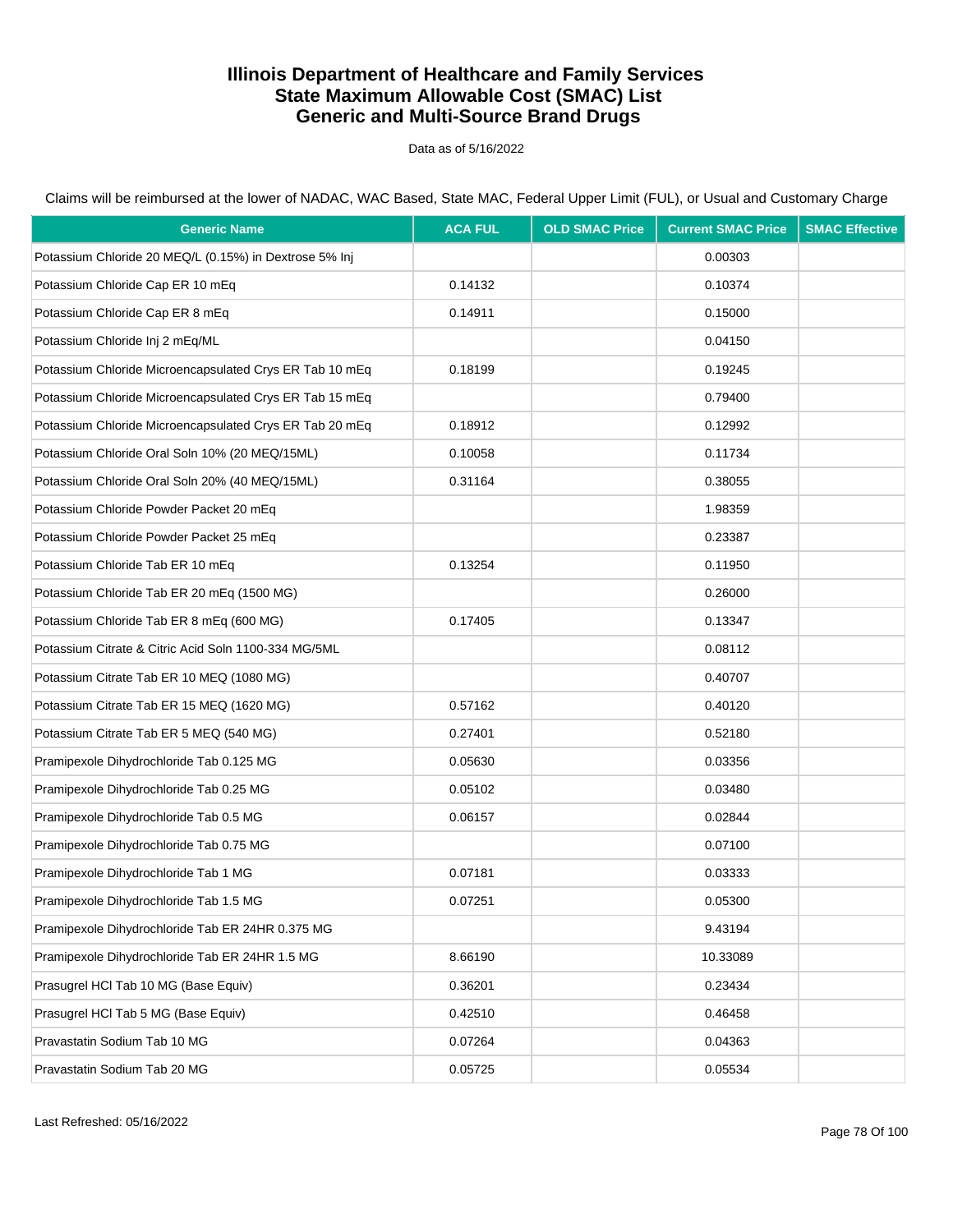Data as of 5/16/2022

| <b>Generic Name</b>                                          | <b>ACA FUL</b> | <b>OLD SMAC Price</b> | <b>Current SMAC Price</b> | <b>SMAC Effective</b> |
|--------------------------------------------------------------|----------------|-----------------------|---------------------------|-----------------------|
| Pravastatin Sodium Tab 40 MG                                 | 0.08777        |                       | 0.06651                   |                       |
| Pravastatin Sodium Tab 80 MG                                 | 0.14622        |                       | 0.11322                   |                       |
| Prazosin HCI Cap 1 MG                                        | 0.19678        |                       | 0.16160                   |                       |
| Prazosin HCI Cap 2 MG                                        | 0.29280        |                       | 0.27003                   |                       |
| Prazosin HCI Cap 5 MG                                        | 0.48964        |                       | 0.36400                   |                       |
| Prednisolone Acetate Ophth Susp 1%                           |                |                       | 5.79248                   |                       |
| Prednisolone Sod Phosph Oral Soln 6.7 MG/5ML (5 MG/5ML Base) | 0.58740        |                       | 0.57465                   |                       |
| Prednisolone Sod Phosphate Oral Soln 10 MG/5ML (Base Equiv)  |                |                       | 2.48882                   |                       |
| Prednisolone Sod Phosphate Oral Soln 15 MG/5ML (Base Equiv)  |                |                       | 0.06224                   |                       |
| Prednisolone Syrup 15 MG/5ML (USP Solution Equivalent)       |                |                       | 0.03850                   |                       |
| Prednisolone Syrup 5 MG/5ML                                  |                |                       | 0.11750                   |                       |
| Prednisone Tab 1 MG                                          | 0.07224        |                       | 0.08132                   |                       |
| Prednisone Tab 10 MG                                         | 0.06957        |                       | 0.06777                   |                       |
| Prednisone Tab 2.5 MG                                        | 0.08855        |                       | 0.07430                   |                       |
| Prednisone Tab 20 MG                                         | 0.11310        |                       | 0.07874                   |                       |
| Prednisone Tab 5 MG                                          | 0.08071        |                       | 0.03999                   |                       |
| Prednisone Tab 50 MG                                         | 0.25559        |                       | 0.23360                   |                       |
| Prednisone Tab Therapy Pack 10 MG (21)                       | 0.62661        |                       | 0.26542                   |                       |
| Prednisone Tab Therapy Pack 10 MG (48)                       | 0.62661        |                       | 0.26542                   |                       |
| Prednisone Tab Therapy Pack 5 MG (21)                        | 0.40006        |                       | 0.12024                   |                       |
| Prednisone Tab Therapy Pack 5 MG (48)                        | 0.40006        |                       | 0.12024                   |                       |
| Pregabalin Cap 100 MG                                        | 0.31162        |                       | 0.08206                   |                       |
| Pregabalin Cap 150 MG                                        | 0.42286        |                       | 0.07167                   |                       |
| Pregabalin Cap 200 MG                                        | 0.43672        |                       | 0.12939                   |                       |
| Pregabalin Cap 225 MG                                        | 0.51810        |                       | 0.11633                   |                       |
| Pregabalin Cap 25 MG                                         | 0.15924        |                       | 0.11111                   |                       |
| Pregabalin Cap 300 MG                                        | 0.63821        |                       | 0.17767                   |                       |
| Pregabalin Cap 50 MG                                         | 0.22285        |                       | 0.07678                   |                       |
| Pregabalin Cap 75 MG                                         | 0.26384        |                       | 0.09333                   |                       |
| Pregabalin Soln 20 MG/ML                                     |                |                       | 0.14000                   |                       |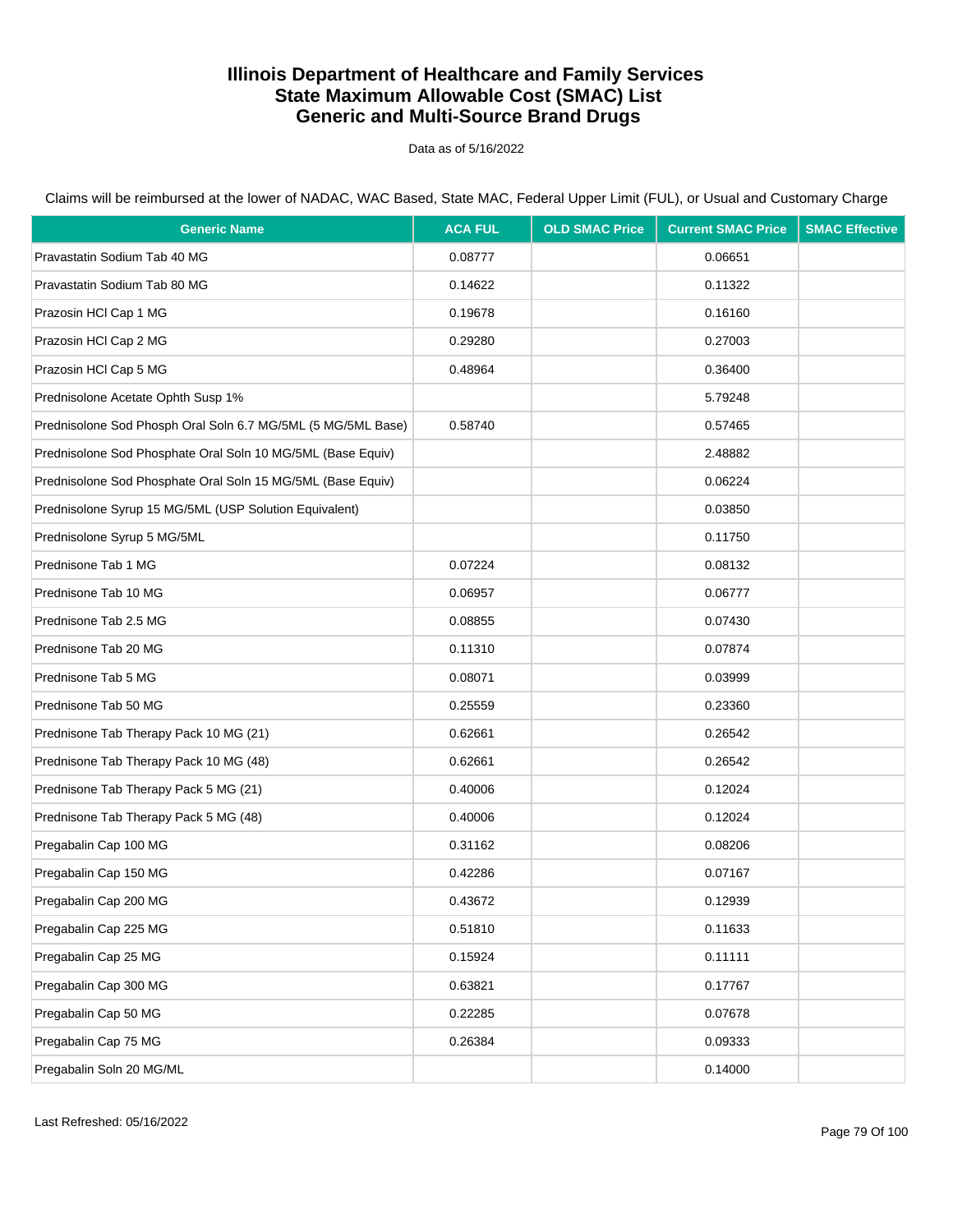Data as of 5/16/2022

| <b>Generic Name</b>                                       | <b>ACA FUL</b> | <b>OLD SMAC Price</b> | <b>Current SMAC Price</b> | <b>SMAC Effective</b> |
|-----------------------------------------------------------|----------------|-----------------------|---------------------------|-----------------------|
| Prenatal Vit w/ DSS-Fe Fumarate-FA Tab 29-1 MG***         |                |                       | 0.28847                   |                       |
| Prenatal Vit w/ DSS-Iron Carbonyl-FA Tab 90-1 MG***       |                |                       | 0.21653                   |                       |
| Prenatal Vit w/ Fe Bisglycinate Chelate-FA Tab 29-1 MG*** |                |                       | 0.29975                   |                       |
| Prenatal Vit w/ Fe Fumarate-FA Chew Tab 29-1 MG***        |                |                       | 0.52140                   |                       |
| Prenatal Vit w/ Fe Fumarate-FA Tab 27-1 MG***             |                |                       | 0.07721                   |                       |
| Prenatal Vit w/ Fe Fumarate-FA Tab 28-1 MG***             |                |                       | 0.18187                   |                       |
| Prenatal Vit w/ Fe Fumarate-FA Tab 29-1 MG***             |                |                       | 0.15587                   |                       |
| Prenatal Vit w/ Fe Fumarate-FA Tab 60-1 MG***             |                |                       | 0.17500                   |                       |
| Prenatal Vit w/ Iron Carbonyl-FA Tab 29-1 MG***           |                |                       | 0.16000                   |                       |
| Prenatal Vit w/ Sel-Fe Fumarate-FA Tab 27-1 MG***         |                |                       | 0.08435                   |                       |
| Prenatal w/o A Vit w/ Fe Fum-FA Tab Chew 29-1 MG***       |                |                       | 0.32000                   |                       |
| Primidone Tab 250 MG                                      | 0.43870        |                       | 0.13285                   |                       |
| Primidone Tab 50 MG                                       | 0.16266        |                       | 0.08207                   |                       |
| Probenecid Tab 500 MG                                     |                |                       | 0.37921                   |                       |
| Procarbazine HCI Cap 50 MG                                |                |                       | 98.50440                  |                       |
| Prochlorperazine Maleate Tab 10 MG (Base Equivalent)      |                |                       | 0.20370                   |                       |
| Prochlorperazine Maleate Tab 5 MG (Base Equivalent)       |                |                       | 0.05210                   |                       |
| Prochlorperazine Suppos 25 MG                             |                |                       | 4.87250                   |                       |
| Progesterone Cap 100 MG                                   | 0.24226        |                       | 0.20810                   |                       |
| Progesterone Cap 200 MG                                   | 0.48738        |                       | 0.35000                   |                       |
| Progesterone IM in Oil 50 MG/ML                           |                |                       | 1.52800                   |                       |
| Progesterone Micronized Cap 100 MG                        |                |                       | 0.21878                   |                       |
| Progesterone Micronized Cap 200 MG                        |                |                       | 0.65200                   |                       |
| Progesterone Vaginal Gel 8%                               |                |                       | 26.45376                  |                       |
| Promethazine & Phenylephrine Syrup 6.25-5 MG/5ML          |                |                       | 0.01818                   |                       |
| Promethazine HCl Inj 25 MG/ML                             |                |                       | 0.90630                   |                       |
| Promethazine HCl Inj 50 MG/ML                             |                |                       | 1.77568                   |                       |
| Promethazine HCl Suppos 12.5 MG                           | 4.30179        |                       | 3.66597                   |                       |
| Promethazine HCI Suppos 25 MG                             | 4.16142        |                       | 3.57167                   |                       |
| Promethazine HCl Syrup 6.25 MG/5ML                        | 0.04717        |                       | 0.01551                   |                       |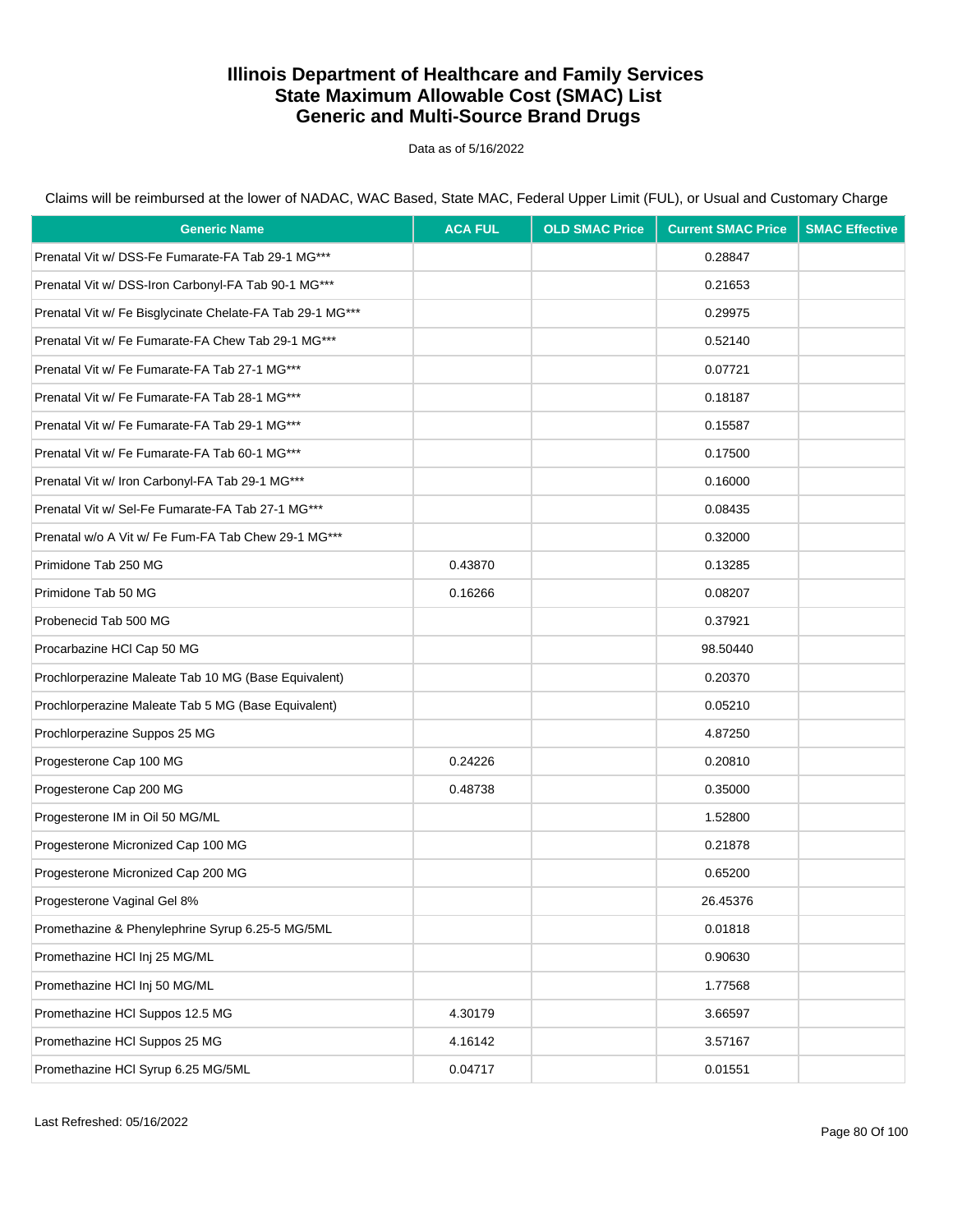Data as of 5/16/2022

Claims will be reimbursed at the lower of NADAC, WAC Based, State MAC, Federal Upper Limit (FUL), or Usual and Customary Charge

| <b>Generic Name</b>                                       | <b>ACA FUL</b> | <b>OLD SMAC Price</b> | <b>Current SMAC Price</b> | <b>SMAC Effective</b> |
|-----------------------------------------------------------|----------------|-----------------------|---------------------------|-----------------------|
| Promethazine HCl Tab 12.5 MG                              | 0.04993        |                       | 0.04160                   |                       |
| Promethazine HCI Tab 25 MG                                | 0.07085        |                       | 0.04365                   |                       |
| Promethazine HCI Tab 50 MG                                | 0.08856        |                       | 0.14205                   |                       |
| Promethazine w/ Codeine Syrup 6.25-10 MG/5ML              | 0.04157        |                       | 0.01268                   |                       |
| Promethazine-DM Syrup 6.25-15 MG/5ML                      |                |                       | 0.00863                   |                       |
| Promethazine-Phenylephrine-Codeine Syrup 6.25-5-10 MG/5ML |                |                       | 0.07010                   |                       |
| Propafenone HCI Cap ER 12HR 225 MG                        | 1.23197        |                       | 1.88000                   |                       |
| Propafenone HCI Cap ER 12HR 325 MG                        | 2.81367        |                       | 1.69967                   |                       |
| Propafenone HCI Cap ER 12HR 425 MG                        |                |                       | 5.68307                   |                       |
| Propafenone HCI Tab 150 MG                                | 0.14284        |                       | 0.10840                   |                       |
| Propafenone HCI Tab 225 MG                                | 0.24230        |                       | 0.19070                   |                       |
| Propafenone HCI Tab 300 MG                                |                |                       | 0.62703                   |                       |
| Proparacaine HCl Ophth Soln 0.5%                          |                |                       | 0.19507                   |                       |
| Propranolol HCl Cap ER 24HR 120 MG                        | 0.37781        |                       | 0.40220                   |                       |
| Propranolol HCl Cap ER 24HR 160 MG                        | 0.60843        |                       | 0.35770                   |                       |
| Propranolol HCl Cap ER 24HR 60 MG                         | 0.31674        |                       | 0.24880                   |                       |
| Propranolol HCI Cap ER 24HR 80 MG                         | 0.38124        |                       | 0.27910                   |                       |
| Propranolol HCI Oral Soln 20 MG/5ML                       |                |                       | 0.09670                   |                       |
| Propranolol HCl Tab 10 MG                                 | 0.10956        |                       | 0.04190                   |                       |
| Propranolol HCl Tab 20 MG                                 | 0.11840        |                       | 0.07908                   |                       |
| Propranolol HCl Tab 40 MG                                 | 0.13201        |                       | 0.09057                   |                       |
| Propranolol HCl Tab 60 MG                                 | 0.52717        |                       | 0.25040                   |                       |
| Propranolol HCI Tab 80 MG                                 | 0.23697        |                       | 0.15770                   |                       |
| Propylthiouracil Tab 50 MG                                |                |                       | 0.17870                   |                       |
| Protriptyline HCl Tab 10 MG                               | 3.06317        |                       | 1.43650                   |                       |
| Pseudoephed-Bromphen-DM Syrup 30-2-10 MG/5ML              |                |                       | 0.05776                   |                       |
| Pyrazinamide Tab 500 MG                                   |                |                       | 1.92400                   |                       |
| Pyridostigmine Bromide Oral Soln 60 MG/5ML                |                |                       | 1.79704                   |                       |
| Pyridostigmine Bromide Tab 60 MG                          | 0.40908        |                       | 0.24830                   |                       |
| Pyridostigmine Bromide Tab ER 180 MG                      | 5.34105        |                       | 5.46133                   |                       |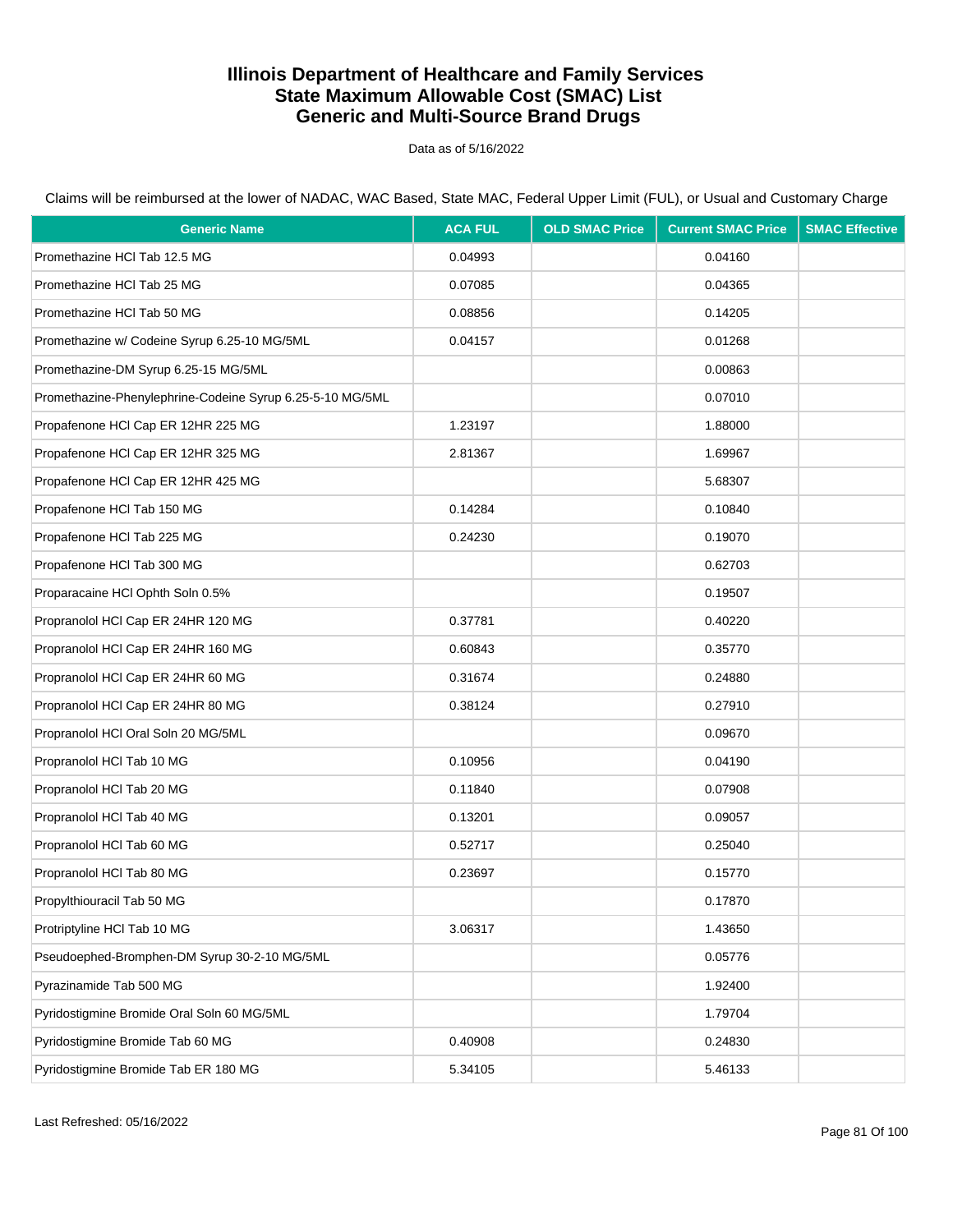Data as of 5/16/2022

Claims will be reimbursed at the lower of NADAC, WAC Based, State MAC, Federal Upper Limit (FUL), or Usual and Customary Charge

| <b>Generic Name</b>                          | <b>ACA FUL</b> | <b>OLD SMAC Price</b> | <b>Current SMAC Price</b> | <b>SMAC Effective</b> |
|----------------------------------------------|----------------|-----------------------|---------------------------|-----------------------|
| Pyridoxine HCl Powder                        |                |                       | 0.24781                   |                       |
| Quetiapine Fumarate Tab 100 MG               | 0.07991        |                       | 0.04269                   |                       |
| Quetiapine Fumarate Tab 200 MG               | 0.15770        |                       | 0.07336                   |                       |
| Quetiapine Fumarate Tab 25 MG                | 0.03315        |                       | 0.03137                   |                       |
| Quetiapine Fumarate Tab 300 MG               | 0.20843        |                       | 0.12117                   |                       |
| Quetiapine Fumarate Tab 400 MG               | 0.26468        |                       | 0.12230                   |                       |
| Quetiapine Fumarate Tab 50 MG                | 0.04802        |                       | 0.03800                   |                       |
| Quetiapine Fumarate Tab ER 24HR 150 MG       | 0.52806        |                       | 0.18783                   |                       |
| Quetiapine Fumarate Tab ER 24HR 200 MG       | 0.52142        |                       | 0.25400                   |                       |
| Quetiapine Fumarate Tab ER 24HR 300 MG       | 0.92028        |                       | 0.28000                   |                       |
| Quetiapine Fumarate Tab ER 24HR 400 MG       | 1.09690        |                       | 0.36295                   |                       |
| Quetiapine Fumarate Tab ER 24HR 50 MG        | 0.24608        |                       | 0.13350                   |                       |
| Quinapril HCl Tab 10 MG                      | 0.11479        |                       | 0.09013                   |                       |
| Quinapril HCl Tab 20 MG                      | 0.15173        |                       | 0.07900                   |                       |
| Quinapril HCl Tab 40 MG                      | 0.13186        |                       | 0.07200                   |                       |
| Quinapril HCl Tab 5 MG                       | 0.08940        |                       | 0.08701                   |                       |
| Quinapril-Hydrochlorothiazide Tab 10-12.5 MG | 0.67536        |                       | 0.44502                   |                       |
| Quinapril-Hydrochlorothiazide Tab 20-12.5 MG | 0.46108        |                       | 0.36578                   |                       |
| Quinapril-Hydrochlorothiazide Tab 20-25 MG   | 0.42894        |                       | 0.35755                   |                       |
| Quinidine Gluconate Tab ER 324 MG            |                |                       | 6.82330                   |                       |
| Quinine Sulfate Cap 324 MG                   | 1.25319        |                       | 1.69000                   |                       |
| Rabeprazole Sodium EC Tab 20 MG              | 0.87884        |                       | 0.19089                   |                       |
| Raloxifene HCl Tab 60 MG                     | 0.36593        |                       | 0.19067                   |                       |
| Ramelteon Tab 8 MG                           | 2.24160        |                       | 1.92700                   |                       |
| Ramipril Cap 1.25 MG                         | 0.14104        |                       | 0.08994                   |                       |
| Ramipril Cap 10 MG                           | 0.09744        |                       | 0.04168                   |                       |
| Ramipril Cap 2.5 MG                          | 0.08172        |                       | 0.04723                   |                       |
| Ramipril Cap 5 MG                            | 0.09276        |                       | 0.03974                   |                       |
| Ranitidine HCl Cap 150 MG                    |                |                       | 0.25625                   |                       |
| Ranitidine HCl Cap 300 MG                    |                |                       | 0.65926                   |                       |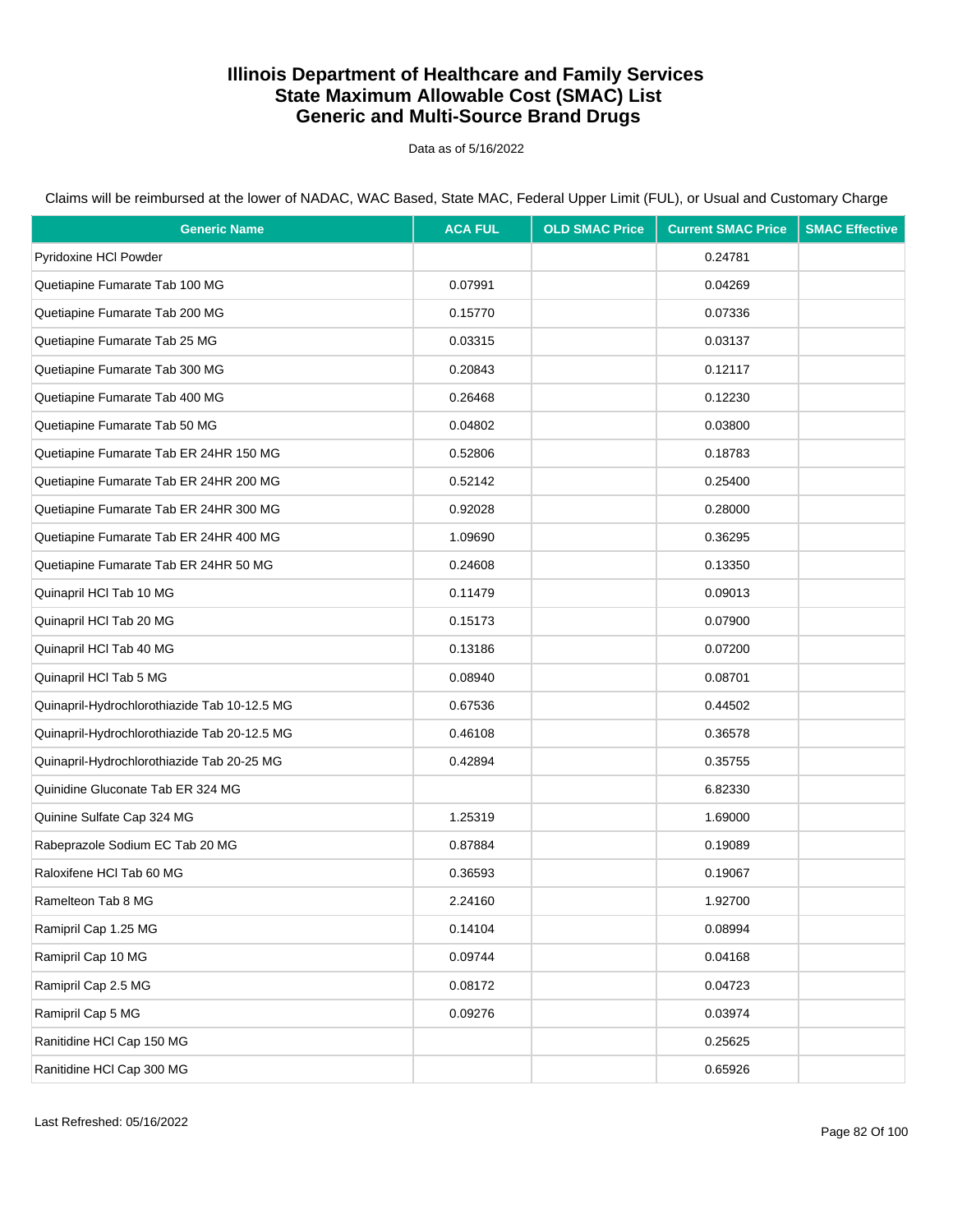Data as of 5/16/2022

| <b>Generic Name</b>                           | <b>ACA FUL</b> | <b>OLD SMAC Price</b> | <b>Current SMAC Price</b> | <b>SMAC Effective</b> |
|-----------------------------------------------|----------------|-----------------------|---------------------------|-----------------------|
| Ranitidine HCl Syrup 15 MG/ML (75 MG/5ML)     |                |                       | 0.01956                   |                       |
| Ranitidine HCI Tab 150 MG                     |                |                       | 0.03460                   |                       |
| Ranitidine HCl Tab 300 MG                     |                |                       | 0.09489                   |                       |
| Ranolazine Tab ER 12HR 1000 MG                | 0.50066        |                       | 0.46750                   |                       |
| Ranolazine Tab ER 12HR 500 MG                 | 0.27191        |                       | 0.25194                   |                       |
| Rasagiline Mesylate Tab 0.5 MG (Base Equiv)   | 2.37411        |                       | 2.48667                   |                       |
| Rasagiline Mesylate Tab 1 MG (Base Equiv)     | 3.49783        |                       | 2.38313                   |                       |
| Repaglinide Tab 0.5 MG                        | 0.11512        |                       | 0.08777                   |                       |
| Repaglinide Tab 1 MG                          | 0.13282        |                       | 0.11823                   |                       |
| Repaglinide Tab 2 MG                          | 0.11867        |                       | 0.10198                   |                       |
| Reserpine Tab 0.1 MG                          |                |                       | 0.06000                   |                       |
| Ribavirin Cap 200 MG                          |                |                       | 0.93250                   |                       |
| Ribavirin Tab 200 MG                          |                |                       | 0.57350                   |                       |
| Rifabutin Cap 150 MG                          |                |                       | 11.95918                  |                       |
| Rifampin Cap 150 MG                           |                |                       | 0.79485                   |                       |
| Rifampin Cap 300 MG                           | 0.81203        |                       | 0.41917                   |                       |
| Riluzole Tab 50 MG                            | 0.46908        |                       | 0.28500                   |                       |
| Risedronate Sodium Tab 150 MG                 | 18.80338       |                       | 29.14556                  |                       |
| Risedronate Sodium Tab 35 MG                  | 6.80323        |                       | 3.44000                   |                       |
| Risedronate Sodium Tab 5 MG                   |                |                       | 2.33300                   |                       |
| Risedronate Sodium Tab Delayed Release 35 MG  | 25.62150       |                       | 22.00000                  |                       |
| Risperidone Orally Disintegrating Tab 0.25 MG |                |                       | 1.18967                   |                       |
| Risperidone Orally Disintegrating Tab 0.5 MG  |                |                       | 0.63219                   |                       |
| Risperidone Orally Disintegrating Tab 1 MG    |                |                       | 0.53571                   |                       |
| Risperidone Orally Disintegrating Tab 2 MG    |                |                       | 1.40689                   |                       |
| Risperidone Orally Disintegrating Tab 3 MG    |                |                       | 1.15500                   |                       |
| Risperidone Orally Disintegrating Tab 4 MG    |                |                       | 2.31447                   |                       |
| Risperidone Soln 1 MG/ML                      | 0.44122        |                       | 0.33131                   |                       |
| Risperidone Tab 0.25 MG                       | 0.04381        |                       | 0.02047                   |                       |
| Risperidone Tab 0.5 MG                        | 0.04485        |                       | 0.03900                   |                       |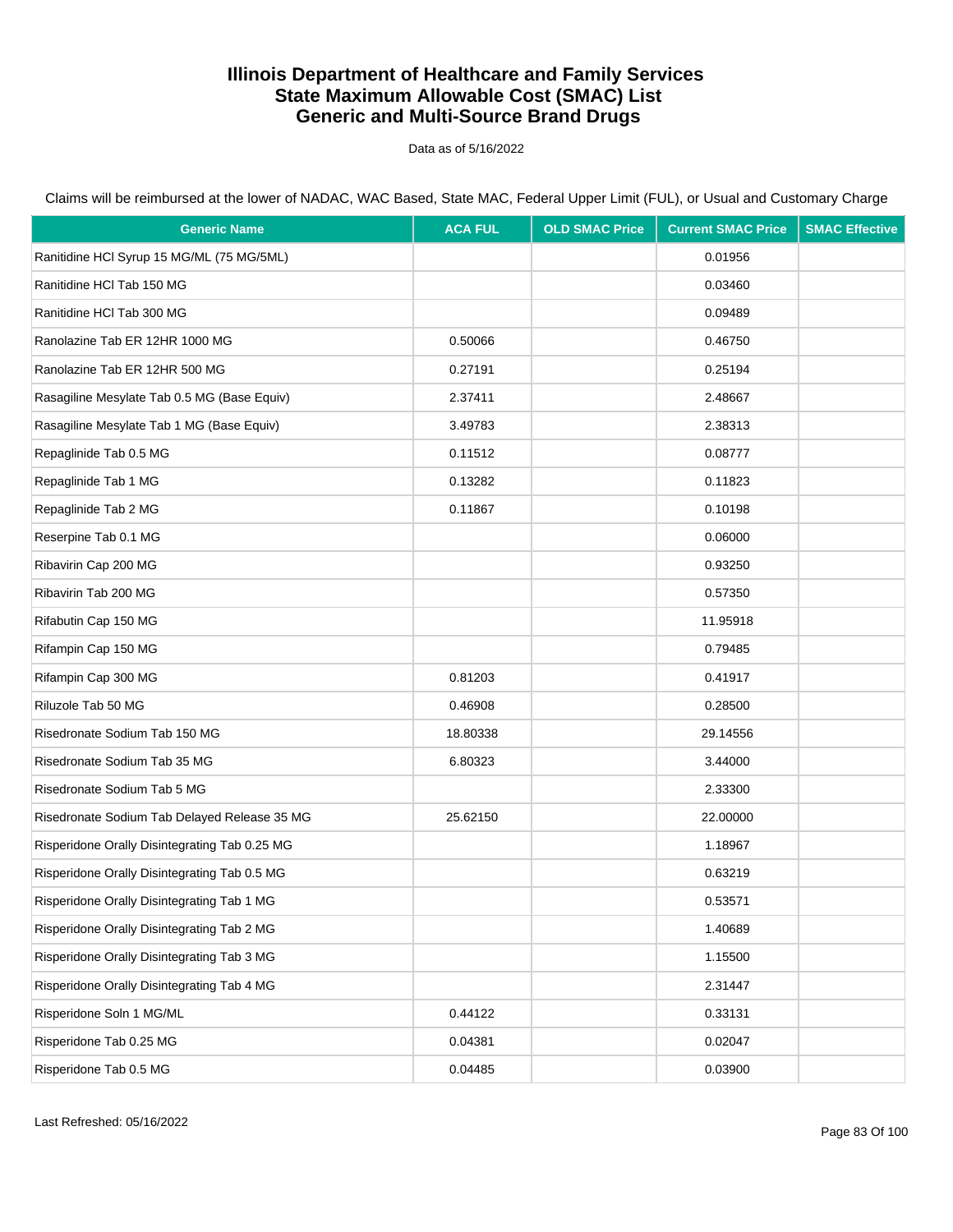Data as of 5/16/2022

Claims will be reimbursed at the lower of NADAC, WAC Based, State MAC, Federal Upper Limit (FUL), or Usual and Customary Charge

| <b>Generic Name</b>                                          | <b>ACA FUL</b> | <b>OLD SMAC Price</b> | <b>Current SMAC Price</b> | <b>SMAC Effective</b> |
|--------------------------------------------------------------|----------------|-----------------------|---------------------------|-----------------------|
| Risperidone Tab 1 MG                                         | 0.05977        |                       | 0.03683                   |                       |
| Risperidone Tab 2 MG                                         | 0.10242        |                       | 0.04011                   |                       |
| Risperidone Tab 3 MG                                         | 0.11396        |                       | 0.04333                   |                       |
| Risperidone Tab 4 MG                                         | 0.14762        |                       | 0.06578                   |                       |
| Ritonavir Tab 100 MG                                         | 2.63390        |                       | 0.98372                   |                       |
| Rivastigmine Tartrate Cap 1.5 MG (Base Equivalent)           | 0.23465        |                       | 0.15325                   |                       |
| Rivastigmine Tartrate Cap 3 MG (Base Equivalent)             | 0.21663        |                       | 0.11583                   |                       |
| Rivastigmine Tartrate Cap 4.5 MG (Base Equivalent)           | 0.26417        |                       | 0.11583                   |                       |
| Rivastigmine Tartrate Cap 6 MG (Base Equivalent)             | 0.27024        |                       | 0.27576                   |                       |
| Rivastigmine TD Patch 24HR 13.3 MG/24HR                      | 4.51129        |                       | 2.78575                   |                       |
| Rivastigmine TD Patch 24HR 4.6 MG/24HR                       | 4.52877        |                       | 1.79500                   |                       |
| Rivastigmine TD Patch 24HR 9.5 MG/24HR                       | 3.93670        |                       | 2.99456                   |                       |
| Rizatriptan Benzoate Oral Disintegrating Tab 10 MG (Base Eq) | 0.79356        |                       | 0.59194                   |                       |
| Rizatriptan Benzoate Oral Disintegrating Tab 5 MG (Base Eq)  | 0.88093        |                       | 0.55500                   |                       |
| Rizatriptan Benzoate Tab 10 MG (Base Equivalent)             | 0.63906        |                       | 0.34874                   |                       |
| Rizatriptan Benzoate Tab 5 MG (Base Equivalent)              | 0.71141        |                       | 0.43333                   |                       |
| Ropinirole Hydrochloride Tab 0.25 MG                         | 0.05169        |                       | 0.04812                   |                       |
| Ropinirole Hydrochloride Tab 0.5 MG                          | 0.07868        |                       | 0.04000                   |                       |
| Ropinirole Hydrochloride Tab 1 MG                            | 0.05041        |                       | 0.03847                   |                       |
| Ropinirole Hydrochloride Tab 2 MG                            | 0.06229        |                       | 0.06414                   |                       |
| Ropinirole Hydrochloride Tab 3 MG                            | 0.09491        |                       | 0.06620                   |                       |
| Ropinirole Hydrochloride Tab 4 MG                            | 0.07640        |                       | 0.06920                   |                       |
| Ropinirole Hydrochloride Tab 5 MG                            | 0.08595        |                       | 0.08350                   |                       |
| Ropinirole Hydrochloride Tab ER 24HR 12 MG (Base Equivalent) | 2.53667        |                       | 3.63095                   |                       |
| Ropinirole Hydrochloride Tab ER 24HR 2 MG (Base Equivalent)  | 0.50292        |                       | 0.74883                   |                       |
| Ropinirole Hydrochloride Tab ER 24HR 4 MG (Base Equivalent)  | 0.75144        |                       | 1.00020                   |                       |
| Ropinirole Hydrochloride Tab ER 24HR 6 MG (Base Equivalent)  | 1.89693        |                       | 1.61926                   |                       |
| Ropinirole Hydrochloride Tab ER 24HR 8 MG (Base Equivalent)  | 1.52194        |                       | 1.88900                   |                       |
| Rosuvastatin Calcium Tab 10 MG                               | 0.10475        |                       | 0.04500                   |                       |
| Rosuvastatin Calcium Tab 20 MG                               | 0.09905        |                       | 0.07272                   |                       |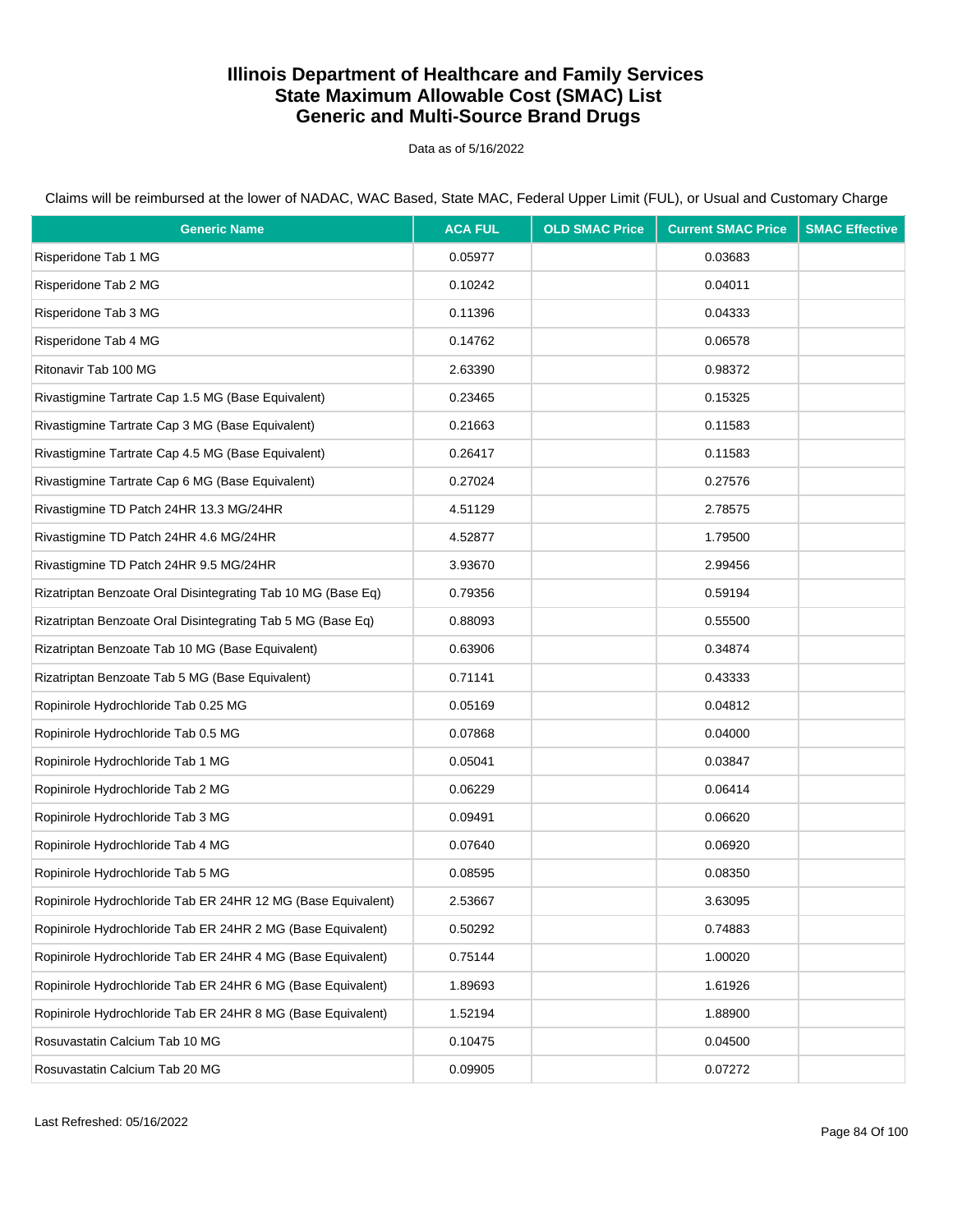Data as of 5/16/2022

| <b>Generic Name</b>                                   | <b>ACA FUL</b> | <b>OLD SMAC Price</b> | <b>Current SMAC Price</b> | <b>SMAC Effective</b> |
|-------------------------------------------------------|----------------|-----------------------|---------------------------|-----------------------|
| Rosuvastatin Calcium Tab 40 MG                        | 0.14417        |                       | 0.10520                   |                       |
| Rosuvastatin Calcium Tab 5 MG                         | 0.10584        |                       | 0.04222                   |                       |
| Rufinamide Susp 40 MG/ML                              | 1.79471        |                       | 3.02211                   |                       |
| Rufinamide Tab 200 MG                                 |                |                       | 2.79106                   |                       |
| Rufinamide Tab 400 MG                                 | 21.45968       |                       | 4.94490                   |                       |
| Salicylic Acid Cream 6%                               |                |                       | 0.06125                   |                       |
| Salicylic Acid Film Forming Liquid 27.5%              |                |                       | 7.02400                   |                       |
| Salicylic Acid Lotion 6%                              |                |                       | 0.08792                   |                       |
| Salicylic Acid Shampoo 6%                             |                |                       | 0.14124                   |                       |
| Saline Injection w/ Benzyl Alcohol                    |                |                       | 0.03033                   |                       |
| Salsalate Tab 500 MG                                  |                |                       | 0.37549                   |                       |
| Salsalate Tab 750 MG                                  |                |                       | 0.60680                   |                       |
| Sapropterin Dihydrochloride Tab 100 MG                |                |                       | 31.52340                  |                       |
| Scopolamine TD Patch 72HR 1 MG/3DAYS                  | 12.11497       |                       | 9.83800                   |                       |
| Selegiline HCl Cap 5 MG                               | 1.00030        |                       | 0.84167                   |                       |
| Selegiline HCI Tab 5 MG                               |                |                       | 1.03445                   |                       |
| Selenium Sulfide Lotion 2.5%                          |                |                       | 0.06809                   |                       |
| Selenium Sulfide Shampoo 2.25%                        |                |                       | 0.16000                   |                       |
| Sertraline HCI Oral Concentrate for Solution 20 MG/ML | 0.57670        |                       | 0.60625                   |                       |
| Sertraline HCI Tab 100 MG                             | 0.12003        |                       | 0.04360                   |                       |
| Sertraline HCI Tab 25 MG                              | 0.05684        |                       | 0.02148                   |                       |
| Sertraline HCI Tab 50 MG                              | 0.06058        |                       | 0.02816                   |                       |
| Sevelamer Carbonate Packet 0.8 GM                     |                |                       | 5.28000                   |                       |
| Sevelamer Carbonate Packet 2.4 GM                     |                |                       | 5.81956                   |                       |
| Sevelamer Carbonate Tab 800 MG                        | 1.01827        |                       | 0.22241                   |                       |
| Sevelamer HCI Tab 800 MG                              | 5.08940        |                       | 3.77928                   |                       |
| Sildenafil Citrate For Suspension 10 MG/ML            |                |                       | 8.92857                   |                       |
| Sildenafil Citrate Tab 100 MG                         | 0.54925        |                       | 0.54058                   |                       |
| Sildenafil Citrate Tab 20 MG                          | 0.12394        |                       | 0.07400                   |                       |
| Sildenafil Citrate Tab 25 MG                          | 0.22075        |                       | 0.15833                   |                       |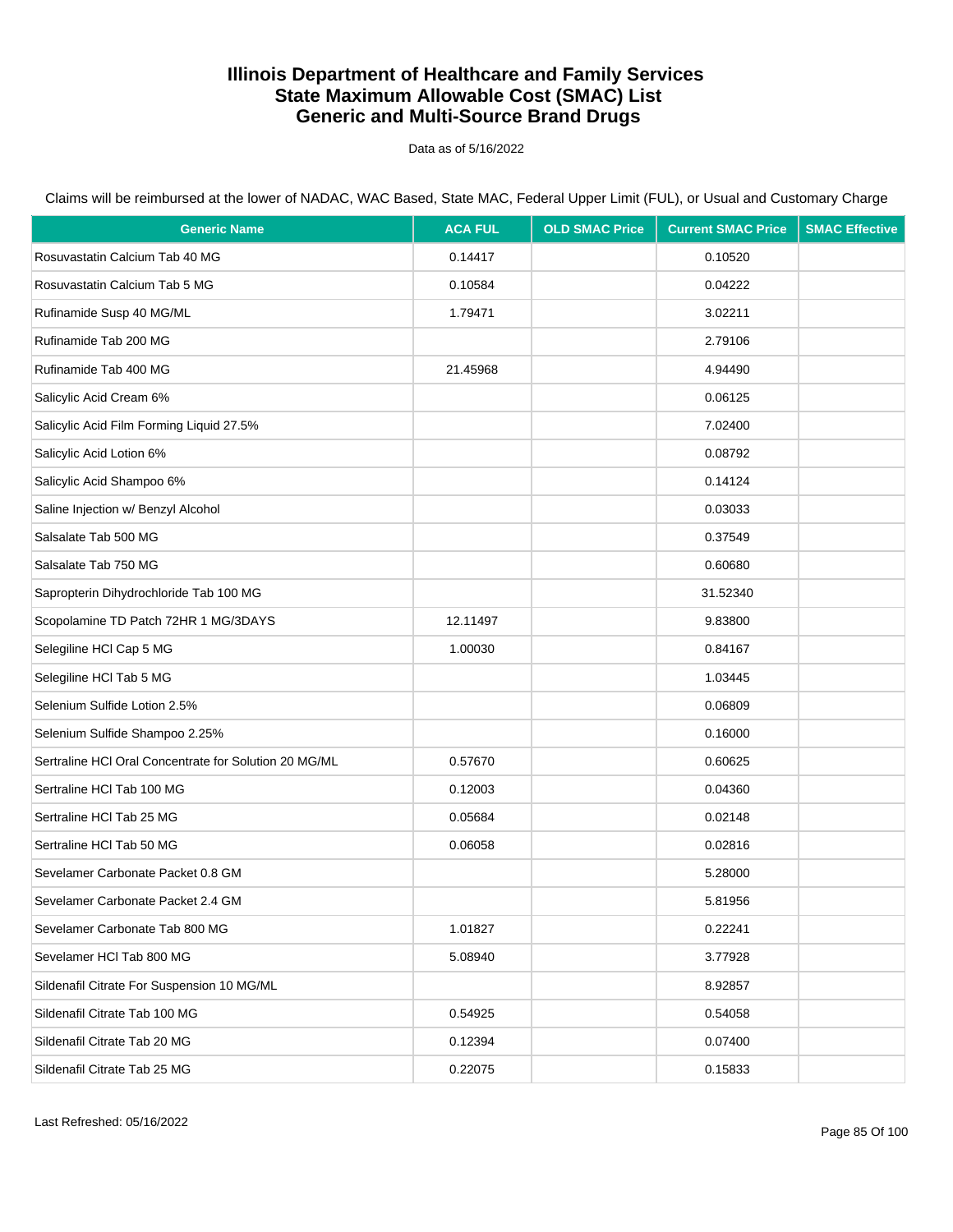Data as of 5/16/2022

Claims will be reimbursed at the lower of NADAC, WAC Based, State MAC, Federal Upper Limit (FUL), or Usual and Customary Charge

| <b>Generic Name</b>                                   | <b>ACA FUL</b> | <b>OLD SMAC Price</b> | <b>Current SMAC Price</b> | <b>SMAC Effective</b> |
|-------------------------------------------------------|----------------|-----------------------|---------------------------|-----------------------|
| Sildenafil Citrate Tab 50 MG                          | 0.19190        |                       | 0.16967                   |                       |
| Silodosin Cap 4 MG                                    | 0.73440        |                       | 0.81771                   |                       |
| Silodosin Cap 8 MG                                    | 0.65297        |                       | 0.58000                   |                       |
| Silver Sulfadiazine Cream 1%                          |                |                       | 0.11235                   |                       |
| Simple - Syrup                                        |                |                       | 0.02824                   |                       |
| Simvastatin Tab 10 MG                                 | 0.02939        |                       | 0.01851                   |                       |
| Simvastatin Tab 20 MG                                 | 0.03681        |                       | 0.01895                   |                       |
| Simvastatin Tab 40 MG                                 | 0.05417        |                       | 0.03360                   |                       |
| Simvastatin Tab 5 MG                                  | 0.03374        |                       | 0.02656                   |                       |
| Simvastatin Tab 80 MG                                 | 0.09387        |                       | 0.05544                   |                       |
| Sirolimus Oral Soln 1 MG/ML                           | 19.68634       |                       | 17.50000                  |                       |
| Sirolimus Tab 0.5 MG                                  | 4.84817        |                       | 2.95371                   |                       |
| Sirolimus Tab 1 MG                                    | 5.90746        |                       | 5.74220                   |                       |
| Sirolimus Tab 2 MG                                    |                |                       | 13.50950                  |                       |
| Sodium Bicarbonate IV Soln 8.4%                       |                |                       | 0.15760                   |                       |
| Sodium Chloride Flush IV Soln 0.9%                    |                |                       | 0.03231                   |                       |
| Sodium Chloride Inj 0.9%                              |                |                       | 0.03231                   |                       |
| Sodium Chloride Irrigation Soln 0.9%                  |                |                       | 0.00431                   |                       |
| Sodium Chloride IV Soln 0.45%                         |                |                       | 0.00202                   |                       |
| Sodium Chloride IV Soln 0.9%                          |                |                       | 0.02780                   |                       |
| Sodium Chloride IV Soln 4 mEq/ML (23.4%)              |                |                       | 0.01648                   |                       |
| Sodium Chloride Preservative Free (PF) Inj 0.9%       |                |                       | 0.06960                   |                       |
| Sodium Chloride Soln Nebu 0.9%                        |                |                       | 0.09591                   |                       |
| Sodium Citrate & Citric Acid Soln 500-334 MG/5ML      |                |                       | 0.02296                   |                       |
| Sodium Fluoride Chew Tab 0.25 MG F (from 0.55 MG NaF) |                |                       | 0.04095                   |                       |
| Sodium Fluoride Chew Tab 0.5 MG F (from 1.1 MG NaF)   |                |                       | 0.04146                   |                       |
| Sodium Fluoride Chew Tab 1 MG F (from 2.2 MG NaF)     |                |                       | 0.04125                   |                       |
| Sodium Fluoride Cream 1.1%                            |                |                       | 0.07571                   |                       |
| Sodium Fluoride Gel 1.1% (0.5% F)                     |                |                       | 0.06196                   |                       |
| Sodium Fluoride Paste 1.1%                            |                |                       | 0.11167                   |                       |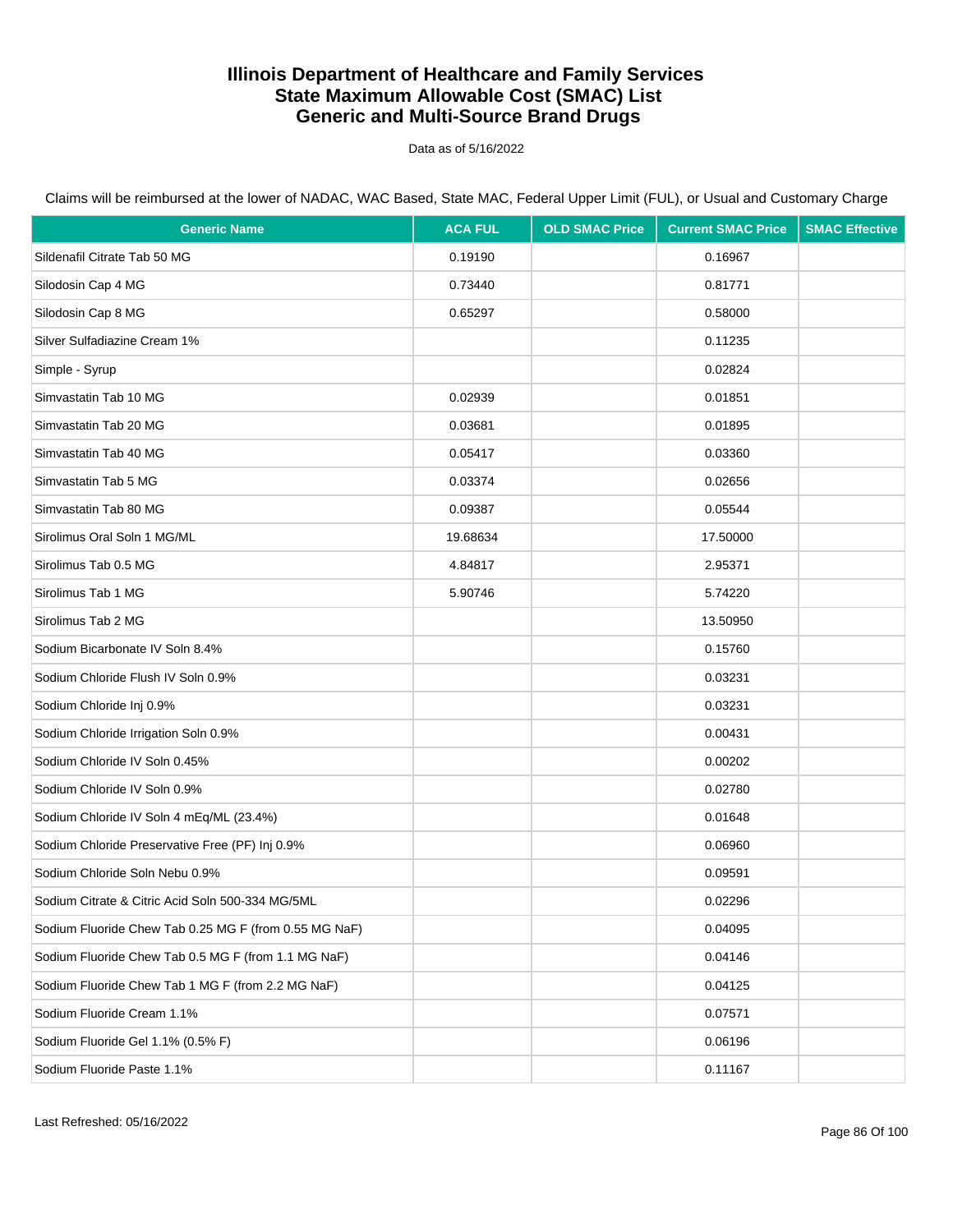Data as of 5/16/2022

Claims will be reimbursed at the lower of NADAC, WAC Based, State MAC, Federal Upper Limit (FUL), or Usual and Customary Charge

| <b>Generic Name</b>                                         | <b>ACA FUL</b> | <b>OLD SMAC Price</b> | <b>Current SMAC Price</b> | <b>SMAC Effective</b> |
|-------------------------------------------------------------|----------------|-----------------------|---------------------------|-----------------------|
| Sodium Fluoride Rinse 0.2%                                  |                |                       | 0.01756                   |                       |
| Sodium Fluoride Soln 0.25 MG/DROP F (from 0.55 MG/DROP NaF) |                |                       | 0.18330                   |                       |
| Sodium Fluoride Soln 0.5 MG/ML F (from 1.1 MG/ML NaF)       |                |                       | 0.10320                   |                       |
| Sodium Fluoride-Potassium Nitrate Gel 1.1-5%                |                |                       | 0.09765                   |                       |
| Sodium Phenylbutyrate Oral Powder 3 GM/Teaspoonful          |                |                       | 18.03447                  |                       |
| Sodium Polystyrene Sulfonate Oral Susp 15 GM/60ML           |                |                       | 0.11862                   |                       |
| Sodium Polystyrene Sulfonate Powder**                       |                |                       | 0.10772                   |                       |
| Solifenacin Succinate Tab 10 MG                             | 0.36859        |                       | 0.15733                   |                       |
| Solifenacin Succinate Tab 5 MG                              | 0.25718        |                       | 0.17658                   |                       |
| Somatropin (Non-Refrigerated) For Inj 5 MG                  |                |                       | 617.90844                 |                       |
| Somatropin (Non-Refrigerated) For Inj 8.8 MG                |                |                       | 988.65948                 |                       |
| Somatropin (Non-Refrigerated) For Subcutaneous Inj 8.8 MG   |                |                       | 1274.78894                |                       |
| Somatropin For Inj 0.2 MG                                   |                |                       | 27.67030                  |                       |
| Somatropin For Inj 0.4 MG                                   |                |                       | 55.34772                  |                       |
| Somatropin For Inj 0.6 MG                                   |                |                       | 83.01802                  |                       |
| Somatropin For Inj 10 MG                                    |                |                       | 577.68000                 |                       |
| Somatropin For Inj 12 MG (13.8 MG Overfill)                 |                |                       | 1523.35212                |                       |
| Somatropin For Inj 12 MG (36 Unit)                          |                |                       | 1525.07520                |                       |
| Somatropin For Inj 24 MG                                    |                |                       | 3050.15040                |                       |
| Somatropin For Inj 5 MG                                     |                |                       | 635.44800                 |                       |
| Somatropin For Inj 5.8 MG                                   |                |                       | 313.78482                 |                       |
| Somatropin For Inj 6 MG (18 Unit)                           |                |                       | 762.53760                 |                       |
| Somatropin For Subcutaneous Inj 5 MG                        |                |                       | 620.94000                 |                       |
| Somatropin Inj 10 MG/1.5ML                                  |                |                       | 828.20720                 |                       |
| Somatropin Inj 5 MG/1.5ML                                   |                |                       | 414.10360                 |                       |
| Sorafenib Tosylate Tab 200 MG (Base Equivalent)             |                |                       | 159.61896                 |                       |
| Sorbitol Oral Solution 70%                                  |                |                       | 0.00899                   |                       |
| Sorbitol Rectal Solution 70%                                |                |                       | 0.00899                   |                       |
| Sorbitol Solution (Bulk)                                    |                |                       | 0.00899                   |                       |
| Sotalol HCI (AFIB/AFL) Tab 120 MG                           | 0.11671        |                       | 0.13750                   |                       |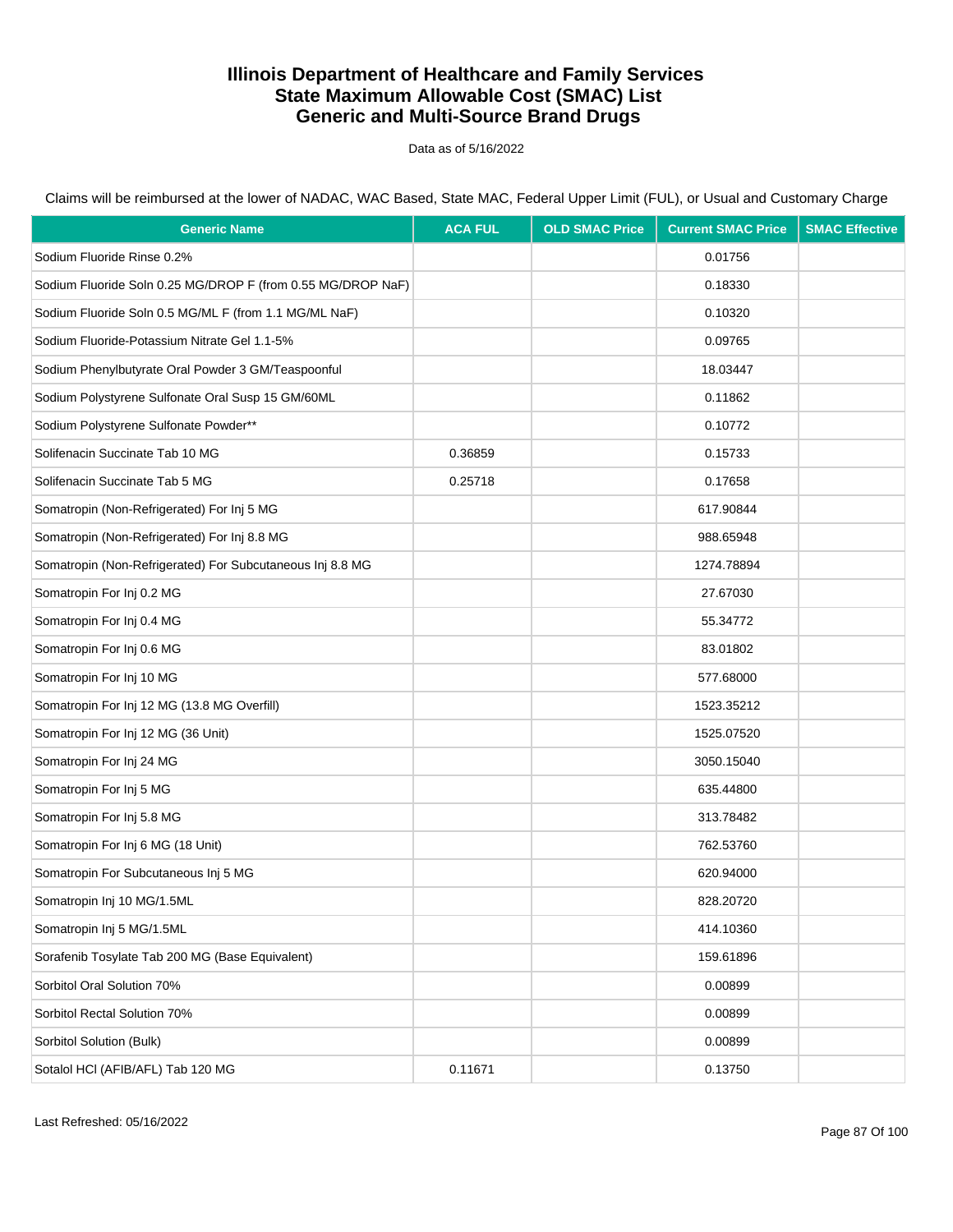Data as of 5/16/2022

| <b>Generic Name</b>                                         | <b>ACA FUL</b> | <b>OLD SMAC Price</b> | <b>Current SMAC Price</b> | <b>SMAC Effective</b> |
|-------------------------------------------------------------|----------------|-----------------------|---------------------------|-----------------------|
| Sotalol HCI (AFIB/AFL) Tab 160 MG                           | 0.18304        |                       | 0.18700                   |                       |
| Sotalol HCI (AFIB/AFL) Tab 80 MG                            | 0.11647        |                       | 0.08482                   |                       |
| Sotalol HCl Tab 120 MG                                      | 0.11671        |                       | 0.07900                   |                       |
| Sotalol HCl Tab 160 MG                                      | 0.18304        |                       | 0.18700                   |                       |
| Sotalol HCl Tab 240 MG                                      |                |                       | 0.33276                   |                       |
| Sotalol HCl Tab 80 MG                                       | 0.11647        |                       | 0.05260                   |                       |
| Spironolactone & Hydrochlorothiazide Tab 25-25 MG           | 0.68674        |                       | 0.68200                   |                       |
| Spironolactone Tab 100 MG                                   | 0.19248        |                       | 0.17885                   |                       |
| Spironolactone Tab 25 MG                                    | 0.05187        |                       | 0.03604                   |                       |
| Spironolactone Tab 50 MG                                    | 0.11634        |                       | 0.08910                   |                       |
| Stavudine Cap 15 MG                                         |                |                       | 1.95477                   |                       |
| Stavudine Cap 20 MG                                         |                |                       | 1.21300                   |                       |
| Stavudine Cap 30 MG                                         |                |                       | 0.86000                   |                       |
| Stavudine Cap 40 MG                                         |                |                       | 0.91833                   |                       |
| Sucralfate Susp 1 GM/10ML                                   | 0.44954        |                       | 0.32145                   |                       |
| Sucralfate Tab 1 GM                                         | 0.20015        |                       | 0.14940                   |                       |
| Sulfacetamide Sodium Lotion 10% (Acne)                      | 0.79546        |                       | 0.48687                   |                       |
| Sulfacetamide Sodium Ophth Oint 10%                         |                |                       | 15.68000                  |                       |
| Sulfacetamide Sodium Ophth Soln 10%                         |                |                       | 1.92933                   |                       |
| Sulfacetamide Sodium w/ Sulfur Cleanser 10-5%               |                |                       | 0.13728                   |                       |
| Sulfacetamide Sodium w/ Sulfur Cleanser 9.8-4.8%            |                |                       | 0.82435                   |                       |
| Sulfacetamide Sodium w/ Sulfur Cleansing Pad 10-4%          |                |                       | 4.23217                   |                       |
| Sulfacetamide Sodium w/ Sulfur Cream 10-2%                  |                |                       | 10.11965                  |                       |
| Sulfacetamide Sodium w/ Sulfur Cream 10-5%                  |                |                       | 3.12786                   |                       |
| Sulfacetamide Sodium w/ Sulfur Emulsion 10-5%               |                |                       | 0.05344                   |                       |
| Sulfacetamide Sodium w/ Sulfur Lotion 10-5%                 |                |                       | 2.01032                   |                       |
| Sulfacetamide Sodium w/ Sulfur Susp 8-4%                    |                |                       | 0.11345                   |                       |
| Sulfacetamide Sodium w/ Sulfur Wash 9-4%                    |                |                       | 0.15000                   |                       |
| Sulfacetamide Sodium w/ Sulfur Wash 9-4.5%                  |                |                       | 0.07379                   |                       |
| Sulfacetamide Sodium-Prednisolone Ophth Soln 10-0.23(0.25)% |                |                       | 2.23200                   |                       |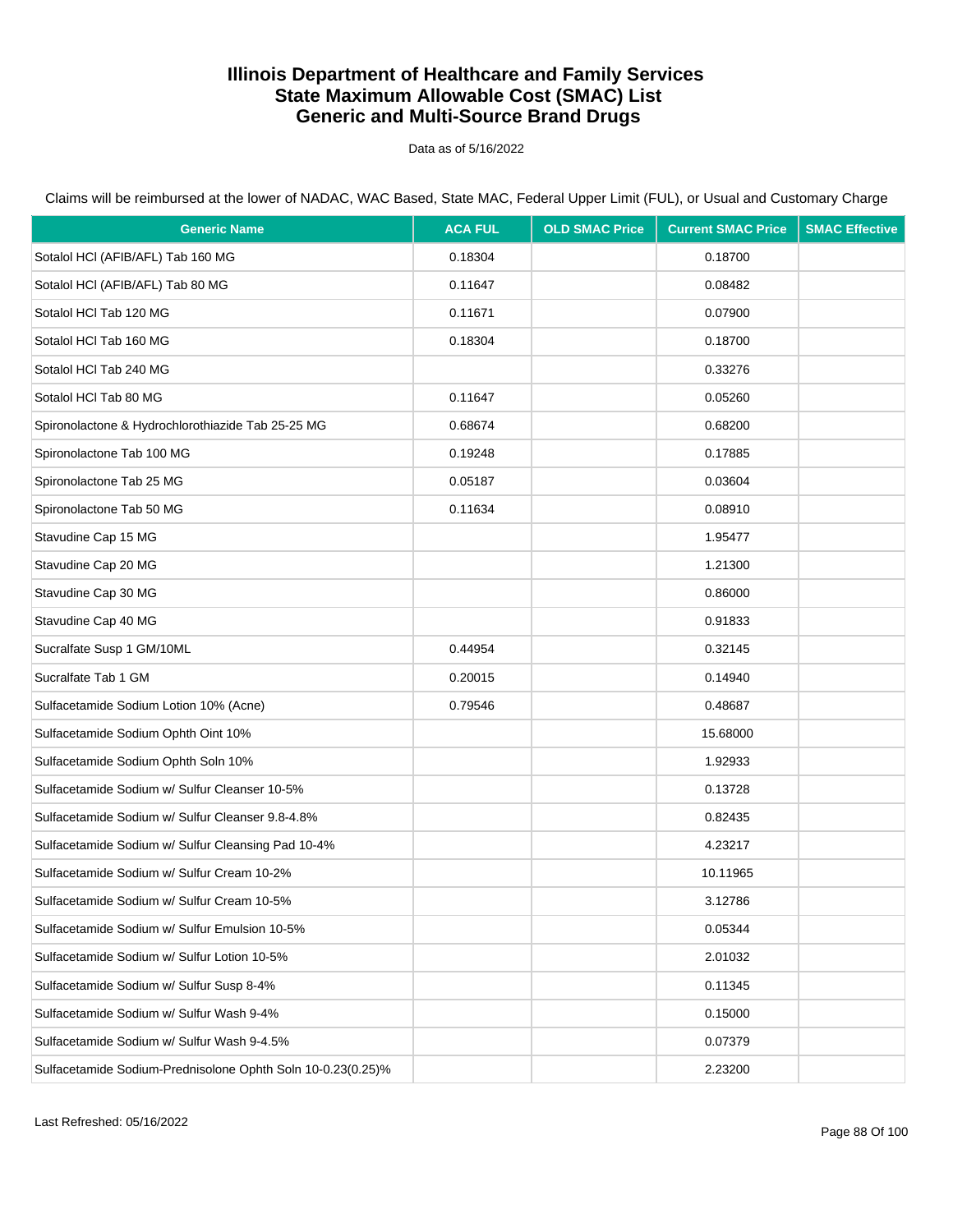Data as of 5/16/2022

| <b>Generic Name</b>                                     | <b>ACA FUL</b> | <b>OLD SMAC Price</b> | <b>Current SMAC Price</b> | <b>SMAC Effective</b> |
|---------------------------------------------------------|----------------|-----------------------|---------------------------|-----------------------|
| Sulfamethoxazole-Trimethoprim IV Soln 400-80 MG/5ML     |                |                       | 0.92890                   |                       |
| Sulfamethoxazole-Trimethoprim Susp 200-40 MG/5ML        | 0.05934        |                       | 0.08457                   |                       |
| Sulfamethoxazole-Trimethoprim Tab 400-80 MG             | 0.05996        |                       | 0.05025                   |                       |
| Sulfamethoxazole-Trimethoprim Tab 800-160 MG            | 0.07950        |                       | 0.04090                   |                       |
| Sulfasalazine Tab 500 MG                                | 0.29650        |                       | 0.13500                   |                       |
| Sulfasalazine Tab Delayed Release 500 MG                |                |                       | 0.19492                   |                       |
| Sulindac Tab 150 MG                                     | 0.21880        |                       | 0.12100                   |                       |
| Sulindac Tab 200 MG                                     | 0.29445        |                       | 0.13438                   |                       |
| Sumatriptan Nasal Spray 20 MG/ACT                       |                |                       | 29.16667                  |                       |
| Sumatriptan Nasal Spray 5 MG/ACT                        |                |                       | 34.59524                  |                       |
| Sumatriptan Succinate Inj 6 MG/0.5ML                    |                |                       | 23.01000                  |                       |
| Sumatriptan Succinate Solution Auto-injector 4 MG/0.5ML |                |                       | 125.00000                 |                       |
| Sumatriptan Succinate Solution Auto-injector 6 MG/0.5ML |                |                       | 68.86085                  |                       |
| Sumatriptan Succinate Solution Cartridge 4 MG/0.5ML     |                |                       | 147.72286                 |                       |
| Sumatriptan Succinate Solution Cartridge 6 MG/0.5ML     |                |                       | 110.77440                 |                       |
| Sumatriptan Succinate Tab 100 MG                        | 0.55490        |                       | 0.44458                   |                       |
| Sumatriptan Succinate Tab 25 MG                         | 0.46303        |                       | 0.34111                   |                       |
| Sumatriptan Succinate Tab 50 MG                         | 0.50766        |                       | 0.33111                   |                       |
| Sumatriptan-Naproxen Sodium Tab 85-500 MG               | 37.82877       |                       | 20.88000                  |                       |
| Sunitinib Malate Cap 12.5 MG (Base Equivalent)          |                |                       | 173.87848                 |                       |
| Sunitinib Malate Cap 25 MG (Base Equivalent)            |                |                       | 347.75767                 |                       |
| Sunitinib Malate Cap 50 MG (Base Equivalent)            |                |                       | 605.39726                 |                       |
| Tacrolimus Cap 0.5 MG                                   | 0.36139        |                       | 0.08055                   |                       |
| Tacrolimus Cap 1 MG                                     | 0.81554        |                       | 0.13478                   |                       |
| Tacrolimus Cap 5 MG                                     | 3.31388        |                       | 0.39610                   |                       |
| Tacrolimus Oint 0.03%                                   |                |                       | 3.54733                   |                       |
| Tacrolimus Oint 0.1%                                    |                |                       | 2.14549                   |                       |
| Tadalafil Tab 10 MG                                     | 0.40958        |                       | 0.54643                   |                       |
| Tadalafil Tab 2.5 MG                                    | 0.17302        |                       | 0.22733                   |                       |
| Tadalafil Tab 20 MG                                     | 0.51178        |                       | 0.42967                   |                       |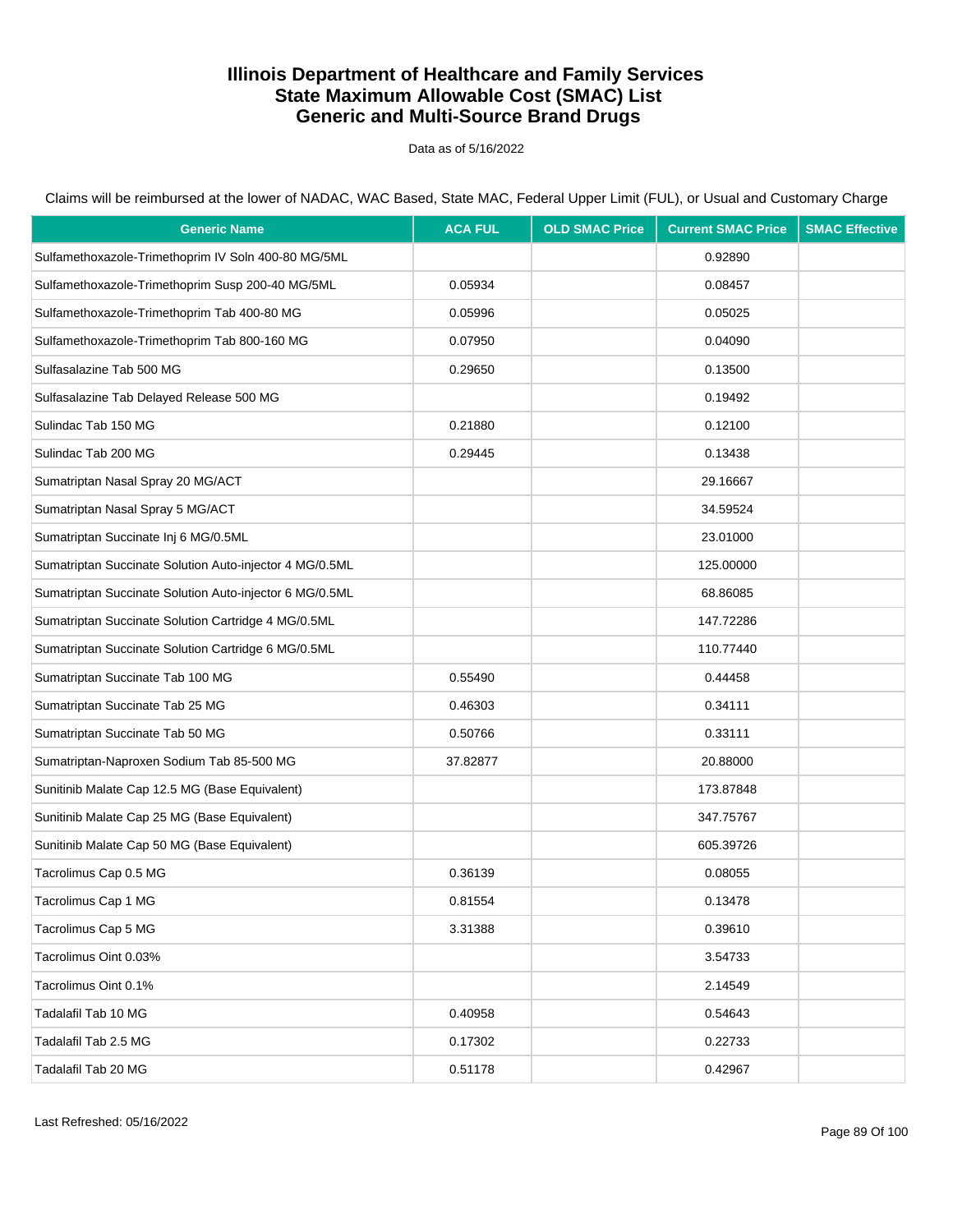Data as of 5/16/2022

| <b>Generic Name</b>                            | <b>ACA FUL</b> | <b>OLD SMAC Price</b> | <b>Current SMAC Price</b> | <b>SMAC Effective</b> |
|------------------------------------------------|----------------|-----------------------|---------------------------|-----------------------|
| Tadalafil Tab 20 MG (PAH)                      | 0.66105        |                       | 0.46283                   |                       |
| Tadalafil Tab 5 MG                             | 0.18155        |                       | 0.13767                   |                       |
| Tamoxifen Citrate Tab 10 MG (Base Equivalent)  | 0.23773        |                       | 0.15000                   |                       |
| Tamoxifen Citrate Tab 20 MG (Base Equivalent)  | 0.40086        |                       | 0.34317                   |                       |
| Tamsulosin HCl Cap 0.4 MG                      |                |                       | 0.05377                   |                       |
| Tazarotene Cream 0.1%                          |                |                       | 3.43623                   |                       |
| Telmisartan Tab 20 MG                          | 0.24679        |                       | 0.22067                   |                       |
| Telmisartan Tab 40 MG                          | 0.31046        |                       | 0.12822                   |                       |
| Telmisartan Tab 80 MG                          | 0.32882        |                       | 0.21717                   |                       |
| Telmisartan-Hydrochlorothiazide Tab 40-12.5 MG | 1.02128        |                       | 0.73467                   |                       |
| Telmisartan-Hydrochlorothiazide Tab 80-12.5 MG | 1.02797        |                       | 1.17000                   |                       |
| Telmisartan-Hydrochlorothiazide Tab 80-25 MG   | 1.20324        |                       | 0.56667                   |                       |
| Temazepam Cap 15 MG                            | 0.10975        |                       | 0.04590                   |                       |
| Temazepam Cap 22.5 MG                          | 2.70134        |                       | 3.77648                   |                       |
| Temazepam Cap 30 MG                            | 0.17291        |                       | 0.07112                   |                       |
| Temazepam Cap 7.5 MG                           | 1.35072        |                       | 0.37420                   |                       |
| Temozolomide Cap 100 MG                        |                |                       | 9.86377                   |                       |
| Temozolomide Cap 140 MG                        | 13.83623       |                       | 11.93613                  |                       |
| Temozolomide Cap 180 MG                        |                |                       | 27.78000                  |                       |
| Temozolomide Cap 20 MG                         |                |                       | 4.07143                   |                       |
| Temozolomide Cap 250 MG                        |                |                       | 65.30400                  |                       |
| Temozolomide Cap 5 MG                          |                |                       | 1.35714                   |                       |
| Temsirolimus Soln For IV Infusion 25 MG/ML     |                |                       | 1433.21000                |                       |
| Tenofovir Disoproxil Fumarate Tab 300 MG       | 1.75949        |                       | 0.24167                   |                       |
| Terazosin HCI Cap 1 MG (Base Equivalent)       | 0.16131        |                       | 0.04550                   |                       |
| Terazosin HCl Cap 10 MG (Base Equivalent)      | 0.18051        |                       | 0.04670                   |                       |
| Terazosin HCI Cap 2 MG (Base Equivalent)       | 0.14953        |                       | 0.04550                   |                       |
| Terazosin HCl Cap 5 MG (Base Equivalent)       | 0.16402        |                       | 0.05040                   |                       |
| Terbinafine HCI Tab 250 MG                     | 0.15570        |                       | 0.08000                   |                       |
| Terbutaline Sulfate Tab 2.5 MG                 |                |                       | 0.85620                   |                       |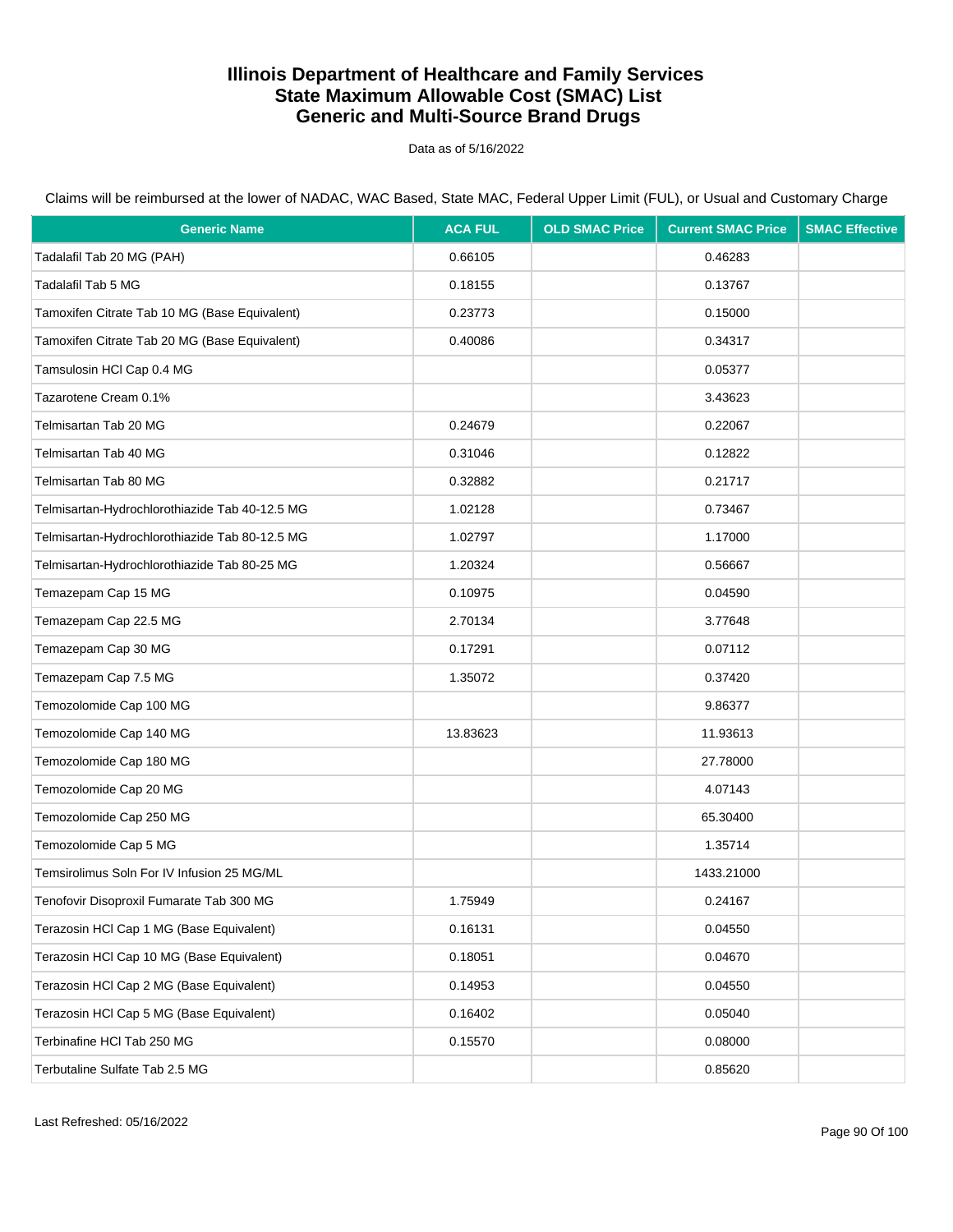Data as of 5/16/2022

| <b>Generic Name</b>                                         | <b>ACA FUL</b> | <b>OLD SMAC Price</b> | <b>Current SMAC Price</b> | <b>SMAC Effective</b> |
|-------------------------------------------------------------|----------------|-----------------------|---------------------------|-----------------------|
| Terbutaline Sulfate Tab 5 MG                                |                |                       | 1.60116                   |                       |
| Terconazole Vaginal Cream 0.4%                              |                |                       | 0.50889                   |                       |
| Terconazole Vaginal Cream 0.8%                              |                |                       | 1.19850                   |                       |
| Terconazole Vaginal Suppos 80 MG                            |                |                       | 12.70933                  |                       |
| Tesamorelin Acetate For Inj 1 MG (Base Equiv)               |                |                       | 87.98000                  |                       |
| Testosterone Cypionate IM Inj in Oil 100 MG/ML              |                |                       | 4.63220                   |                       |
| Testosterone Cypionate IM Inj in Oil 200 MG/ML              |                |                       | 10.51200                  |                       |
| Testosterone Enanthate IM Inj in Oil 200 MG/ML              |                |                       | 11.16600                  |                       |
| Testosterone TD Gel 10MG/ACT (2%)                           | 4.88389        |                       | 5.56080                   |                       |
| Testosterone TD Gel 12.5 MG/ACT (1%)                        |                |                       | 0.98319                   |                       |
| Testosterone TD Gel 20.25 MG/1.25GM (1.62%)                 | 7.59946        |                       | 6.61702                   |                       |
| Testosterone TD Gel 20.25 MG/ACT (1.62%)                    |                |                       | 0.86000                   |                       |
| Testosterone TD Gel 25 MG/2.5GM (1%)                        |                |                       | 2.32624                   |                       |
| Testosterone TD Gel 40.5 MG/2.5GM (1.62%)                   | 6.23630        |                       | 2.23400                   |                       |
| Testosterone TD Gel 50 MG/5GM (1%)                          | 0.79826        |                       | 1.01935                   |                       |
| Testosterone TD Soln 30 MG/ACT                              | 1.13446        |                       | 2.03210                   |                       |
| Tetrabenazine Tab 12.5 MG                                   |                |                       | 1.98289                   |                       |
| Tetrabenazine Tab 25 MG                                     |                |                       | 26.52000                  |                       |
| Tetracycline HCI Cap 250 MG                                 | 0.88478        |                       | 1.20000                   |                       |
| Tetracycline HCI Cap 500 MG                                 | 1.80639        |                       | 1.53190                   |                       |
| Tezacaftor-Ivacaftor 100-150 MG & Ivacaftor 150 MG Tab TBPK |                |                       | 398.40000                 |                       |
| Thalidomide Cap 50 MG                                       |                |                       | 170.21817                 |                       |
| Theophylline Tab ER 12HR 300 MG                             |                |                       | 1.40000                   |                       |
| Theophylline Tab ER 24HR 400 MG                             | 0.58597        |                       | 0.52770                   |                       |
| Theophylline Tab ER 24HR 600 MG                             | 1.31290        |                       | 1.11250                   |                       |
| Theophylline Tab SR 12HR 100 MG                             |                |                       | 0.12790                   |                       |
| Theophylline Tab SR 12HR 200 MG                             |                |                       | 0.34260                   |                       |
| Thioguanine Tab 40 MG                                       |                |                       | 25.17609                  |                       |
| Thioridazine HCI Tab 10 MG                                  |                |                       | 0.33367                   |                       |
| Thioridazine HCI Tab 100 MG                                 |                |                       | 0.61240                   |                       |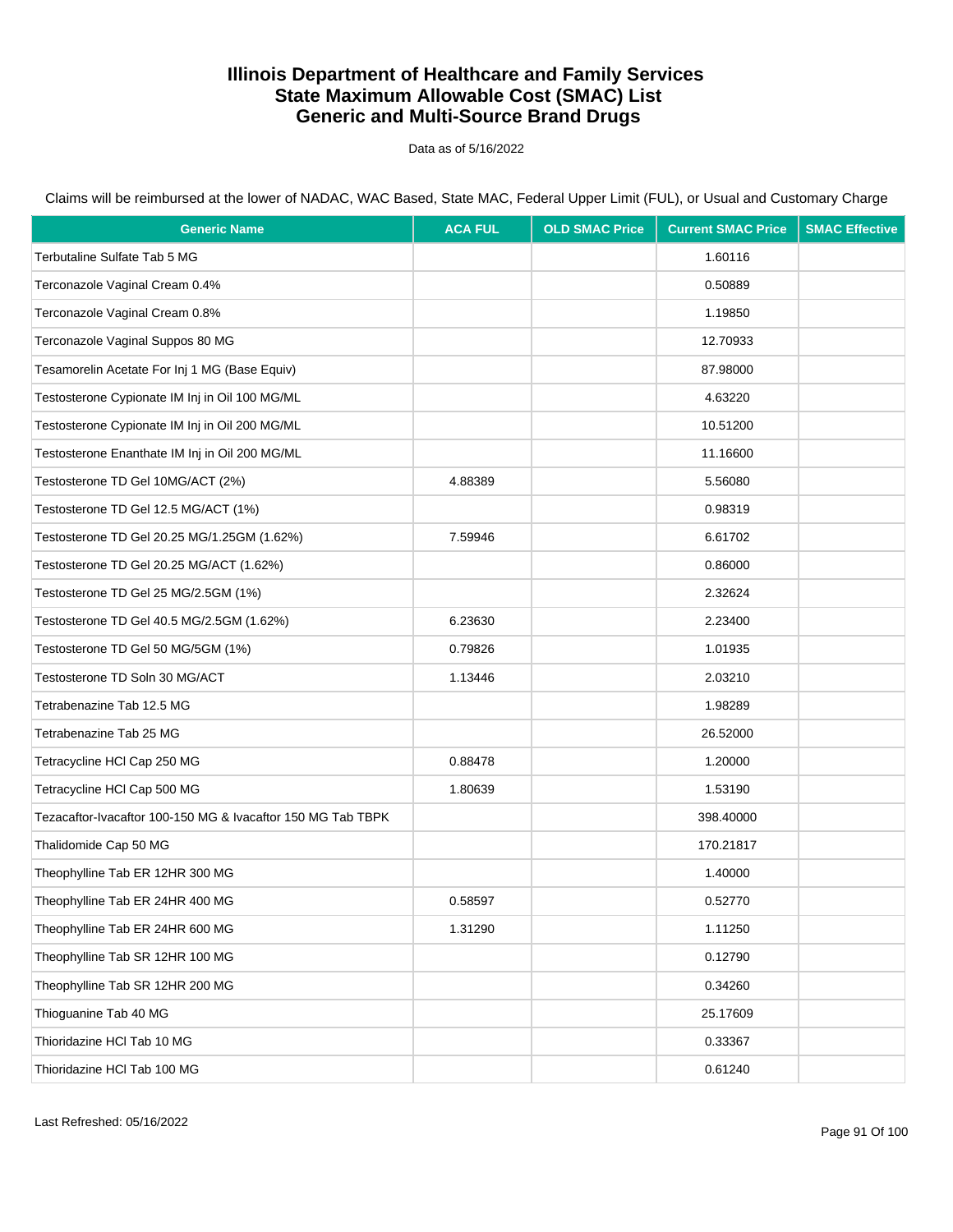Data as of 5/16/2022

| <b>Generic Name</b>                          | <b>ACA FUL</b> | <b>OLD SMAC Price</b> | <b>Current SMAC Price</b> | <b>SMAC Effective</b> |
|----------------------------------------------|----------------|-----------------------|---------------------------|-----------------------|
| Thioridazine HCI Tab 25 MG                   |                |                       | 0.62230                   |                       |
| Thioridazine HCI Tab 50 MG                   |                |                       | 0.56010                   |                       |
| Thiothixene Cap 1 MG                         |                |                       | 0.74934                   |                       |
| Thiothixene Cap 10 MG                        |                |                       | 1.46520                   |                       |
| Thiothixene Cap 2 MG                         |                |                       | 0.89633                   |                       |
| Thiothixene Cap 5 MG                         |                |                       | 1.52400                   |                       |
| Thyroid Tab 120 MG (2 Grain)                 |                |                       | 0.93670                   |                       |
| Thyroid Tab 15 MG (1/4 Grain)                |                |                       | 0.40170                   |                       |
| Thyroid Tab 30 MG (1/2 Grain)                |                |                       | 0.41000                   |                       |
| Thyroid Tab 60 MG (1 Grain)                  |                |                       | 0.52000                   |                       |
| Thyroid Tab 90 MG (1 1/2 Grain)              |                |                       | 0.82100                   |                       |
| Tiagabine HCI Tab 2 MG                       |                |                       | 4.79365                   |                       |
| Tiagabine HCI Tab 4 MG                       | 3.74575        |                       | 3.86484                   |                       |
| Ticlopidine HCI Tab 250 MG                   |                |                       | 0.16510                   |                       |
| Timolol Maleate Ophth Gel Forming Soln 0.25% |                |                       | 20.20189                  |                       |
| Timolol Maleate Ophth Gel Forming Soln 0.5%  |                |                       | 20.87000                  |                       |
| Timolol Maleate Ophth Soln 0.25%             |                |                       | 0.42234                   |                       |
| Timolol Maleate Ophth Soln 0.5%              |                |                       | 0.96680                   |                       |
| Timolol Maleate Ophth Soln 0.5% (Once-Daily) |                |                       | 40.02360                  |                       |
| Timolol Maleate Tab 10 MG                    |                |                       | 0.38870                   |                       |
| Timolol Maleate Tab 20 MG                    |                |                       | 0.71955                   |                       |
| Timolol Maleate Tab 5 MG                     |                |                       | 0.28691                   |                       |
| Tinidazole Tab 500 MG                        |                |                       | 2.19850                   |                       |
| Tizanidine HCI Cap 2 MG (Base Equivalent)    | 0.10465        |                       | 0.12463                   |                       |
| Tizanidine HCI Cap 4 MG (Base Equivalent)    | 0.19625        |                       | 0.40807                   |                       |
| Tizanidine HCl Cap 6 MG (Base Equivalent)    | 0.24096        |                       | 0.26287                   |                       |
| Tizanidine HCl Tab 2 MG (Base Equivalent)    | 0.05711        |                       | 0.02233                   |                       |
| Tizanidine HCl Tab 4 MG (Base Equivalent)    | 0.04748        |                       | 0.03761                   |                       |
| Tobramycin Inhal Cap 28 MG                   |                |                       | 45.07149                  |                       |
| Tobramycin Nebu Soln 300 MG/5ML              |                |                       | 3.75611                   |                       |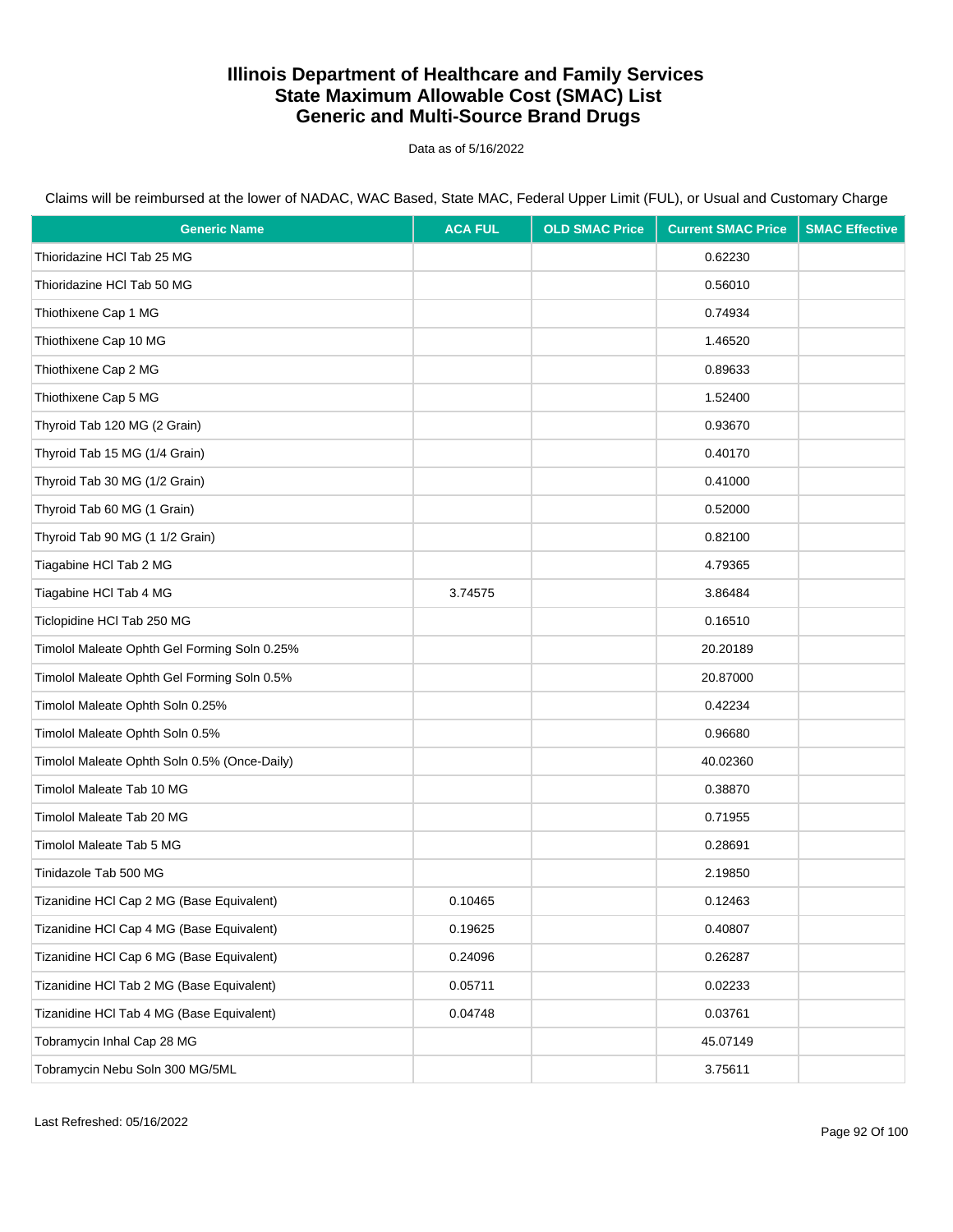Data as of 5/16/2022

| <b>Generic Name</b>                                        | <b>ACA FUL</b> | <b>OLD SMAC Price</b> | <b>Current SMAC Price</b> | <b>SMAC Effective</b> |
|------------------------------------------------------------|----------------|-----------------------|---------------------------|-----------------------|
| Tobramycin Ophth Soln 0.3%                                 | 1.36839        |                       | 0.81000                   |                       |
| Tobramycin Sulfate For Inj 1.2 GM                          |                |                       | 77.70000                  |                       |
| Tobramycin Sulfate Inj 1.2 GM/30ML (40 MG/ML) (Base Equiv) |                |                       | 0.75929                   |                       |
| Tobramycin Sulfate Inj 2 GM/50ML (40 MG/ML) (Base Equiv)   |                |                       | 0.75929                   |                       |
| Tobramycin Sulfate Inj 40 MG/ML                            |                |                       | 0.94410                   |                       |
| Tobramycin Sulfate Inj 80 MG/2ML (40 MG/ML) (Base Equiv)   |                |                       | 0.67440                   |                       |
| Tobramycin-Dexamethasone Ophth Susp 0.3-0.1%               |                |                       | 11.90100                  |                       |
| Tolbutamide Tab 500 MG                                     |                |                       | 0.20592                   |                       |
| Tolmetin Sodium Tab 600 MG                                 |                |                       | 1.52152                   |                       |
| Tolterodine Tartrate Cap ER 24HR 2 MG                      | 1.20481        |                       | 1.23116                   |                       |
| Tolterodine Tartrate Cap ER 24HR 4 MG                      | 1.10863        |                       | 0.90000                   |                       |
| Tolterodine Tartrate Tab 1 MG                              | 0.63315        |                       | 0.43100                   |                       |
| Tolterodine Tartrate Tab 2 MG                              | 0.43647        |                       | 0.43000                   |                       |
| Topiramate Cap ER 24HR Sprinkle 100 MG                     |                |                       | 16.90700                  |                       |
| Topiramate Cap ER 24HR Sprinkle 150 MG                     |                |                       | 20.79947                  |                       |
| Topiramate Cap ER 24HR Sprinkle 200 MG                     |                |                       | 22.09013                  |                       |
| Topiramate Cap ER 24HR Sprinkle 50 MG                      |                |                       | 5.80386                   |                       |
| Topiramate Sprinkle Cap 15 MG                              |                |                       | 0.26700                   |                       |
| Topiramate Sprinkle Cap 25 MG                              |                |                       | 0.44250                   |                       |
| Topiramate Tab 100 MG                                      | 0.36004        |                       | 0.04248                   |                       |
| Topiramate Tab 200 MG                                      | 1.09333        |                       | 0.08979                   |                       |
| Topiramate Tab 25 MG                                       | 0.07855        |                       | 0.02346                   |                       |
| Topiramate Tab 50 MG                                       | 0.11634        |                       | 0.02333                   |                       |
| Torsemide Tab 10 MG                                        | 0.07943        |                       | 0.04670                   |                       |
| Torsemide Tab 100 MG                                       | 0.27483        |                       | 0.12655                   |                       |
| Torsemide Tab 20 MG                                        | 0.07832        |                       | 0.06643                   |                       |
| Torsemide Tab 5 MG                                         | 0.07047        |                       | 0.04710                   |                       |
| Trace Min (Cr-Cu-Mn-Se-Zn) Inj 0.01-1-0.5-0.06-5 MG/ML     |                |                       | 0.58500                   |                       |
| Trace Min (Cr-Cu-Mn-Zn) Inj 0.01-1-0.5-5 MG/ML             |                |                       | 1.29350                   |                       |
| Tramadol HCl Tab 50 MG                                     | 0.02640        |                       | 0.01633                   |                       |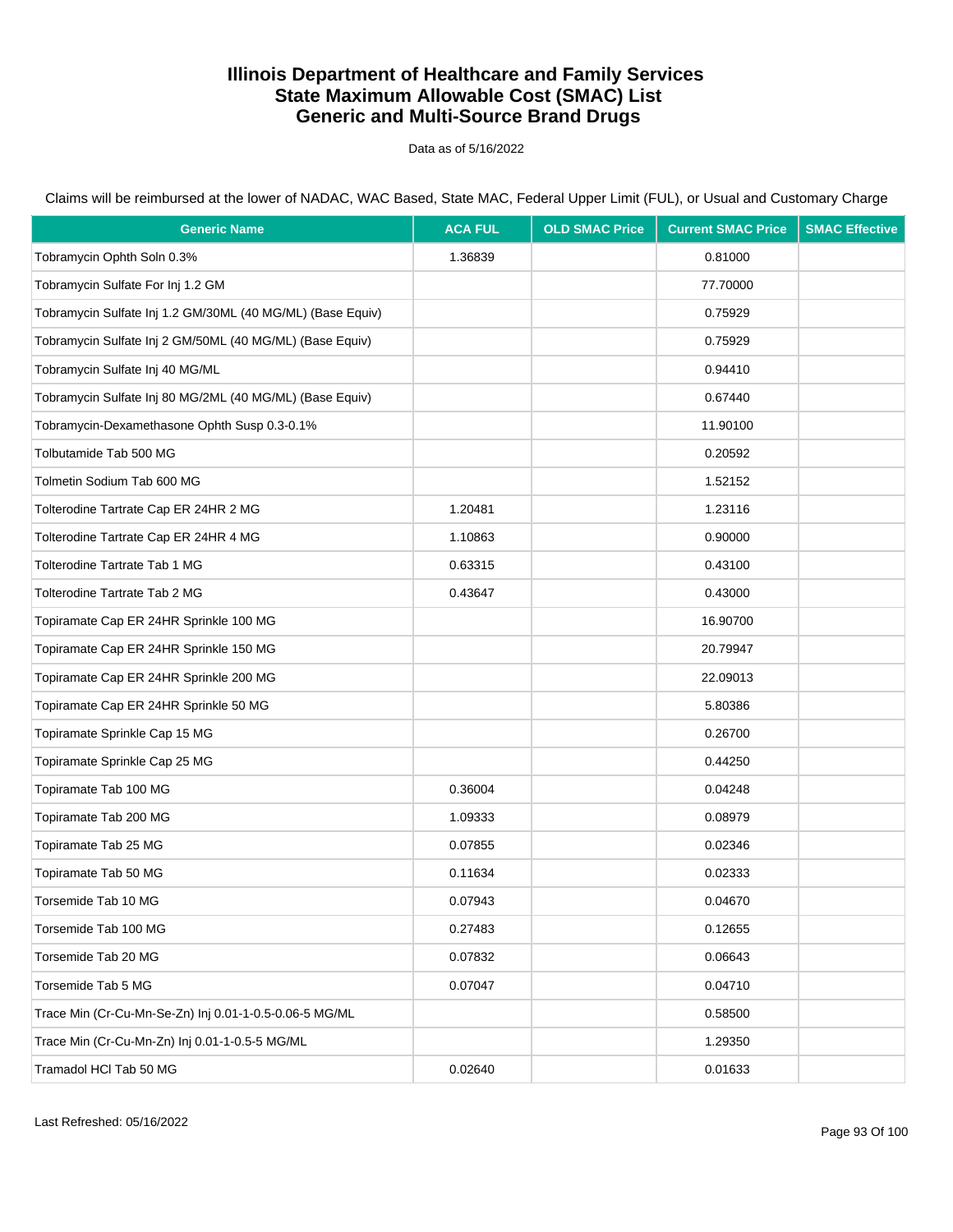Data as of 5/16/2022

| <b>Generic Name</b>                                         | <b>ACA FUL</b> | <b>OLD SMAC Price</b> | <b>Current SMAC Price</b> | <b>SMAC Effective</b> |
|-------------------------------------------------------------|----------------|-----------------------|---------------------------|-----------------------|
| Tramadol HCI Tab ER 24HR 100 MG                             |                |                       | 1.07000                   |                       |
| Tramadol HCI Tab ER 24HR 200 MG                             |                |                       | 1.30933                   |                       |
| Tramadol HCI Tab ER 24HR 300 MG                             |                |                       | 2.41749                   |                       |
| Tramadol HCl Tab ER 24HR Biphasic Release 100 MG            |                |                       | 1.47156                   |                       |
| Tramadol HCI Tab ER 24HR Biphasic Release 200 MG            |                |                       | 1.88894                   |                       |
| Tramadol HCI Tab ER 24HR Biphasic Release 300 MG            |                |                       | 3.19340                   |                       |
| Tramadol-Acetaminophen Tab 37.5-325 MG                      | 0.12191        |                       | 0.08010                   |                       |
| Trametinib Dimethyl Sulfoxide Tab 0.5 MG (Base Equivalent)  |                |                       | 110.43416                 |                       |
| Trandolapril Tab 1 MG                                       |                |                       | 0.21365                   |                       |
| Trandolapril Tab 2 MG                                       |                |                       | 0.13259                   |                       |
| Trandolapril Tab 4 MG                                       |                |                       | 0.19963                   |                       |
| Trandolapril-Verapamil HCl Tab ER 4-240 MG                  |                |                       | 3.63558                   |                       |
| Tranexamic Acid Tab 650 MG                                  |                |                       | 1.07000                   |                       |
| Tranylcypromine Sulfate Tab 10 MG                           | 1.32918        |                       | 0.89820                   |                       |
| Travoprost Ophth Soln 0.004% (Benzalkonium Free) (BAK Free) |                |                       | 31.84600                  |                       |
| Trazodone HCI Tab 100 MG                                    | 0.07217        |                       | 0.06378                   |                       |
| Trazodone HCI Tab 150 MG                                    | 0.14229        |                       | 0.08180                   |                       |
| Trazodone HCI Tab 300 MG                                    | 1.43141        |                       | 1.52750                   |                       |
| Trazodone HCl Tab 50 MG                                     | 0.03799        |                       | 0.03221                   |                       |
| Tretinoin Cap 10 MG                                         |                |                       | 10.73980                  |                       |
| Tretinoin Cream 0.025%                                      |                |                       | 1.86419                   |                       |
| Tretinoin Cream 0.05%                                       |                |                       | 1.95236                   |                       |
| Tretinoin Cream 0.1%                                        |                |                       | 3.12978                   |                       |
| Tretinoin Gel 0.01%                                         |                |                       | 3.28378                   |                       |
| Tretinoin Gel 0.025%                                        |                |                       | 2.68889                   |                       |
| Tretinoin Gel 0.05%                                         | 5.15471        |                       | 3.99000                   |                       |
| Tretinoin Microsphere Gel 0.04%                             |                |                       | 7.93267                   |                       |
| Tretinoin Microsphere Gel 0.1%                              | 9.17420        |                       | 8.32493                   |                       |
| Triamcinolone Acet Cr 0.1% & Dimeth Cr 5% & Silicone Tape*  |                |                       | 5158.51300                |                       |
| Triamcinolone Acetonide Aerosol Soln 0.147 MG/GM            |                |                       | 2.64159                   |                       |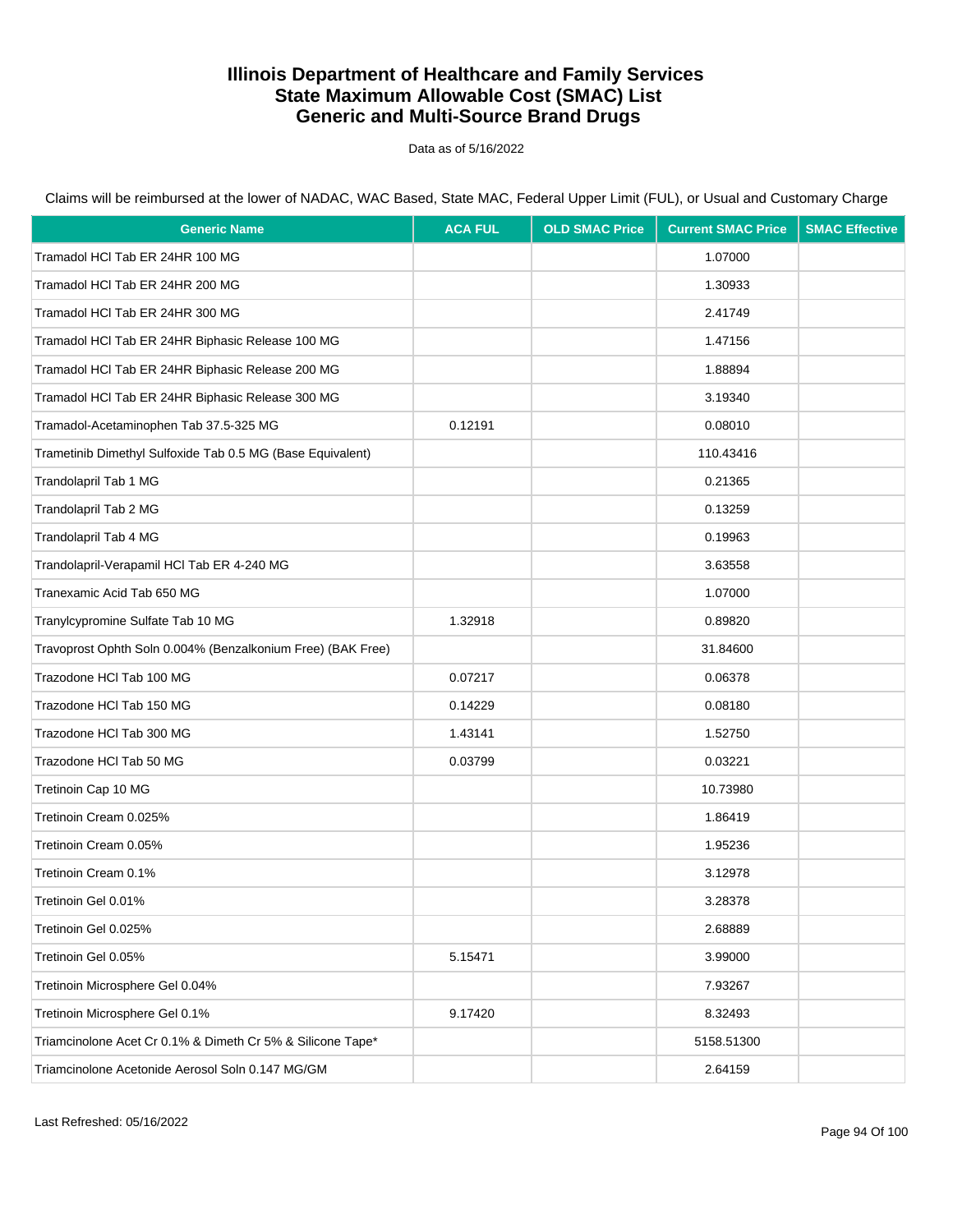Data as of 5/16/2022

| <b>Generic Name</b>                              | <b>ACA FUL</b> | <b>OLD SMAC Price</b> | <b>Current SMAC Price</b> | <b>SMAC Effective</b> |
|--------------------------------------------------|----------------|-----------------------|---------------------------|-----------------------|
| Triamcinolone Acetonide Cream 0.025%             |                |                       | 0.07188                   |                       |
| Triamcinolone Acetonide Cream 0.1%               |                |                       | 0.05313                   |                       |
| Triamcinolone Acetonide Cream 0.5%               | 0.24969        |                       | 0.24200                   |                       |
| Triamcinolone Acetonide Dental Paste 0.1%        | 5.56720        |                       | 4.25950                   |                       |
| Triamcinolone Acetonide Inj Susp 40 MG/ML        |                |                       | 6.74900                   |                       |
| Triamcinolone Acetonide Lotion 0.025%            |                |                       | 0.41583                   |                       |
| Triamcinolone Acetonide Lotion 0.1%              | 0.34449        |                       | 0.31167                   |                       |
| Triamcinolone Acetonide Oint 0.025%              |                |                       | 0.07946                   |                       |
| Triamcinolone Acetonide Oint 0.05%               | 1.23712        |                       | 1.01692                   |                       |
| Triamcinolone Acetonide Oint 0.1%                |                |                       | 0.07063                   |                       |
| Triamcinolone Acetonide Oint 0.5%                | 0.35514        |                       | 0.33200                   |                       |
| Triamterene & Hydrochlorothiazide Cap 37.5-25 MG |                |                       | 0.07540                   |                       |
| Triamterene & Hydrochlorothiazide Cap 50-25 MG   |                |                       | 1.51850                   |                       |
| Triamterene & Hydrochlorothiazide Tab 37.5-25 MG | 0.09679        |                       | 0.08188                   |                       |
| Triamterene & Hydrochlorothiazide Tab 75-50 MG   | 0.13120        |                       | 0.05500                   |                       |
| Triamterene Cap 100 MG                           |                |                       | 5.10863                   |                       |
| Triamterene Cap 50 MG                            |                |                       | 5.83737                   |                       |
| Triazolam Tab 0.125 MG                           | 1.04504        |                       | 0.19590                   |                       |
| Triazolam Tab 0.25 MG                            | 1.20570        |                       | 0.17110                   |                       |
| Trifluoperazine HCl Tab 1 MG (Base Equivalent)   |                |                       | 0.54492                   |                       |
| Trifluoperazine HCl Tab 10 MG (Base Equivalent)  |                |                       | 1.34032                   |                       |
| Trifluoperazine HCl Tab 2 MG (Base Equivalent)   |                |                       | 0.69000                   |                       |
| Trifluoperazine HCl Tab 5 MG (Base Equivalent)   |                |                       | 0.95030                   |                       |
| Trifluridine Ophth Soln 1%                       |                |                       | 15.62000                  |                       |
| Trihexyphenidyl HCI Elixir 0.4 MG/ML             |                |                       | 0.03584                   |                       |
| Trihexyphenidyl HCl Oral Soln 0.4 MG/ML          |                |                       | 0.06175                   |                       |
| Trihexyphenidyl HCl Tab 2 MG                     | 0.05576        |                       | 0.04600                   |                       |
| Trihexyphenidyl HCl Tab 5 MG                     | 0.10492        |                       | 0.06878                   |                       |
| Trimethobenzamide HCl Cap 300 MG                 |                |                       | 1.17796                   |                       |
| Trimethoprim Tab 100 MG                          |                |                       | 0.16520                   |                       |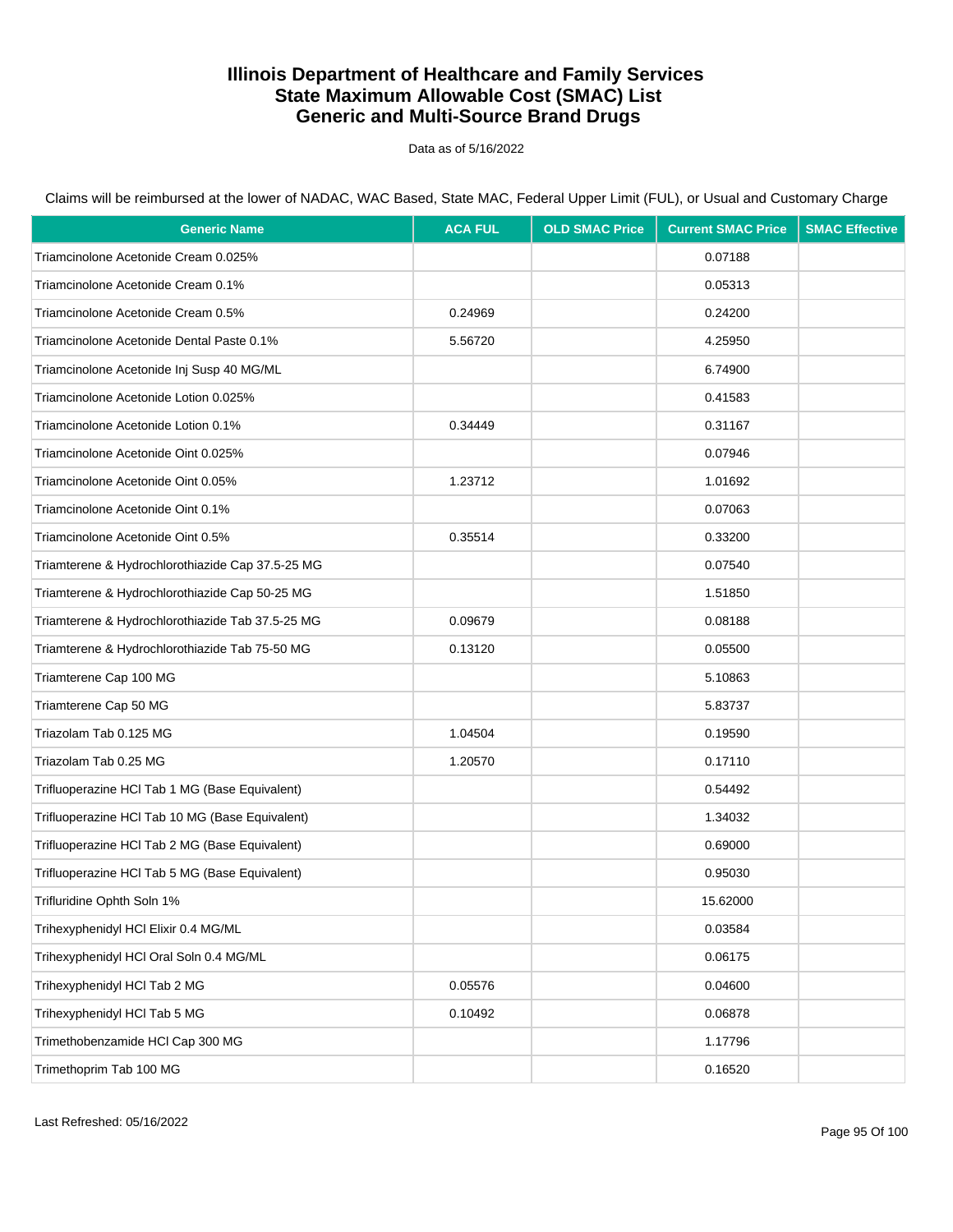Data as of 5/16/2022

| <b>Generic Name</b>                                | <b>ACA FUL</b> | <b>OLD SMAC Price</b> | <b>Current SMAC Price</b> | <b>SMAC Effective</b> |
|----------------------------------------------------|----------------|-----------------------|---------------------------|-----------------------|
| Triptorelin Pamoate For IM Susp 11.25 MG           |                |                       | 2429.95780                |                       |
| Triptorelin Pamoate For IM Susp 22.5 MG            |                |                       | 4859.92390                |                       |
| Triptorelin Pamoate For IM Susp 3.75 MG            |                |                       | 809.98870                 |                       |
| Tropicamide Ophth Soln 0.5%                        |                |                       | 0.56767                   |                       |
| Tropicamide Ophth Soln 1%                          |                |                       | 0.34733                   |                       |
| Trospium Chloride Cap ER 24HR 60 MG                |                |                       | 2.29204                   |                       |
| Trospium Chloride Tab 20 MG                        | 0.34378        |                       | 0.45609                   |                       |
| Urea Cream 40%                                     |                |                       | 0.32853                   |                       |
| Urea Cream 50%                                     |                |                       | 0.15778                   |                       |
| Urea Gel 40%                                       |                |                       | 3.42333                   |                       |
| Urea Lotion 40%                                    |                |                       | 0.06704                   |                       |
| Ursodiol Cap 300 MG                                | 0.56002        |                       | 0.50586                   |                       |
| Ursodiol Tab 250 MG                                | 0.60369        |                       | 0.55937                   |                       |
| Ursodiol Tab 500 MG                                | 0.93443        |                       | 0.86985                   |                       |
| Valacyclovir HCl Tab 1 GM                          | 0.58944        |                       | 0.42150                   |                       |
| Valacyclovir HCl Tab 500 MG                        | 0.30611        |                       | 0.18433                   |                       |
| Valganciclovir HCI For Soln 50 MG/ML (Base Equiv)  |                |                       | 8.42511                   |                       |
| Valganciclovir HCl Tab 450 MG (Base Equivalent)    | 3.41714        |                       | 2.93250                   |                       |
| Valproate Sodium Inj 100 MG/ML                     |                |                       | 3.46000                   |                       |
| Valproate Sodium Oral Soln 250 MG/5ML (Base Equiv) | 0.01962        |                       | 0.01420                   |                       |
| Valproate Sodium Syrup 250 MG/5ML                  |                |                       | 0.03040                   |                       |
| Valproic Acid Cap 250 MG                           | 0.21800        |                       | 0.14010                   |                       |
| Valsartan Tab 160 MG                               | 0.35818        |                       | 0.09700                   |                       |
| Valsartan Tab 320 MG                               | 0.42470        |                       | 0.12938                   |                       |
| Valsartan Tab 40 MG                                | 0.18530        |                       | 0.05556                   |                       |
| Valsartan Tab 80 MG                                | 0.26352        |                       | 0.18891                   |                       |
| Valsartan-Hydrochlorothiazide Tab 160-12.5 MG      | 0.37470        |                       | 0.11778                   |                       |
| Valsartan-Hydrochlorothiazide Tab 160-25 MG        | 0.32357        |                       | 0.14689                   |                       |
| Valsartan-Hydrochlorothiazide Tab 320-12.5 MG      | 0.40151        |                       | 0.20556                   |                       |
| Valsartan-Hydrochlorothiazide Tab 320-25 MG        | 0.46275        |                       | 0.20818                   |                       |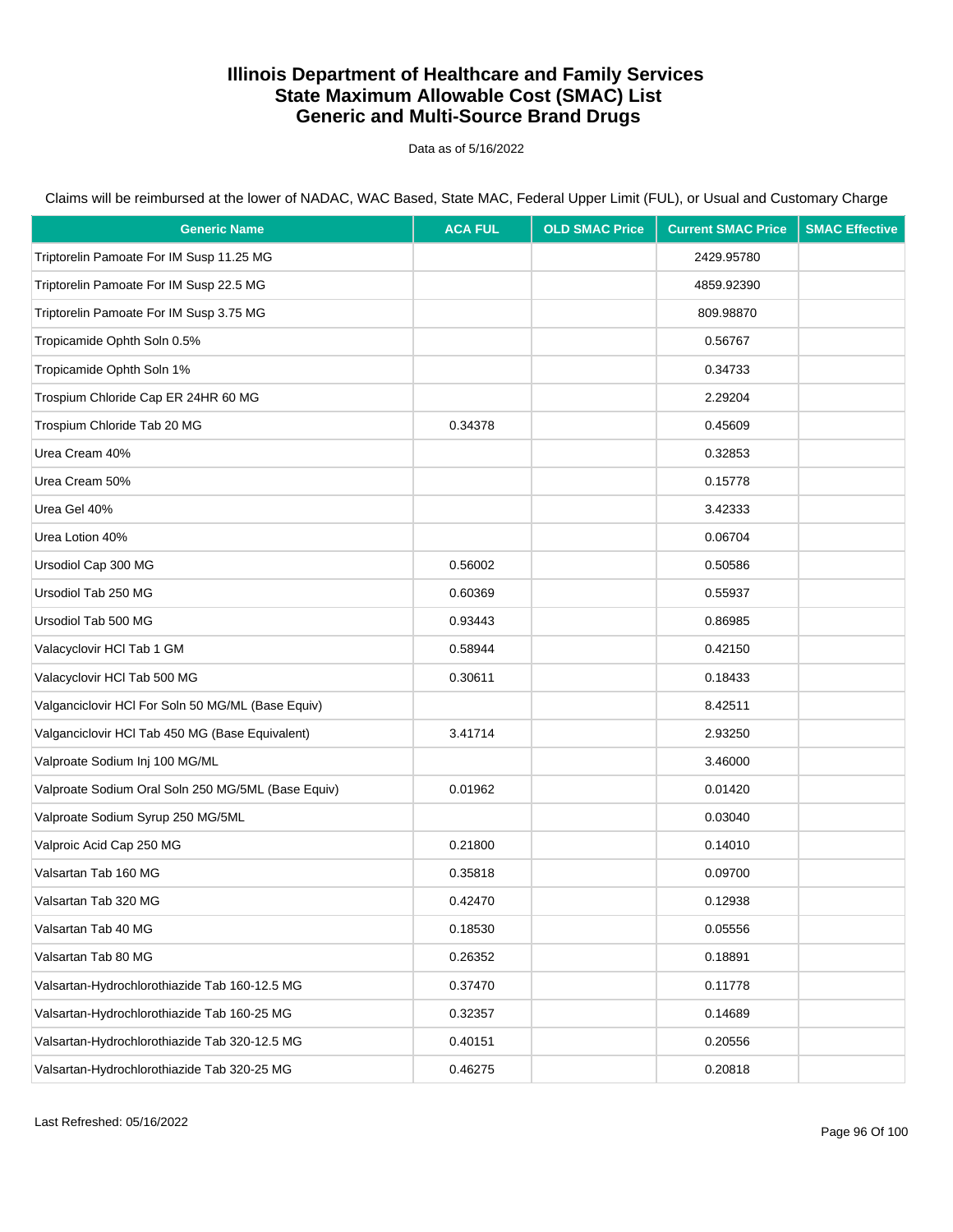Data as of 5/16/2022

| <b>Generic Name</b>                                   | <b>ACA FUL</b> | <b>OLD SMAC Price</b> | <b>Current SMAC Price</b> | <b>SMAC Effective</b> |
|-------------------------------------------------------|----------------|-----------------------|---------------------------|-----------------------|
| Valsartan-Hydrochlorothiazide Tab 80-12.5 MG          | 0.46871        |                       | 0.12778                   |                       |
| Vancomycin HCI Cap 125 MG (Base Equivalent)           | 1.49611        |                       | 1.72875                   |                       |
| Vancomycin HCI Cap 250 MG (Base Equivalent)           | 3.27065        |                       | 2.46900                   |                       |
| Vancomycin HCI For Inj 10 GM                          |                |                       | 40.99000                  |                       |
| Vancomycin HCI For Inj 1000 MG                        |                |                       | 5.57150                   |                       |
| Vancomycin HCI For Inj 500 MG                         |                |                       | 2.91853                   |                       |
| Vancomycin HCI For Inj 5000 MG                        |                |                       | 17.92667                  |                       |
| Vancomycin HCI For IV Soln 1 GM (Base Equivalent)     |                |                       | 4.73660                   |                       |
| Vancomycin HCI For IV Soln 500 MG (Base Equivalent)   |                |                       | 3.43300                   |                       |
| Vancomycin HCI For IV Soln 750 MG (Base Equivalent)   |                |                       | 7.13200                   |                       |
| Vardenafil HCI Tab 10 MG                              |                |                       | 23.05313                  |                       |
| Vardenafil HCI Tab 20 MG                              | 4.41443        |                       | 18.61573                  |                       |
| Venlafaxine HCl Cap ER 24HR 150 MG (Base Equivalent)  | 0.20002        |                       | 0.11938                   |                       |
| Venlafaxine HCI Cap ER 24HR 37.5 MG (Base Equivalent) | 0.11919        |                       | 0.09175                   |                       |
| Venlafaxine HCI Cap ER 24HR 75 MG (Base Equivalent)   | 0.14291        |                       | 0.10311                   |                       |
| Venlafaxine HCl Tab 100 MG (Base Equivalent)          | 0.15791        |                       | 0.05010                   |                       |
| Venlafaxine HCl Tab 25 MG (Base Equivalent)           | 0.09540        |                       | 0.11520                   |                       |
| Venlafaxine HCl Tab 37.5 MG (Base Equivalent)         | 0.09510        |                       | 0.07010                   |                       |
| Venlafaxine HCl Tab 50 MG (Base Equivalent)           | 0.20870        |                       | 0.08789                   |                       |
| Venlafaxine HCl Tab 75 MG (Base Equivalent)           | 0.10222        |                       | 0.09000                   |                       |
| Venlafaxine HCI Tab ER 24HR 150 MG (Base Equivalent)  | 2.17830        |                       | 2.20528                   |                       |
| Venlafaxine HCI Tab ER 24HR 225 MG (Base Equivalent)  | 2.15783        |                       | 2.75323                   |                       |
| Venlafaxine HCI Tab ER 24HR 37.5 MG (Base Equivalent) | 1.96254        |                       | 2.55183                   |                       |
| Venlafaxine HCI Tab ER 24HR 75 MG (Base Equivalent)   | 1.59650        |                       | 2.29000                   |                       |
| Verapamil HCl Cap ER 24HR 100 MG                      |                |                       | 3.68996                   |                       |
| Verapamil HCl Cap ER 24HR 120 MG                      |                |                       | 0.80000                   |                       |
| Verapamil HCl Cap ER 24HR 180 MG                      |                |                       | 1.03620                   |                       |
| Verapamil HCl Cap ER 24HR 200 MG                      |                |                       | 1.04240                   |                       |
| Verapamil HCl Cap ER 24HR 240 MG                      |                |                       | 1.32330                   |                       |
| Verapamil HCl Cap ER 24HR 360 MG                      |                |                       | 3.86000                   |                       |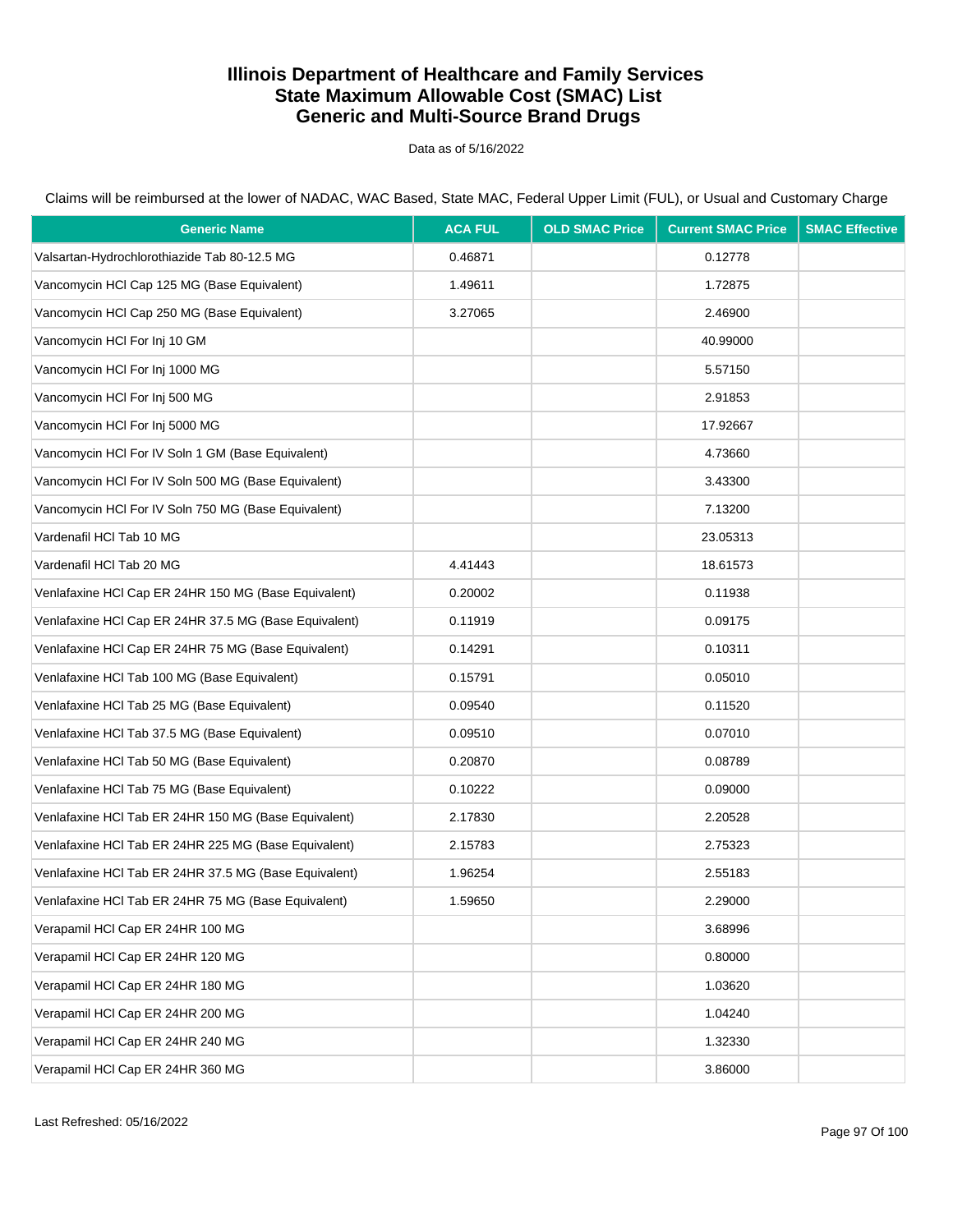Data as of 5/16/2022

| <b>Generic Name</b>                                        | <b>ACA FUL</b> | <b>OLD SMAC Price</b> | <b>Current SMAC Price</b> | <b>SMAC Effective</b> |
|------------------------------------------------------------|----------------|-----------------------|---------------------------|-----------------------|
| Verapamil HCl Tab 120 MG                                   |                |                       | 0.05824                   |                       |
| Verapamil HCl Tab 40 MG                                    |                |                       | 0.09890                   |                       |
| Verapamil HCl Tab 80 MG                                    |                |                       | 0.04170                   |                       |
| Verapamil HCl Tab ER 120 MG                                | 0.29687        |                       | 0.11030                   |                       |
| Verapamil HCl Tab ER 180 MG                                |                |                       | 0.22810                   |                       |
| Verapamil HCl Tab ER 240 MG                                | 0.40096        |                       | 0.07657                   |                       |
| Vigabatrin Powd Pack 500 MG                                |                |                       | 145.81778                 |                       |
| Vigabatrin Tab 500 MG                                      |                |                       | 95.20000                  |                       |
| Vincristine Sulfate IV Soln 1 MG/ML                        |                |                       | 7.11750                   |                       |
| Vinorelbine Tartrate Inj 10 MG/ML (Base Equiv)             |                |                       | 15.11900                  |                       |
| Vinorelbine Tartrate Inj 50 MG/5ML (10 MG/ML) (Base Equiv) |                |                       | 17.12360                  |                       |
| Voriconazole Tab 200 MG                                    | 2.20356        |                       | 2.77833                   |                       |
| Voriconazole Tab 50 MG                                     |                |                       | 1.51833                   |                       |
| Warfarin Sodium Tab 1 MG                                   | 0.08378        |                       | 0.02470                   |                       |
| Warfarin Sodium Tab 10 MG                                  | 0.12073        |                       | 0.08770                   |                       |
| Warfarin Sodium Tab 2 MG                                   | 0.09995        |                       | 0.06659                   |                       |
| Warfarin Sodium Tab 2.5 MG                                 | 0.09029        |                       | 0.05970                   |                       |
| Warfarin Sodium Tab 3 MG                                   | 0.10424        |                       | 0.06967                   |                       |
| Warfarin Sodium Tab 4 MG                                   | 0.09656        |                       | 0.07840                   |                       |
| Warfarin Sodium Tab 5 MG                                   | 0.10303        |                       | 0.05246                   |                       |
| Warfarin Sodium Tab 6 MG                                   | 0.12772        |                       | 0.07800                   |                       |
| Warfarin Sodium Tab 7.5 MG                                 | 0.10733        |                       | 0.08960                   |                       |
| Water For Injection                                        |                |                       | 0.03734                   |                       |
| Water For Irrigation, Sterile Irrigation Soln              |                |                       | 0.00390                   |                       |
| Water For IV Injection                                     |                |                       | 0.00217                   |                       |
| Wound Dressings - Cream***                                 |                |                       | 0.52347                   |                       |
| Zafirlukast Tab 10 MG                                      | 1.02592        |                       | 1.16850                   |                       |
| Zafirlukast Tab 20 MG                                      | 0.99795        |                       | 0.82500                   |                       |
| Zaleplon Cap 10 MG                                         | 0.20633        |                       | 0.13820                   |                       |
| Zaleplon Cap 5 MG                                          | 0.19503        |                       | 0.17120                   |                       |